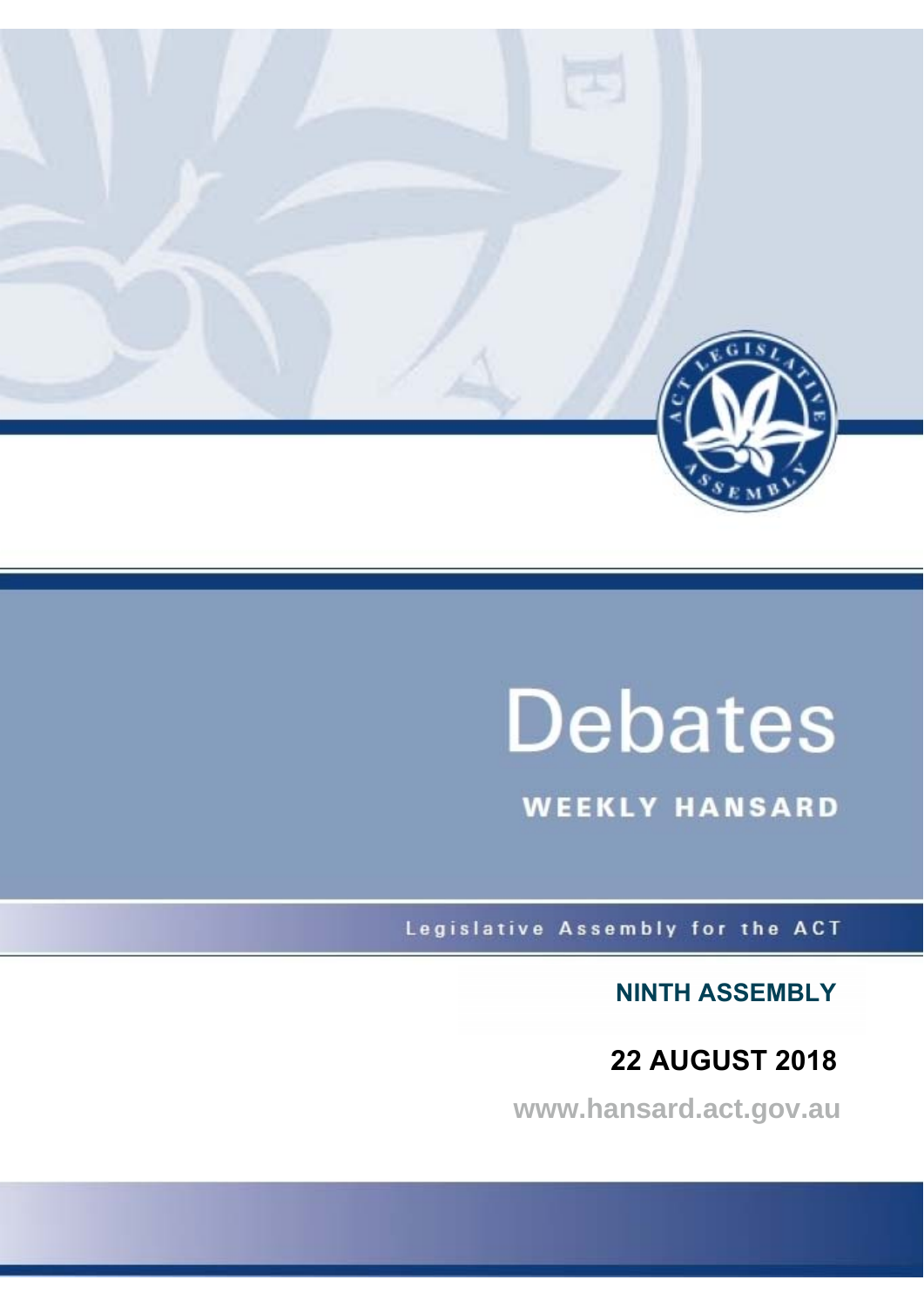## **[Wednesday, 22 August 2018](#page-2-0)**

| Construction, Forestry, Maritime, Mining and Energy Union3375 |  |
|---------------------------------------------------------------|--|
|                                                               |  |
|                                                               |  |
|                                                               |  |
| Questions without notice:                                     |  |
|                                                               |  |
|                                                               |  |
|                                                               |  |
|                                                               |  |
|                                                               |  |
|                                                               |  |
|                                                               |  |
|                                                               |  |
|                                                               |  |
|                                                               |  |
|                                                               |  |
|                                                               |  |
|                                                               |  |
|                                                               |  |
|                                                               |  |
|                                                               |  |
|                                                               |  |
|                                                               |  |
|                                                               |  |
| Adjournment:                                                  |  |
|                                                               |  |
|                                                               |  |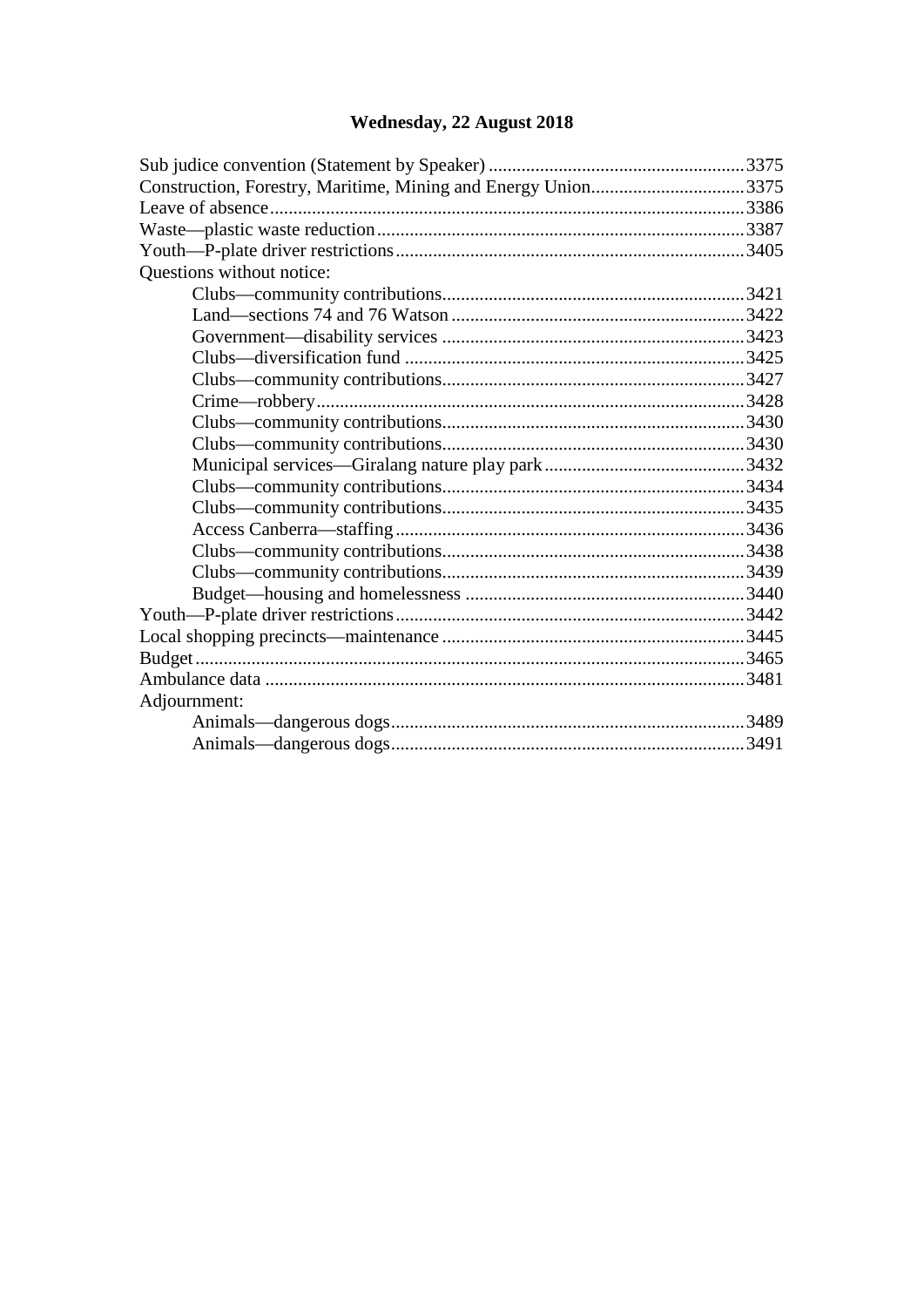## <span id="page-2-0"></span>**Wednesday, 22 August 2018**

**MADAM SPEAKER** (Ms J Burch) took the chair at 10 am, made a formal recognition that the Assembly was meeting on the lands of the traditional custodians, and asked members to stand in silence and pray or reflect on their responsibilities to the people of the Australian Capital Territory.

#### <span id="page-2-2"></span><span id="page-2-1"></span>**Sub judice convention Statement by Speaker**

**MADAM SPEAKER**: I wish to make a statement concerning the application of the sub judice continuing resolution of the Assembly. This convention, as described in the sixth edition of *House of Representatives Practice*, is, and I quote:

… subject to the right of the House to legislate on any matter, matters awaiting adjudication in a court of law should not be brought forward in debate, motions or questions.

Continuing resolution 10 of the Assembly provides that the Assembly shall apply certain rules where sub judice matters arise.

I note that in Mr Wall's notice No 1 mention is made of criminal charges laid against the Construction, Forestry, Maritime, Mining and Energy Union and its ACT divisional branch secretary for alleged cartel conduct in the ACT. As this matter is before the courts, I would ask that, in addressing this motion, members avoid canvassing issues that may affect that court case.

## <span id="page-2-3"></span>**Construction, Forestry, Maritime, Mining and Energy Union**

**MR WALL** (Brindabella) (10.02): I move:

That this Assembly:

(1) notes:

- (a) the criminal charges laid against the Construction, Forestry, Maritime, Mining and Energy Union (CFMMEU) and its ACT Divisional Branch Secretary for alleged cartel conduct in the ACT; and
- (b) the formal affiliation between the CFMMEU and the ACT Labor Party; and
- (2) calls on ACT Labor Members of the Assembly to suspend all affiliations with the CFMMEU.

As members can, I am sure, hear, I am struggling with my voice today. I will keep my remarks short, noting that other members of the opposition will be speaking on this motion as well.

It is no secret that members of the Labor Party—in fact, the Labor Party itself—have a very close affiliation with the CFMMEU. The influence that the CFMMEU has over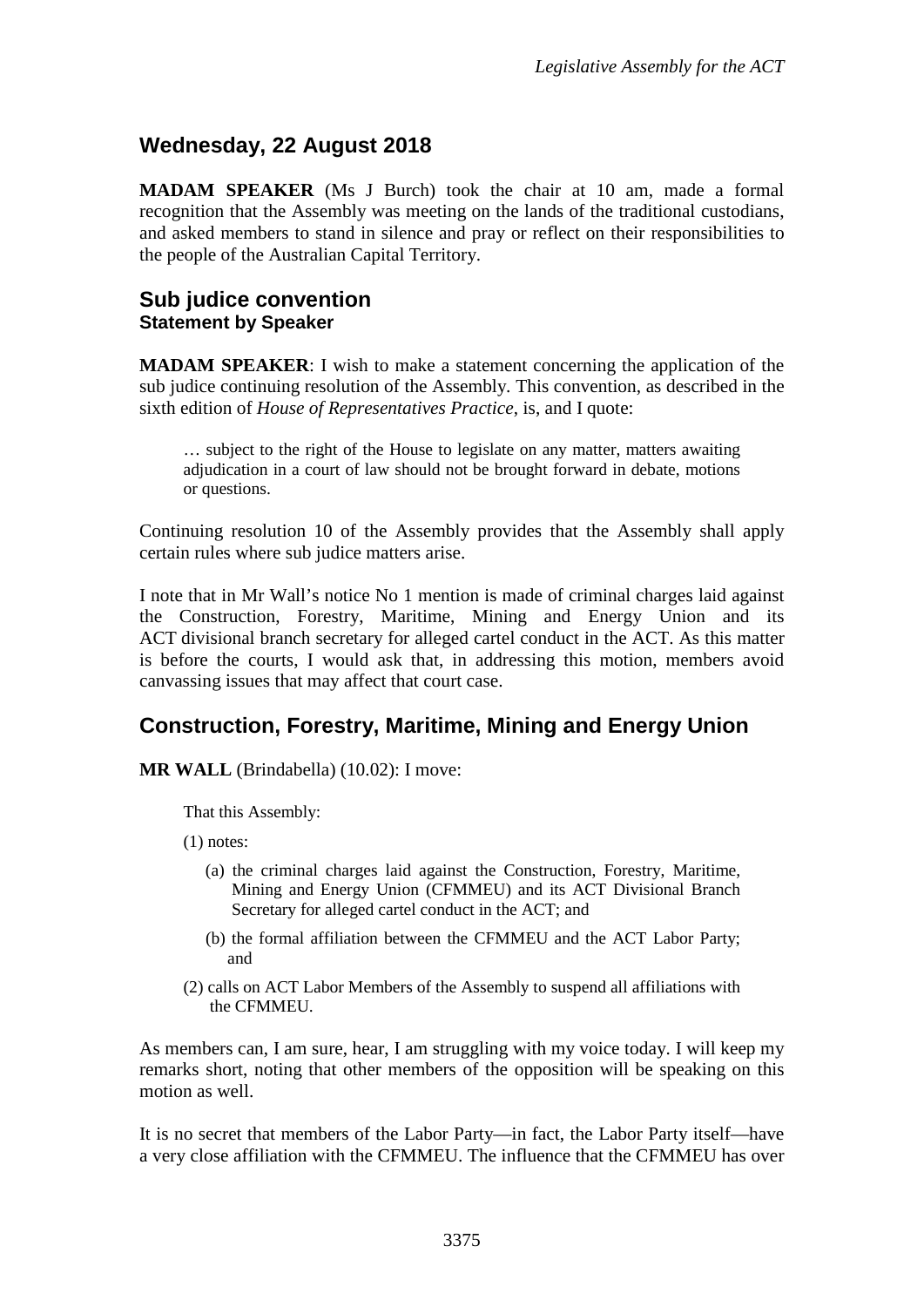the party and members of the Labor leadership but, more importantly, members of the Labor Party serving in this Assembly, is well known and well documented.

The continued association with an organisation that has been labelled by many as the worst corporate offender in the country raises serious questions as to the appropriateness of this relationship continuing and the appropriateness of the influence that this union continues to wage over the policy directions of this government and of the territory.

We see time and again individuals and officials from the CFMMEU being dragged before the courts on numerous criminal and civil charges that raise serious questions around whether or not the union are fit to have such an influence over public policy. They continue to wage unfair and unfounded campaigns against businesses that they deem to not be their friends. I would like to draw members' attention to an ongoing campaign between the construction union and a local builder and developer named Milin construction, who had the courage to stand up in the royal commission and explain their experiences of what was happening in the construction industry locally, only to be faced by a vicious and malicious campaign against them and their company on the ground in the community.

These campaigns are not only defamatory, and raise serious questions around the way that the union operates as a law unto itself within this town, but also they impact thousands of Canberrans who have purchased properties and now have a smear campaign being run against the builder of those properties, in many instances costing those home owners thousands and thousands of dollars, simply because of a reputation being besmirched.

There have been numerous inquiries into the special deals and the special treatment that the Tradies group, owned by the CFMMEU, and the CFMMEU themselves, have enjoyed through land deals, changes to zoning, car parks being exchanged, leasebacks and the like. It simply continues to paint a picture that, ultimately, these organisations operate in their own interests, not in the interests of the community and not in the interests of the ratepayers of Canberra. For that reason those opposite should cease their formal affiliation with such a disreputable movement as the union.

I am struggling at this point to continue talking, so I will leave my remarks there. As members are well aware, I will continue to raise these issues. This is something that is of paramount importance regarding the integrity of the way that government is conducted in the ACT. I commend my motion to the Assembly.

**MR RATTENBURY** (Kurrajong) (10.05): As Mr Wall's motion notes, there were reports last week that the ACT branch of the CFMMEU—I will get the hang of that, with the addition of the maritime section—and the branch secretary have been charged with criminal cartel conduct. This follows an investigation by the ACCC and the Federal Police. I understand that the matter is listed to appear in the ACT Magistrates Court in September, and the ACT CFMMEU has said it will vigorously defend the charges.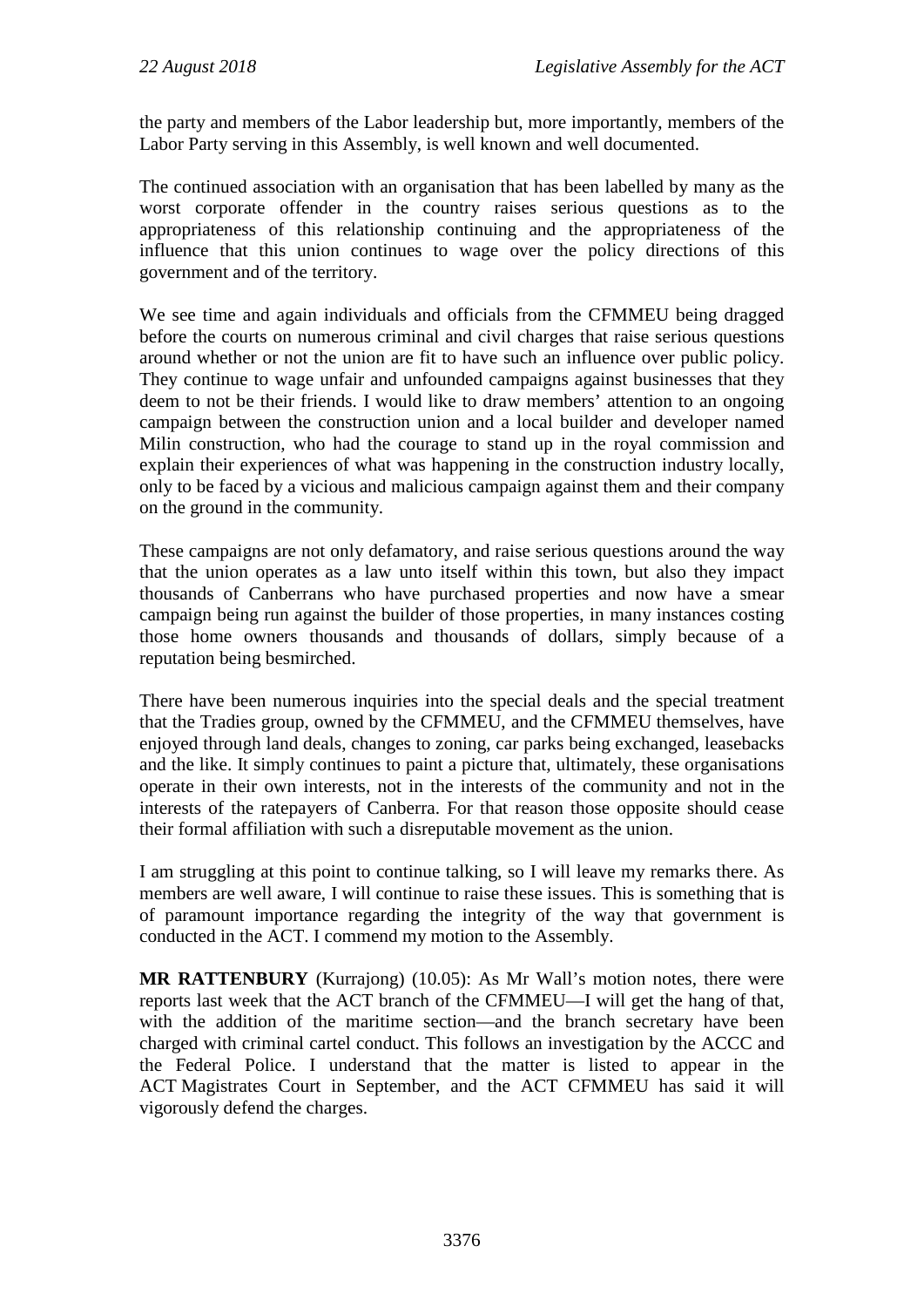I do not intend to speculate or comment on that situation. Obviously, there has been no conviction made. We abide by the principle that a person is innocent until proven guilty. The matter is still to go to court. That is what we should all be doing if we are to be fair to those individuals.

I note that previously an ACT union official, Mr John Lomax, was charged as a result of the royal commission into unions. That case elicited a lot of publicity. It was all over the front page of the paper, and it got extensive coverage, which included commentary here in the ACT Assembly. Several months after these charges were laid against Mr Lomax, they were dropped—simply dropped—and Mr Lomax received a payout of compensation from the Australian Federal Police for the prosecution.

In terms of the call for ACT Labor members of the Assembly to suspend affiliations with the CFMMEU, I would say that I do not see any problem with the ALP affiliating with and associating with unions. Unions in Australia have a long and proud history of advocating for workers' rights, and the affiliation between the Labor Party and the unions is no secret. I think it is extremely well understood in the community—in fact, it is proudly trumpeted by many—and I do not think that in any way voters are being deceived about connections. They are very transparent and they are very open about it, and I think that is a well-understood public matter.

However, as always, the Liberal Party want to use anything they can to try to smear the entire union movement. Alleged criminal conduct by an individual or individuals should not taint an entire organisation, nor necessarily should criminal conduct by an individual. The Liberal Party obviously have an ideological position when it comes to unions. They disagree with the things that unions stand for: workers' rights, fair pay and good employment conditions. The Liberal Party will always swoop on any allegation of bad behaviour somewhere within the vast network of unions in Australia and use that singular example to attack the union movement as a whole.

Mr Wall's motion is another example in a long line of attacks from the Liberal Party to try to discredit unions, to attack people who work for unions, and to attack their political opponents for associating with unions. These attacks are usually filled with some degree of hyperbole and often a barely contained ideological outrage.

In 2015 Mr Wall moved a similar motion that noted that, following the royal commission into unions, several union members had been arrested. It went so far as to note "the silence" from the Labor and Greens parties, as if we should come in here and comment on active cases, in breach of the sub judice rule and in breach of fair trial principles. I will not be lured into that today, and, just as we did not in 2015, we will not comment on an active matter before the courts, particularly in this space.

At that time, in 2015, I said that it was disappointing, but not surprising, to see Mr Wall and his colleagues trying to make political hay out of these issues, and that the approach was all politics, no policy and an obvious attempt to continue the Liberal Party's position and war on unions and on workers' rights and entitlements. The same is true of this motion, and the Greens will not be supporting it today.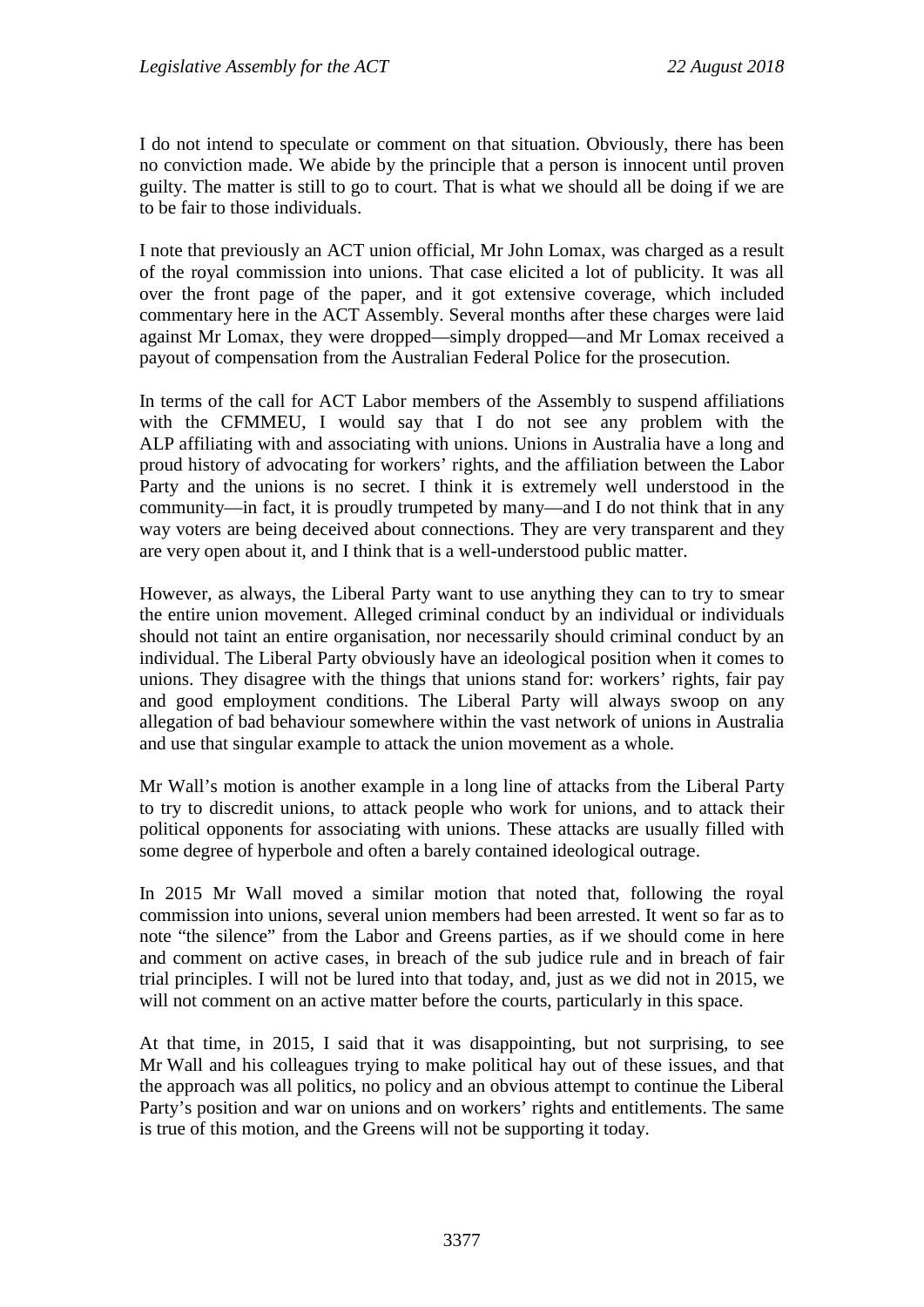The Liberal Party's attacks on unions are problematic in other ways. Members undoubtedly have read this week that Mr Hanson was sued for defamation by Dean Hall, the former secretary of the ACT CFMEU, for comments he made in public in 2016. The case was recently settled, and Mr Hanson has now been required to send a letter of apology and pay a \$280,000 legal bill to Mr Hall, although Mr Hanson will not actually pay that bill himself, and ACT taxpayers will foot the bill.

**Mr Coe**: A point of order.

**MADAM SPEAKER**: Resume your seat, Mr Rattenbury. Stop the clock.

**Mr Coe**: On the question of sub judice, I ask whether it is appropriate for Mr Rattenbury to make those comments.

**MADAM SPEAKER**: Relating to Mr Hanson, where the matter has been settled?

**Mr Coe**: That is right. And has the matter been settled?

**MADAM SPEAKER:** It is on the public record, a public comment, that an apology has been made. I think you are referring to that public commentary, Mr Rattenbury?

**MR RATTENBURY**: On the point of order, Madam Speaker, I can assure Mr Coe that I do not have much more to go on this. I have made my point, which I think was in the newspaper, so I did not think it breached the rules. But I will defer to you.

**MADAM SPEAKER**: No, I would not have thought so, because it has been in the public domain. It is within order. But be mindful of other matters around sub judice, Mr Rattenbury. Please continue.

**MR RATTENBURY**: Yes, thank you. Mr Hanson also apologised to Mr Hall, and this letter has been published, so I feel I can note that he did apologise for suggesting that he had a criminal past. The apology reads:

I know that you do not have criminal convictions nor that you are facing any criminal charges.

To the extent my words suggested that you had any criminal convictions or are facing any criminal charges, I retract any such words and I apologise for any hurt and distress this has caused you.

Both this and the Lomax example underline the fact that you should not believe everything at first blush, that you should not jump to conclusions, that you should let processes play out in the normal way. On that basis we cannot support this motion today.

The fact that a charge has been laid means there is obviously some belief amongst those prosecuting it, but I think that it is fair to the secretary of the union, and to the union as a whole, that we do not prejudge that matter in this place, and certainly that we do not draw the sort of conclusions that the motion is suggesting we draw. The Greens will therefore not support the motion today.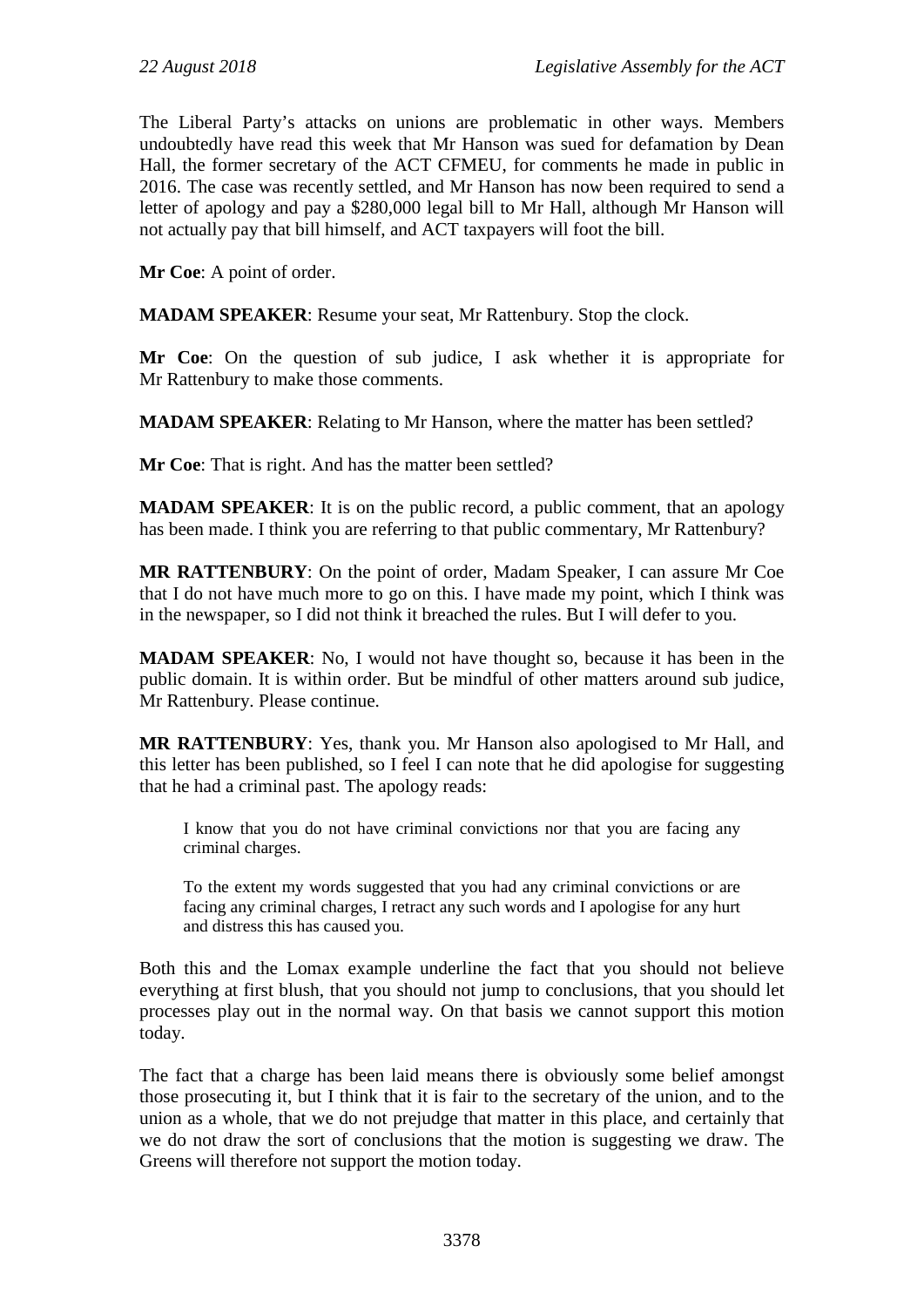**MS STEPHEN-SMITH** (Kurrajong—Minister for Community Services and Social Inclusion, Minister for Disability, Children and Youth, Minister for Aboriginal and Torres Strait Islander Affairs, Minister for Multicultural Affairs and Minister for Workplace Safety and Industrial Relations) (10.12): I have to say that I was surprised at some of Mr Wall's comments today, brief though they were, given that, as Mr Rattenbury has pointed out, the Liberals and their former leader have been required twice within the past 12 months to apologise to the CFMMEU, the CFMEU as it was, for such comments. The Liberal Party ACT division has been forced to apologise for statements made on a Facebook page, in addition to the apology that Mr Hanson has made to Mr Hall.

I was intending to keep my contribution to this debate short, not because I do not have much to say about the great contributions of the union movement in this country, but because I think the motion is so inappropriate that it does not really warrant more time in this place. But I do want to note that last night I spoke in this place to mark the passing of Laurie Carmichael, a giant of the Australian Labor movement, and someone who has been closely associated with and closely involved in many of the movement's greatest achievements, including the 38-hour week, the prices and incomes accord, and better access to university and vocational education.

Laurie was not an official of the CFMMEU or its predecessors. He was an official of the mighty Amalgamated Metal Workers Union, now the Australian Manufacturing Workers' Union, of which I am a proud member. Senator Doug Cameron said this in his statement on Laurie's passing:

Laurie fought on behalf of working class Australians to achieve fundamental social reforms we all enjoy today.

In doing so, Laurie Carmichael fought alongside his comrades in other blue-collar unions like the predecessors of the CFMMEU. Union organising is often loud. It is sometimes messy. Its aim is to upset the status quo, to empower workers by bringing them together in solidarity so that they can stand up to the power and might of capital. Conservatives do not like this. Of course they don't. The Liberals representing big business do not like this. They do not like anything that upsets the status quo that heralds progress in our community. Conservatives were not particularly keen on suffrage either, but here we are with a majority of women in our local parliament.

Madam Speaker, the reality is that progress has only ever been achieved by people organising, working together to fight for their rights, to fight for equality and sometimes simply to preserve what ordinary folk hold dear.

Last night I spoke about the union movement's involvement in the fight against apartheid. Apartheid did not end by the rest of the world quietly sitting by and waiting for those who held power in South Africa to give it up. Around the world, and particularly here in Australia, people rallied and protested and made their voices heard, and unions were at the heart of that movement.

The 38-hour week did not come about as a gift from the bosses because they suddenly decided to be generous to their workforce. Unions campaigned for it, as they have for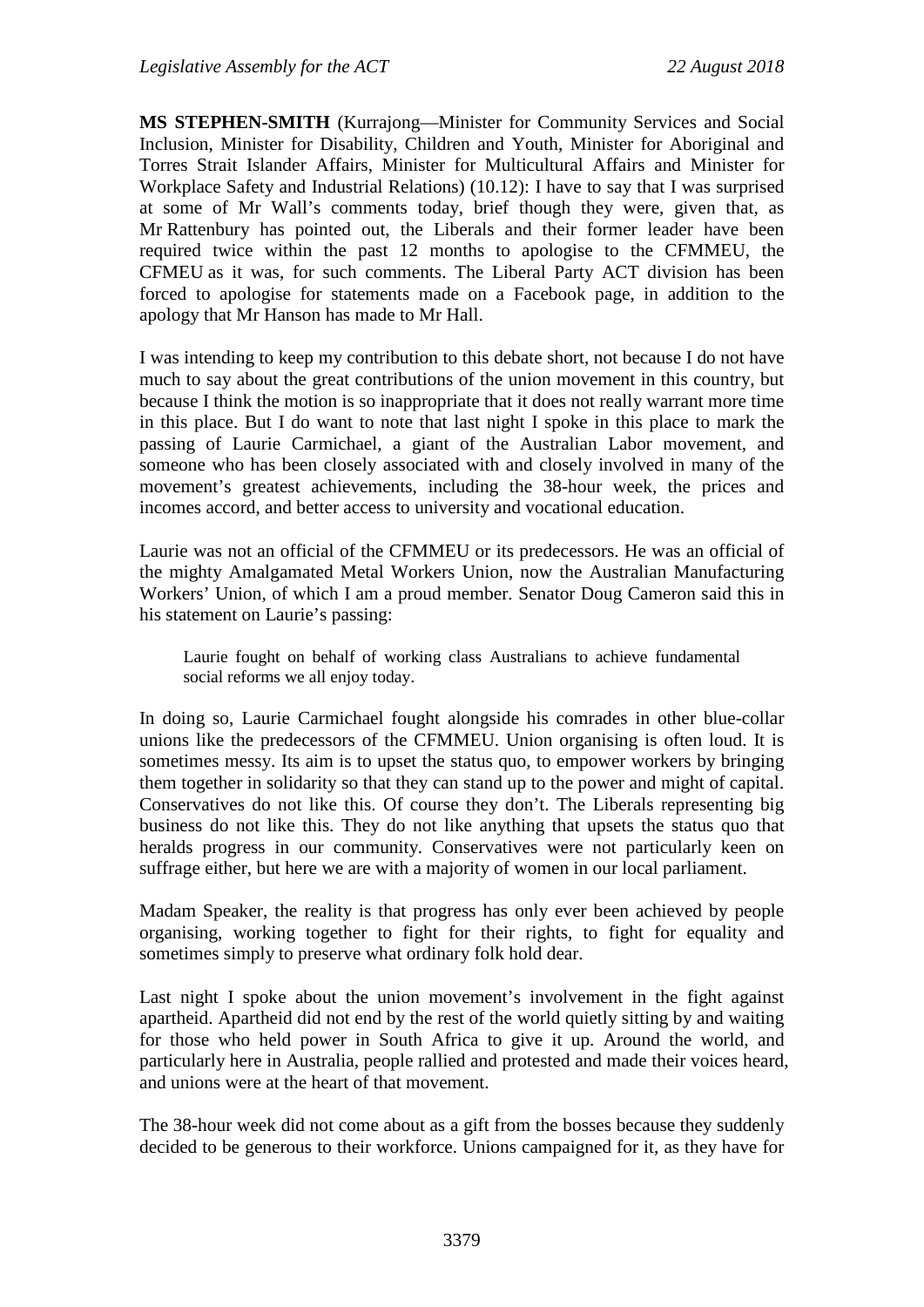sick leave, annual leave, and strong workplace health and safety laws. The historic buildings in The Rocks in Sydney were not preserved because the developers who were intending to destroy them just changed their minds. The Royal Botanic Gardens remain today as a jewel in Sydney's crown, rather than a carpark for the Opera House, because ordinary people stood up and fought back, supported by the BLF.

Of course, we should never accept or condone criminal behaviour by unions, or by banks. But the current federal Liberal government, like the Howard government before it, is doing what it can to seek to criminalise and punish legitimate union organising while doing everything it can to protect its mates in big business, including the banks. Those opposite in this place are their little cheer squad making ridiculous, at times highly offensive and at times slanderous, arguments about individuals and unions.

As we have heard, and as I alluded to at the beginning, it was only recently that the former Canberra Liberals leader was forced to formally apologise for a defamatory comment made about the former CFMEU ACT branch secretary. As I said, this is not the first time the Canberra Liberals have had to issue an apology to the CFMEU for defamation, defamation of an organisation and its leaders that exist solely for the benefit of working people

This is because those opposite find that, outside the privilege of this place, their attitude towards workers and their unions can very quickly see them at odds with the law. I will not go through their approach to the case of Mr Lomax, which Minister Rattenbury has outlined, as he has so much of the Liberals' terrible record in this regard.

Madam Speaker, I also spoke last night about the prices and income accord achieved under the Hawke-Keating government. The accord shows what is possible when unions, government and business genuinely work together. The accord delivered significant improvements for Australian workers, including programs that we now take for granted like Medicare and compulsory superannuation.

Laurie Carmichael's achievements are the achievements of unionists and the Labor movement and all that stand in solidarity with us. Like all in the Labor movement, Laurie fought on behalf of workers for a better standard of living, for a better future and for opportunity for all. I am proud to be part of a movement that has amongst its ranks champions like Laurie Carmichael and people like Sally McManus and Michele O'Neil who lead the charge today, and people like the members, delegates, organisers and officials of the CFMMEU.

I am proud to stand and fight for a better deal for workers, for better pay and secure entitlements, for fairer bargaining and for safer workplaces. The question to those opposite is: why don't you fight for these things? And the answer is clear. There is no mistaking what drives the ideological obsession of those opposite. They are not just anti-union; they are anti-worker. They deride the fairer and more equal future that the Labor movement fights for. Mr Wall proudly says that he will not support anything in this place that improves things for workers and their families.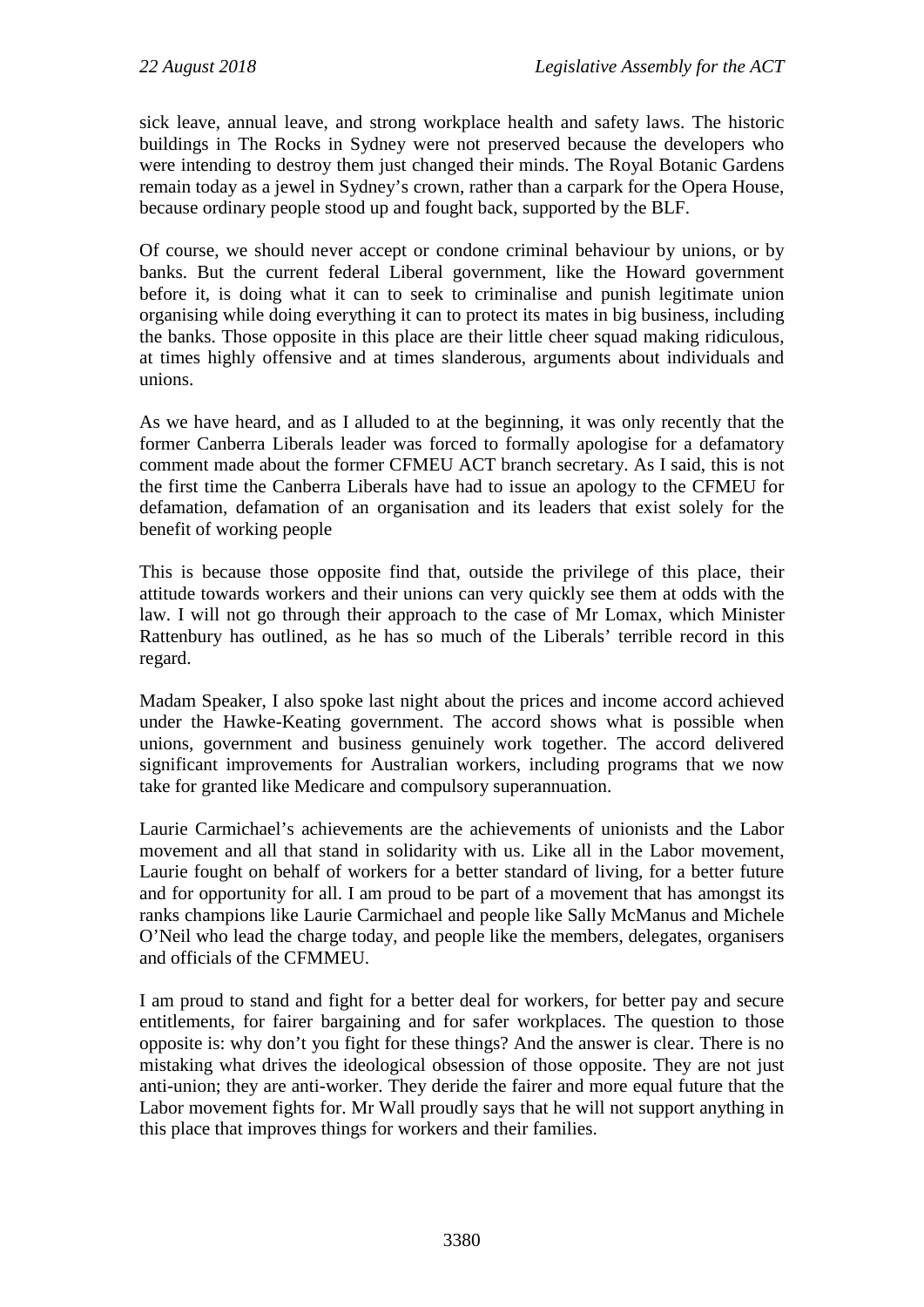**Mr Wall**: That is a lie and you know it.

**MS STEPHEN-SMITH**: In doing so, those opposite stand against the migrant women—

**Mr Gentleman**: Point of order, Madam Speaker.

**MADAM SPEAKER**: Resume your seat, minister. Yes, a point of order?

**Mr Gentleman**: Madam Speaker, Mr Wall just called across the chamber that that is a lie. Those words are not to be used in this place. He should withdraw that imputation.

**Mr Wall**: Madam Speaker, if the member opposite wants to put words in my own mouth, I ask that she actually be accurate in her quote.

**MADAM SPEAKER:** Did you put across the chamber that that is a lie?

**Mr Wall**: Yes, Madam Speaker, and it is.

**MADAM SPEAKER**: Then you will withdraw that, thank you.

**Mr Wall**: I will bring a substantive motion later if I feel—

**MADAM SPEAKER**: No, you will withdraw it now.

**Mr Wall**: I withdraw.

**MADAM SPEAKER**: Ms Stephen-Smith.

**MS STEPHEN-SMITH**: In their approach, those opposite stand against the migrant women doing piecework in the textile industry, who are represented by the manufacturing division of the CFMMEU. They oppose improved workplace safety, preferring company profits. In doing so, they stand against the seafarers represented by the maritime division of the CFMMEU.

They abhor unions because they take some of the power from the boardroom and give it to workers. In doing so, they stand against the formworker represented by the construction division of the CFMMEU. Like my colleagues in this place, I am proud to stand for workers' rights to organise and to be represented by their union. I am proud to stand for freedom of association.

The motion, in my view, is completely out of order but it warranted a strong response to stand up for unions and the Labor movement and for everything that they have achieved against the wishes of the conservatives and the Liberals.

**MR COE** (Yerrabi—Leader of the Opposition) (10.21): We in this place should be upholding the highest level of integrity, especially in our dealings with constituents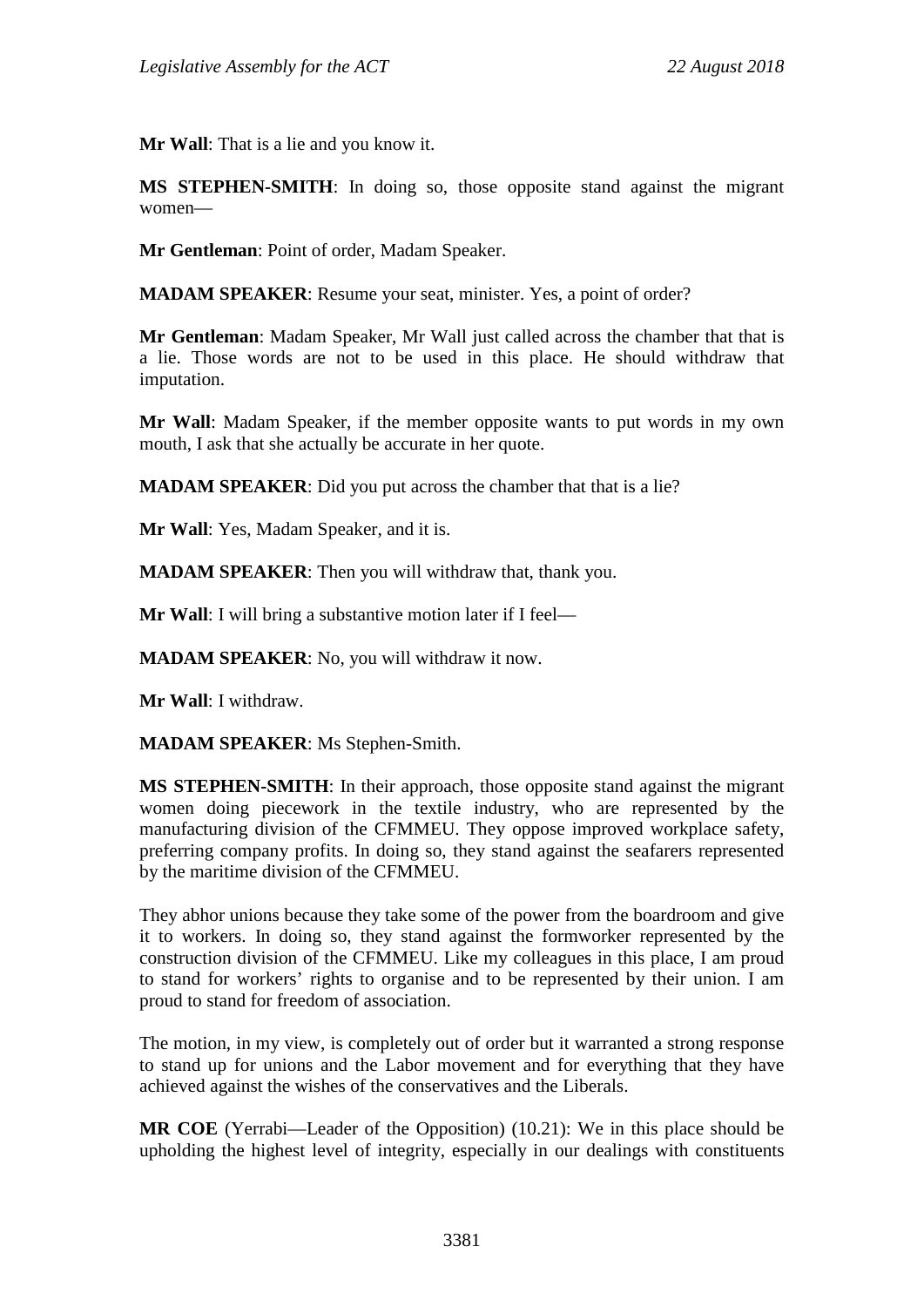and with organisations in our community. That is why it is so important that Mr Wall's motion be passed today. It is appropriate that ACT Labor members of the Assembly suspend all affiliations with the CFMMEU. And there are many reasons why this should happen, not the least of which is the disproportionate power this organisation has over those opposite and, in turn, the disproportionate power it has over the ACT government. We have seen it time and time again through policies, through legislation and through sweetheart deals.

Of course, the most staggering of those sweetheart deals was the ACT government's secret and scandalous purchase of the headquarters of the CFMEU in Dickson. The Tradies building was secretly sold to the ACT government for \$4 million with a \$1 per year leaseback. It is absolutely shocking. And the only reason I know about it, the only reason that Canberrans know about it, is because of an anonymous tip-off the opposition received. It was not because of due diligence; it was not because the ACT government went through a tender process or a procurement process; it was not even because they made an announcement that they had made this purchase.

They tried to keep the purchase a secret, and it was only when the opposition did a title search for that building that we discovered that the owner of the building was, in fact, the ACT government. It was the CFMEU. It was not the Dickson Tradies. It was the ACT government.

Flowing on from that title search we then obtained a contract for sale and saw the extraordinary amount of money that was paid secretly by the ACT government. What is more, the settlement occurred three days after contracts were exchanged. How many business deals or property deals in Canberra settle three days after contracts exchange? It just shows the great lengths this government will go to in order to appease their mates in the union movement.

The disappointing thing about all this is that there are many good, honest, hard-working people who belong to unions in Canberra—thousands in fact. They are let down by this government and they are let down by many of their union leaders that put themselves before the organisations. We have seen that time and time again. We see that with the secret deals the ACT government does in order to satisfy their mates in the Construction, Forestry, Maritime, Mining and Energy Union.

On 16 August the Australian Competition and Consumer Commission issued a media release that I will read into *Hansard* now. The title is: "Criminal cartel charges laid against CFMMEU and its ACT branch secretary."

Criminal charges have been laid against the Construction, Forestry, Maritime, Mining and Energy Union (CFMMEU) and its ACT Divisional Branch Secretary, Jason O'Mara, in relation to alleged cartel conduct.

"The CFMMEU and Mr O'Mara are each charged with attempting to induce suppliers of steelfixing services and scaffolding services to reach cartel contracts, arrangements or understandings containing cartel provisions in relation to services provided to builders in the ACT in 2012 to 2013," ACCC Chair Rod Sims said.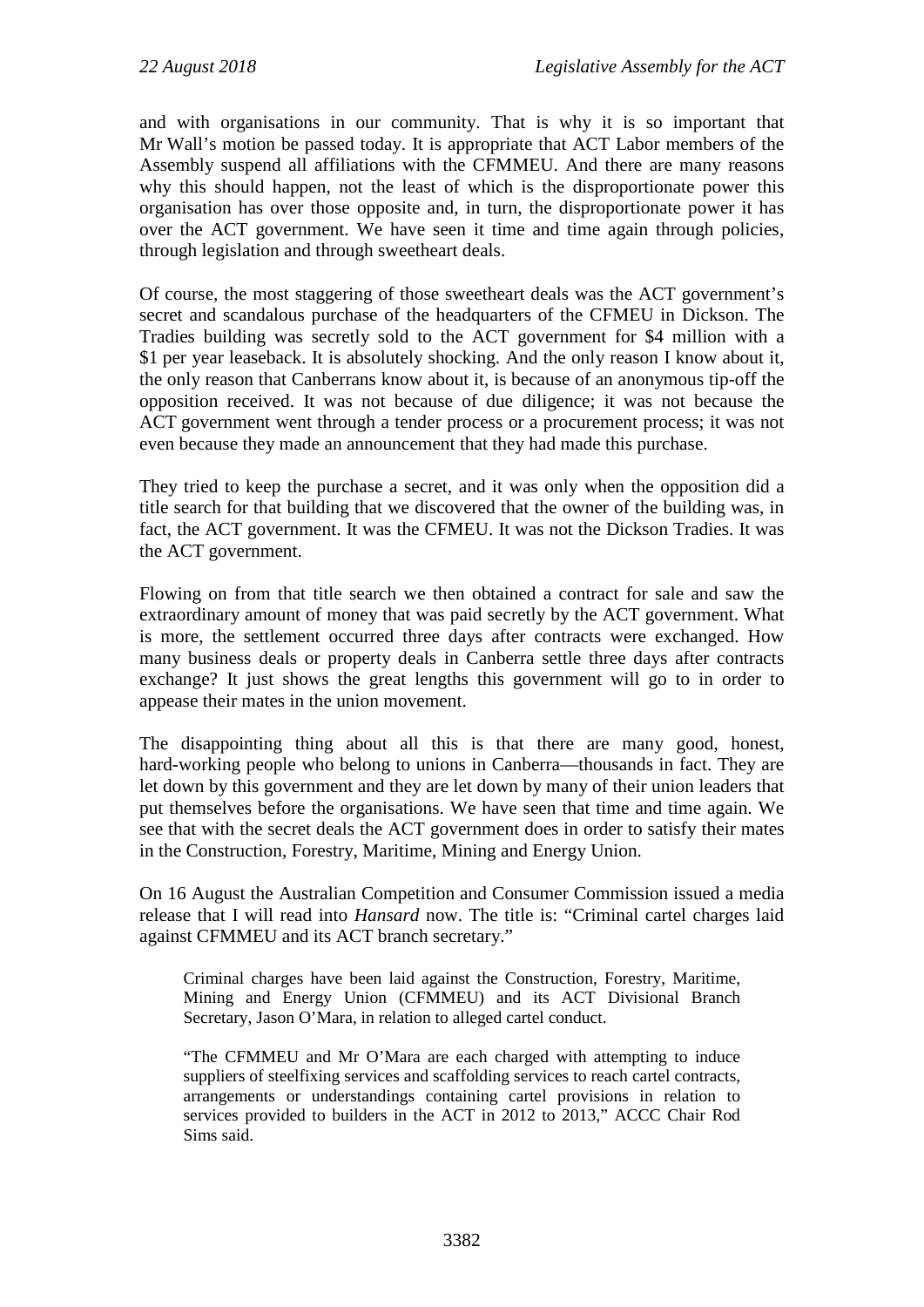The charges are being prosecuted by the Commonwealth Director of Public Prosecutions (CDPP).

The first mention of the charges before the ACT Magistrates Court is scheduled for 27 September 2018.

The Competition and Consumer Act requires any trial of such offences to proceed by way of indictment in the Federal Court of Australia or a state or territory Supreme Court.

The ACCC is unable to comment further as this is a criminal matter now before the Court.

It goes on:

#### **Reporting conduct of concern in the construction industry**

The ACCC has recently set up an anonymous reporting portal where members of the public can report and communicate anonymously with an ACCC investigator about anticompetitive practices in the construction sector. The portal can be accessed at [www.accc.gov.au/CCUreports](https://www.accc.gov.au/ccureports)

I reiterate the words of the ACCC and call upon Canberrans who want to anonymously report to the ACCC and contribute to any ongoing or potential investigation to visit that website: accc.gov.au/CCUreports. I do not know how extensive the alleged cartel behaviour could be. But one way or another the sheer fact that it is before the courts right now and the sheer fact that charges have been laid suggest to me that there are some very serious things taking place in the ACT. And I, for one, and I am sure many other people in Canberra, will be keeping a close eye on the courts on 27 September.

**Mr Pettersson**: Why were the other charges dropped?

**MR COE**: It is interesting we should get interjections from Mr Pettersson. I note that Mr Pettersson and Ms Cody were frantically nodding their heads as Shane Rattenbury, their partner in crime, was there giving a vigorous defence of the CFMMEU. It is interesting I should use the words "partner in crime", because that is, of course, a special term saved for Minister Stephen-Smith, the partner in crime herself.

It is really quite extraordinary that you would have this bullying organisation put out a flyer to tens of thousands of households calling a Labor minister a "partner in crime". But the amazing thing is that she is called a partner in crime and does not even defend herself. She does not even go public and say that it is outrageous. She does not come into this place and claim to be misrepresented. She does not come into this place and say it is all a sham. Quite the opposite; she simply cops it on the chin, seemingly apologises, and then puts forward proposed legislation to appease her accusers.

It is outrageous, and it shows just how strong the cartel behaviour is between the Australian Labor Party and the leaders of the CFMMEU. It is absolutely outrageous.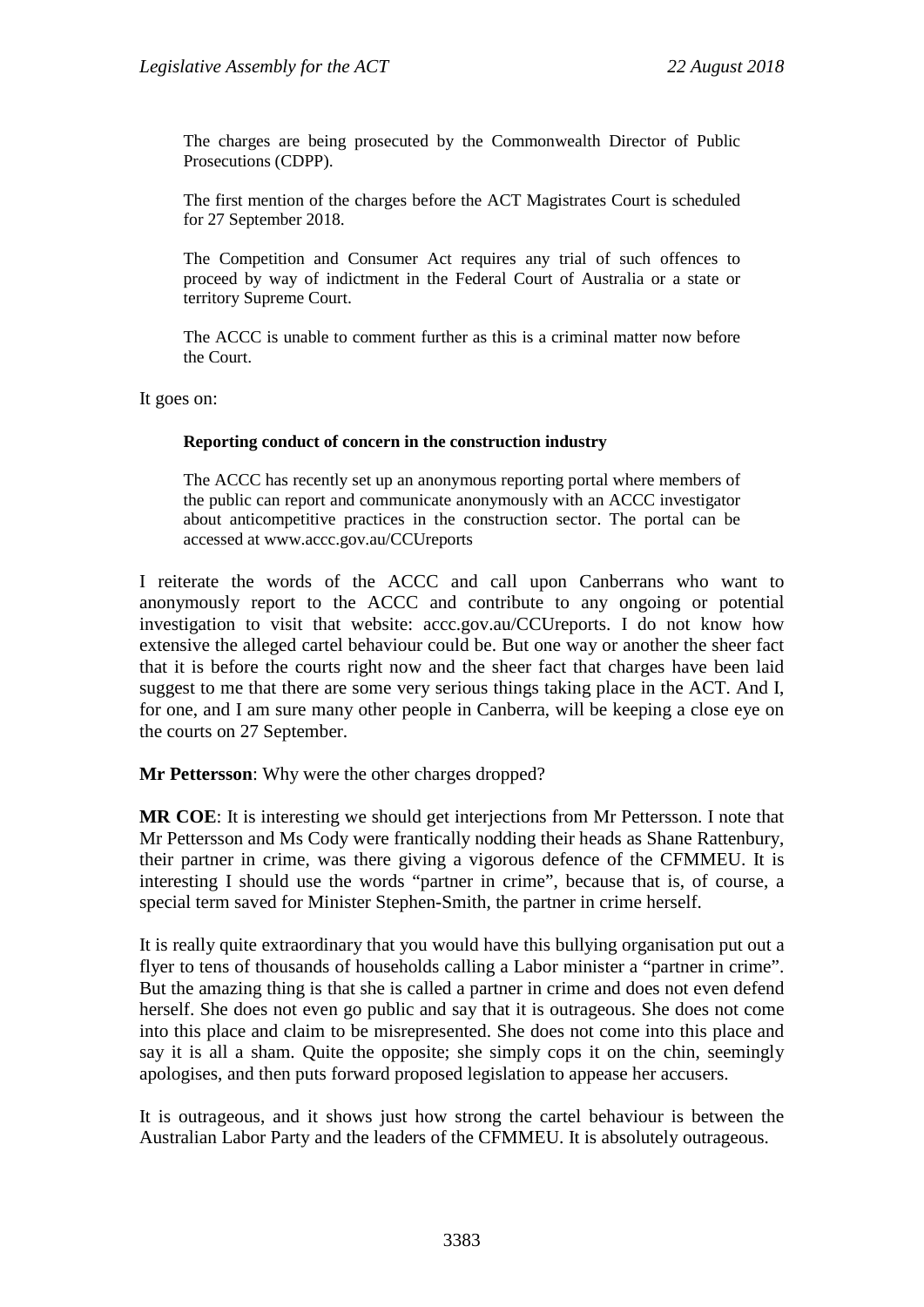**Ms Stephen-Smith**: Point of order, Madam Speaker.

**MADAM SPEAKER**: Point of order.

**Ms Stephen-Smith**: I understand that cartel behaviour is an offence, and the Leader of the Opposition appears to be accusing both the union and the Labor Party of committing an offence.

**MADAM SPEAKER**: Mr Coe, I ask that you withdraw.

**MR COE**: Happy to withdraw.

**MADAM SPEAKER**: Thank you. You have 35 seconds left.

**MR COE**: Those opposite have a gross conflict of interest. It is a conflict of interest with regard to money, with regard to power, and with regard to the organisations they belong to. That is why Mr Wall's motion is so important. That is why I believe the Assembly should agree to the fact that all affiliations with the CFMMEU should be suspended.

**MS BERRY** (Ginninderra—Deputy Chief Minister, Minister for Education and Early Childhood Development, Minister for Housing and Suburban Development, Minister for the Prevention of Domestic and Family Violence, Minister for Women and Minister for Sport and Recreation) (10.31): I was not going to speak today but I thought I would give it a crack because I find it quite remarkable—unsurprising, of course—that this motion has been brought today by Mr Wall. For anybody who is listening, it is a bit Captain Obvious: we all know how much Mr Wall hates unions, and this motion reaffirms that. Some would say it is an unhealthy hatred with a fair amount of venom directed towards unions in this town and the workers they represent.

It is not surprising, and it has been good to hear Mr Rattenbury and Ms Stephen-Smith talk about unions and the work they do representing people in this town. The allegations that have been made by the Liberals about the behaviour of unions in representing their members is quite remarkable as well. Mr Wall would not ever blink an eye at representing employers who might be doing the wrong thing in this town. Those employers who do the wrong thing and, if left unchecked, take advantage of vulnerable workers in this town.

In April last year Mr Wall was asking questions in here of me representing a particular contract cleaning company. He asked the question:

Minster, can you assure the Assembly that Rose Cleaning Service and Phillips Cleaning Service will continue to be paid directly for work undertaken to date for the cleaning of ACT government schools?

My response was:

If the two contractors are providing work and are operating within the law, of course they will be paid.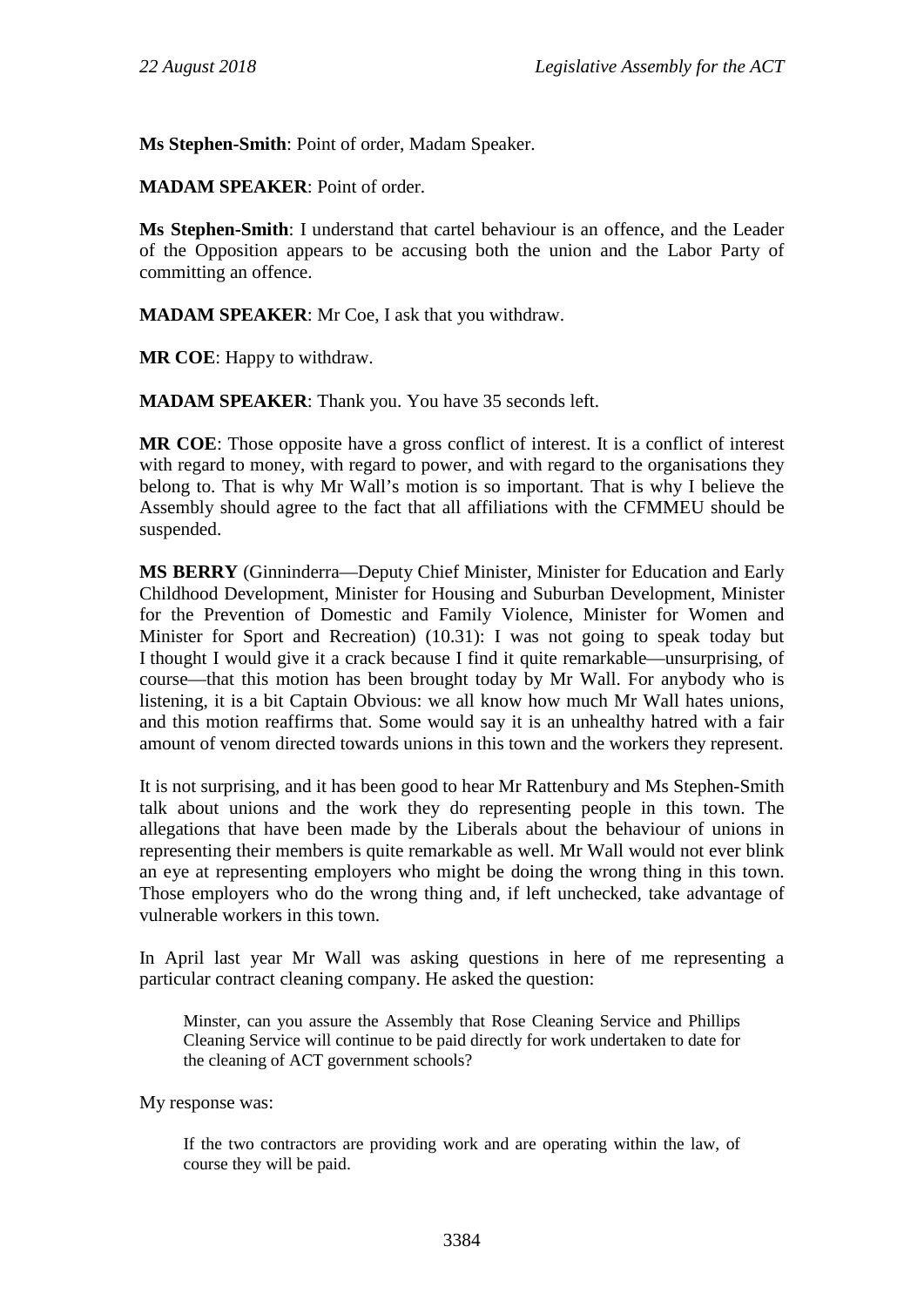Later in April last year a court ruled that a Canberra school cleaning business that underpaid migrant workers—some of the most vulnerable workers in this town—and asked them to sign agreements they did not understand breached the Fair Work Act.

United Voice Union, another union Mr Wall has passionate feelings towards—or against—launched a case against company director Angelo Di Dio in the Federal Court on behalf of 22 workers in 2015 alleging in the court documents that some were owed almost \$25,000. That is \$25,000 to these vulnerable workers. Most of these workers were S'gaw Karen refugees from Thailand and Burma who spoke little English and spent two decades in refugee camps in Thailand before they were resettled in Australia.

The company, which was contracted to clean 10 public schools in the ACT, repeatedly denied these allegations. However, the court found, and it was reported in the *Canberra Times* last year, that those allegations were true, in fact, and ordered the company to pay back those employees the money they were entitled to. Of course, the union was delighted with the win and congratulated the workers for fighting a two-year legal battle for their entitlements because they wanted the truth to be told about this particular employer, whom Mr Wall represented in this place.

Mr Wall is very happy to represent people who have clearly the breached the Workplace Relations Act, but when it comes to vulnerable workers he says they are not allowed to join up to the union and have their interests represented in this place by members on this side of the Assembly. It is perfectly fine for us to do that, and we will continue to do that. We are proud union members, all of us, and we will absolutely stand up for the rights of unions to organise and represent their interests in this place, as would Mr Wall on any occasion that he does.

He suggests that employers should have all the glory and be the only ones represented in this place, but then he comes in here and represents an employer who breaks the law. It is apparently okay for that to happen, but when it comes to unions and workers who are being underpaid or being treated unfairly in their workplace it is not okay for them to be represented.

This motion is completely out of order but unsurprising. It reaffirms what we all know: the Canberra Liberals are haters of unions in the ACT, and Mr Wall is the greatest hater of all. I do not support the motion and was happy to hear the support from this side of the chamber for unions in this town.

**MR GENTLEMAN** (Brindabella—Minister for Police and Emergency Services, Minister for the Environment and Heritage, Minister for Planning and Land Management and Minister for Urban Renewal) (10.35): When you are an opposition devoid of any ideas or plans, when you are an opposition without purpose or decision, when you are a party without unity or conviction, what do you do? You bring a motion such as this one us today. You decide to talk about the things you are against, not for.

What are the opposition against, Madam Speaker? They are against workers and their representatives. They are against unions, and it is disgraceful. Unions have helped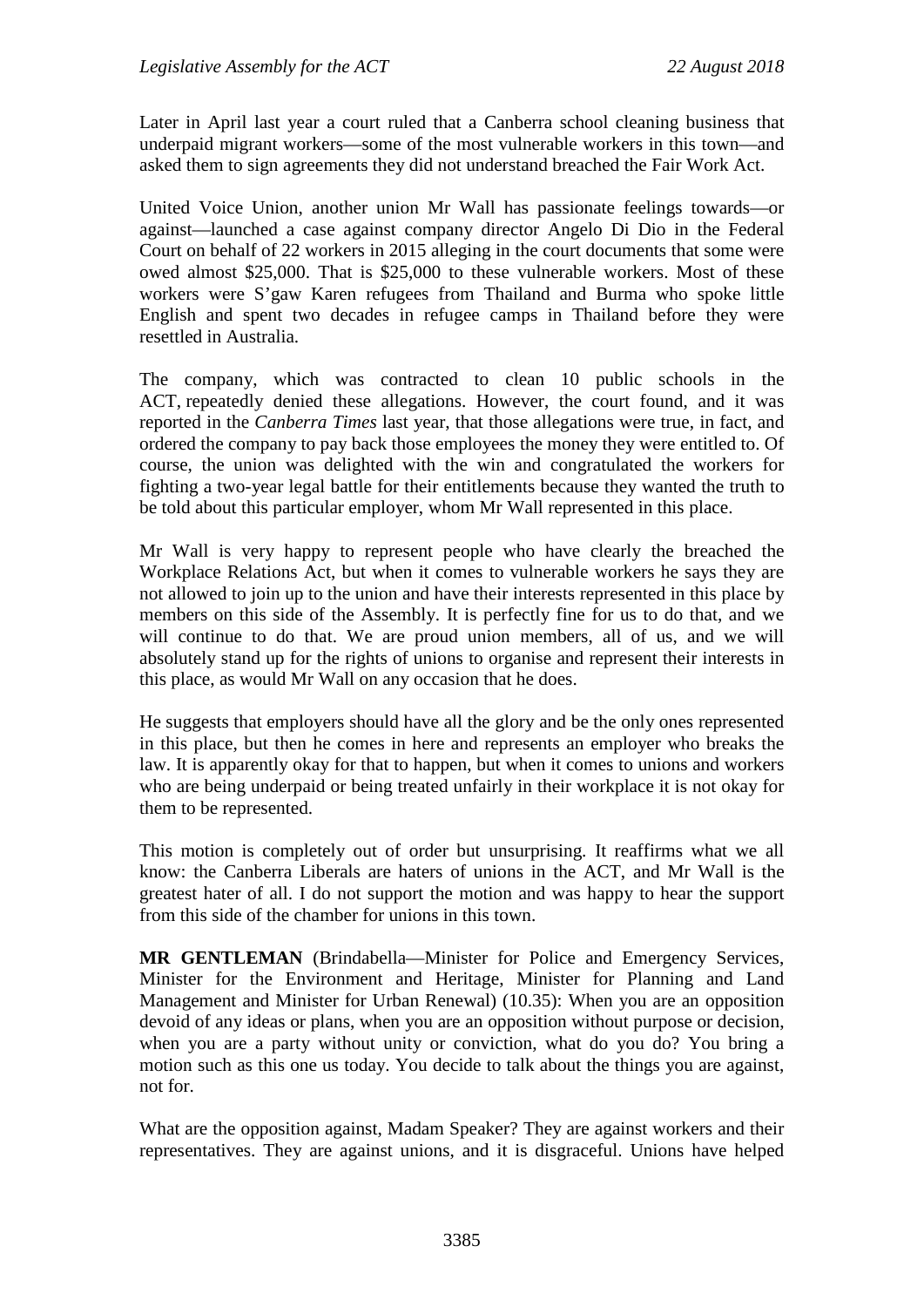make this nation great. They have fought for so many of the things we take for granted now. Without the unions we would not have annual leave, penalty rates, maternity leave, superannuation, equal pay for women, sick leave, redundancy pay, workers compensation, collective bargaining and unfair dismissal protection. These are the things that we stand up for on this side of the chamber.

By bringing on this motion today those opposite are saying they are against these conditions we take for granted and are sending a clear warning to Canberrans that, if given the chance, those opposite would take away pay and conditions and undermine the protections we currently have.

The union movement has helped shape Australia for the better, and the CFMMEU and its predecessors have been part of this. Instead of working with unions to build a better city, a better Canberra, those opposite have an unhealthy obsession with the CFMMEU. Sometimes it is good; we have heard in this place praise for the former leader of this particular union, and it did not come from this side of the chamber. We have also heard an apology to that same former leader, and that did not come from this side of the chamber.

We have seen taxpayers' money wasted because of the obsessions those opposite have with the CFMMEU. While they continue with this unhealthy fixation, we will get on with governing, leading and helping Canberrans. Unlike those opposite, this Labor government will work with all of those who want to build a better and brighter city. We are getting on with the job of growing services and infrastructure as our city grows. We have a plan for now and into the future, and we are committed to making this great city even better.

Question put:

That the motion be agreed to.

The Assembly voted—

Miss C Burch Ms Lee Ms J Burch Ms Orr Mrs Dunne Mr Wall Ms Cody Mr Ramsay<br>
Mr Hanson Mr Ms Fitzharris Mr Rattenbu Mrs Kikkert **Mrs** Mr Gentleman Mr Steel

Ayes 9 Noes 12

Mr Coe Mr Parton Ms Cheyne Mr Pettersson Mr Hanson Ms Fitzharris Mr Rattenbury Ms Lawder Ms Le Couteur Ms Stephen-Smith

Question resolved in the negative.

## <span id="page-13-0"></span>**Leave of absence**

Motion (by **Mr Wall**) agreed to:

That leave of absence be granted to Mr Milligan for today's sitting for personal reasons.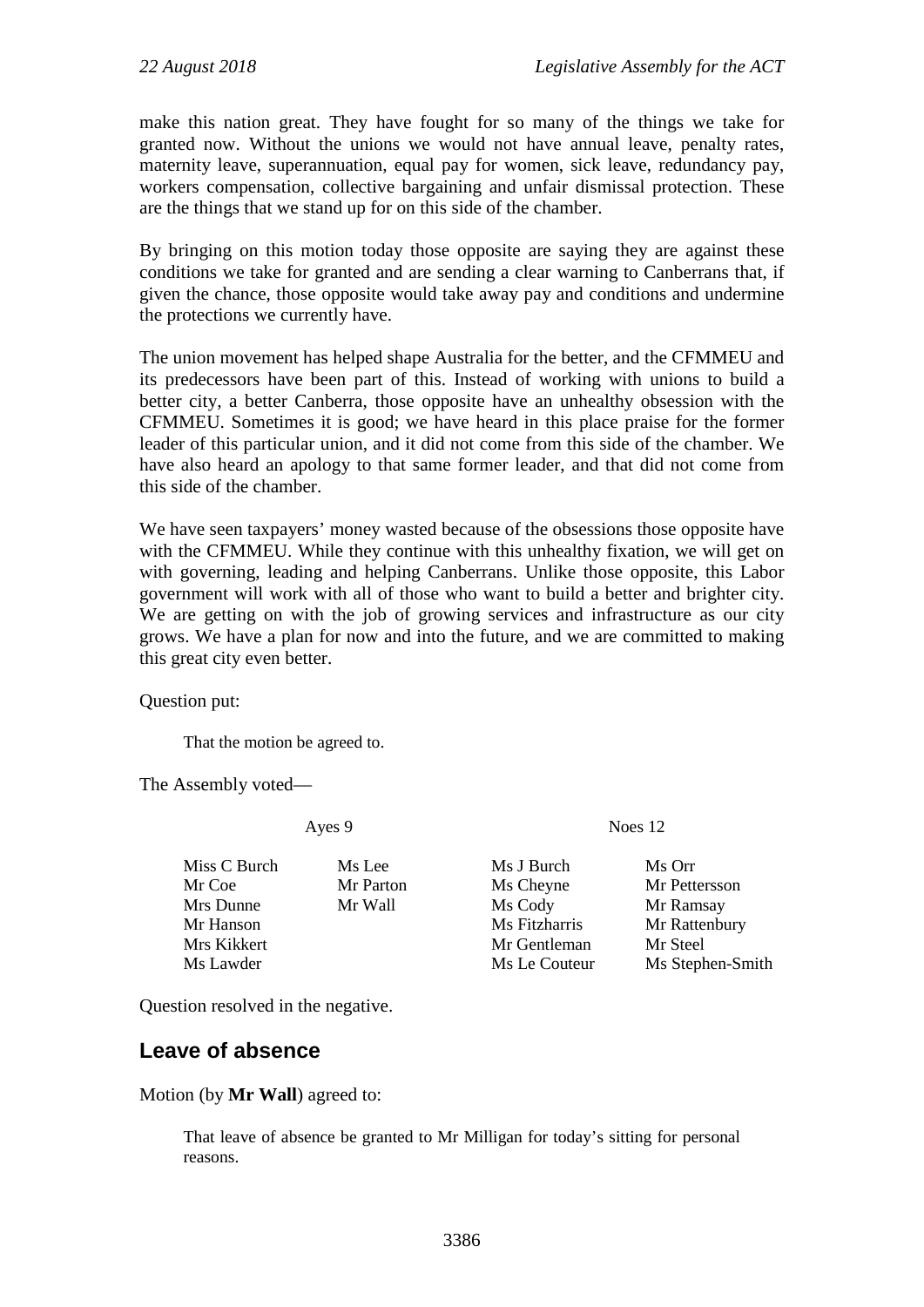### <span id="page-14-0"></span>**Waste—plastic waste reduction**

**MS ORR** (Yerrabi) (10.42): I move:

That this Assembly:

- (1) notes that:
	- (a) in the hierarchy of waste, avoidance is the best form of waste minimisation;
	- (b) single use plastic generates a significant amount of waste per year;
	- (c) that the waste generated from single use plastic is slow to degrade and often harmful to the environment;
	- (d) recyclable plastic often ends up in the general waste stream and options for the recycling of single use soft plastics are limited;
	- (e) the ACT banned single use plastic bags on 1 November 2011, and a review in 2014 reported that 65 percent of Canberra grocery shoppers supported the ban;
	- (f) a further review of the ACT's plastic bag ban was commissioned in January 2018;
	- (g) the Government's commitment to reducing waste as articulated through the Waste Feasibility Study and its Roadmap; and
	- (h) public support for initiatives such as the single use plastic bag ban, the "Straws Suck" campaign and the container deposit scheme demonstrate a willingness for behavioural change that lead to a reduction in the generation and increase in recycling of single use plastic waste; and
- (2) calls on the ACT Government to:
	- (a) update the Assembly on the status of the latest review into the ACT's plastic bag ban by the last sitting week of 2018; and
	- (b) investigate further opportunities that will reduce the use of single use plastic throughout the ACT, so that less waste is generated.

We often see images of the incomprehensible impact plastic is having on wildlife, particularly in our oceans: a sea bird tangled in a shopping bag, a dolphin caught in an old fishing net, a turtle with its stomach full of plastic. In 2010 eight million tonnes of plastic went into the ocean. This in itself is a terrifying concern.

But when we consider that every 11 years the amount of plastic produced doubles and the durability of plastic means it can take up to 600 years to break down in our oceans or landfill—we realise that the amount of plastic will grow exponentially year on year. Based on this level of production between 2017 and 2028, we are expected to produce as much plastic as we did between the 1950s and now.

It is not just our oceans feeling the devastating impacts of plastic pollution. Our waterways, our parks, our streets and our neighbourhoods all suffer from litter and rubbish, largely made up of plastic material. Chip packets, bottles and bags and packaging clutter up our drains and pollute our green spaces. There is a very real and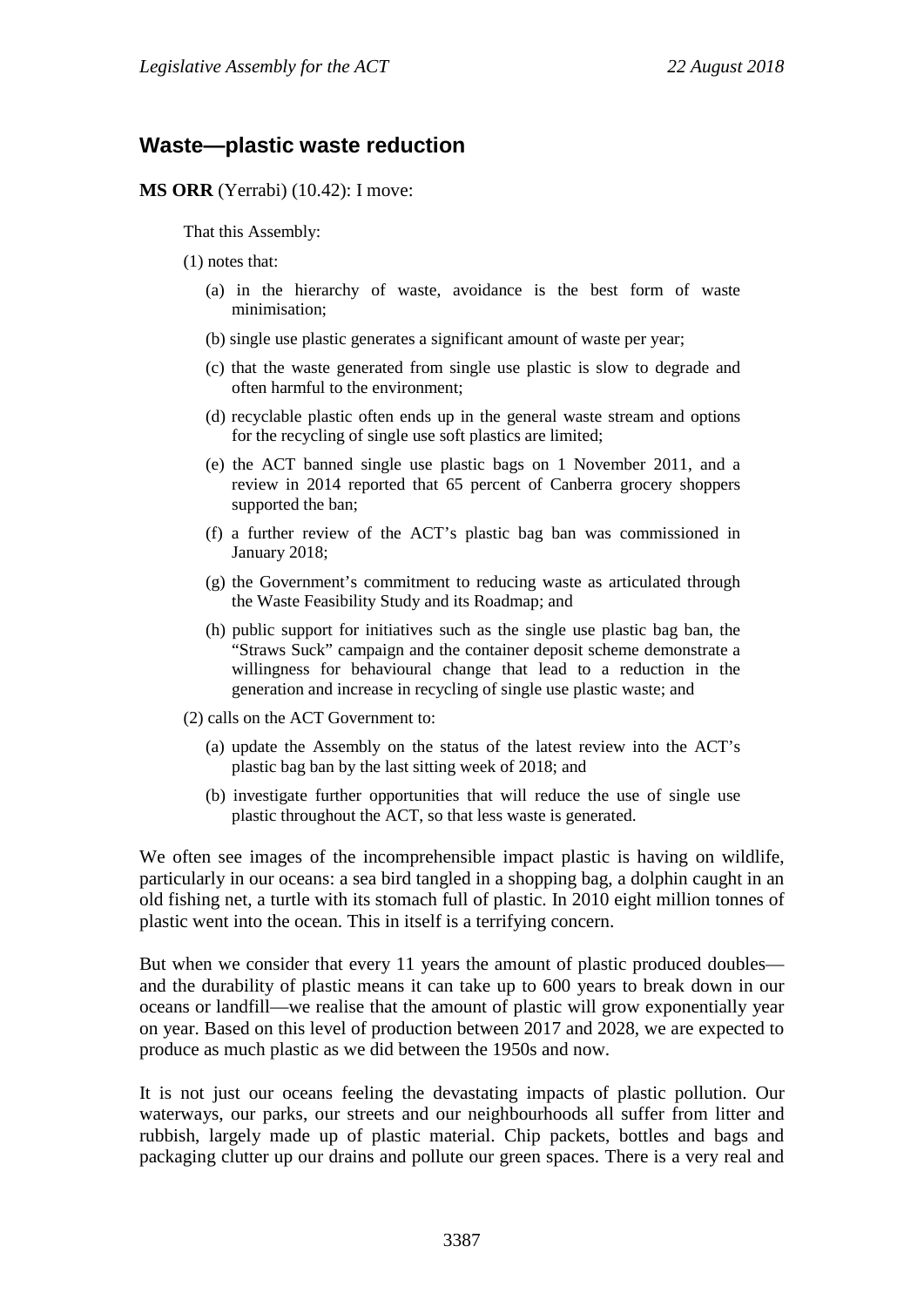very concerning risk to both our environment and our wellbeing. This is why it is so important for us as a community to reduce our waste.

When it comes to the environment, our first principle must always be: do no harm. In the hierarchy of waste, avoidance is the best form of waste minimisation. Not producing a unit of plastic means not having to dispose of that unit and not having to wait for it to degrade. It means one less unit of plastic entering our water system and it means one less unit of plastic breaking down into plastic debris and potentially entering our food supply chain.

Of course, fish are not the only way plastic is getting into our food supply. A recent study found that nearly all major brands of bottled water contain tiny particles of plastic. It seems quite ironic that we purchase bottled water as a healthy alternative to other bottled beverages, yet it contains an average of 10 plastic particles per litre, each larger than the width of a human hair.

Consumer advocate Choice reported in 2014 that while the risk is low there is growing evidence that food can be contaminated by harmful chemicals in certain types of food packaging made from plastic. We are yet to fully understand the impact that plastic in our food supply is having on us. However, there is agreement that certain chemicals found in plastic act as endocrine disruptors in the body and cause a range of health problems. Issues such as infertility, obesity, breast and prostate cancer, heart disease and diabetes may be caused by even low levels of exposure to certain chemicals in plastic.

Interestingly, our conservative commentators have argued, in their staunch opposition to the banning of single-use plastic bags in supermarkets, that our reusable bags present a public health risk. But these claims were discredited by an example in San Francisco which looked at emergency room data that found that food-borne illnesses rose by 46 per cent after a ban on plastic bags came into effect. These claims were discredited by a San Francisco health officer who stated that the claim was not warranted and the report had failed to even test the hypotheses that the increase in gastrointestinal food-borne illnesses and deaths was due to reusable bags. But of course the conservatives can simply brush this to one side, as they have done with the best available science on climate change.

But the fact remains that the waste generated from single-use plastic is slow to degrade and often harmful to the environment. It is for these reasons that avoidance must be our priority. Recyclable plastic often ends up in the general waste stream, and options for recycling of single-use soft plastics are limited.

We often make the mistake of thinking that if something is recyclable it will be recycled. However, most people are mortified when they hear the plastic bottle they are holding contains less than 10 per cent recycled material and, in many cases, as little as six per cent.

Drink manufacturers do not use bottles made from 100 per cent recyclable material. This is for one of two reasons: either they feel customers will be turned off by the cloudy nature of these bottles or because of the relative costs they face. The bulk of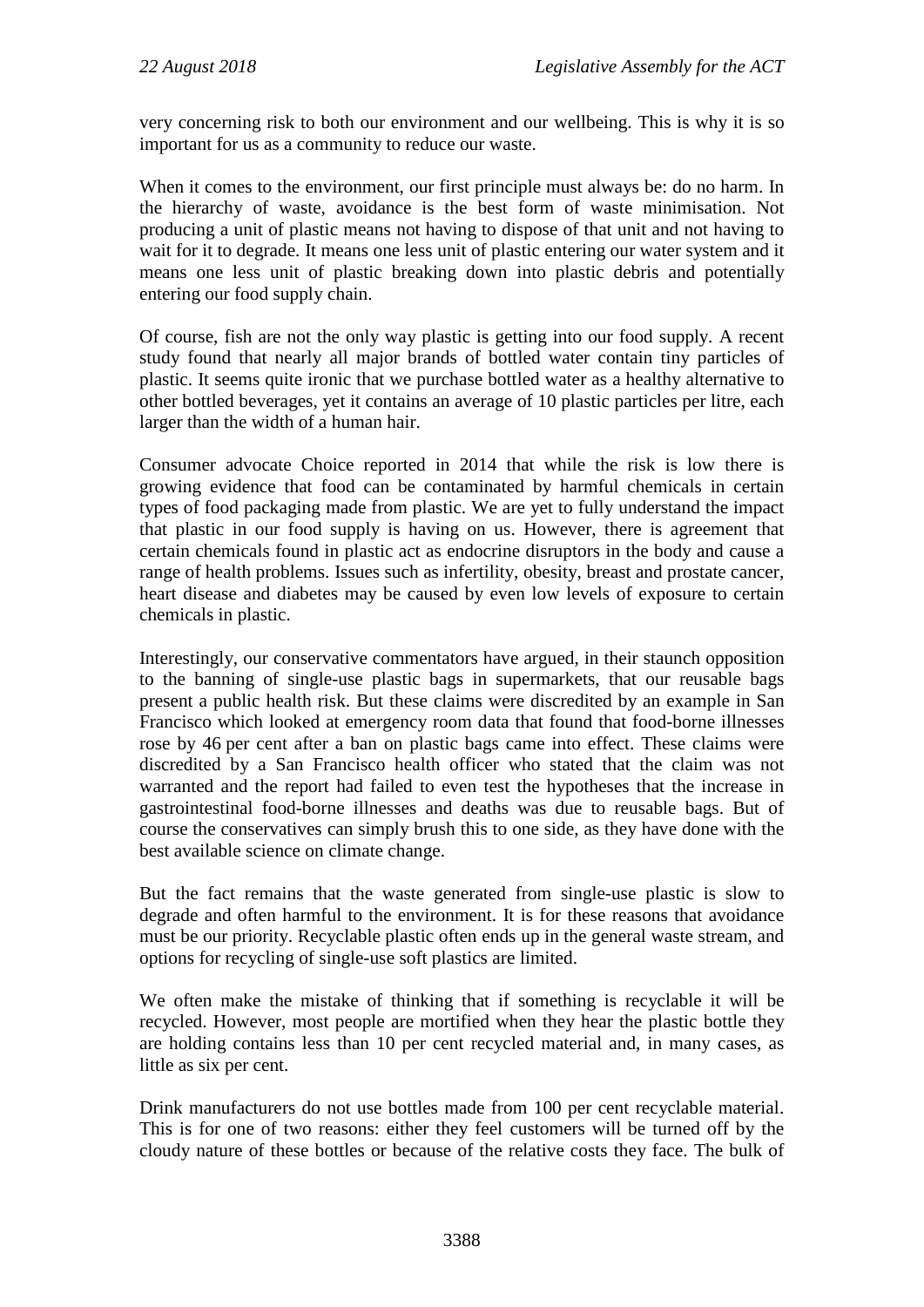the plastic we recycle is shipped offshore to developing countries to make synthetic fabrics for clothing, carpeting and other textile-based products. The reality is that these products often end up in something like the \$5 T-shirt you buy at a discount retailer that only lasts a couple of washes before losing its shape. Presently, much of this material will eventually end up as landfill. However, more and more there are retailers asking their customers to return the unwanted clothes so that the material can be reused once more.

The growing demand for clothing, the greater ease with which plastic bottles can be used to produce synthetic textiles and the low price of oil have meant that drink manufacturers continue to produce plastic bottles with at least 90 per cent new material. And every time one of us buys a drink in a plastic bottle 90 per cent of that is new waste that we must try to keep out of landfill.

Given that in 2015 Australians purchased over 726 million litres of water, it is clear that our first principle must be: do no harm. This problem is only compounded by the fact that pumping water out of the ground, packaging, transporting and chilling the water creates around 60,000 tonnes of greenhouse gas per year. But when you consider that Australians are importing water from as far away as Fiji or France, the environmental consequences are enormous.

The most obvious solution is to prevent the waste in the first place. A terrific side effect of this is that it is significantly cheaper for you in the long run. The average price of bottled water per litre is nearing \$3, whereas the cost of ICON water is typically less than 1c per litre. Sydney Water states that if you are drinking eight glasses of water a day tap water will cost you less than \$1.50 a year compared to around \$2,600 for bottled water.

A common rebuttal to the need to take environmental action is that to take action is most costly and that we are always faced with the prospect of having to trade off our financial wellbeing in order to improve our environmental wellbeing. However, here is a practical example of significant savings derived from environmental action. And it is hardly the only case, as I have discussed in previous motions I have put to the Assembly.

Of course we all get caught short and sometimes need to buy a bottle of water or allow ourselves a sugary bottled treat. And it is an unfortunate reality that for the time being single-use plastic remains a part of our lives. This is why the ACT government is taking an active role in managing waste. Earlier this year we introduced a container deposit scheme. Less than two months into operation the scheme has already collected one million items. As an added benefit, around 10 per cent of the proceeds generated by the scheme have been donated by the community to charities such as the Salvation Army and Saint Vincent de Paul. It will not be long before we can walk into our local K-Mart, Target or Big W and walk out wearing the bottles we recycled previously using the container deposit scheme.

The ACT is also a leader in banning single-use plastic bags. I appreciate that the shift away from single-use bags in supermarkets was an inconvenience at first. It requires behavioural change, which is what has led to the frustrations experienced elsewhere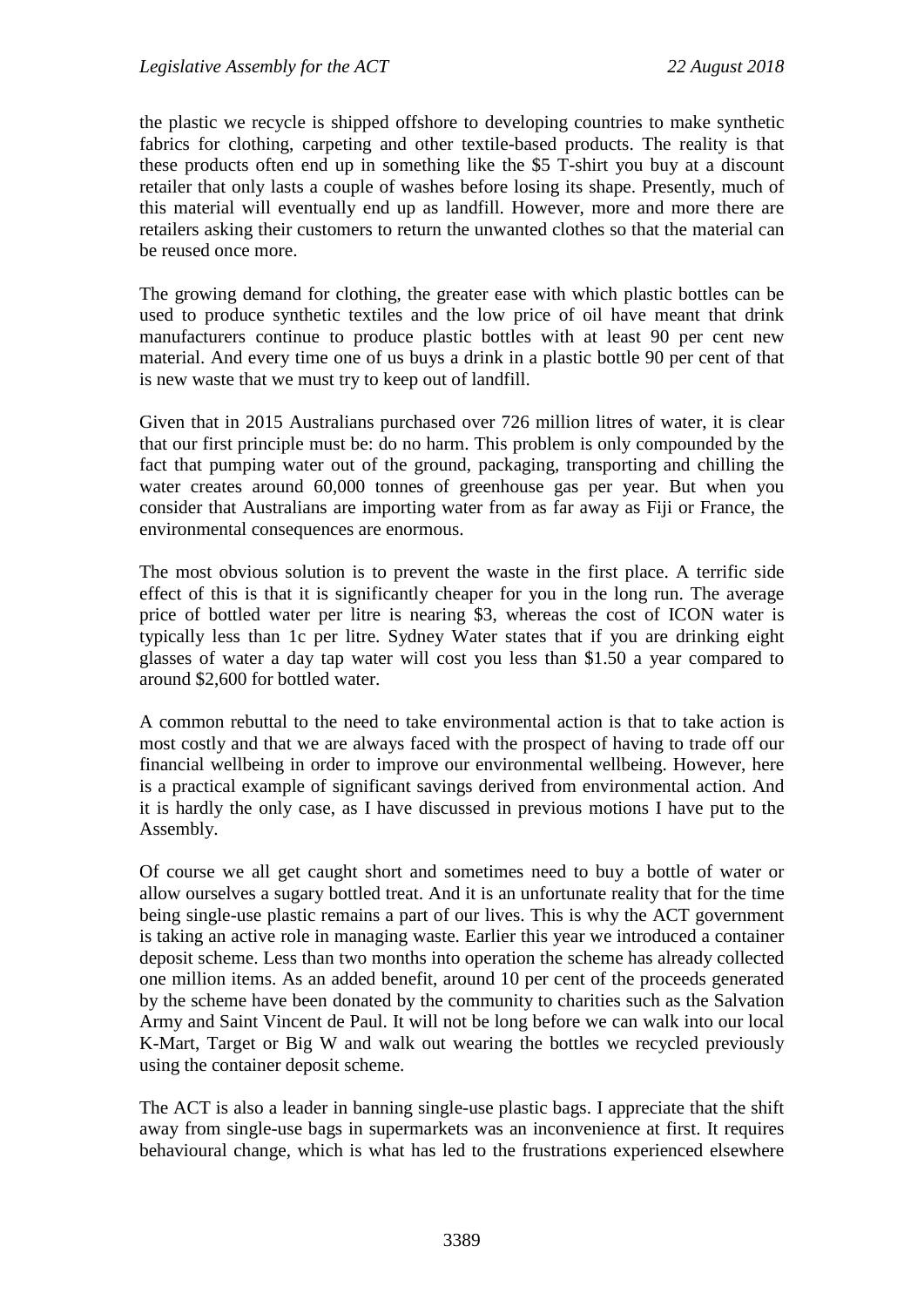when trying to adjust to a ban. It is an ongoing discussion that needs to be had between governments, retailers and the community, and I am very much heartened by the fact that we as Canberrans are continuing this conversation with a review of the plastic bag ban. I very much look forward to how this review might further improve environmental outcomes for the community.

I would like to acknowledge that there are areas where reducing or eliminating our single-use plastic becomes tricky, and we must always understand the difficulties that groups in our communities might face. I am a strong supporter of the straws suck campaign. To use a plastic straw once and throw it away creates an enormous amount of waste. Where it can be prevented, it should be. However, we need to appreciate that there are people in our community living with disabilities that require access to plastic drinking straws. In these instances we need to ensure that they are made readily available. However, I would also encourage everyone to consider straws made from less damaging plastics to mitigate this.

One initiative I encourage everyone to try is Plastic Free July. The initiative challenges everyone to choose to refuse and to take measures to try out how they can reduce their single-use plastic usage. I would like to thank my Labor colleagues who have taken on the challenge of Plastic Free July with me. Ms Cheyne adopted using a reusable straw, and I believe she continues to use it. The Attorney-General was already well adept at minimising his plastic waste but committed to continuing to reduce his use of soft plastics. Mr Steel has made a valiant effort in adopting reusable dog waste bags but admitted to being unable to make the changes he wanted to enact through July but has committed to trying to keep going in the future.

The Chief Minister purchased a reusable coffee cup. I spoke with the Chief Minister just recently about this and he admitted to me that while he was grumpy for the first few days it really was easy to make the behavioural change, and he uses this cup every day now, even if it means he has to walk into the office every morning because he forgot to take his cup home with him.

Well done to everyone who took the Plastic Free July challenge, and I hope that we continue to take steps to reducing waste. Of course you do not need to wait until July 2019. You can, as Mr Steel has told me he will be doing, take the challenge every day. Through our actions we can all make a meaningful difference in reducing our waste, keeping our city clean and keeping more material out of landfill.

This motion calls on the government to investigate further opportunities to reduce single-use plastic throughout the ACT. I encourage all Canberrans to explore this for themselves. Start collecting your soft plastics and taking them to your local supermarket to recycle them. Reduce your consumption of bottled drinks and enjoy the added benefit to your hip pocket from the container deposit scheme.

I encourage everyone in this Assembly to support this motion not just in the way they vote but also through their actions. I commend this motion to the Assembly.

**MR RATTENBURY** (Kurrajong—Minister for Climate Change and Sustainability, Minister for Justice, Consumer Affairs and Road Safety, Minister for Corrections and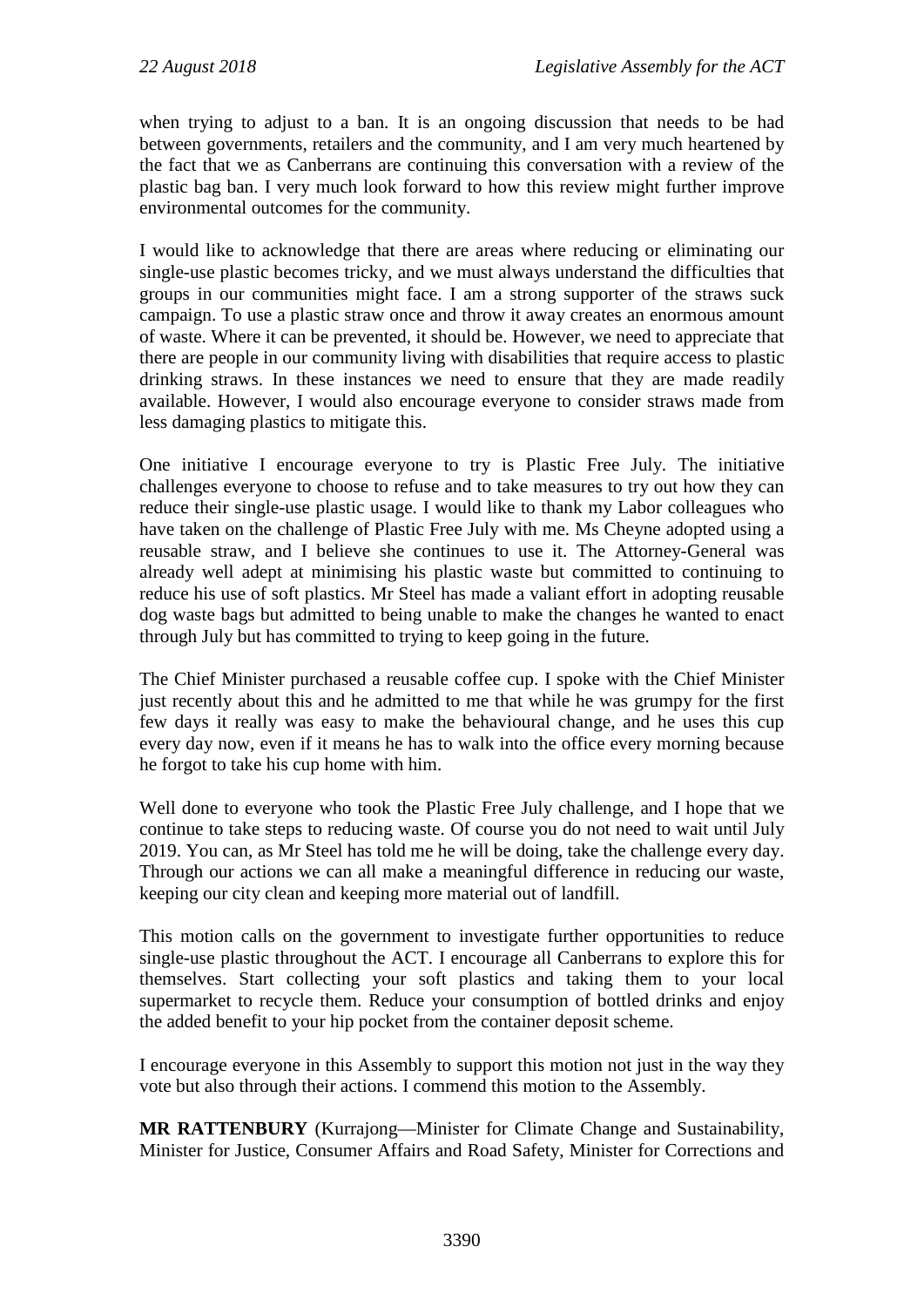Minister for Mental Health) (10.52): I certainly support Ms Orr's motion about reducing plastic waste. This is a very important topic. Single-use plastic comes at a high cost to the community and the environment. There are viable alternatives that provide better outcomes. Ms Orr has given a few examples that she has been able to encourage in her own sphere of influence. Certainly, it highlights the fact that there is a responsibility to address this significant problem at a number of levels: individually, collectively and as a government.

There is definitely a role for government to play. The ACT ban on single-use plastic shopping bags is but one example of this. Introduced in November 2011, it was a great first step in reducing plastic waste in the ACT. The 2014 review of the ban found that it had reduced plastic bag waste to landfill by about one-third and reduced the number of lightweight plastic bags found as litter in streets and waterways in the ACT.

We now see other states and territories implementing similar bans and national supermarket chains voluntarily implementing an end to free single-use plastic shopping bags. While this is great progress, there is still much more we can do. I am interested that we have seen moves by major supermarket chains to do this. In part they have done it because of a failure by governments in other jurisdictions to act, to take that leadership role and to address what, up until this point, has been a market failure. I think that is a poor reflection on some of those governments, given the general levels of community support for this.

I am certainly looking forward to being able to release the "unfantastic plastic" review of our ACT ban that I commissioned late last year from the Office of the Commissioner for Sustainability and the Environment. I asked the office to do that because I wanted to ensure that it was working as well as possible and to have it reviewed independently. All the commissioner's reports come to the Assembly and the Assembly will have access to that information.

The government will certainly examine with interest the recommendations arising from that review. I have no doubt that there will be opportunities for the ACT to improve the effectiveness of this regulatory measure. I certainly support the continued improvement of our efforts. That will be a discussion for this place to have, and for the government to have, once that report is available.

Waste avoidance certainly needs to be our highest priority for reducing waste, followed by re-use and then by recycling as we implement the waste feasibility study road map. That is a very important point to make because there is a large amount of natural resource and energy that goes into producing plastics.

Plastics have obviously been one of the great revolutions of modern society in terms of the convenience and the adaptability they provide. It is only now that we are getting that greater and deeper understanding of the true impact that plastics are having on our planet. Avoidance is the most effective strategy, because it avoids that use of natural resources in the first place to produce those plastics. But then the re-use and recycling are important follow-up steps to make sure that when that plastic is produced we get maximum value out of it.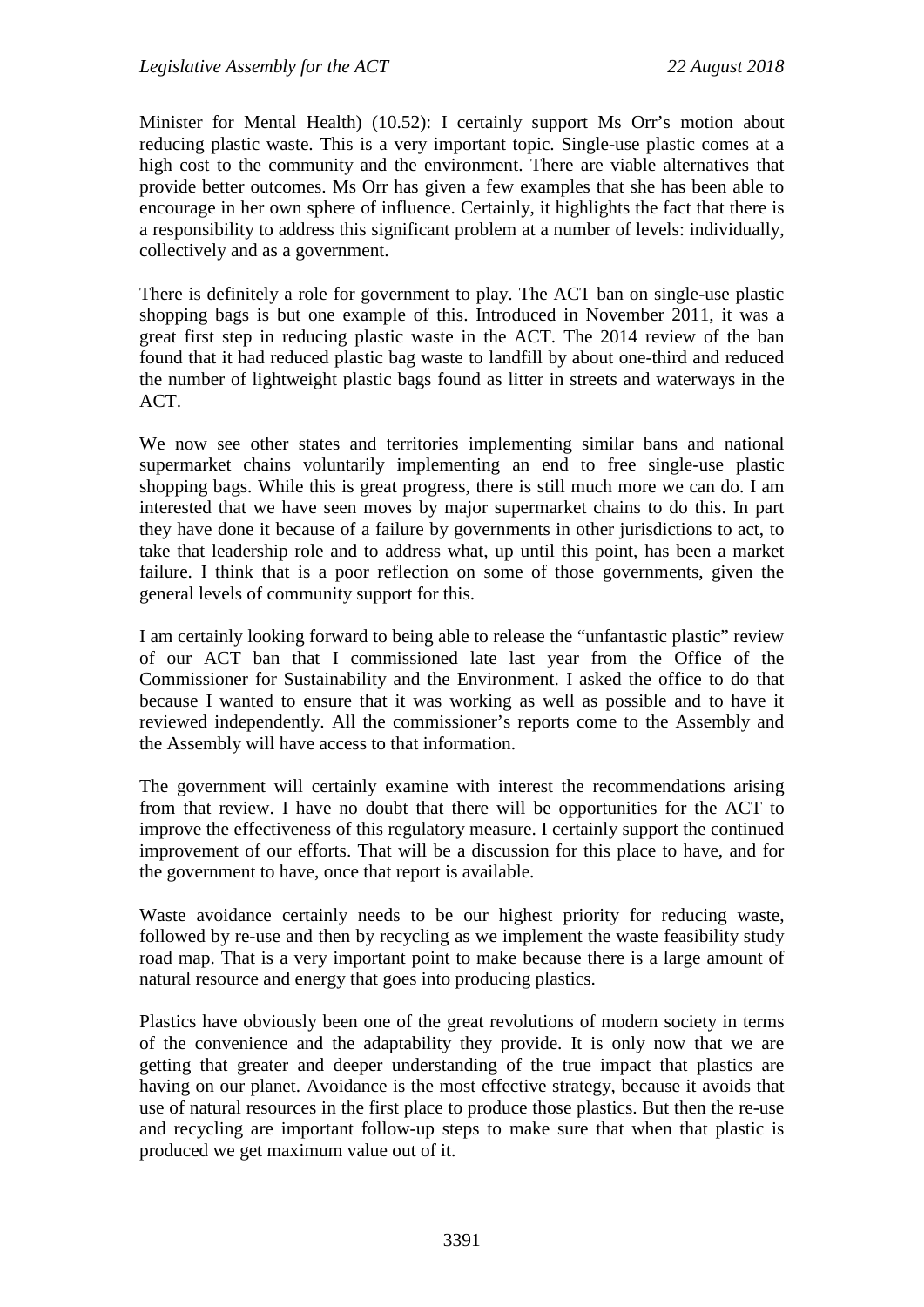Reducing waste, and in particular reducing organic waste to landfill, is also important for reducing our greenhouse gas emissions to meet our net zero emissions by 2045 target. Sending organic material to landfill is a waste of valuable material that could be composted and used to nourish topsoil. By increasing diversion of organic material from landfill, we can reduce emissions and improve our local soils.

The ACT government's highly successful Actsmart business recycling program continues to support ACT businesses by providing free advice, education and signage to assist with reducing waste and increasing recycling. There are currently 1,004 businesses participating in the program. With dedicated support from the Actsmart team, accredited businesses have all achieved reductions in waste to landfill, some by over 90 per cent. These programs encourage business clients and the public to look at ways of reducing waste generation and recycling of soft plastics.

Similarly, the Actsmart schools program actively encourages waste-free lunches to reduce single-use packaging in lunch boxes, encouraging students to avoid using cling wrap and instead opting for reusable containers and beeswax wraps. Some schools have also commenced sorting and collecting soft plastics and taking these to collection points at supermarkets.

I have to say that the way many of our schools across the territory have embraced this program and made an extraordinary impact in rolling out what they have learned from it is really inspiring. I have been to a number of schools and seen the active rollout of this program. Students certainly embrace it. They often are the ones who are most energetic about it. It is not that they have to be told to do it. Once they are given the knowledge, they really get stuck into it and are very creative.

It gives me great hope that over the coming decades, as these students come through the decision-making structures, whether it be in government, in private companies, in the service sector, they will really bring about a significant change. That does not mean we should leave it to them. We must get stuck into it now. But I have great optimism about the future in that regard.

As Ms Orr mentioned, the ACT government launched the straws suck campaign a couple of months ago to encourage businesses and the community to rethink their need for single-use plastic straws. The straws suck campaign delivered by Actsmart involves taking a pledge to reduce the number of single-use straws being used. There are currently 24 businesses signed up to the campaign. Community members can sign up to this pledge as part of the Actsmart online carbon challenge.

In the context of that campaign, it is worth reflecting on a few of the facts about single-use straws. An estimated 10 million plastic straws are used in Australia every single day. When some people first read that, they think it is a typo. They think it must mean every year. But in fact it is every single day. It is an extraordinary figure. That straws take up to 200 years to degrade in the environment and will never actually biodegrade underlines the impact of that process. Plastic straws are in the top 10 most littered items. Plastic straws used today will outlive your children's children's children. It gives you a sense, putting it in those terms, of how long-lived these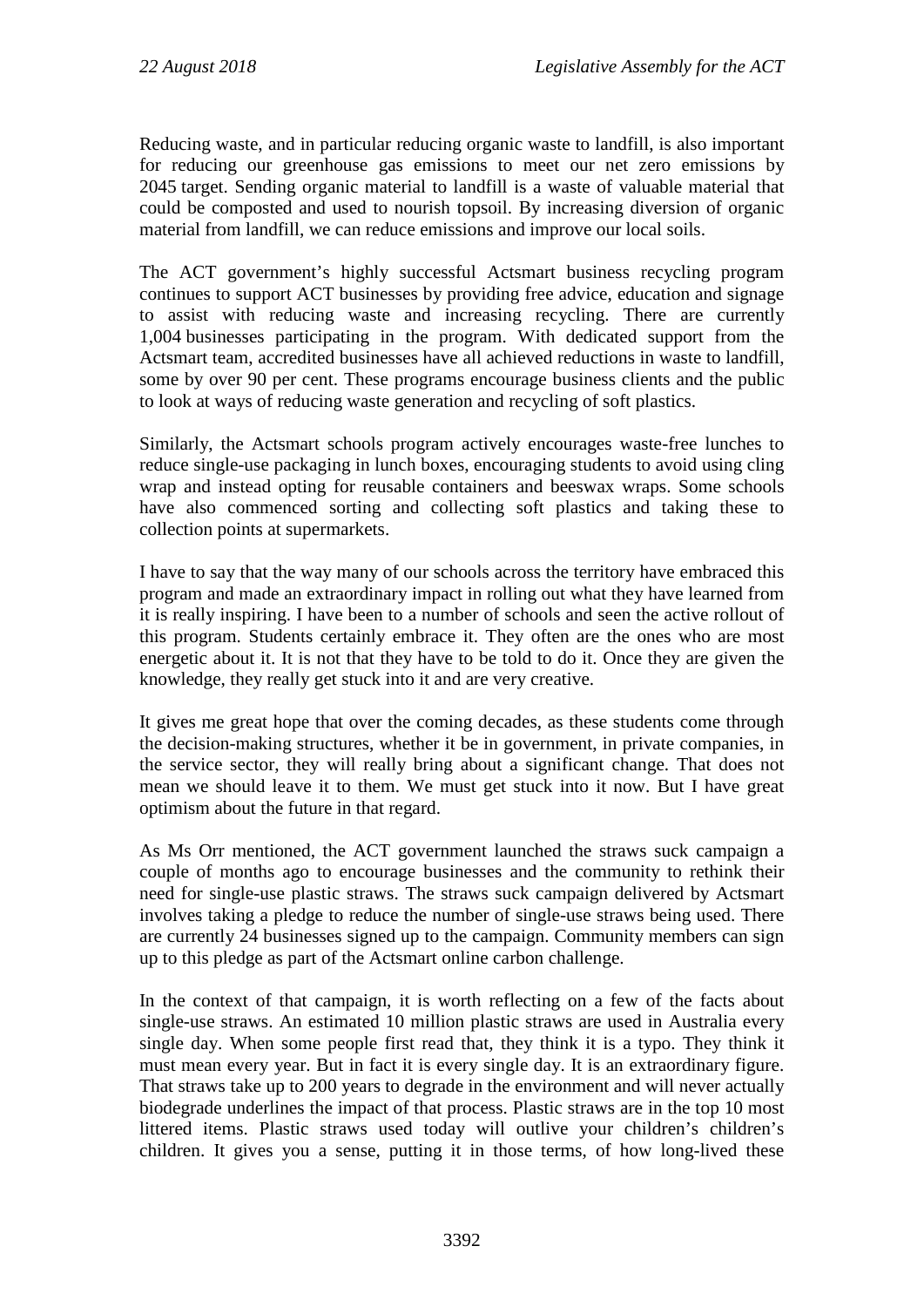plastics are for what might be literally 10 minutes in your drink, never to be used again, and discarded into the environment with that incredibly long-lived presence.

That is why we launched this campaign. While straws are just one small part of the plastic waste problem, the campaign offers an opportunity to begin the conversation about plastic waste with community members and local businesses. Through influencing consumer and business behaviour, we can make alternatives to plastic mainstream and encourage broader conversations and action to reduce other plastic waste trends.

Some people have said, "Why focus on straws?" Aside from the statistics I have just given about the sheer volume of waste and the long-lived nature of it, I think straws are one of those things that people can relate to in the sense that they know that we all use them at times. There are also good alternatives out there, whether it is businesses purchasing bamboo straws, which are available, or providing stainless steel straws.

The very first organisation we launched the campaign with was Bentspoke Brewing in Braddon. They purchased a couple of hundred stainless steel straws. The cost of them was not high. I have since seen the owners of Bentspoke and talked to them about how it is going. They said that their customers have embraced the campaign very well. They like the stainless steel straws. Not too many people have stolen them as souvenirs; so that is a good outcome as well. I think they have demonstrated that it is possible to do it differently.

I appreciate and laud those businesses that have signed up to the campaign. I thank them for their leadership in the community and their embracing a better future that is more sustainable. It is critical that we act now to reduce plastic waste, both for the health of the world's oceans and waterways and to care for our environment in the ACT. I am certainly proud of the work that the ACT government has been able to do to reduce plastic waste. I am committed to continuing to improve our work in this area for the sake of our community and future generations.

As members will have seen, I have circulated an amendment underlining some of those steps that the ACT government has already been able to take. Whilst I absolutely agree with Ms Orr's motion, I think it is also relevant to add these factors for the record in the Assembly so that those reading the debate in years to come will see the steps that we have already taken. But I also note in proposing this amendment and in supporting the motion that we know we have much more work to do.

This amendment highlights the ban on plastic bags, the street level recycling bins in town centres and the installation of new drinking fountains in town centres and other areas to reduce plastic bottle usage. For me, that is one of those win-win initiatives. It not only encourages people to bring their own container that they can refill for free and avoid some of those costs that Ms Orr spoke about, including the incredible cost that we pay for water—if you buy it in a bottle, the price per litre is really eye-watering—it also encourages people to avoid sugary drinks, which tackles some of the other agendas that the government has around improving people's healthy lifestyles and helping to combat the trend to obesity that we are seeing in our community.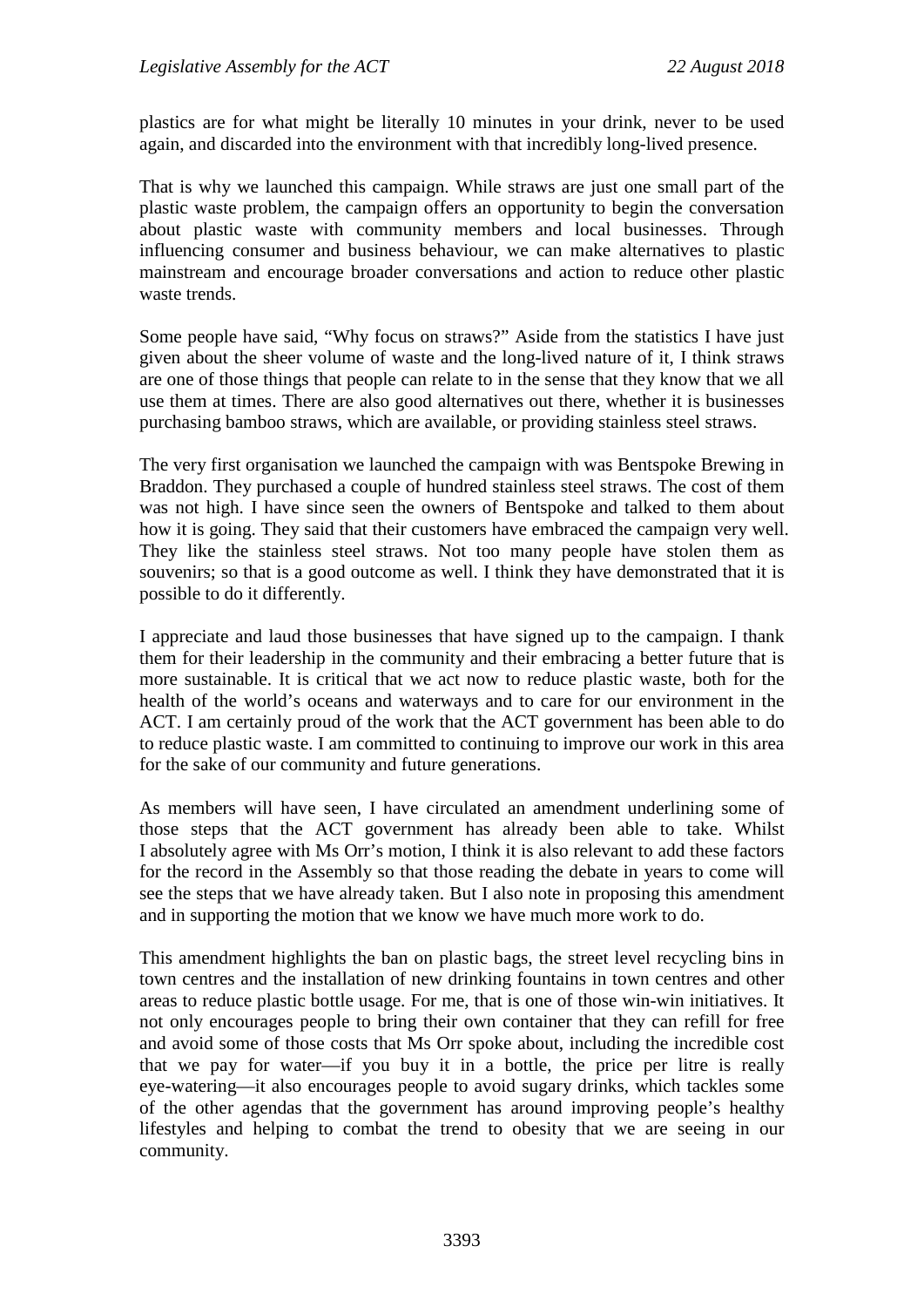Of course, we have just launched the container deposit scheme under Minister Fitzharris. She may speak to that today. It is something that is very popular amongst our community. I think it will make a significant difference, particularly on the litter front. I also think that when people return bags full of plastic bottles and the like to the drop-off points, perhaps it will start to remind them just how much plastic waste is accumulated. I note the Actsmart work, both in terms of reducing waste, particularly in the commercial sector, but also the important waste education role that they play.

I thank Ms Orr for bringing this motion to the Assembly today and for giving us the opportunity to speak to it. I am really encouraged by the community conversation that is occurring on this. I would like to acknowledge also the role that the ABC program *War on waste* has played in igniting the public imagination on this and in sparking the debate. It is bringing the issue into people's lounge rooms in a way that is very practical, very real. It has a degree of humour and it has enabled people to understand the significance of waste and the challenge that we face to address it. It highlights, literally, the sheer wastefulness of some of the systems in the way that they discard valuable resources with little care.

In addition to supporting Ms Orr's motion, I commend my amendment to the Assembly. It is in two parts. I seek leave to move the two parts of my amendment together.

Leave granted.

#### **MR RATTENBURY**: I move the amendments circulated in my name:

- (1) In paragraph (1)(f), omit "January 2018", substitute "December 2017".
- (2) Insert new paragraph  $(1)(i)$ :
	- "(i) initiatives in successive Parliamentary Agreements between the Greens and the ALP have resulted in action to reduce plastic waste, including:
		- (i) banning plastic bags;
		- (ii) new street level recycling bins in town centres;
		- (iii) installation of new drinking fountains in town centres and other areas to reduce plastic bottle usage;
		- (iv) a container deposit scheme;
		- (v) additional ACTsmart funding to reduce waste in the commercial sector;
		- (vi) increased waste education;".

**MR STEEL** (Murrumbidgee) (11.04): I am really pleased to speak today in support of Ms Orr's motion about plastic reduction. Talking about the reduction of plastic is not a waste of time; it is a waste of our planet's resources. The ACT government is Australia's most environmentally conscious government. We are working towards a 100 per cent renewable electricity target. We are working to encourage increased take-up of battery storage and innovation in renewables. We are working to encourage zero-emission vehicles, starting with our public transport system and our transition to zero-emission vehicles action plan.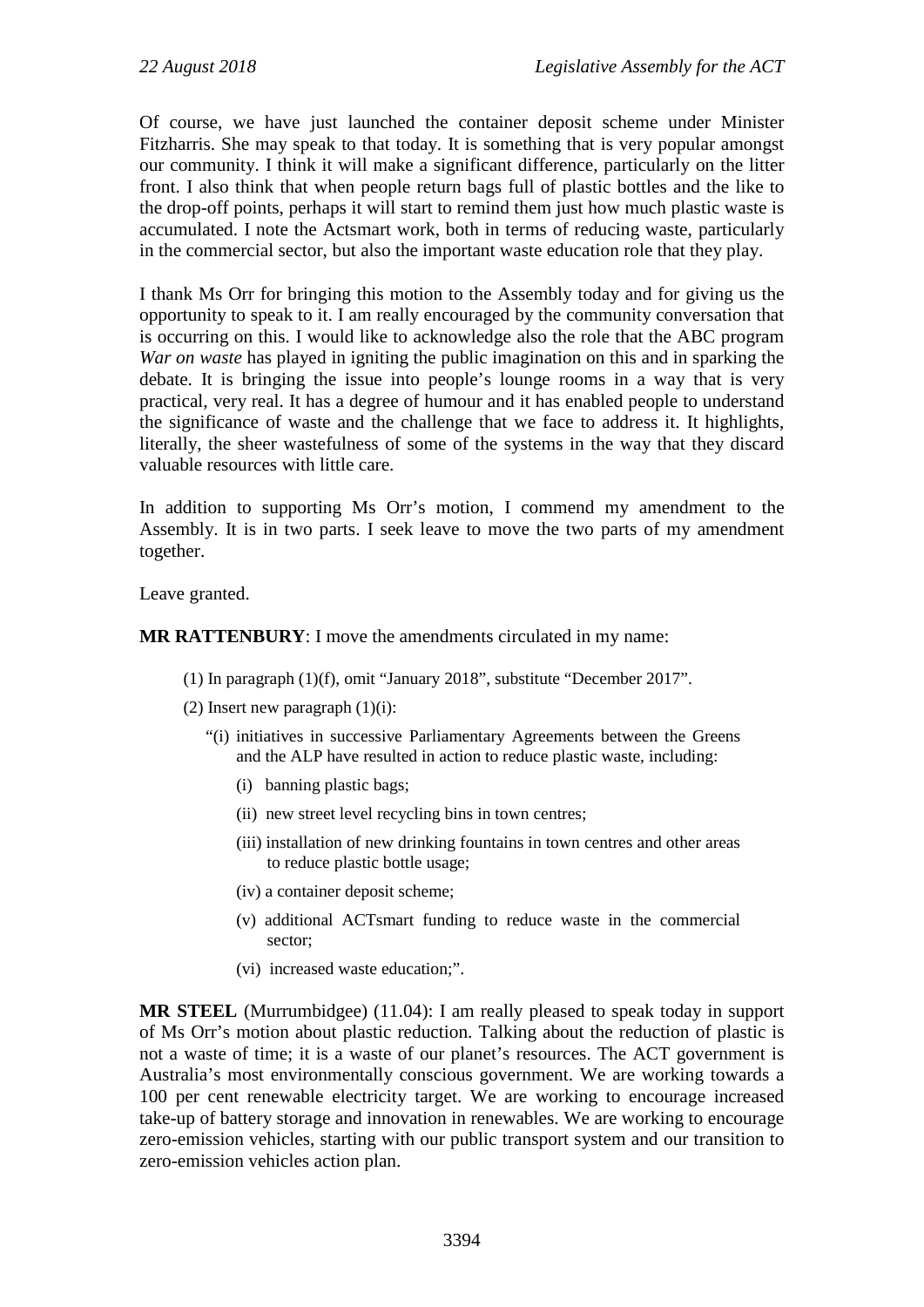We are working to make Canberra a more environmentally friendly, and cleaner, city. This includes tackling waste, particularly plastic waste. Australia has been captivated by the excellent ABC show, *War on Waste*. I know some of those on the opposite side of the chamber cannot stand up in this place to support the ABC, but *War on Waste* is an excellent educational program and is clearly one of the most popular shows on Australian TV for a reason: Australians are interested in working to reduce waste. People care about the health and wellbeing of our environment.

A recent airing of the show put the spotlight on single-use plastics and their detrimental impact on the environment, particularly straws and plastic bags. This is helping to raise awareness about the importance of reducing plastic waste and encouraging governments around the country—local, state, and federal—to take responsible steps to reduce waste.

The ACT government has made huge progress on waste minimisation. As outlined in the ACT waste management strategy, *Towards a Sustainable Canberra: reducing waste and recovering resources to achieve a sustainable, carbon-neutral Canberra 2011–2025*, the ACT government has a goal of zero recoverable waste sent to landfill. This means working to reduce waste across several areas.

With regard to garden waste the ACT government is rolling out our green bins program throughout the ACT, which has been incredibly successful. They are also very popular in the community and provide a great addition to people's gardens. I have a fairly large garden at my home in Kambah, and I became an early adopter of the scheme as Kambah was part of the pilot with Weston Creek. It is an easy way of disposing of prunings, leaves, grass clippings and other green waste. That project was one of Labor's key commitments at the 2016 election.

Another commitment was, of course, to introduce a container deposit scheme. The CDS is an excellent waste recycling initiative. Since 30 June people across our city have been able to collect containers and return them to various locations across Canberra for a 10-cent refund. Providing incentives is one of the most effective methods to increase the rate of recycling, particularly with drink containers. Research undertaken by the City of Sydney saw that a refund scheme for drinking containers was overwhelmingly the most motivating incentive for people to recycle.

This is important because drinking containers, often made of plastic, make up around 25 per cent of ACT litter by volume according to the 2015-16 national litter index. A key indicator of the success of the CDS is the fact that only a few days ago, less than two months after the launch of the scheme, more than one million containers have been returned, including 186,000 plastic containers. The millionth container was deposited by my Kambah neighbour Emily Scott. Well done, Emily. It is great to see local members of the community participating and recycling.

In addition to improving waste recovery, one of the key parts of the waste management strategy is to simply encourage less waste to be produced in the first place. Part of this is banning single-use plastic bags, among other issues. We have all seen the recent fiasco of the backflip of Coles supermarkets on reducing plastic bag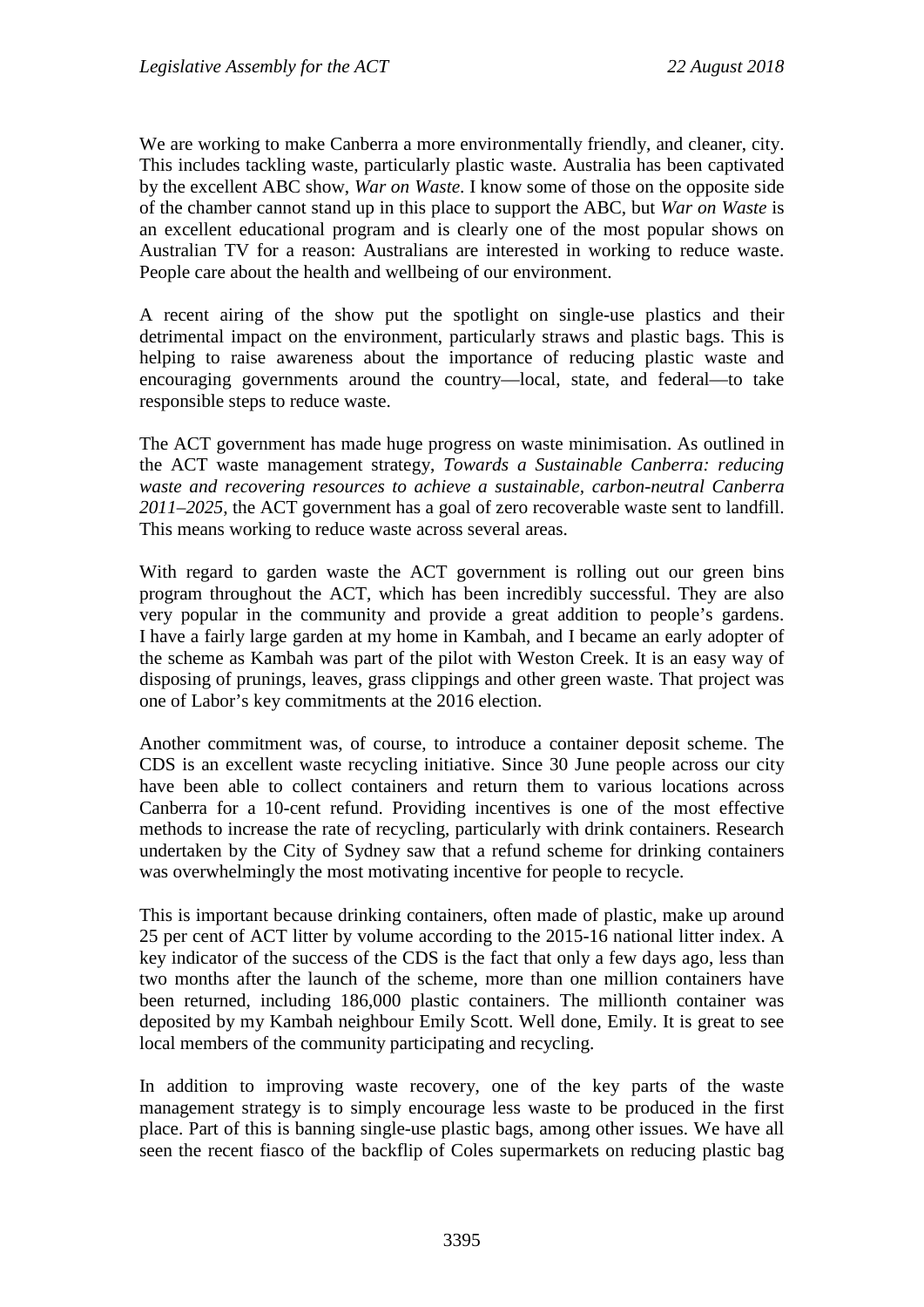waste, which shows more work still needs to be done to encourage good behaviour amongst some of Australia's largest plastic polluters.

Fortunately, jurisdictions like the ACT, South Australia and Tasmania already have regulations in place to limit the prevalence of single-use plastic bags. Indeed, we in Canberra have been coping with bringing our own bags to the shops for almost seven years now. To see Coles backflip on their commitment to reducing plastic waste then backflip again was both confusing and disappointing.

The facts are clear: banning single-use plastic bags works. Whilst a new review of the ACT plastic ban will be taking place soon, according to the most recent review in 2014, plastic bag waste was cut from 266 tonnes before the ban to 171 tonnes, an approximate alleged 36 per cent reduction, as Minister Rattenbury has mentioned.

It is great that this motion calls for an update on the program so the ACT government can continue to monitor plastic use in Canberra and look at further ways we can reduce their use. Indeed, more can be done. Recently momentum has grown to get rid of single-use plastic straws through the straw no more campaign and others around the country. This is something the ACT government has been supporting, and we are not alone. As reported by the ABC, Scotland has announced plans to phase out plastic straws. Even companies like McDonalds are currently exploring the phase-out of plastic straws over the next few years, which would certainly be a welcome development if it occurs.

I thank Ms Orr for bringing this motion forward. Our government wants to make our community cleaner. Waste avoidance—reducing the need to produce waste in the first place—is the easiest way to minimise the waste we produce as a community. The ACT government has already achieved many successes in reducing waste through our green bins program, the recently introduced container deposit scheme, and by being one of Australia's first jurisdictions to ban single-use plastic bags, something that did not cause the sky to fall in.

There is more to be done. As outlined in the waste management strategy new ideas can be introduced to continue to reduce waste and make our city even more environmentally friendly. Labor is always committed to the values of sustainability. Reducing plastic waste continues to enhance the ACT's reputation as a clean city. We should continue to be working to make progress with a goal of becoming a territory that generates much less waste, that improves the recovery of our resources, that provides a clean environment and that works towards becoming carbon neutral. These are all goals the ACT government can achieve. I thank Ms Orr for bringing this motion forward today.

**MS FITZHARRIS** (Yerrabi—Minister for Health and Wellbeing, Minister for Transport and City Services and Minister for Higher Education, Training and Research) (11.12): I also thank Ms Orr very much for bringing this important motion forward. I know how passionate and knowledgeable she is about this with her personal dedication through plastic-free July and advocacy right across the Assembly. I can attest to many instances of our colleagues reducing their use of plastic.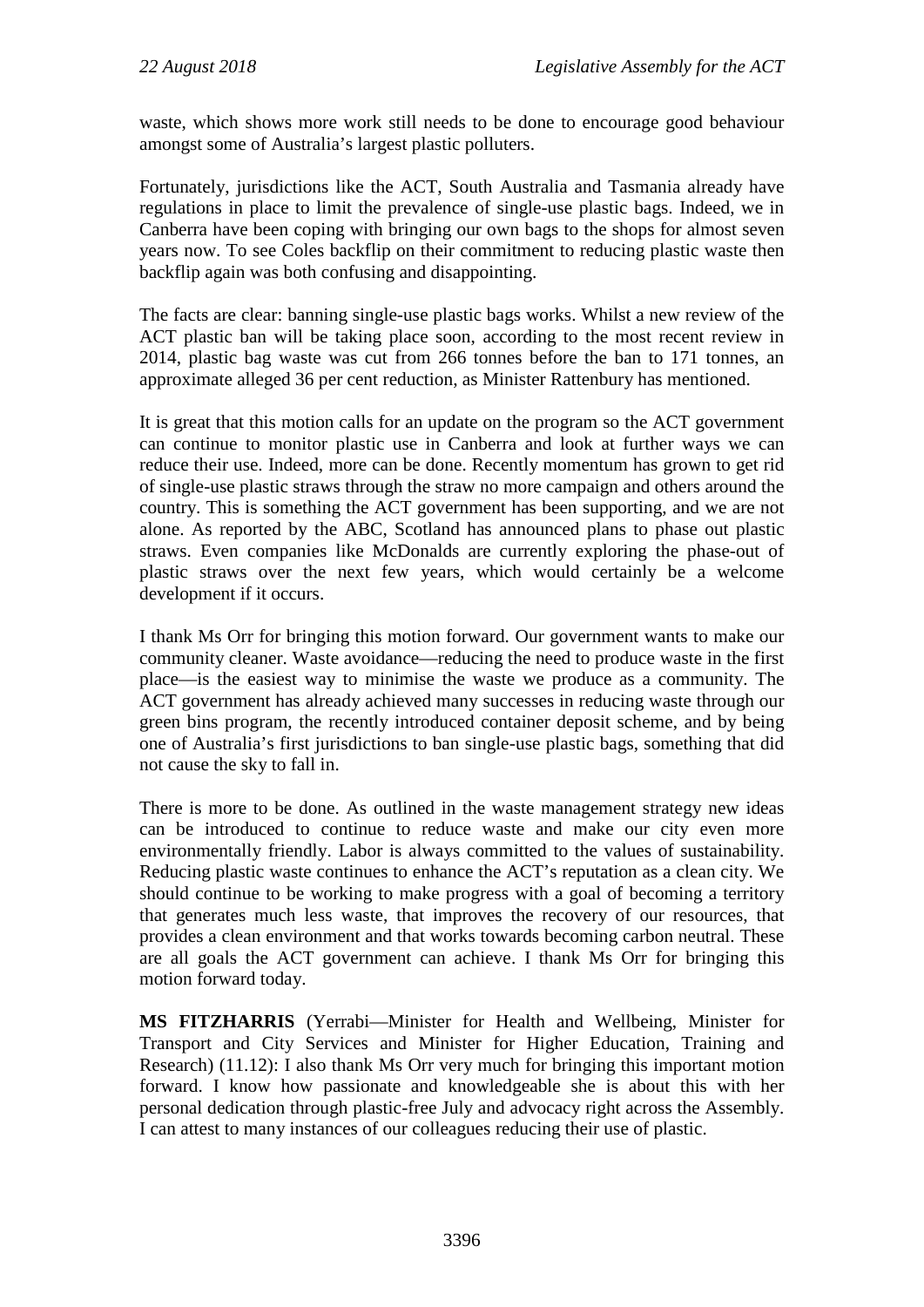I will provide a short insight into how the government continues to explore ways to avoid, reduce and reuse waste in the ACT. Our waste management strategy from 2011-25 articulates this commitment. It is clearly focused on generating less waste in the ACT and working towards full resource recovery. The strategy also outlines how we will work towards ensuring that our city remains a clean environment and a carbon neutral waste sector. I have been working closely with both Ministers Gentleman and Rattenbury on this.

The strategy outlines our waste management targets of achieving up to 60 per cent of waste being diverted from landfill by 2025 and a carbon neutral waste sector by 2020. These are among the most ambitious in the country. The recently completed ACT waste feasibility study examined options to help us achieve those targets. The study has presented a pathway to lift our resource recovery rate from the current levels of around 70 per cent to 87 per cent. Its recommendations are also designed to reduce greenhouse gas emissions by diverting organics—that is both garden and food waste—from landfill.

The study included a number of options: promoting better waste management behaviour within our own community; including food waste collection in the popular green bins kerbside service; supporting local industry to find more ways to produce and use recycled products; and exploring the conversion of residual waste to energy.

Consultation on the study's road map concluded in July. Initial community feedback has been very positive and a consultation report is being prepared. The study recommendations are consistent with the waste hierarchy, placing waste avoidance ahead of technical recycling solutions. While the ACT landfills employ best practice management, landfill should only be a destination for waste that cannot be recovered and recycled. That is our long-term objective.

I will now specifically address the issue of reducing the use of single-use plastic. As others have noted, plastics are estimated to be a very small amount by weight of the approximately 250,000 tonnes of waste going to landfill in the ACT each year. However, as we know, plastic can take hundreds of years to degrade, so we need to lead the way in encouraging avoidance of all plastic waste where possible.

Most rigid plastics can be recycled in our yellow-lid bins at home or out in the community. Soft or film-plastics, however, cannot currently be put through our recycling system in the ACT. While the major supermarkets are collecting soft plastics, including plastic bags which they recycle at commercial recycling facilities, we must all play a role in mindfully and deliberately reducing the amount of single-use plastic we purchase, use and throw away.

The ACT government is looking into how its own soft plastics can be recycled. Transport Canberra and City Services recently sent a bail of soft plastics generated by Capital Linen Services to Victoria for processing. In return, the directorate purchased a new park bench made from soft plastic for the staff to use. While this is a small first step, TCCS has since formed an internal soft plastics working group which is exploring opportunities to see soft plastics generated by ACT government directorates recycled.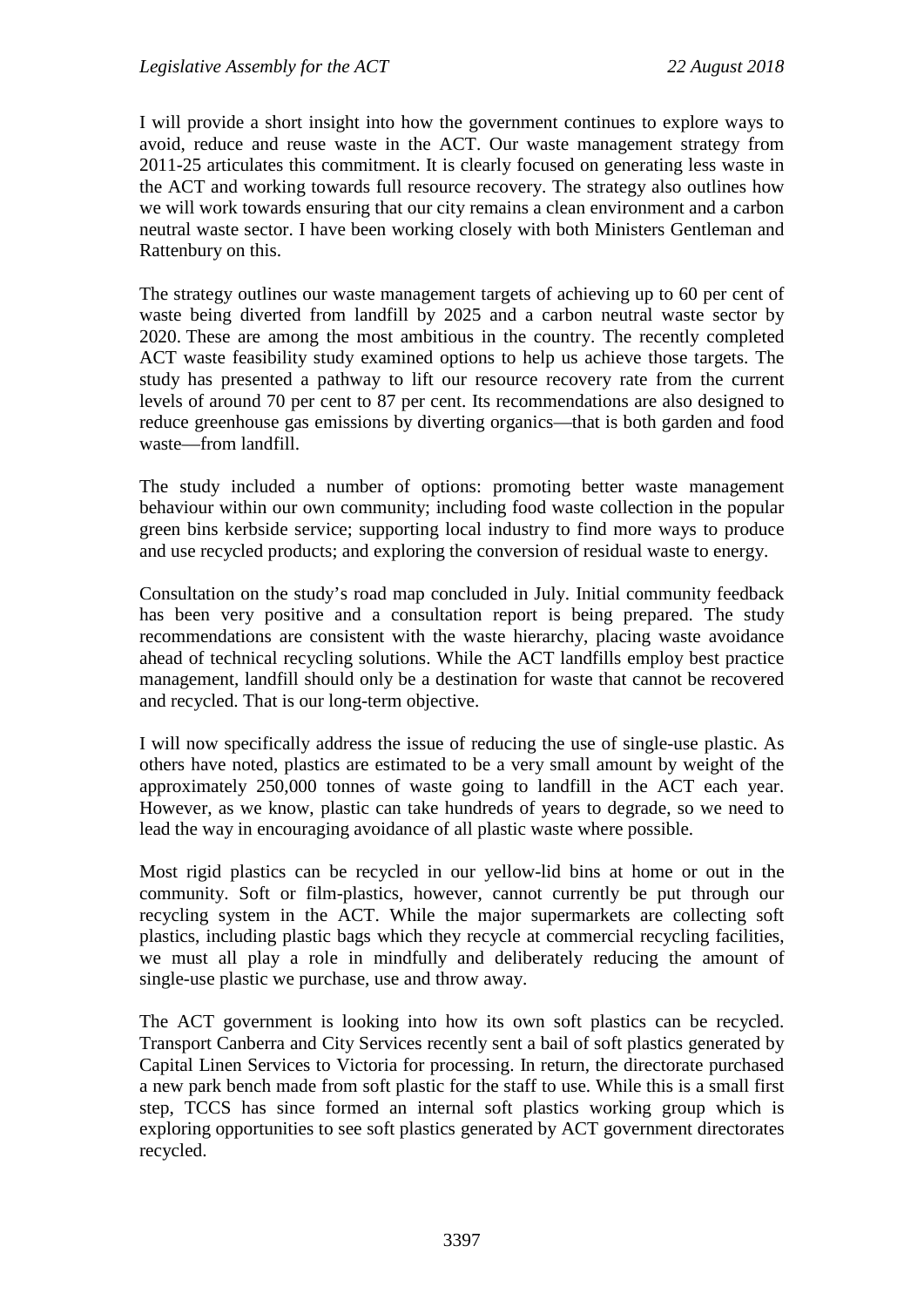The working group is also exploring ways to ensure that the ACT government's own procurement practices support the plastic recycling markets. We are investigating options for buying items such as bollards, benches or even asphalt made from recycled plastic products. While soft plastic recycling opportunities are being more fully explored, the government encourages the Canberra community to take personal action. Again, this is consistent with the waste hierarchy: avoid and reduce waste, reuse and recycle.

To support this, the territory delivers ongoing education, as has been mentioned, about reducing, reusing and recycling. Some examples include local school students and residents seeing how Canberra manages recycling by visiting the recycling discovery hub at the Hume materials recovery facility. The hub has recently been upgraded, and over 1,000 people have taken a tour since it relaunched in April.

Despite opposition from the Canberra Liberals, the government recently implemented the popular and effective container deposit scheme. The CDS aims to facilitate better recycling behaviours. It will support individuals and community groups to reduce litter and actively participate in recycling by placing a value on many single-use drink containers.

The CDS commenced, as has been noted, at the end of June this year, and we recently celebrated the millionth container milestone—one million containers. This clearly demonstrates that Canberrans are keen to do the right thing and keep plastics out of landfill. It also clearly demonstrates how out of step the opposition were with the Canberra community to oppose such an important and popular recycling and litter reducing initiative.

The government is also actively engaged at the national level. We are working collaboratively with other jurisdictions to find ways to phase out problematic and unnecessary plastics. The last meeting of the environment ministers endorsed a target of 100 per cent of Australian packaging being recyclable, compostable or reusable by 2025 or earlier. Along with other states and territories the ACT is working with the Australian Packaging Covenant Organisation to explore potential solutions to achieve these ambitious targets.

The ACT is also a member of the Queensland-led interjurisdictional working group to work with retailers to introduce a voluntary phase out of heavyweight single-use boutique plastic bags. The government has developed new waste regulatory frameworks and is now implementing the Waste Management and Resource Recovery Act 2016 to achieve better waste management and resource recovery. The regulatory framework responds to our need to improve our performance and meet community expectations about reducing waste generation, increasing recycling and resource recovery and improving the overall management of waste practices in the ACT.

Knowledge about what is happening to waste is critical to the development of appropriate waste policy and processes and devising waste reduction strategies. This legislation will enable the government to gather data on waste so we can better understand what happens to our waste and respond accordingly.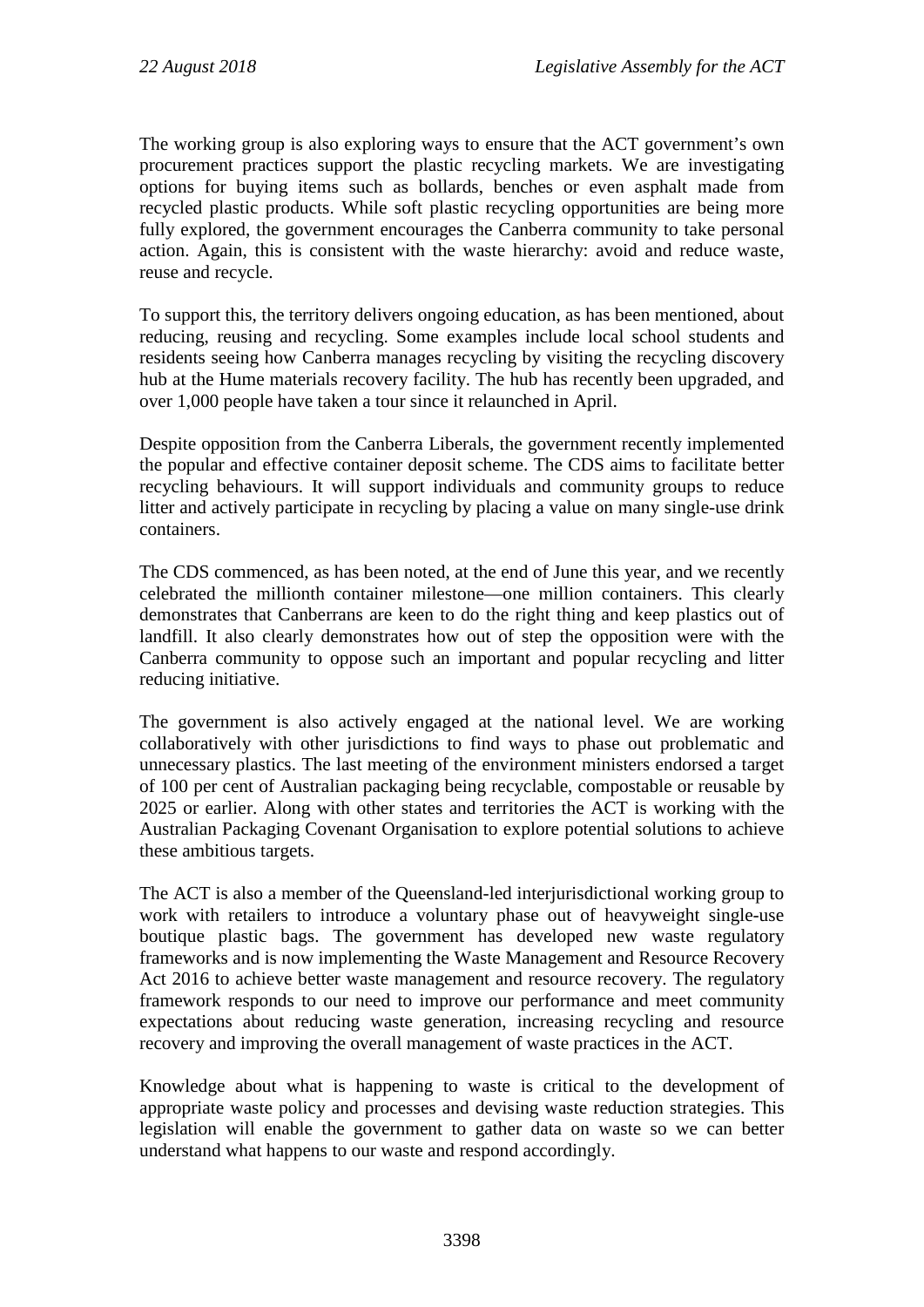I also acknowledge, as others have, the community effectiveness and knowledge-building from the ABC's program *War on Waste*. It has highlighted in sometimes shocking visual terms exactly how much waste we generate in our country. It has done an enormous amount to increase community awareness and community activism. People are taking action right across the country on the basis of that. It is a highly engaging and effective way that our public broadcaster is both informing our community and encouraging us all to do better.

I welcome today's opportunity to outline the actions that the government is taking to reduce single-use plastic and reducing waste. There are challenges, as there are in every other state and territory across our nation, and there is more to do. But we are totally committed to actively exploring these opportunities to improve our policies, our regulation and our education and community awareness to achieve the three Rs: reduce, reuse and recycle.

Ultimately, this will contribute to significantly improved environmental outcomes. We look forward to keeping this Assembly updated on this important work, and I thank Ms Orr again, for this terrific motion today.

**MS LEE** (Kurrajong) (11.20): I welcome the opportunity to speak on this motion although, like so many that come from the government backbench, I am not sure that it is not simply putting up a motion for the sake of it. In this instance, perhaps, this is little more than virtue signalling. I recall that earlier in the month Ms Orr was calling on her own government to report on something that they should have already reported on, and I see we are doing that here again today. I guess that when you think you have a winning formula you stick to it.

The ACT banned plastic bags on 1 November 2011. We were the second jurisdiction, after South Australia, to do so. Since then, the Northern Territory and Tasmania have also banned single-use plastic shopping bags. In recent months we have seen comments from other jurisdictions talking about such a move, as well as seeing major retailers, Coles and Woolworths, making what we can term a half-hearted attempt at doing so. Aldi has always sold only the supermarket plastic and polypropylene bags.

As we know, the ban applies to all retailers in the ACT, and it affects single-use, lightweight, polyethylene polymer plastic bags, the thin plastic bags with handles that were typically supplied at supermarket checkouts, the same ones that everyone used as bin liners, to store leftover food in or to pack a lunch in. They were, in reality, anything but a single-use plastic bag.

The ACT's plastic bag ban was reviewed in 2012 and 2014, including through community surveys. Interestingly, while a majority of Canberrans in the 2014 survey supported the ban, an article written by Kirsten Lawson in the *Canberra Times* in June that year questioned the real benefits of it. The article said that in the six months in the lead-up to the ban in November 2011, about 26 million lightweight plastic bags were distributed in Canberra. Two years later, in the six months to November 2013, people bought about four million boutique bags, the shop-branded, heavy plastic bags. By weight, the reduction in plastic bag use was a little less dramatic, with 182 tonnes of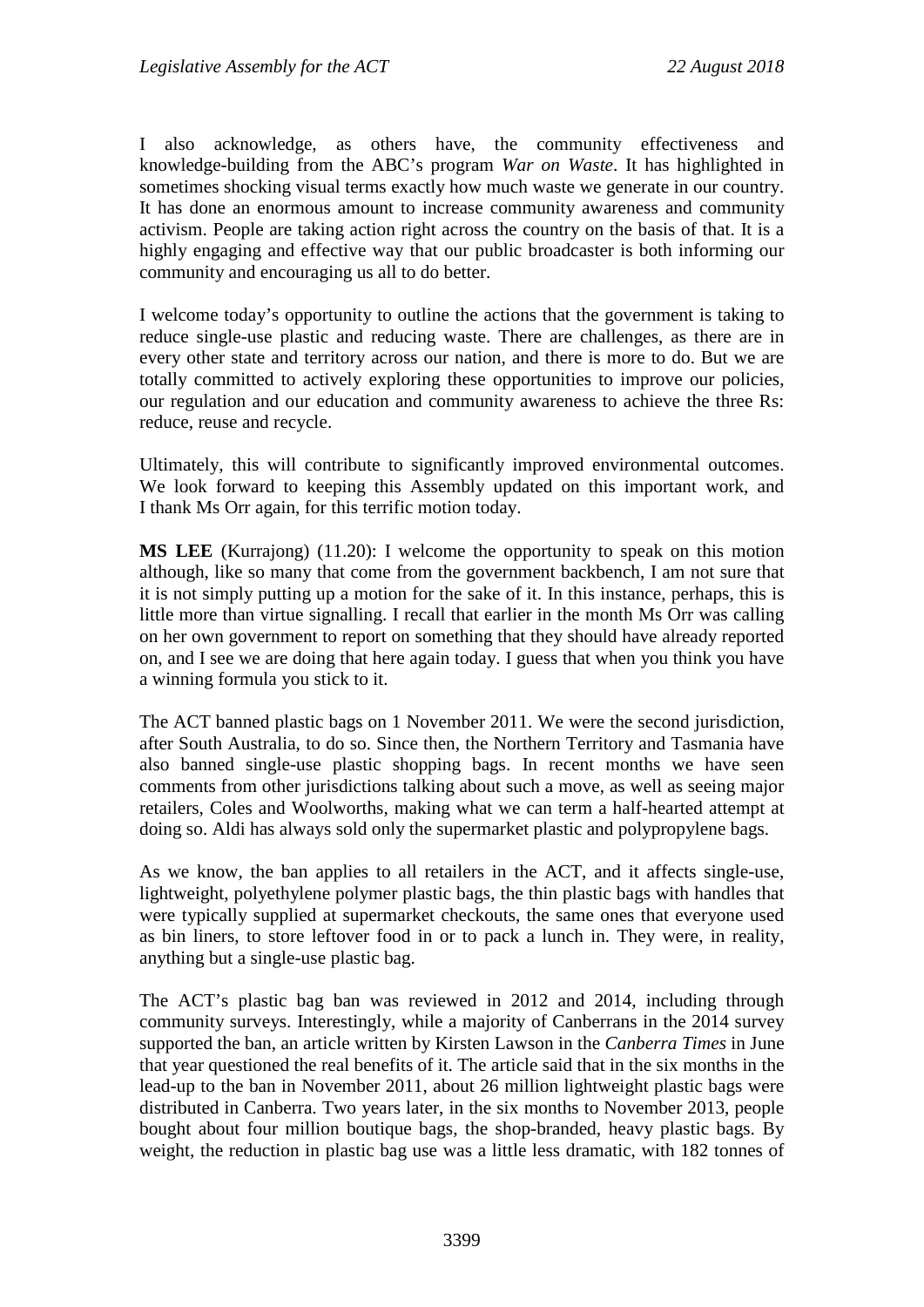plastic going to landfill before the ban and in October 2013 about 114 tonnes sent to landfill.

When you go into any store, be it a chemist, a supermarket or a clothing store, you are given, or sold in most instances, a plastic bag. At the supermarket, it is particularly noticeable that if you buy fruit or vegetables you have thin plastic bags to put those loose fruits and vegetables in. You then go to the checkout, and if you have not remembered to bring a plastic bag the supermarket will happily sell you another one. The recent actions by Coles and Woolworths to ban plastic bags was not well regarded and was seen widely as less an environmental benefit and more a profit-making exercise. I doubt whether it has resulted in fewer plastic bags in circulation.

It is because of this observed frequency of plastic bags in circulation that, since my election to the Assembly, I have asked in the annual reports and estimates hearings about evidence of the plastic bag ban success. While there were surveys in 2014, there has been nothing since, as Ms Orr's motion reflects. The Commissioner for Sustainability and the Environment has repeatedly had little or nothing to say about it. We know that there has been a reduction in plastic bags to landfill, or last time we checked there was, but that was about three or four years ago. We know that heavy-duty plastic bags are still the most commonly seen carrier for foods from supermarkets and clothing stores. And we know that, despite what Canberrans believe, we still throw out a significant amount of plastic.

So how much has really been achieved? That same *Canberra Times* article in November 2014 quoted Mr Rattenbury—speaking as a Greens Assembly member; sometimes I get confused—calling for an extension of the ban so that only compostable plastic bags or reusable plastic bags would be allowed. He pointed out that the thicker plastic bags remain as pollution for thousands of years. That was in 2014. Today those thicker plastic bags are the ones now so popular in retail outlets.

What tracking have we done of them? We know that little research has been undertaken to understand what might have changed in light of those bags being banned. I know that earlier Mr Rattenbury mentioned that he is, obviously, also looking forward to the commissioner's review of our plastic bag ban, a review that I must confirm is one that is being undertaken under his direction, yet even today there is no indication of when we will see the outcomes of this elusive review.

The other part of Ms Orr's motion refers to the ACT waste management strategy. This was first raised by former minister Simon Corbell in 2011. Like so many other grand announcements that are the hallmark of this government, we have the big announcement with warm and fuzzy ideals—in this case, less waste generated, full resource recovery, a clean environment and a carbon-neutral waste sector—and then almost nothing. That was seven years ago.

A long, protracted study was undertaken. Over the years many questions were asked as to progress with the strategy, including regular questions from the ACT conservation council. Finally, in early May this year, the results were published and a management plan finally released. This is the *Roadmap to improved resource*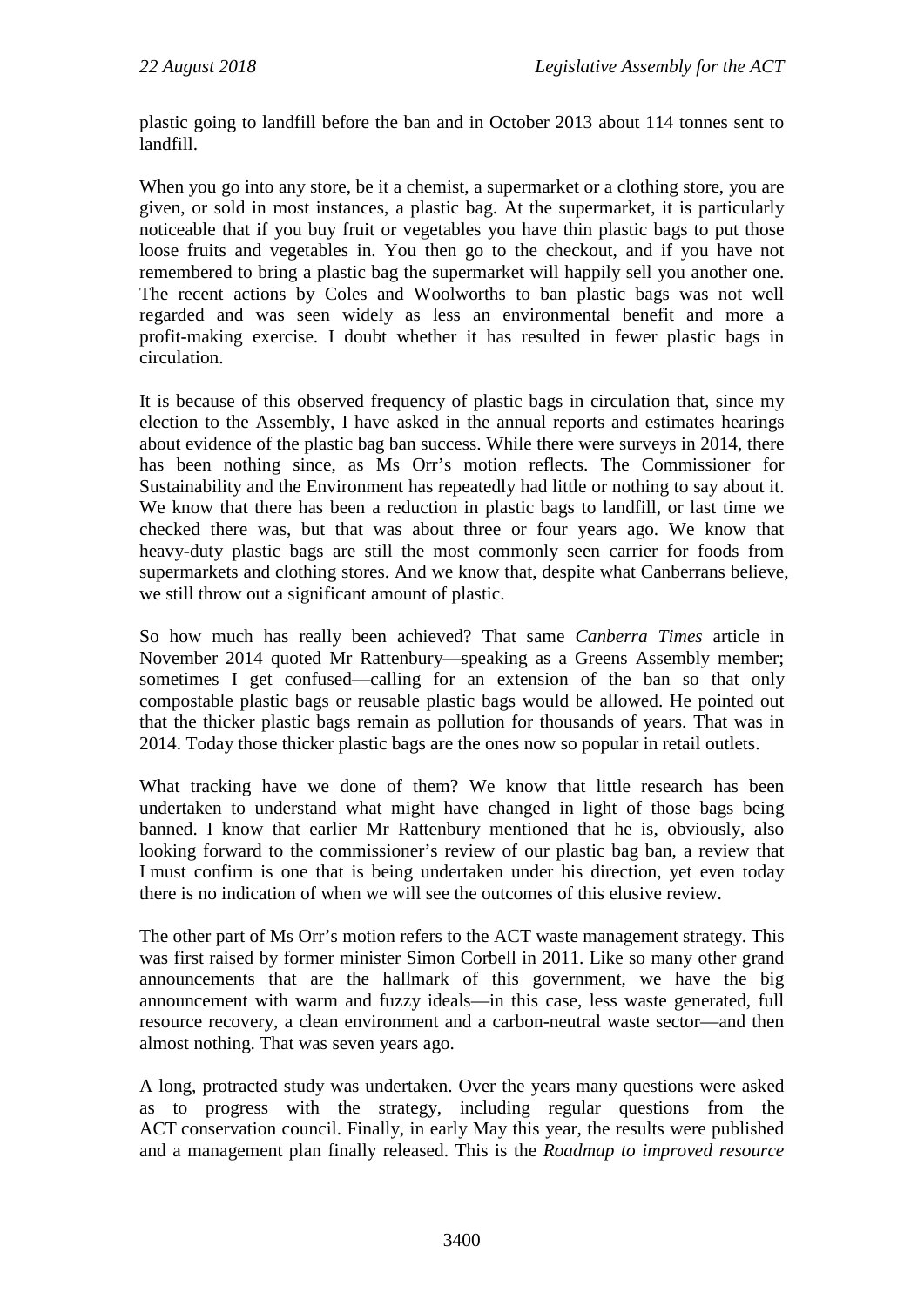*recovery*. It includes targets of 90 per cent of waste being diverted from landfill by 2025, but we know that that figure has plateaued at around 70 per cent for the past decade.

During estimates this year, I asked the Commissioner for Sustainability and the Environment about this plateau. I asked if she could give a brief update on the current recovery rates, on how we are tracking, and on how she thought that the ACT could meet that 90 per cent by 2025 target. I asked because there had been no studies, and there was only a peripheral mention of it in the 2015 *State of the environment report*. She suggested that the question was complex and took it on notice. I would like to be able to provide her answer now to the Assembly and to my colleagues here, but all she said, in addition to outlining the commission's legal obligations, was that waste would be one of the many environmental issues reported on in the 2019 ACT state of the environment report. If I were cynical, Madam Assistant Speaker, I would suggest that she is unable to answer because the government clearly just does not know.

Perhaps the commissioner does not want anything from the 2019 report made public before the whole report is ready to go, and I understand why she would not want her comments to be taken out of context. In any event, we do not know whether or how we will meet those targets, and simply publishing the data in various reports will not make it happen.

If we are struggling to report on how we are to get closer to a waste reduction level and it has not moved for over a decade, I doubt that we are going to get much joy asking the government to investigate further opportunities to reduce the use of single-use plastic throughout the ACT so that less waste is generated. It is a noble sentiment, but noble sentiments, glossy brochures and percentages plucked out of the air will not get us there.

Ms Orr has already started her own campaign, I see. I thank her for updating the Assembly on her efforts to get the Chief Minister to use reusable coffee cups, and congratulate her on her success. If she wants another challenge, I would ask that perhaps she should speak to Ms Fitzharris to ask why so much thin sheet plastic is used along the light rail construction corridor. I assume it is not the soft plastic that she spoke about earlier. There is no doubt that it is going to be directed to landfill, and the volume and frequency of its use will certainly add waste to wherever it is sent.

Yes, the ACT must manage its waste better. Yes, we need to protect our waterways. And yes, we need to reduce what goes into landfill. More importantly, we must be able to report accurately and frequently on how we are progressing on those targets.

**MS LE COUTEUR** (Murrumbidgee) (11.28): I am in the somewhat rare situation of agreeing with virtually everything that all the speakers have spoken about so far. It is really good that this Assembly recognises that we have a plastic problem. Australia, I understand, is responsible for over 13,000 tonnes of plastic litter each year. I want to say the word "litter" again. I am not talking about plastic waste as a whole; I am talking about the bits that are just rubbish, waste and litter, lying around.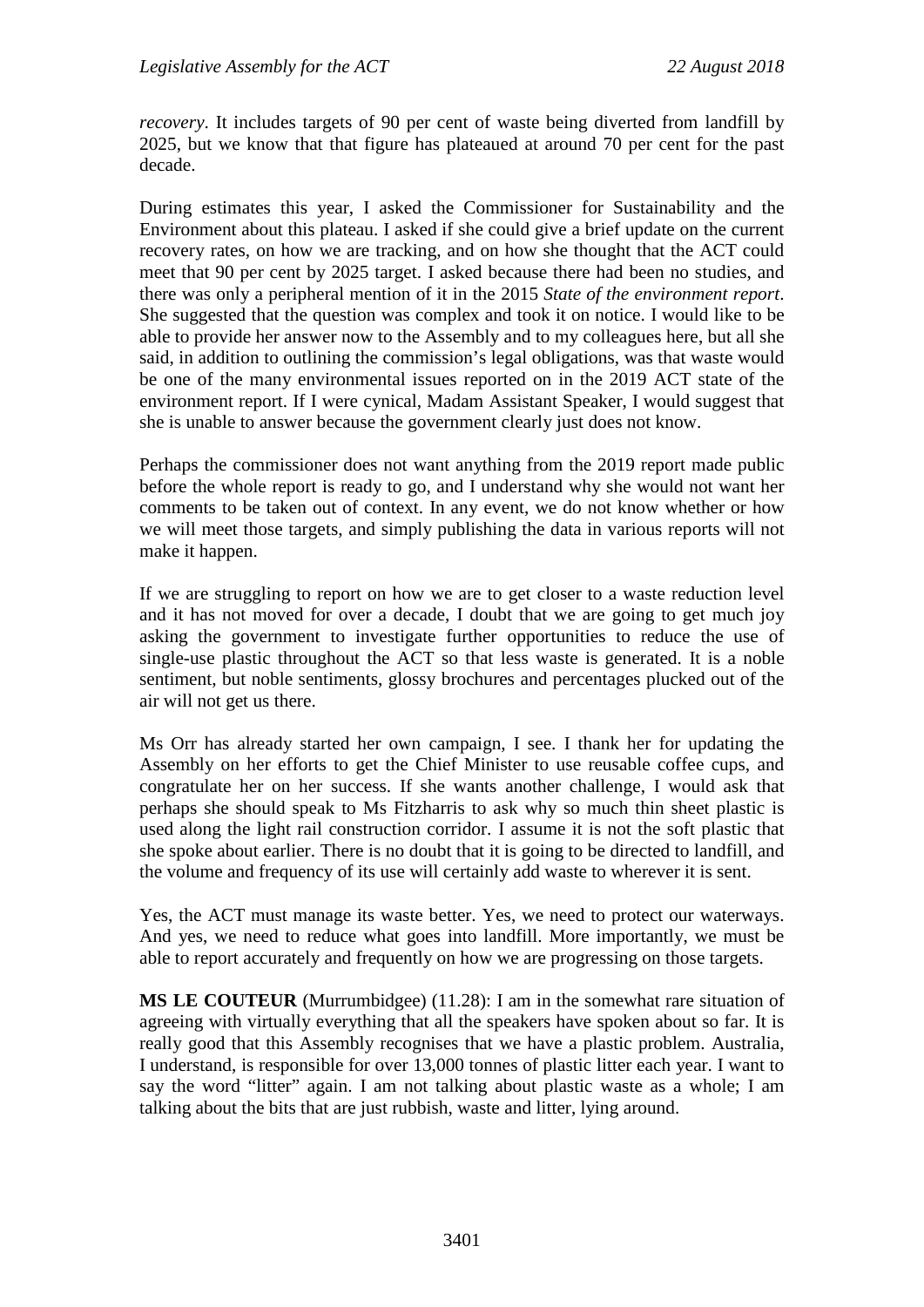Members may also be aware that in June this year the Senate released the report of its inquiry into the waste and recycling industry in Australia. One of its recommendations was that we should phase out petroleum-based, single-use plastics by 2023. Obviously, that is an excellent recommendation and it would solve a lot of the problems which members have identified so far in the discussion. It would be a real shift, because currently we have convenient plastic products which we use once and throw away, and they are ubiquitous throughout Australia.

One thing I should say as part of this debate is that plastic is not intrinsically evil. The problem is, however, that it is really convenient, it is really cheap and it is really durable. It is waterproof, and it solves a lot of problems; thus we use an awful lot of it. When you drop it, it does not break, like glass does. But because it is so easy to use, it leads to some of the problems that members like Ms Orr have talked about. The impact on marine life is appalling.

My first look at that was when I visited India in 1997, from memory. India in those days had not changed an awful lot from the days of the British raj. A lot of towns were red fort towns. There would be a fort in the middle and there would be a moat around the town. That was your traditional way of building a defensive town. That moat was filled with water. At every single one of them, you could not see the water; they were 100 per cent covered in plastic. Everywhere we went, it did not matter who it was; they just chucked plastic out of the window. It was much worse than anything you would see in Australia. That was because they had only just come from a culture where they did not have plastics. You had your meal on a banana leaf, you chucked it out of the window and in a week's time, in the humidity and heat, it had biodegraded. We are not in that situation anymore, so we have to change our relationship with plastics.

We have two issues. We have the resources that are used in making plastics and we have the part that we are concentrating more on in this particular debate: what happens when we dispose of it. Because plastic is so versatile and cheap, we have adopted it in lots of single-use, throwaway consumer products.

We have been talking in the past couple of days about the Multicultural Festival. It was in the *Canberra Times* again today. What do we have at the Multicultural Festival? We have the ACT government giving away free bottled water in throwaway plastic bottles. We have many organisations doing that. You name it; we have plastic on it. Our medical system is full of single-use plastics. If you go on a plane, all the food is wrapped in single-use plastics. What about clothing? There are a lot of poly-type jackets, which, I must admit, I really love wearing. Sometimes they have been made of recycled plastics but often they are made of single-use plastics.

A lot of people are looking at technological solutions to our plastic problems. These range from better recycling techniques and biodegradable plastics made from algae or starch, to using mutant bacteria to consume plastic waste. The Environment Centre runs regular monthly workshops on plastic-free wraps, and things you can do to avoid having plastic in your life. I have made the odd beeswax wrap. I suspect that these technological changes are not going to be the only part of the change that we need, but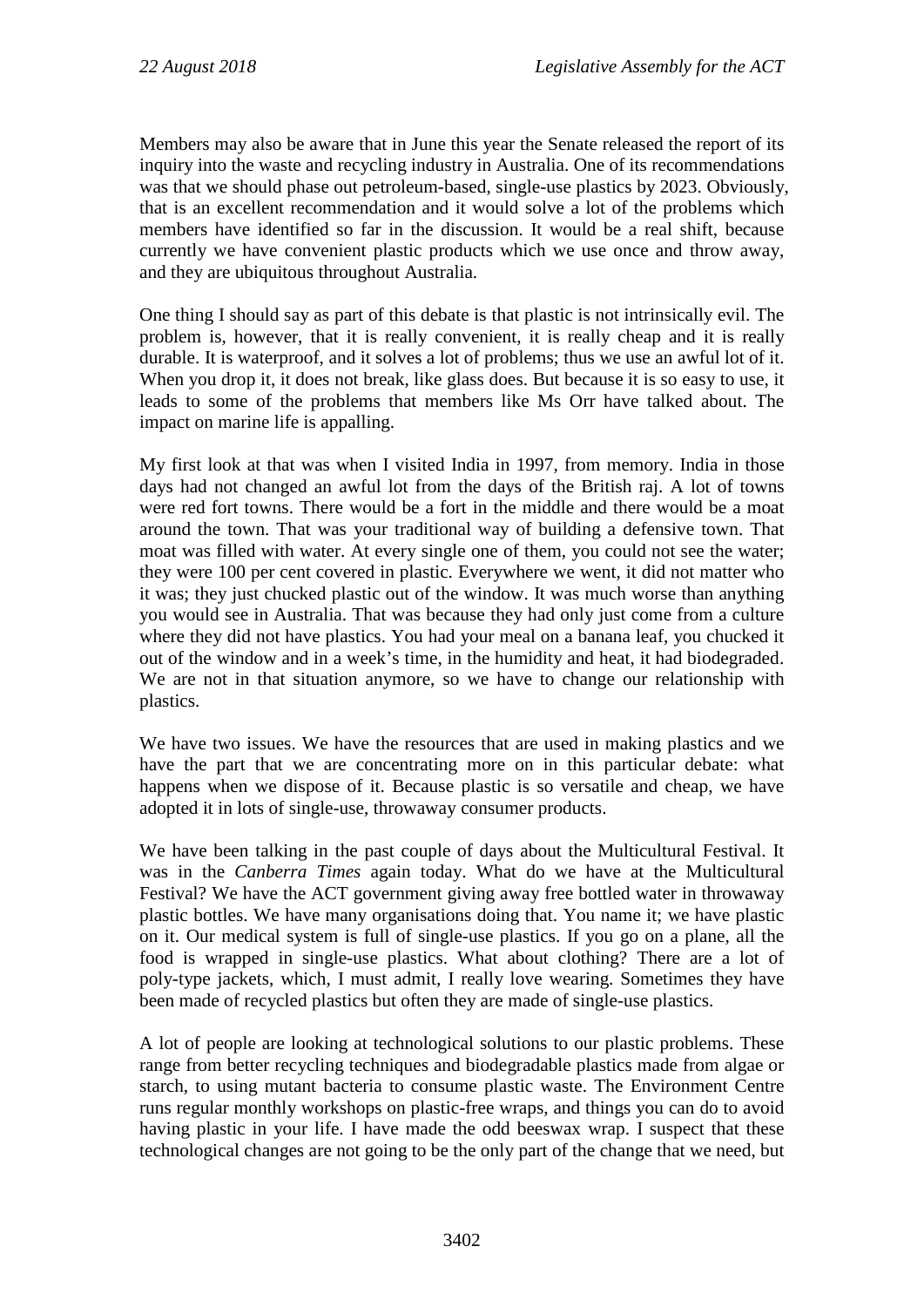they will be part of it. Sometimes they have perverse environmental impacts, such as additional greenhouse emissions and resource consumption.

What we need to do to solve this problem is to have action taken by everybody. There need to be technological advances, so that the things that are currently being done using single-use plastics can be done in other ways. There needs to be individual behavioural change. Being the oldest member of the Assembly, I can say that when I grew up my mother always washed any plastic bags we had. They were hung out on the line to dry. That is how I was brought up, and that is what I still do with any plastic bag I get. I wash it and reuse it. I generally shop for my fruit and veggies at the farmers market, which is pretty much 100 per cent bring your own, including the very light plastic. Change is not that hard for individuals, once we get used to it.

We also, though, need civil society changes. We need to send the message that Ms Orr and other members have talked about, with regard to the problems—I nearly said "evils", but maybe I should just say "problems"—of plastic. We all have to know about them. We all have to see those horrific photos of birds' stomachs entirely full of plastics, of whales' stomachs virtually entirely full of plastics, which are just heart-rending, so that we are motivated to know that we need to change.

Civil society can do that very well. The commercial sector needs to work on it. They do not have to provide the single-use plastics. There are alternatives. And government needs to work on it. One of the things government can do—which in some cases is the last resort, but that does not mean it is wrong—is that they can actually ban things. The plastic bag ban is a good example of how this can work.

Ms Lee talked about how well the plastic bag ban had been working in the ACT, and I look forward to the commissioner for the environment's more authoritative report on this, which I understand will be coming out soon. On an observational basis, it appears to be successful. One of the reasons it was successful is because it was a ban. It was quite clear to people what the expectation was: that you would not get a plastic bag. I remember that when it was introduced, while doing stalls for a year or so, a lot of people were telling me how impossible it was. Nobody bothers saying that anymore. We have learned how to live without a plastic bag at every supermarket check-out.

Interestingly, Coles and Woolies recently said they would adopt a ban on plastic bags at their check-outs. Coles have gone back on it, and Woolworths have not. There are probably a lot of reasons why it has not worked as well for them as it did for us. Part of it is that it is obviously just a token. Given that if you go to Coles or Woolies, you will see single-use plastic everywhere, I think people get a bit annoyed. They think, "These people aren't for real. If they were for real, they would be doing more than that." If we are for real, we have to do a lot more than just ban plastic bags, but it is the first step.

I will talk very briefly about one of the bits of plastic that I personally find hardest to get out of my life. I am a seven-day-a-week subscriber to the *Canberra Times,* as I have said before, because I want to do my bit to support daily journalism in the ACT, and that is the only way to do it. But it is wrapped up in plastic. I put that plastic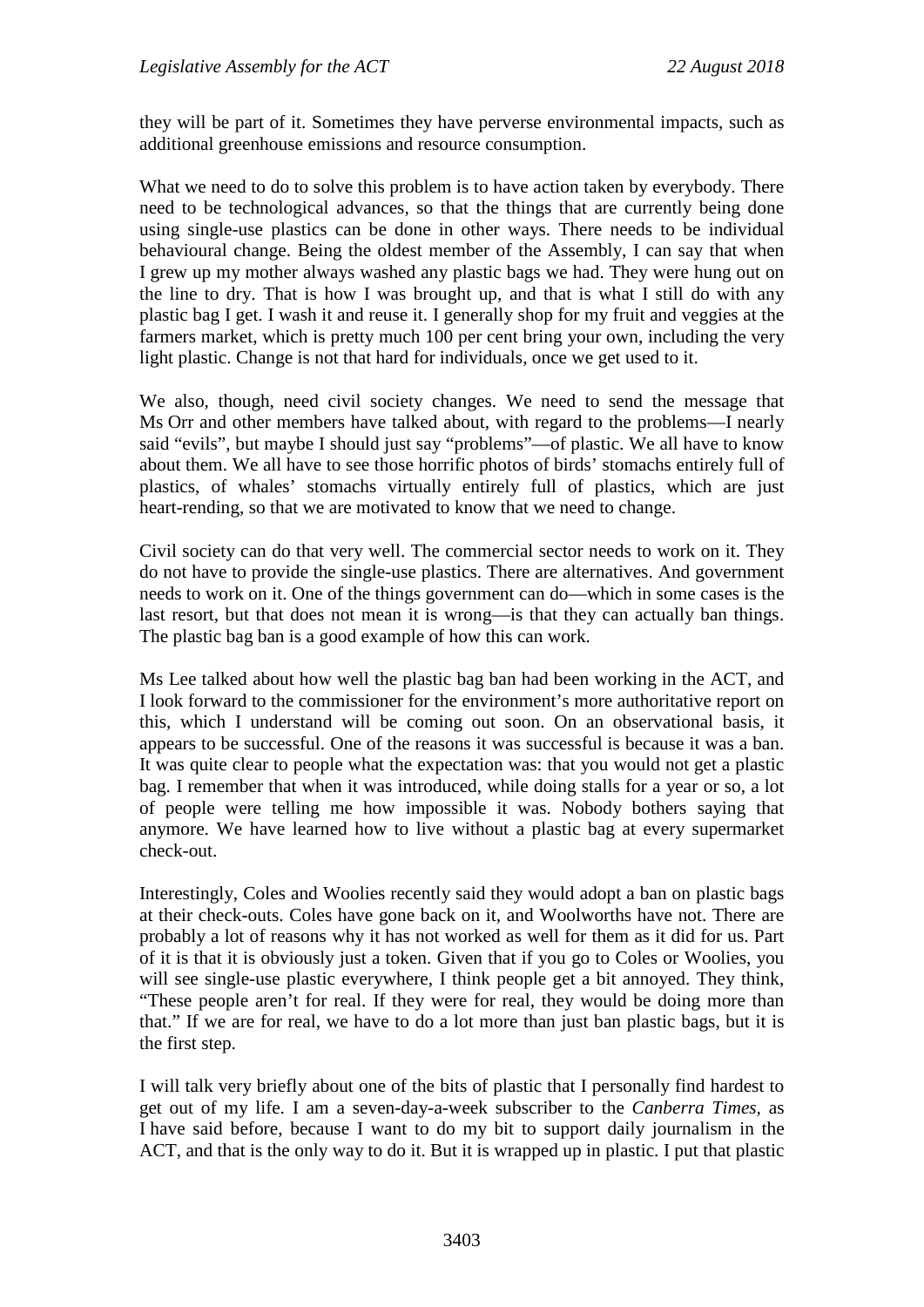in a bin and I take it to Coles or Woolies eventually, but I do not think that plastic should be there. There is also plastic around the *Chronicle*. Living in a multi-unit building, I do not get the *Chronicle*, which is probably a plus from my point of view. But many people get the *Chronicle* left on their front lawn, wrapped in plastic. They cannot just put it in the recycling bin because the paper is wrapped in single-use plastic. It is one of our real plastic problems. I do not want to see the death knell of the *Chronicle*, but I actually do not know any other solution to that. They are not delivering as many as they used to. They could put them in letterboxes, like they used to. *(Time expired.)*

**MRS KIKKERT** (Ginninderra) (11.39): I thank Ms Orr for bringing this motion before the Assembly today. I wish to say a few words in response. Ms Orr's motion notes correctly that, too often, recyclable plastic ends up in the general waste stream. I made this point last week in this chamber in relation to the lack of recycling bins at suburban shopping centres. As I said then, the ACT government has formally acknowledged that not only are there no recycling options at any local shops but that it has no plans to provide any in future.

This is despite the fact that the current ACT waste management strategy clearly states that the ACT government will "establish public place recycling". A lack of public recycling bins at shopping centres that are maintained by this government leaves residents confused about the current government's commitment to preventing recyclable materials, including but not limited to plastics, from entering the general waste stream.

I note that Mr Rattenbury in his proposed amendment raised the issue of recycling bins in town centres. I spoke with the Clerk not too long ago about proposing an amendment to that, but I am not too sure if it will be ready in time for tabling. I will go ahead and make my speech. If it is not ready in time, that is okay.

This is certainly a good thing, but it completely overlooks, as this government often does, the important role of local shops in many Canberra suburbs, including those in my electorate of Ginninderra. Why didn't Mr Rattenbury add local shops to his amendment? As I mentioned in my petition last week, there are nine rubbish bins at Charnwood shops, yet there are no recycling bins. Providing recycling options in large town centres whilst completely ignoring local shopping centres is an insult to Canberrans who choose to support the small business owners who invest in their suburbs.

I take this opportunity once again to speak up on behalf of the residents who shop, eat and train at their local shops. I am confident that Canberra residents care about protecting our environment. At school we teach our children how recycling helps to accomplish this, and provide recycling bins at schools. Yet this government confuses the message by not providing any recycling options at local shopping centres and admitting that it has no plans to provide any in the future. I certainly hope that this will change.

**MS ORR** (Yerrabi) (11.42): I thank everyone for their contributions to the debate today. It is safe to say that we would all like to see action taken that results in a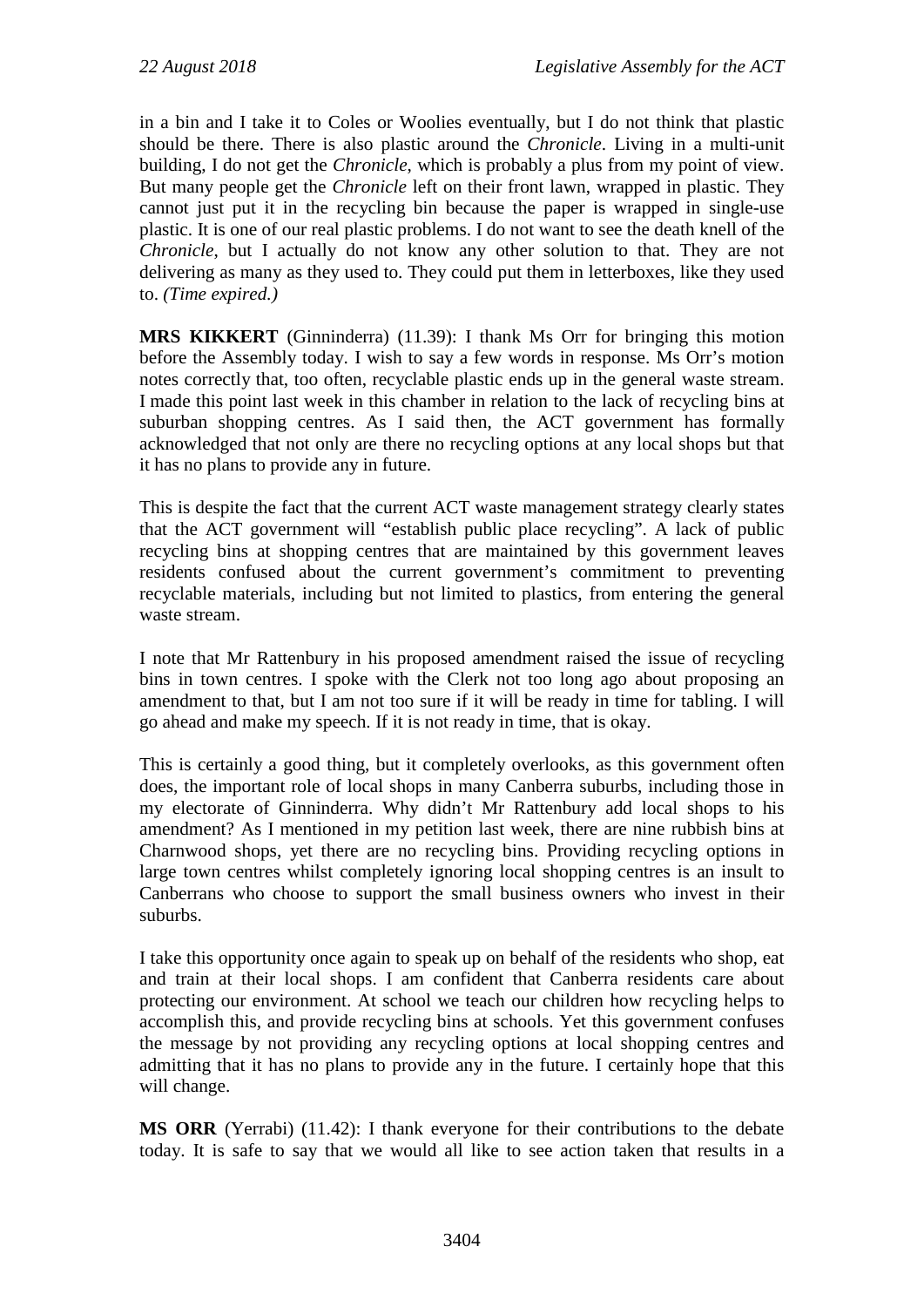positive impact on our environment, particularly when it comes to single-use plastic. The crux of the motion is: how can we reduce our single-use plastic, and particularly the amount that is generated, so that it does not become waste? It is good to recycle, and it is great to reduce the amount we are using, but, in the first instance, we need to look at how we avoid generating waste in the first place. It is important for the environment, as we have all noted in our speeches, because there are significant impacts, not just for our waterways but for our landfill and other parts.

The other part of the motion that I wish to draw members' attention to is that it is not just about what we have done. We have had quite a bit of debate about the things that we have done in the past. It is also about looking for opportunities in the future, because this is a big task, and we all need to get on board and do it.

The community have shown that they want to see action in this area. We have noted how *War on Waste* has sparked the imagination of people. Someone stopped me at an event the other night to give me their ideas, based on *War on Waste*, of everything we could do in the ACT. I have also seen businesses embracing the straws suck campaign. I know there are many businesses, including one in particular, Frankies at Forde, who have already moved to using only keep cups and not using disposable cups.

What has come up in this conversation is that we need bigger, bolder actions, which I wholeheartedly support. I would like to go for gold on this issue; I think that is probably the easiest way to say it. But we do need to acknowledge those small behavioural changes that individuals, groups and organisations make, because at the end of the day it all matters. What may be a small, symbolic gesture—changing to a keep cup, for example—also raises awareness of the wider issue that is out there, and gets more buy-in from the community to take those bigger, bolder actions.

It is important that we have that support going forward. I will continue to bring forward motions in this place asking for more action in this area, because it is important for our environment. We have to look after our environment so that it can look after us.

Amendments agreed to.

Original question, as amended, resolved in the affirmative.

## <span id="page-32-0"></span>**Youth—P-plate driver restrictions**

**MISS C BURCH** (Kurrajong) (11.45): I move:

That this Assembly:

(1) notes that:

- (a) young Canberrans commute to and from places of employment late in the evening and early in the morning, particularly those who are shift-workers and those employed in the hospitality and trades industries;
- (b) there are few other safe transport options available at these times of day, and a curfew on P-plater drivers may prevent many young Canberrans from working;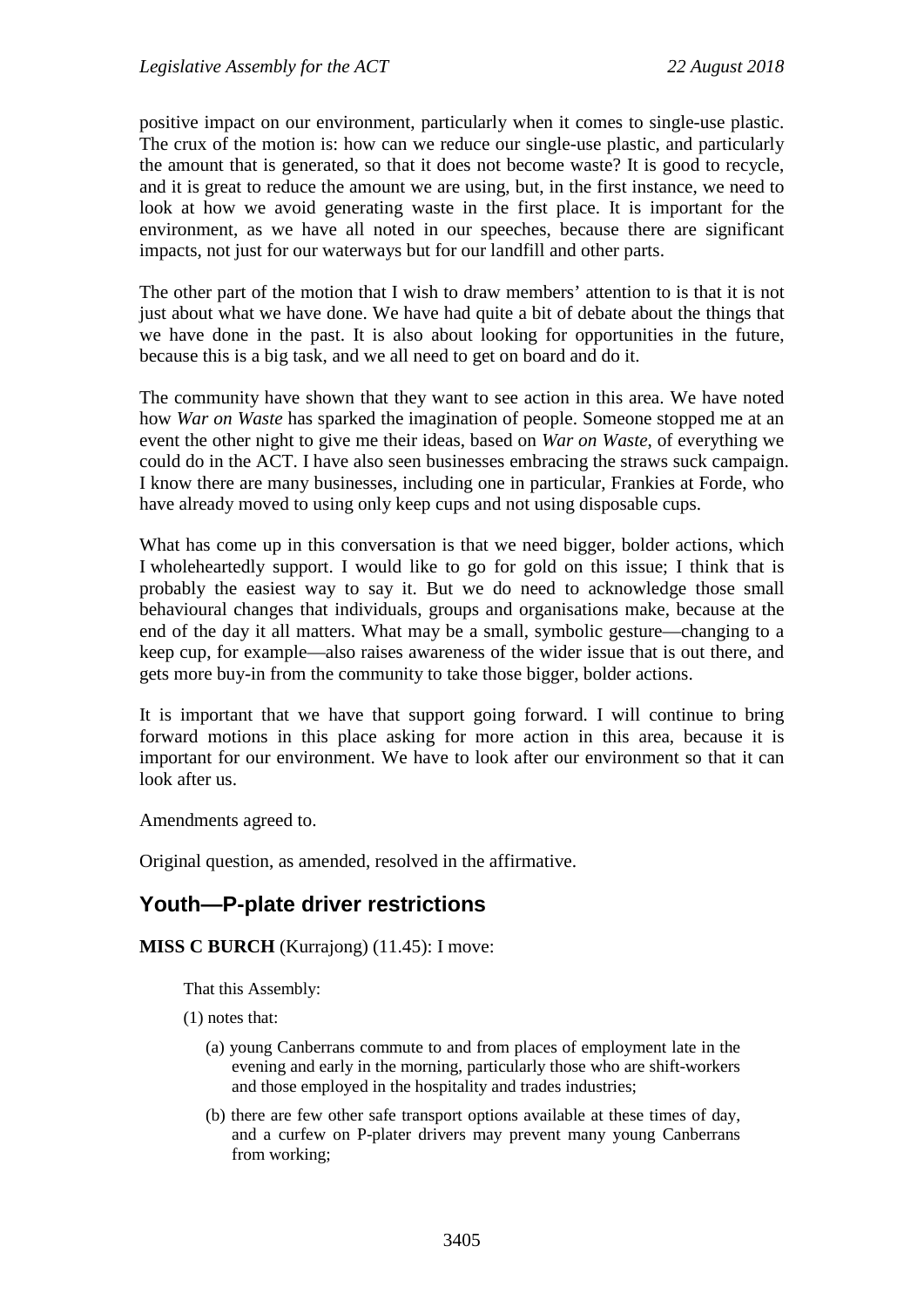- (c) an exemption process would be costly, bureaucratic, and confusing, and would place an unfair burden on responsible P-platers;
- (d) the ACT Government advocates assigning a designated driver when heading out for an event or a night on the town. P-plater drivers are often relied upon as designated drivers right across Canberra;
- (e) peer passenger restrictions would prevent P-platers from acting as designated drivers, and would place an unfair burden on many families;
- (f) the "What We Heard" survey reported that 50 percent of respondents either disagreed or strongly disagreed with restrictions on first year P platers from driving between midnight and 5 am; and
- (g) accident statistics show that over 66 percent of P-plater deaths on ACT roads took place outside of the proposed curfew hours. In 2016, only 2 percent of all crashes, and 20 percent of fatal crashes occurred between the hours of midnight and 5 am; and
- (2) calls on the Minister for Justice, Consumer Affairs and Road Safety to categorically rule out:
	- (a) the implementation of a 12 am-5 am curfew for P-plater drivers, as this would significantly impact the ability of young Canberrans to participate in employment, and is not supported by accident statistics; and
	- (b) the implementation of passenger restrictions for P-plater drivers.

I think we can all agree that one fatality on our roads is one too many and every death on ACT roads is an absolute tragedy. However, the government's proposed changes to P-plater laws would unfairly punish young Canberrans and restrict the freedoms of provisional drivers without significantly improving the safety of young drivers on our roads.

Minister Rattenbury announced earlier this year a raft of proposals to reform current L and P-plater licensing in the ACT. Some of these measures are very sensible, such as boosting minimum driving hours, which would bring the territory in line with other jurisdictions. However, some of these proposals go too far and would unfairly disadvantage young Canberrans.

The first of these unfair proposals is a curfew for provisional drivers from 12 am to 5 am. Under this proposal all P-platers would be prohibited from driving in the early hours of the morning unless an exemption has been obtained by the driver. While we do not have any details yet on what an exemption process would look like we do know that the proposed curfew is a radical change from current laws and would result in the ACT having the most restrictive laws in the country.

The second of these unfair proposals is a ban on driving with more than one peer-age passenger at any time of the day. Again, this is a dramatic shift from current ACT laws where we do not have any restrictions on peer passengers and is far stricter than any laws of other Australian jurisdictions.

Today I am calling upon Minister Rattenbury to rule out these harsh and unfair changes to Canberra's P-plate licensing regulations. These two new proposals would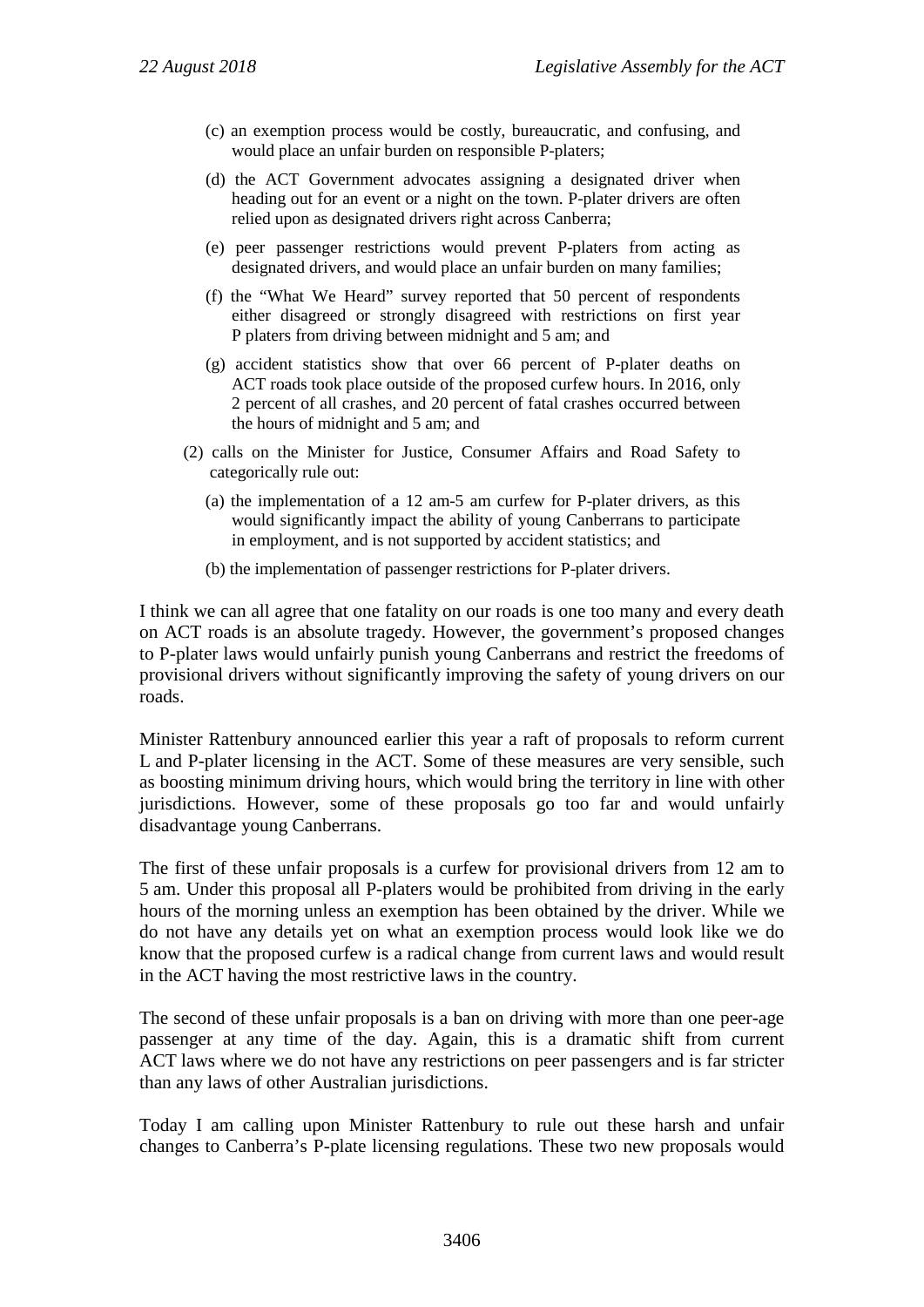unfairly punish young Canberra drivers. They go much further than they need to and they are not likely to have a significant impact on road safety in the ACT.

We have already seen a number of members of the government backbench such as Mr Steel, Ms Cheyne and Mr Pettersson publicly stand up against these changes, and I hope today that they and other members of the Assembly will support this motion.

The proposed curfew for provisional drivers would significantly disadvantage young Canberrans and would unfairly penalise the many young Canberrans who do the right thing. In particular, these changes would have a significant impact on young people's ability to maintain employment across a number of sectors, including hospitality, the trades and shiftwork.

For many young workers in the ACT, finishing a shift in the kitchen at midnight or working a night shift means that commuting in the early hours of the morning is inevitable. Getting your P-plates provides access to these job opportunities that may have previously been unobtainable because buses certainly do not run that early, and other options like walking and riding are unviable or unsafe. In particular, young Canberra women rely on their freedom to drive at any time of the night as a safe means of travelling around our city.

While the government has raised the idea of exemptions for employment, any exemption process is likely to be complicated, bureaucratic and costly and will dissuade young people from seeking employment in these industries in the first place. The simple fact is that these changes will hurt young Canberrans. We all recognise that we are transitioning to a 24-hour economy, and those opposite recognise this as well as they finally extend the bus timetables later into the evening. But to exclude the youngest people in our city from employment opportunities by virtue of their age is not fair and is not justified.

Importantly, however, this is not just age discrimination and this measure would also have significant impacts beyond youth unemployment as a number of P-platers are not just in this younger demographic. We have heard from numerous parents who are also P-platers who are concerned about the need to rush their children to emergency departments at 3 am or who participate in demanding shiftwork late at night or simply do not want their freedom taken away by the government.

As I have stated, one death on our roads is one too many and road safety should be a key priority for government. However, reform should be about equipping drivers with the skills and knowledge they need when they are learning to drive rather than punishing the well-behaved majority once they are already on our roads. To that end, the Canberra Liberals support some of the government's proposed changes such as increasing supervised hours for learner drives.

Minister Rattenbury seems to suggest in his discussion paper released earlier this year that P1 drivers need more time to gain experience on the road before they are capable of driving between the hours of midnight and 5 am. If the length of time spent on learner plates is to be extended, is not this already being achieved? This can also be achieved by incorporating mandatory hours of supervised night driving into the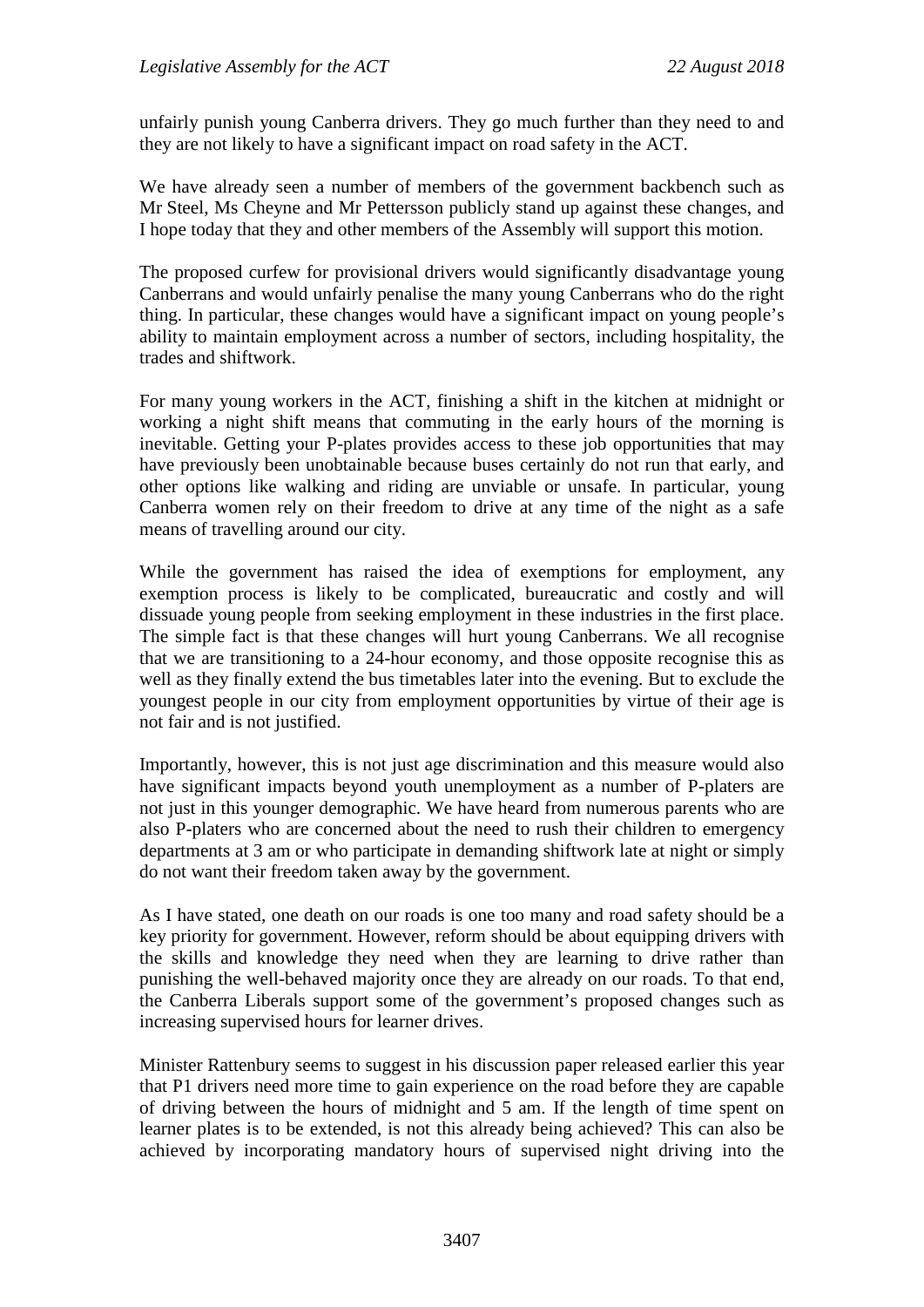learner system, as has also been proposed by the minister. In the minister's own consultation process, 50 per cent of people either disagreed or strongly disagreed with the new curfew policy.

What also raises serious concern is the proposed restrictions on driving with friends if you have your P plates. Under Mr Rattenbury's proposal you will not be permitted to drive at any time of the day with more than one peer-age passenger between the ages of 16 and 24 when you are on your P1 licence. While New South Wales does have passenger restrictions for provisional licence holders their restrictions only apply during certain hours. Not only is the minister's proposal more restrictive than that in any other jurisdiction in Australia, it raises any number of concerns including for those who choose to carpool and for those who wish to nominate designated drivers.

Having a culture that promotes designated driving is widely recognised as being fundamental in combatting drink driving. By making it extremely difficult for designated drivers to do their friends a favour on a night out, you are inevitably encouraging young people to take risks, you are making nights out unsafe, you are making transport more difficult and you are making our roads more dangerous. The blanket ban for all times of the day is ludicrous, from a party who claims to want to encourage fewer cars on our roads, and you would think that Mr Rattenbury would be trying to encourage more young people to car pool.

I also note the amendment to be moved by Mr Rattenbury in which he is calling on the government to consider implementing evidence-based road safety improvements for young drivers, which brings me to my next point. The fact of the matter is that the evidence simply does not support the introduction of a P-plater curfew.

The ACT continues to report the lowest road fatalities, as a percentage, in the country—a number which continues to fall. Of fatal crashes in the ACT in 2016, only 7.14 per cent were provisional drivers. This compares to 12 per cent in New South Wales and 19 per cent in Victoria. This is despite Canberra having the most relaxed P-plate laws in the country. Only two per cent of all accidents occur between the hours of 12 am and 5 am, and 80 per cent of fatal accidents occur outside those times.

The minister's discussion paper also states that a blanket curfew for P1 drivers in the evening would result in a 44 per cent reduction of 17-year-olds in fatal crashes at night. However, following this logic, the Assembly should note that if we banned all cars at all times we would have an expected 100 per cent reduction in road fatalities.

The point to be made here is that there is a very clear element of compromise that is necessary to deliver a responsible licensing scheme in the ACT and to ensure the safety of drivers on our roads. And the minister no doubt agrees with this because, in his discussion paper, the recommendation is to permit one other peer-age passenger in the car rather than a total passenger ban. This is despite an expected 21 per cent reduction in fatal crashes if there were a total passenger ban.

I would also like to note that of all the demographic groups one of the groups most disproportionately over-represented in accident statistics is those who are over 80. A study, just out in New South Wales only last week, also shows that middle-aged men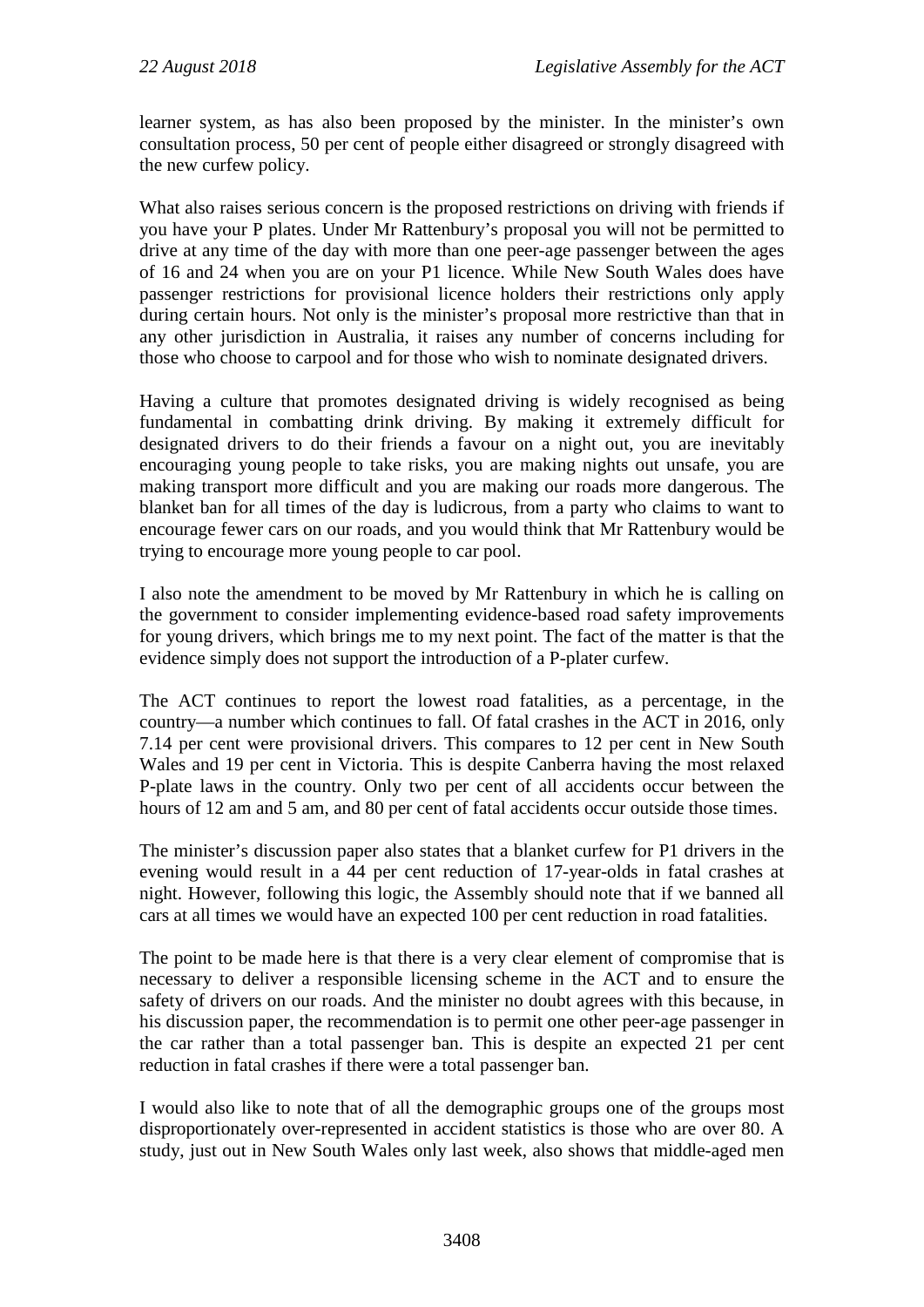are among the most dangerous drivers on our roads. Would it be appropriate then to impose curfews or passenger restrictions upon the elderly or the middle-aged? I certainly do not think so. So why is it appropriate to unfairly punish provisional drivers?

I would like to reiterate that I have no doubt that we all agree that one fatality on our roads is too many and every death on our roads is a tragedy. But the proposed changes to learner licensing will go a long way to improving driver safety, without unfairly punishing young Canberrans and restricting the freedoms of provisional drivers.

I call on the minister to heed the advice of his Labor colleagues and rule out these two unfair restrictions which would hurt Canberrans and unfairly penalise the majority of young people who do the right thing. I hope that the Labor members who have rightly called out these proposals will continue to stand up for young people and support my motion today.

**MR RATTENBURY** (Kurrajong—Minister for Climate Change and Sustainability, Minister for Justice, Consumer Affairs and Road Safety, Minister for Corrections and Minister for Mental Health) (11.54): I appreciate the opportunity to talk about road safety today, particularly the safety of young drivers. Sadly and tragically, young drivers are significantly over-represented in road crash statistics in serious injuries and fatalities caused by road crashes. But it is great to have the opportunity to talk about it today. That is the very point of having a consultation process—it enables someone like Miss C Burch to put her views very publicly on this matter. That is why we started with a discussion paper.

In adopting the national standards that have been recommended to all Australian governments we wanted to canvass the Canberra community's views. I am conscious they are a significant change and we wanted to test how the community felt about this. Miss C Burch, Mr Steel, and various others have had that tremendous opportunity to give their feedback.

Before I talk in more detail about the proposals the government has put forward and particularly about the evidence that supports these proposals, I want to talk about some broader road safety context, especially the way we perceive and talk about road safety and the consequences of road trauma. In particular, I want to note the comment in Miss C Burch's motion that says "only" two per cent of crashes and 20 per cent of fatal crashes occurred between the hours of midnight and 5 am in 2016. That claim requires some further context; it is quite selective, and I will talk about that in a moment.

More importantly, that language, especially the word "only", is language we should never use when talking about people's lives. This is a widespread problem. People are somehow able to disassociate road safety statistics from people's real lives. Some people internalise and accept that driving means that people will die or be injured and that this is acceptable. It is reflected in some of the feedback we received during the consultation. People said things like, "Why are we changing this law when there are only a few deaths a year?"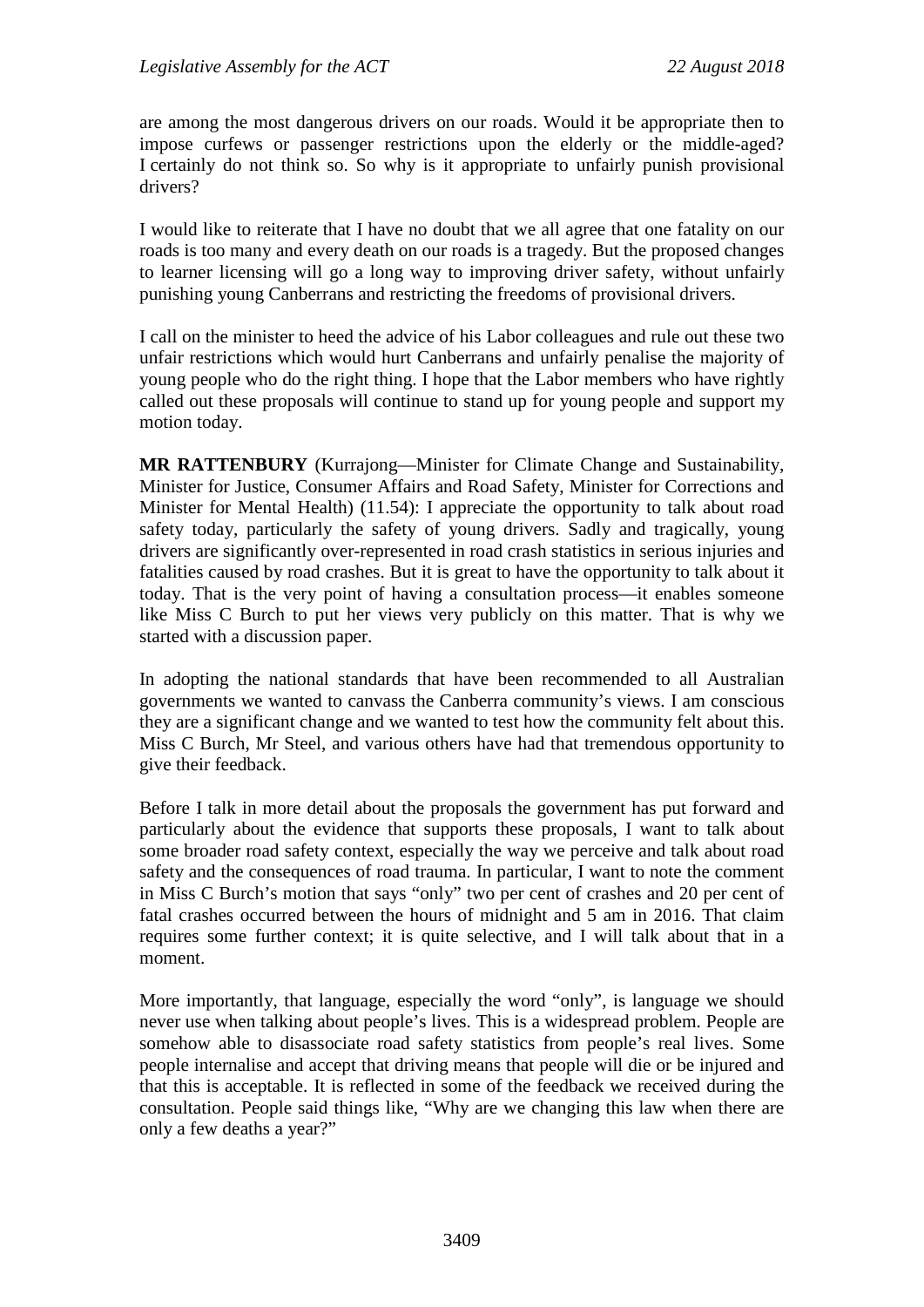That is exactly the opposite of what the vision zero road safety philosophy represents. It is exactly the attitude we need to combat. It is why there are specific road safety advertisements that attack the attitude by which people think that any number of road deaths is acceptable. None of them is acceptable, and we cannot use words like "only" when we talk about injuries and fatalities in the road system.

Miss C Burch said any road death is a tragedy, but she is the very one who used the word "only" when talking about fatalities on our roads. Road trauma is often covered in a similar way in the media: road crashes are seen as events. Actually, road trauma is a leading killer of people in this country. We need to change the way we talk about road trauma with language and action that reflect that road trauma is more than just numbers. These numbers are people, people who have lost their lives or sustained life-changing injuries. These are people who have family, friends, colleagues, neighbours, dreams and aspirations. The ripple effect is felt across the community every time "only" one person is killed or injured.

There tends to be a focus on fatalities. But we must never lose sight of the fact that a serious road accident can change a person's life forever. So when we reflect on injuries we must not assume that someone got a bit bandaged up and went on with their lives. These injuries are often catastrophic and certainly life-changing. Using language like "only", makes these people appear faceless and distant. It is easy for those who have not known anyone who has suffered through road trauma, to refer to them as "only" a number.

One of the friends of the ACT government, road safety advocate Peter Frazer, whom I have met on a number of occasions, lost his daughter in a preventable road crash. One of the ways he campaigns now is to emphasise the name of his daughter and of other people who have lost their lives to road trauma to make sure they are remembered as people. He says Sarah, his daughter, was not influential or important, but she meant the world to those who loved her.

The changes the government is considering implementing have worked in other jurisdictions in reducing the injuries and deaths of young people, and the pain and suffering of those who know and love them. If the changes save "only" one life, then those changes are worth it.

I take this opportunity to offer some clarifications. The first is that this is a consultation process. That is the very point of asking people. I know some in this community are cynical about consultation processes in the sense that they are prejudged. That is not how I operate. I have never operated like that as a minister, and I never will operate like that as a minister. I assure the Canberra community that we went out there and asked genuine questions conscious that this is an area where we are proposing significant change and on which people have strong views. We only ever need to read the letters to the editor section or listen to opportunities for people to call into talkback radio to know this excites great opinion.

I will also clarify a few issues about the so-called curfew proposal that is being discussed. Firstly, it is important to note that the ACT lags behind other jurisdictions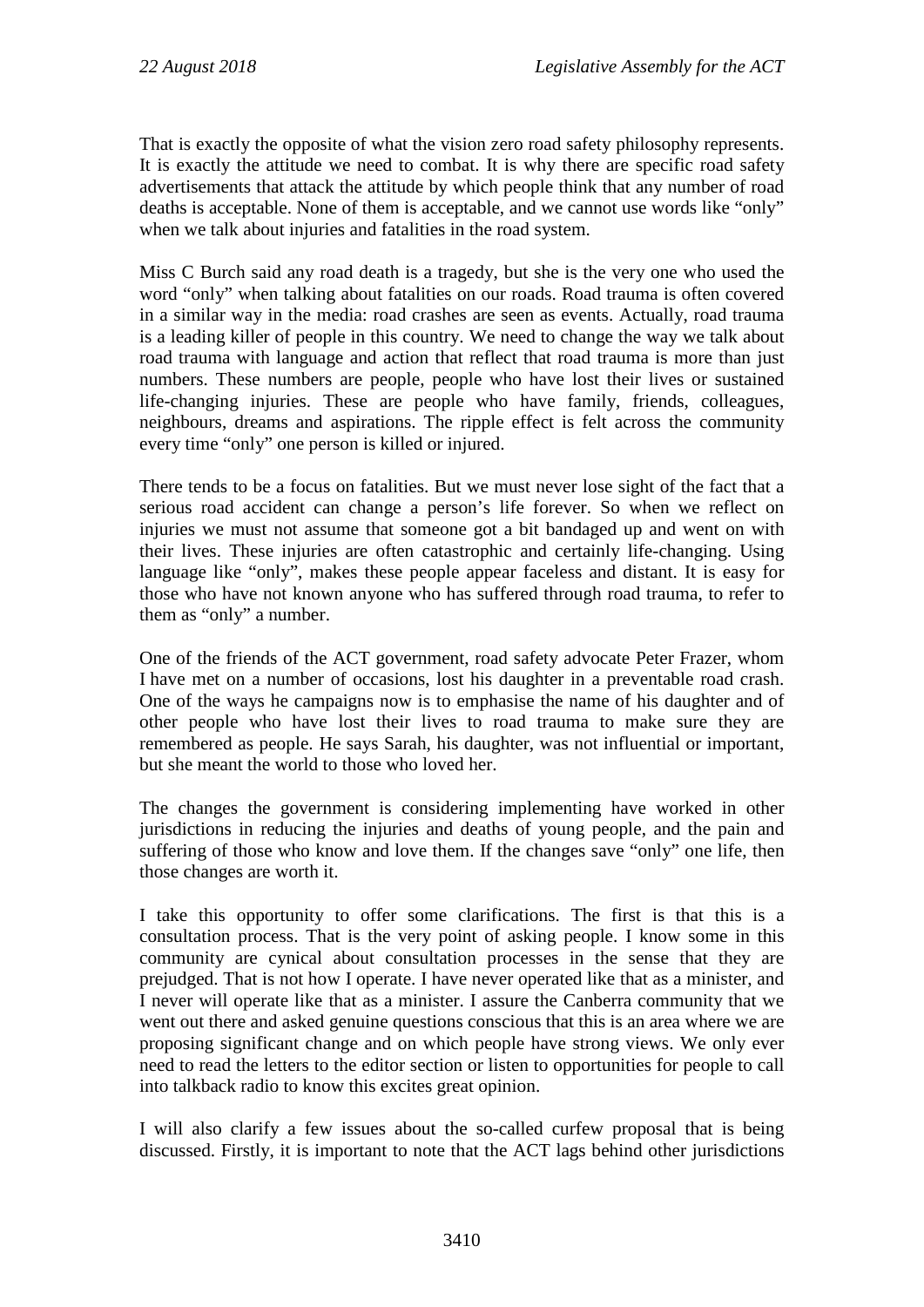in terms of its graduated licensing scheme. We are close to if not the most lax jurisdiction in the country. The graduated driver licensing reforms I have put out for consultation are the improvements recommended nationally by road safety experts and that have been accepted in some form by all other jurisdictions. It is interesting that these have been described as radical by media and others when what we are seeking to do is bring the ACT into line with other jurisdictions.

I also note that the restrictions that have been canvassed in the discussion paper—for example the restricted late-night driving and the limited peer-age passengers—would apply only to first year P-platers. Miss C Burch in her remarks today talked about all P platers. We are focussing on the most risky period of driving when the restrictions will have the best road safety benefits.

Let's talk about this in the context of freedom. People go from having no licence to having an L-plate, where someone has to sit next to them every time they get in the vehicle and drive it, with extensive restrictions, to having first-year P-plates, then having P2 plates with fewer restrictions and then having a full licence. That is why it is called the graduated licensing system: we gradually give people a more permissive licence that accords with their increasing levels of experience.

It is also important to note—this has always been envisaged—that if the proposal were implemented it would exempt first-year P-plate drivers who needed to drive for reasons such as work, study, or emergency trips to hospital. This is how this sort of initiative operates in other jurisdictions. As Miss Burch noted in her comments, that is exactly what the consultation paper asked people to give us feedback on. Anyone who has listened to my media interviews would be conscious that I have been really explicit in saying we need to make sure this is practical and does not unduly restrict people's ability to get about.

Miss Burch in her motion and publicly has claimed that there is no evidence for the proposal to support restricting first-year P-plater driving times at night as has been canvassed in the discussion paper. This claim is not only factually wrong, but it undermines all the work that road safety advocates are doing to try to advance evidence-based policy to help the community understand and accept road safety interventions to ultimately prevent serious injuries and the loss of lives.

Let me talk about some of the evidence that has been put together on this. Younger drivers may be fully licensed, but they are a high risk category due to their cognitive development, their relative inexperience behind the wheel, their risk-taking choices and their pattern of driving behaviours. Due to inexperience, provisional drivers of any age pose a high risk of being involved in crashes, especially during the first six months of independent driving.

In the ACT provisional drivers represent only 6.5 per cent of all active car licence holders, but they accounted for 14.3 per cent of drivers involved in fatal accidents in the five-year period 2011-15. It is worth reflecting on what other jurisdictions have found. In New South Wales, a 2011 Auditor-General performance review found fatal crash involvement rates for young drivers under 26 declined by 51 per cent from 1999-2000 to 2009-10 compared to a reduction of 35 per cent for drivers aged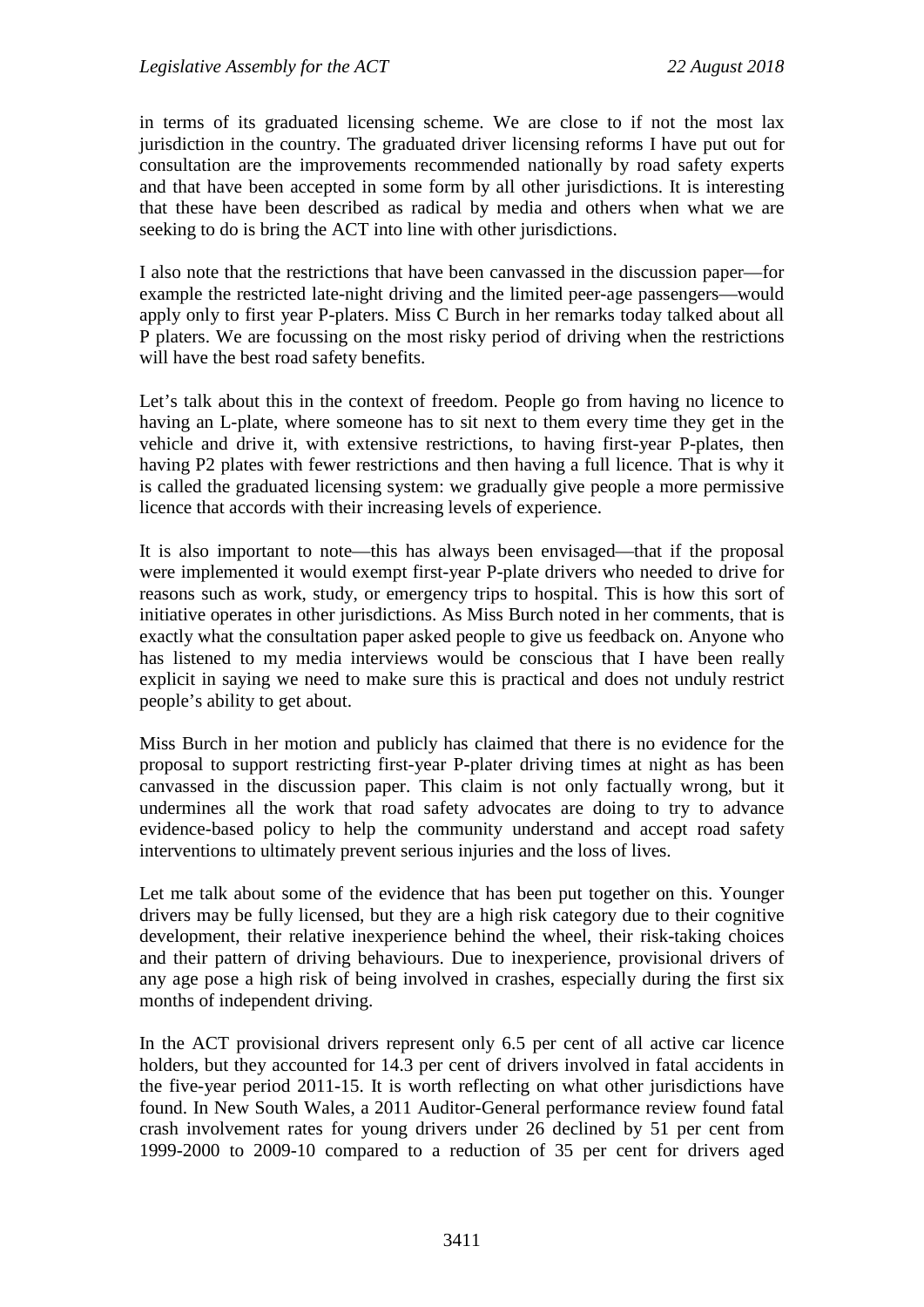26 years and over. This reduction in crash rates coincided with the introduction of the revised GLS in 2000, in this case, a minimum of 120 hours' logged experience over 12 months on L-plates.

In Victoria, a GLS evaluation found 42.5 per cent fewer drivers aged 18 to 23 years were involved in fatal or serious injury crashes in the decade since the GLS was introduced in 2007-08. I can go on with other examples from Queensland and Western Australia. All of these jurisdictions have brought in various changes.

As has been noted in my amendment—and I think Miss Burch touched on this in her remarks—in the ACT between 2006 and November 2017, 15 young drivers aged 17 to 24 have been killed, with five of those drivers' deaths occurring between midnight and 5 am. Similarly, for the period 2011-15 eight vehicles were involved in fatal crashes between the hours of midnight and 5 am. Five of those drivers were aged 17 to 24, and three of those five had at least three passengers in their car. These statistics go on. Between 2006 and November 2017, cars driven by young drivers aged 17 to 24 killed 23 other drivers, cyclists, passengers or pedestrians on the roads. Ten of those deaths were between midnight and 5 am.

There are a number of other elements to the proposals other than those that have been focused on today around the curfew and the peer-passenger restrictions. I will not go into details of those, being conscious of the time. I will turn to the specific ask from Miss Burch and my amendment.

I want to be really clear that I do not intend to rule anything in or out on the floor today. We are in the middle of a consultation process. We have received extensive feedback and we are working through that now. But I assure members that there will be changes. The elements on which we were consulting was not a final package; it was never intended to be, so I reject the tone of some of the commentary contained in the motion.

As my amendment makes clear, we are listening very carefully to the public feedback. We need to make sure that we come up with a scheme that is practical. We need to come up with a scheme that the community can accept. There are differences in the community on this. Miss Burch cited the figure the government publicly released; we have been very transparent about this. In the what we heard survey report 50 per cent of respondents either disagreed or strongly disagreed with restrictions on first-year P-platers driving between midnight and 5 am. But, interestingly, 40 per cent agreed or strongly agreed. That shows our community has diverse and, frankly, opposite view on this.

As the minster responsible for this policy area I now need to think through what is a good outcome for a community given the very different views that are out there and some very practical suggestions that have come through. My amendment notes that we are listening very closely to the community. That is why we ran community consultation and we expect to shape the package to reflect both the best road safety evidence and the community views out there.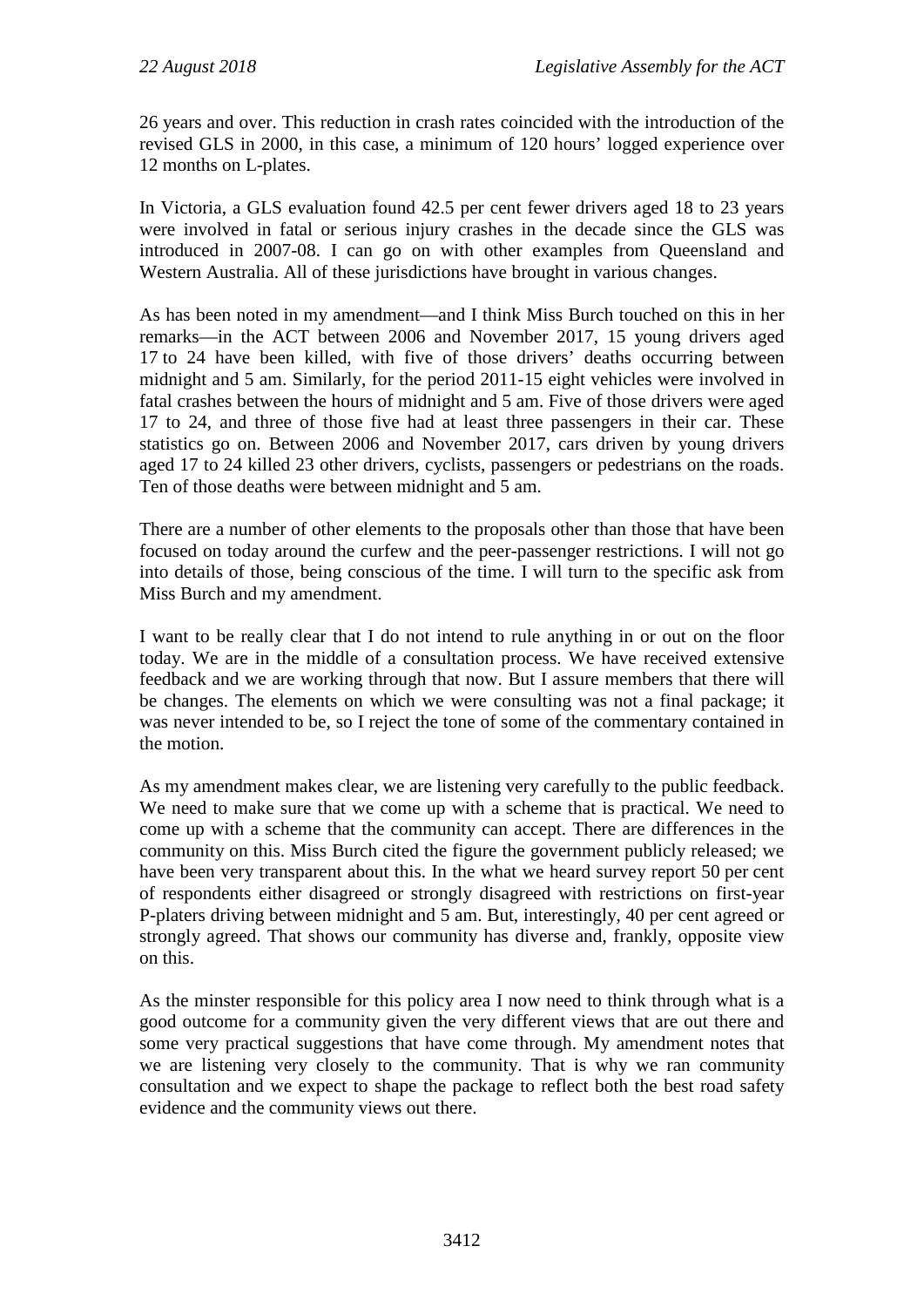I thank members for the opportunity to discuss this today, I am aware that members have strong views on this. We will be seeking to find a way through this that is a really good package that promotes road safety but produces a practical outcome.

I am happy to report back to the Assembly. I do not have an exact time line on it yet. The directorate is still working through the community feedback we received, and I have not received a full analysis of that yet. I am working on the details, and I look forward to sharing that with members of the Assembly over the coming months as we work through it. I move the amendment I circulated in my name:

Omit all text after "That this Assembly", substitute:

"(1) notes that:

- (a) the ACT Government is committed to the 'Vision Zero' road safety philosophy; that is, realising zero deaths and serious injuries on our roads;
- (b) the probability of being involved in a motor vehicle accident is highest during the first months after provisional licensing. In the ACT, provisional drivers represent 6.5 percent of all active car licence holders and account for 14.3 percent of drivers involved in fatal accidents. Late night hours are identified as a high risk time for drivers aged between 17 and 24;
- (c) in line with 'Vision Zero', and with best practice safety recommendations from Austroads, the ACT Government is considering a broad package of road safety reforms for young people;
- (d) the proposed reforms align with the top level model within the *Australian Graduated Licensing Scheme Policy Framework*, endorsed by the Transport and Infrastructure Council, and designed to encourage and guide improvements in graduating licensing schemes for all states and territories;
- (e) the ACT Government has undertaken extensive consultation on the proposals. Consultation opened in April this year, with over 4500 responses to the consultation from the community and stakeholders. This feedback will inform future decisions on graduated licensing reform. The Government expects to make implementation decisions early in 2019;
- (f) young Canberrans commute to and from places of employment late in the evening and early in the morning, particularly those who are shiftworkers and those employed in the hospitality and trades industries;
- (g) the ACT Government recognises that there are few other safe transport options available at these times of day, and will ensure that road safety reforms don't prevent P-plate drivers from working; and
- (h) the 'What We Heard' survey reported that 50 percent of respondents either disagreed or strongly disagreed with restrictions on first year P platers from driving between midnight and 5 am. 40 percent agreed or strongly agreed;
- (2) calls on all Members to support the 'Vision Zero' approach to road safety, and to consider implementing evidence-based road safety improvements for young drivers; and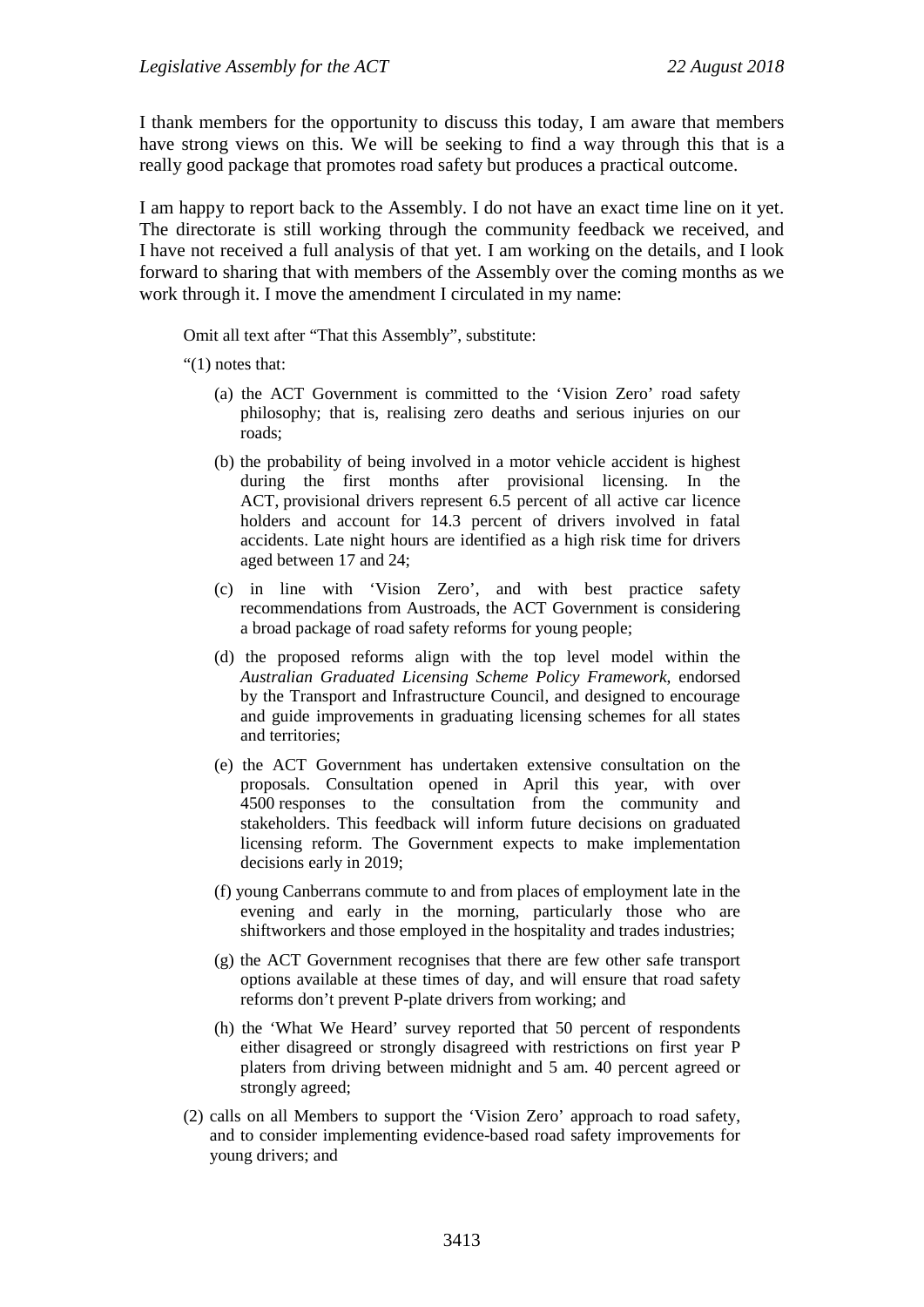(3) calls on the Minister for Justice, Consumer Affairs and Road Safety to report back to the Assembly by the last sitting day of 2018 on progress on proposals for road safety reforms for young people.".

**MS CODY** (Murrumbidgee) (12.08): I want to take a moment to stand here as a mum of two boys with P-plates and one with their Ls and an aunt of a young girl with her Ls. I thank Mr Rattenbury for the work he has been doing and the consultation process that has been occurring. Whilst this contribution will not be long, I want to record my views on this important matter.

Road safety is no laughing matter. Too many people die or are injured on our roads. We need to make them safer: safer for the transport workers who are exposed to one of Australia's most dangerous workplaces; safer for the young people over-represented in our road tolls; safer for everyone. This is a difficult issue and I am glad to see a vigorous debate. I thank Miss C Burch for the opportunity to put my views forward.

It is not just young people who are on P-plates, and it is not just young people and P-platers who work shifts, but both groups are more likely to work at night. They also have a tendency not to do their paperwork, so I can see an argument against an exemption scheme.

When it comes to passenger limits I also have concerns. As I said, I have two boys right in the middle of the group that we are talking about here. Young people, like older people, like to party. The idea of designated drivers has probably been one of the greatest social reform on road safety in the decades of the road safety campaigns. My youngest son uses the fact that he lives on campus at a university out of town to earn some extra money on weekends by being the designated driver for his friends going out drinking. So passenger limits can put at risk those who may choose not to use a designated driver, and I am not overly comfortable with that risk.

But as I said earlier, I thank and acknowledge Minister Rattenbury for his work on road safety, and I look forward to seeing him continue to advocate for road safety in the future.

**MS CHEYNE** (Ginninderra) (12.10): I also will be brief. I want to thank Miss C Burch for putting this motion before the Assembly today and giving it wide attention. A number of the points that she has raised are very valid ones. I have been particularly glad to hear the contributions today. I expect I will hear some further contributions from other colleagues shortly which will further underline views that many of us in this place have.

I completely understand the intent of some of the proposals that have been put forward. This is really about safety and people's lives. Minister Rattenbury has made that abundantly clear today.

While I will be supporting Minister Rattenbury's amendment, I want to stress that I think that Miss C Burch raised some very important points in her motion. I will absolutely be supporting, without pre-empting it, the further motion to come from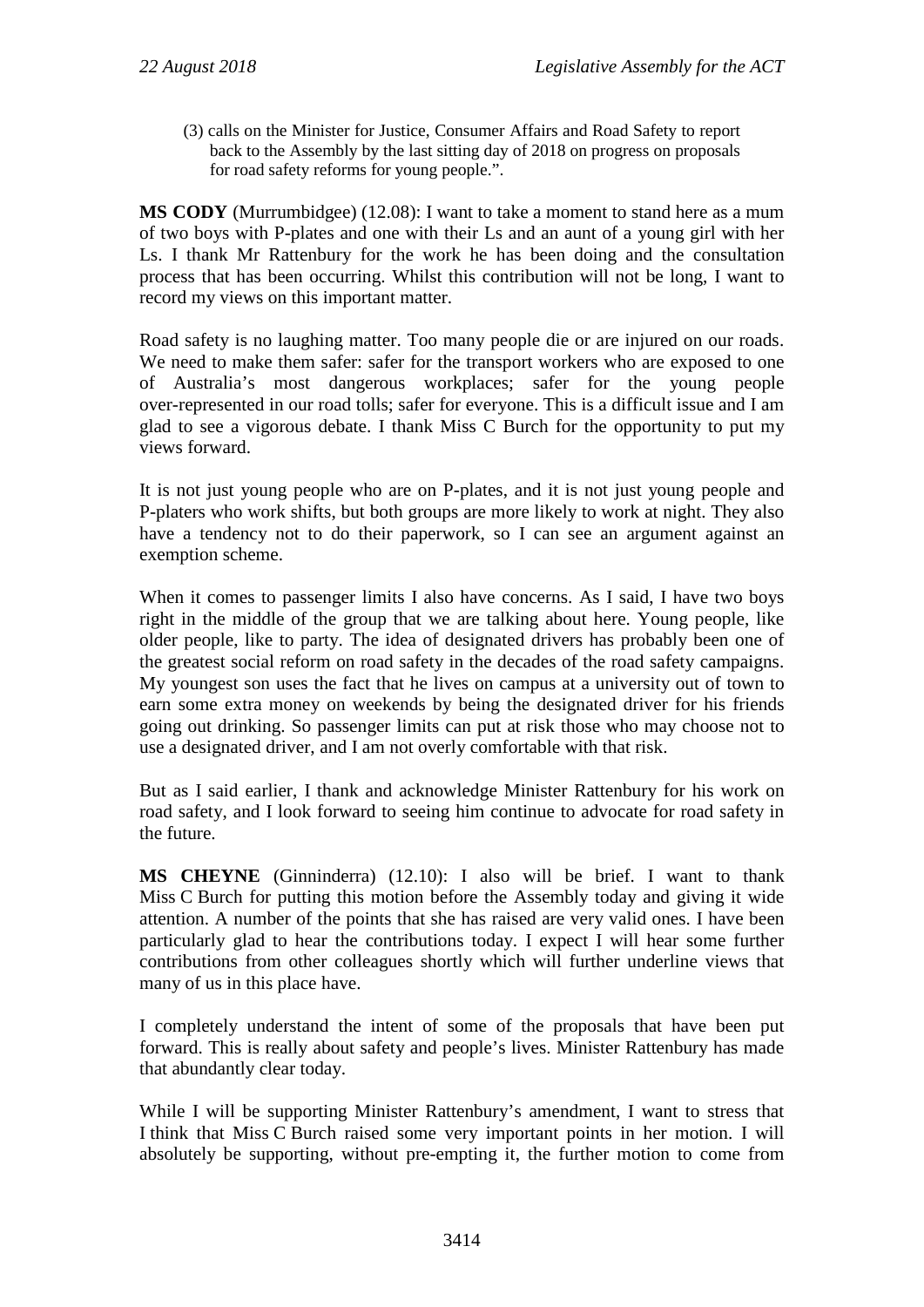Mr Steel. It really is about taking community feedback into account and making sure that we are listening, particularly to the people whom this affects the most. I was very pleased to hear Minister Rattenbury's comments today that he is listening and that there will be changes. However, given the attention that this has had, I thought it would be helpful in this debate to put on the record some of the comments that I have personally received about this.

Members in this place know full well that participation in things that the government puts out for comment is not necessarily high on a lot of people's agendas. But the number of people who have commented on this, both directly to my colleagues and also through the surveys, really points out that this is such an important issue, particularly around the curfew.

I want to read to the Assembly a few of the comments made to me. One is that it severely limits options around work outside of uni hours when public transport is not an option. It also seems to imply that P-platers cannot be responsible instead of taking the course of punishing those who do break the law. Another said that there need to be exceptions in place for some of these. What about young people who work or have carer roles? This person had some further concerns about supervised hours. Someone then responded to that and said that the danger of a compromise and allowing people to drive to or from work but banning other trips is: how on earth do you police that? That is an incredibly good point.

I had a comment from someone on Twitter who said, "This is not a good idea. P-platers may be the designated driver-carer or helping out a friend or family. Aren't the issues speeding and drinking?" Someone else chimed in and said, "Or they could be finishing or starting work during these hours. I agree with limiting the vehicles but not sure that the hours are such a great idea."

Let me go to some other comments I received. One agreed that many young P-platers work in clubs and pubs and finish late. One said that education is the key, not more restrictions. Another person said to me, "That's just dumb. Like any drivers, there are good ones and bad ones. I've seen people with full licences without curfews doing really dumb things. All it will result in is people not using P-plates after the curfew and then taking the risk of getting a fine for not displaying them."

That is just a handful of comments that I have received, and I know that many of my colleagues in this place have received them. They really do point to most of the key issues with the policy put forward. I am very pleased that Minister Rattenbury said that there will be changes. I sincerely hope there will be changes to this particular aspect.

**MR STEEL** (Murrumbidgee) (12.15): I would like to thank Miss C Burch for bringing this motion forward today. I want to start by saying that our government is committed to ensuring that our roads are safe. We need to continually look at ways to improve safety on our roads, including reviewing our licensing arrangements.

The challenge of regulating for safety on our roads must reflect a practical and evidence-based approach to road safety. But as a proudly progressive and inclusive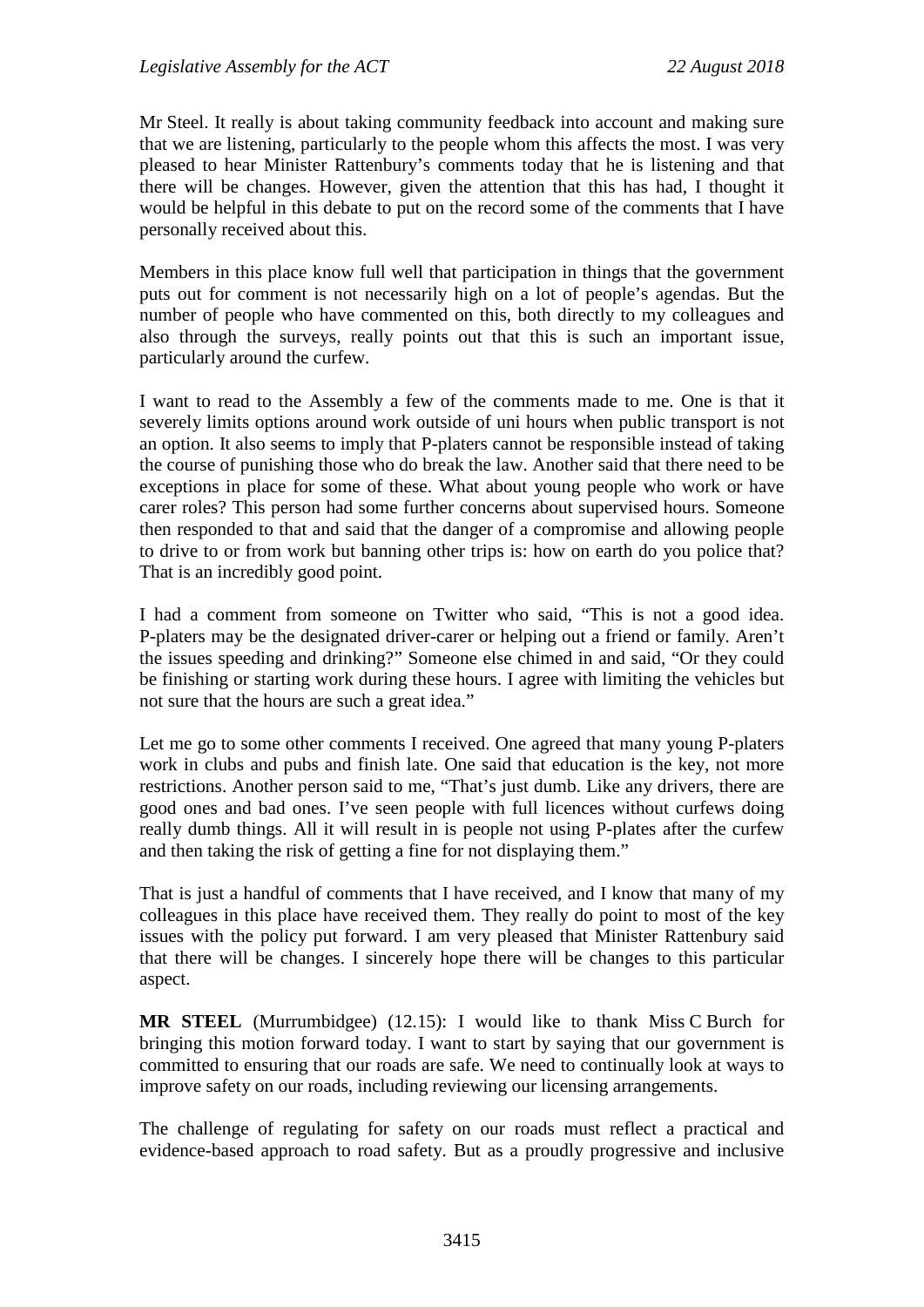government, we also have a responsibility to take very seriously the impact of any reforms so that they do not present an unfair or unjustified disadvantage or discriminatory effect for any part of our community.

It is important to review licensing conditions from time to time, to ensure that our road safety regulations are up to date and to hear from the community about their views. That is why I support the idea of consulting on our P-plate licensing scheme, particularly with the group most affected, in this case young people.

I have been pleased for the your P-plates discussion paper to go out to canvass views from the community and seek their feedback. I want to say from the outset that I support feedback from the community being properly considered so that a package of reforms can be brought forward for consideration by government. But we have not reached that stage yet, which is why I think it is reasonable to give Minister Rattenbury time to review that feedback so that he can bring forward a package of proposed P-plate licensing reforms to be considered on its merits through the rigour of normal government decision making processes.

When considering road safety measures, including reforms to P-plate licensing to improve safety, this needs to be balanced with the right of responsible young drivers to freely move around our city. I have taken the opportunity early to flag concerns with certain restrictions to P-plate licensing so that they can be considered as part of the government's decision-making process. I know that a number of my Labor colleagues have done the same today and at other times.

My concern really is about the proposal for curfews for P-plate drivers between the hours of 12 am and 5 am. I think that curfews will have an adverse effect on young people's day-to-day lives. This is a reasonable concern to have. We live in a human rights jurisdiction here in the ACT, and regulations which could potentially have an impact on freedom of movement throughout our city is something that does need to be considered very carefully. I believe strongly that a curfew would impact on the right of young people to move freely around our city.

It is a well-known fact that young people go out at night. We should not be stopping them from doing so. The reality is that there are not many alternative modes of transport for young people to move around our city late at night. Public transport is either infrequent or non-existent during these hours. I note that even the London underground, until Labour Mayor Sadiq Khan took office and introduced 24-hour lines, shut down during the early hours of the morning, in a city as large as London. In our city of Canberra, I cannot see 24-hour buses or light rail running regularly during those periods in the near future to provide a safe alternative for young people moving around our city, so driving is often the safest mode of transport for young people on their Ps to move around our city at night.

During the consultation on the discussion paper, I heard from many young people who wrote to me and posted on Facebook to tell me their views about the proposals as well as participating in the government's consultation. I have been encouraging them to do that as well. I can confidently say that after hearing from many young Canberrans, there is significant concern about proposed P-plate curfews.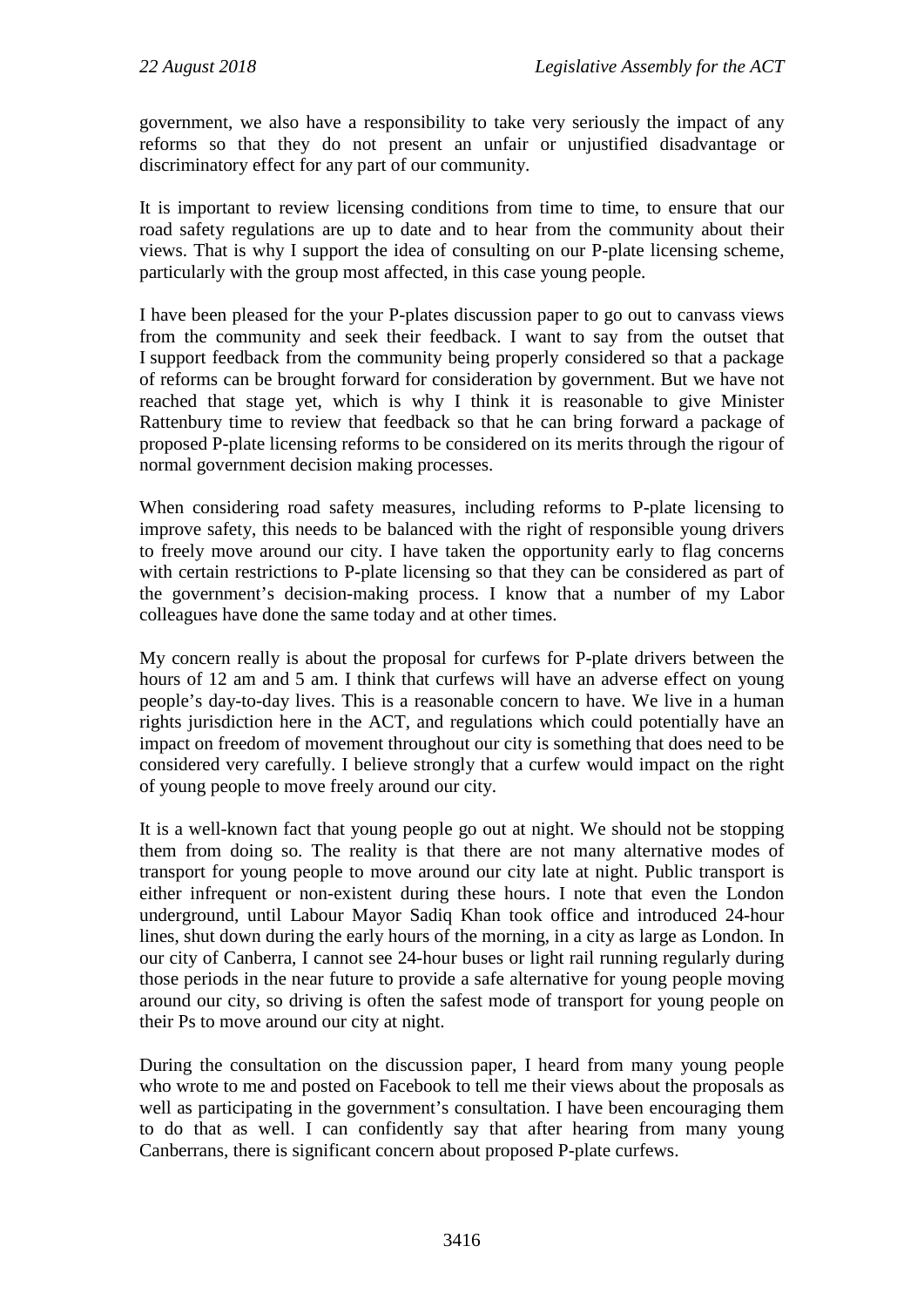Young people believe that imposing a curfew would restrict their freedom of movement around our city. But it is not just young people who are concerned. Many P-platers are not young people, and they need to move around at night as well. Half of the entire community that has been polled—young people, middle-aged people and the old—are concerned about what a curfew means.

Every one of us who drives has had to have P-plates at one time in our lives. It is part of the story of growing up, gaining independence and taking responsibility for oneself. Many of us can remember taking part in late-night study sessions on campus, getting home from our part-time jobs or sometimes even being labelled the deso on a night out. All these commitments may require at least one person with access to a car when other forms of safe transport are limited.

A curfew on the next generation of young drivers, to many in our community, signals a loss of freedom, a loss of independence, and a loss of responsibility. But I think that what has really resonated in the community is the inherent unfairness of policies like curfews. We know that the majority of young drivers are doing the right thing on our roads at night. We know that dangerous driving occurs throughout all age brackets on our roads, and that accidents and tragic deaths occur at times of the day which would not be subject to a curfew. And we know that it is only a small minority of people who are doing the wrong thing, yet a P-plate curfew would treat all P-plate drivers as second-class citizens.

The thing that has struck me in the feedback to me on this issue is the variety of journeys that many young people may make at night. I have heard of many of them, whether it is getting up early and driving to rowing on our lakes; driving to the airport to catch the 6 am Virgin flight out of Canberra; being the designated driver responsible for getting your mates home safely; coming home from your boyfriend's or girlfriend's house to avoid their parents in the morning; or, of course, driving to and from the graveyard shift at work.

These are all valid journeys. It would be extremely difficult for any exemption scheme to capture the array of quite legitimate journeys that young people make at night. We also need to be careful that an exemption scheme would not place judgment on these late-night journeys. An exemption scheme would also not address the fundamental principle, which is that young people should have freedom of movement around our city. It would also do little to reduce the discriminatory effect of the curfew reforms proposed. I really do think that an exemption scheme would also be costly, bureaucratic and confusing for motorists and police. The last thing that we want in our city is for P-platers with an exemption to be pulled over regularly by the police to check their papers. That is a police state, Madam Speaker. We are better than that in the ACT. When these types of regulations were introduced in other jurisdictions like New South Wales, led by campaigns by the *Daily Telegraph*, we have stood up for civil liberties and resisted changes which infringe on those liberties unfairly.

I want to go back to that period of P-plate change in New South Wales. Our party, the Labor Party, in the Assembly resisted the Canberra Liberals' push to bring in the same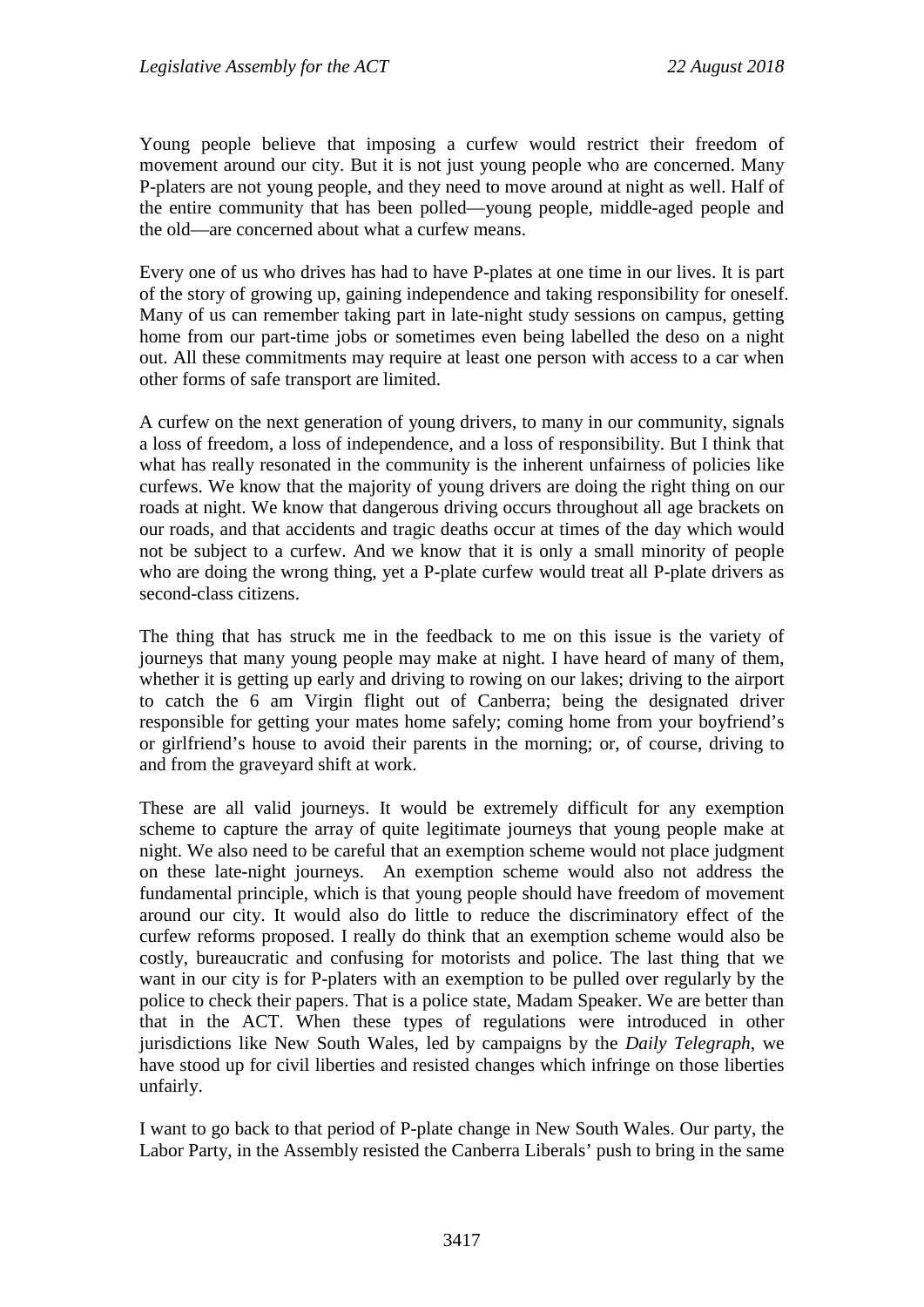P-plate restrictions that we are discussing today. It is interesting to see the Liberals' change of policy in their motion today. I am sure that Mrs Dunne was fully supportive of her then Liberal colleague in the Assembly, Mr Steve Pratt, who was the spokesperson on road safety. It was the Canberra Liberals who were the original advocates for greater P-plate restrictions in this Assembly and who showed a lack of respect for P-platers in the ACT.

In a press release from the Liberal Party tabled in this place by then Labor backbencher Mr Gentleman, the Liberal spokesperson said:

… P-plate drivers have little respect for the laws governing driver behaviour and are little concerned about the dangers to themselves and others …The Opposition has been calling on the ... Government ... for stricter ... licensing conditions for P-platers and therefore urges the government to examine … Night time curfews placed on P-plate drivers."

It has been the Liberals all along that have been pushing government to look at greater restrictions on P-platers in our city. I seek leave to table these documents.

Leave granted.

**MR STEEL**: I table the following papers:

P-plate drivers—Copies of news articles from the Canberra Liberals website, by Steve Pratt MLA—

Opposition calls on Government to review youth driving regulations, dated 24 October 2006.

Pool crash proves P-plate program failing, dated 31 July 2007.

In contrast, the consistent position of our side has always been to have the utmost concern for the evidence on road safety reforms and for civil liberties. I note that our then Labor transport minister, Mr John Hargreaves, in response to questions from the Liberals, on 9 December 2004 said:

I have received advice that curfews would be problematic in the ACT given the necessarily reduced levels of public transport during curfew periods and lack of support from the community. Curfews would be unlikely to significantly impact on crash rates as the vast majority of crashes occur on weekdays between 6am and 8pm.

So Labor has always held a consistent position, supporting and encouraging young people to gain experience and take responsibility without infringing their rights and responsibilities.

Madam Speaker, in conclusion, I want to say that the trauma of a road accident on victims and their families should not be treated lightly. I know that very, very personally. But reforms to P-plate licensing to improve safety need to be balanced with the right of responsible young drivers to freely move around our city. I believe there is merit in making sure that our youngest drivers gain more experience before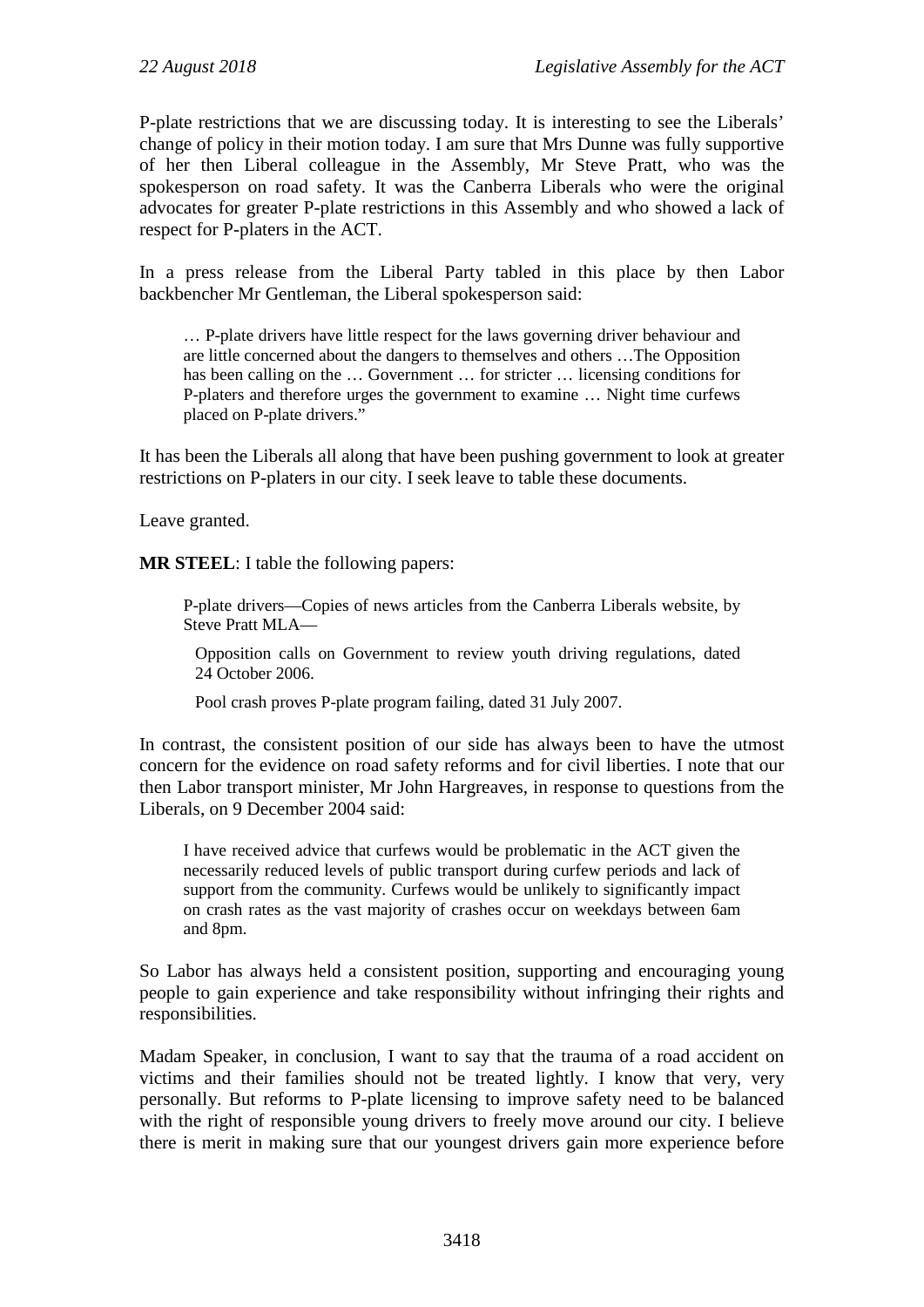they graduate to their Ps, and other road safety measures need to be considered, including recommendations from Austroads. That is why I think it is entirely reasonable to give the minister for road safety an opportunity to reflect. I move:

Omit paragraph (3), substitute:

"(3) noting that the Government will take into account the community's feedback, calls on the Minister for Justice, Consumer Affairs and Road Safety to report back to the Assembly by the last sitting day of 2018 on progress on proposals for road safety reforms for young people.".

#### *(Time expired)*

**MRS DUNNE** (Ginninderra) (12.25): I am a bit like Ms Cody except that I have trained five young people to drive over the years. My husband I take this very seriously. All of them have turned out to be good drivers, and diligent drivers, although they have had their moments, as we all have had.

As a parent who takes this responsibility very seriously, I welcome the proposal for boosting the minimum hours of driving, but I also think that there should be provision in that for ensuring that young drivers get the widest possible experience of driving, in the widest possible circumstances, while they are still under supervision.

One of the things that I think would be a particularly retrograde step here—I know it is not being suggested—is the speed limits which are in place on L-plated drivers and P-plater drivers in other jurisdictions. That means, for instance, that the first time a driver gets to drive on a freeway at the legal speed limit is probably three or four years into their independent driving, not under the supervision of a responsible driver in the first place.

Over the years of teaching five people to drive, we have always insisted that our children learn to drive in a manual vehicle, although getting experience in driving automatics as well. It is a different driving experience. I am pleased to see that as they get older, our children have opted to drive manual vehicles and buy manual vehicles. It makes you a much more engaged driver, and you have to pay more attention to what is going on on the road rather than having the slightly more set-and-forget approach that you have when driving an automatic vehicle.

We also took the opportunity, at every opportunity, to give them experience in driving in different vehicles on different road terrains, making sure we took them into the country and taught them to drive on dirt roads and the like, and on country roads generally, which are different. You cannot learn to drive just on Canberra's relatively wide lanes and be an experienced driver.

The issues raised by Miss Burch are very important ones. I do agree up to a point with Mr Steel, Ms Cody and Ms Cheyne that these proposals are a significant infringement on the capacity of young people to go about their lives. It is also a significant infringement upon their parents. If you have a 5 am shift at McDonald's and there is a curfew, that means mum and dad have to continue to get up and take you to work. If there is a ban on peer passengers, it means that you cannot take your siblings to dance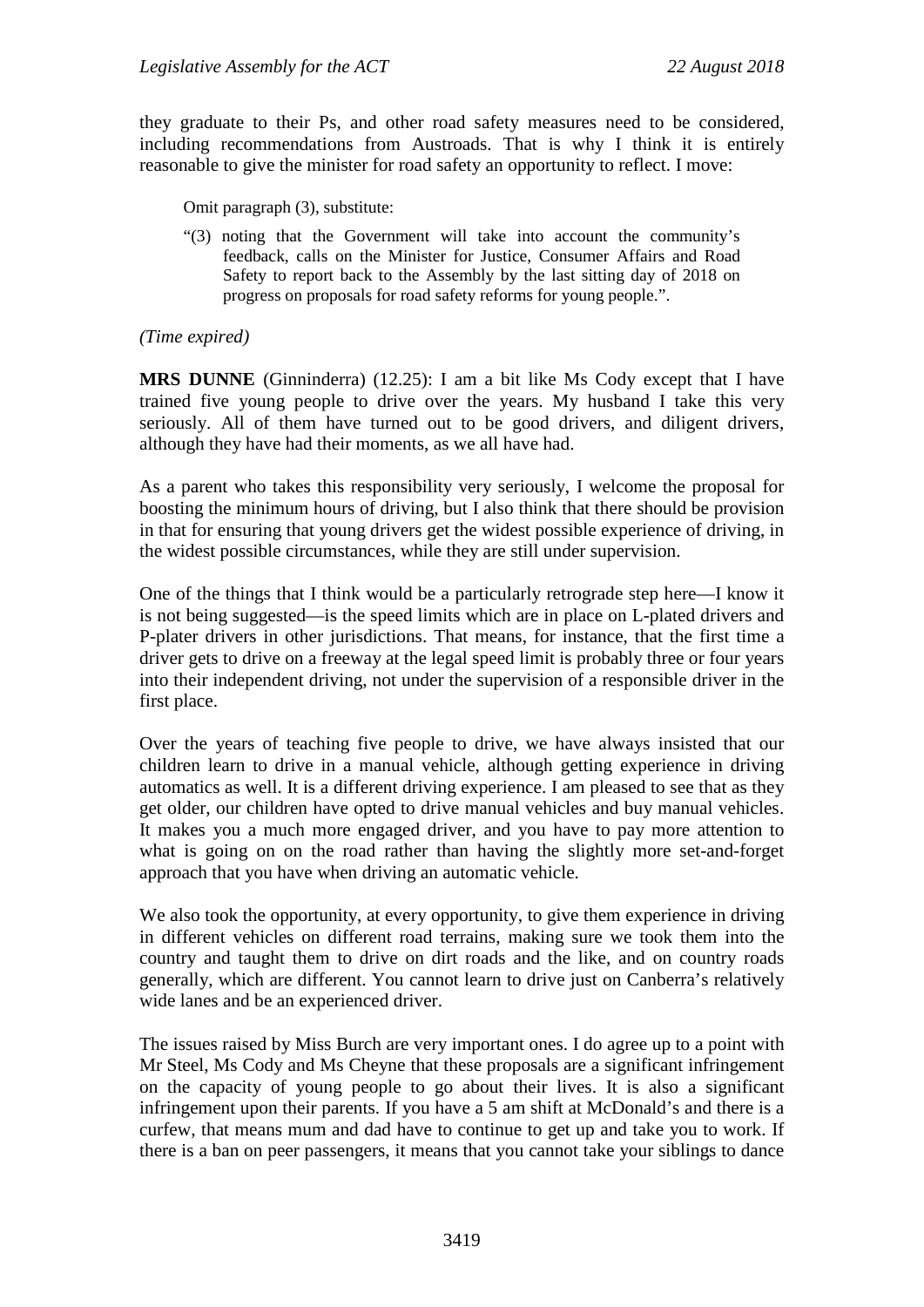classes, around the corner to visit a mate or any of those things. Your capacity to do that is restricted.

As young people grow up and acquire their licences, and they are living at home, they do become an essential part of the family transport plan. As a mother of five children, I have relied upon my older children from time to time to take my younger children places when the need arose. It is empowering for them. It gives them a sense of responsibility. It also takes the pressure off the family.

We need to take a look at this from a holistic point of view. That is not to discount the issues of road safety. I believe that the issues of road safety are primarily addressed in the training of young drivers. I would welcome an open discussion about the sorts of competencies that should be ticked off before a young driver can get a licence or before a young driver graduates up the process of getting a full licence.

In some jurisdictions—this may not be applicable here in the ACT, but for instance in Germany—you cannot get a full licence until you have passed tests which show that you are capable of driving in ice and snow. That is not an issue for us here, but we do have serious issues in relation to country roads. City kids often do not know how to drive on country roads.

One of the things that we do know is that while the ACT's road toll is relatively small, there are a large number of people from the ACT who die on New South Wales or other interstate roads, often on country roads. I think that is simply because they are not used to driving on those and they do not drive to the conditions. This is one of the things that we should be doing: addressing the issue of competency.

In relation to Mr Steel's amendment, I think it is a bit cute really. Mr Steel has really nailed his colours to the mast. He has said, quite frankly, that for the Labor Party, these issues in relation to curfews and bans on peer passengers at any time would be an infringement of rights and they will not hear of it. Mr Steel is saying that the minister needs to come to his own ideas, but I think I detected a metaphorical half nelson there, saying that if Mr Rattenbury comes back with this in place he will be one unpopular member of the cabinet.

It is quite clear where the Labor Party stand on this. They should be prepared to say openly that Miss Burch is correct, that we should rule out these things. These are ruling out two elements, essentially, of a much larger panoply of things. Yes, there should be a conversation about how we improve the driver training of our young people, but at the same time there are some things that we are not prepared to countenance.

As a parent of someone who had ACT P-plates but who studied interstate, I can say that the number of times my daughter was stopped on the highway going from here to university at Wollongong was quite phenomenal. She was being stopped by police because she was apparently speeding, to be sent on her way because they realised that she had ACT P-plates and was not bound by those rules. And she did become the designated driver for her colleagues. University was pretty cheap for her, because she never drank when she went out. She was always the designated driver because she had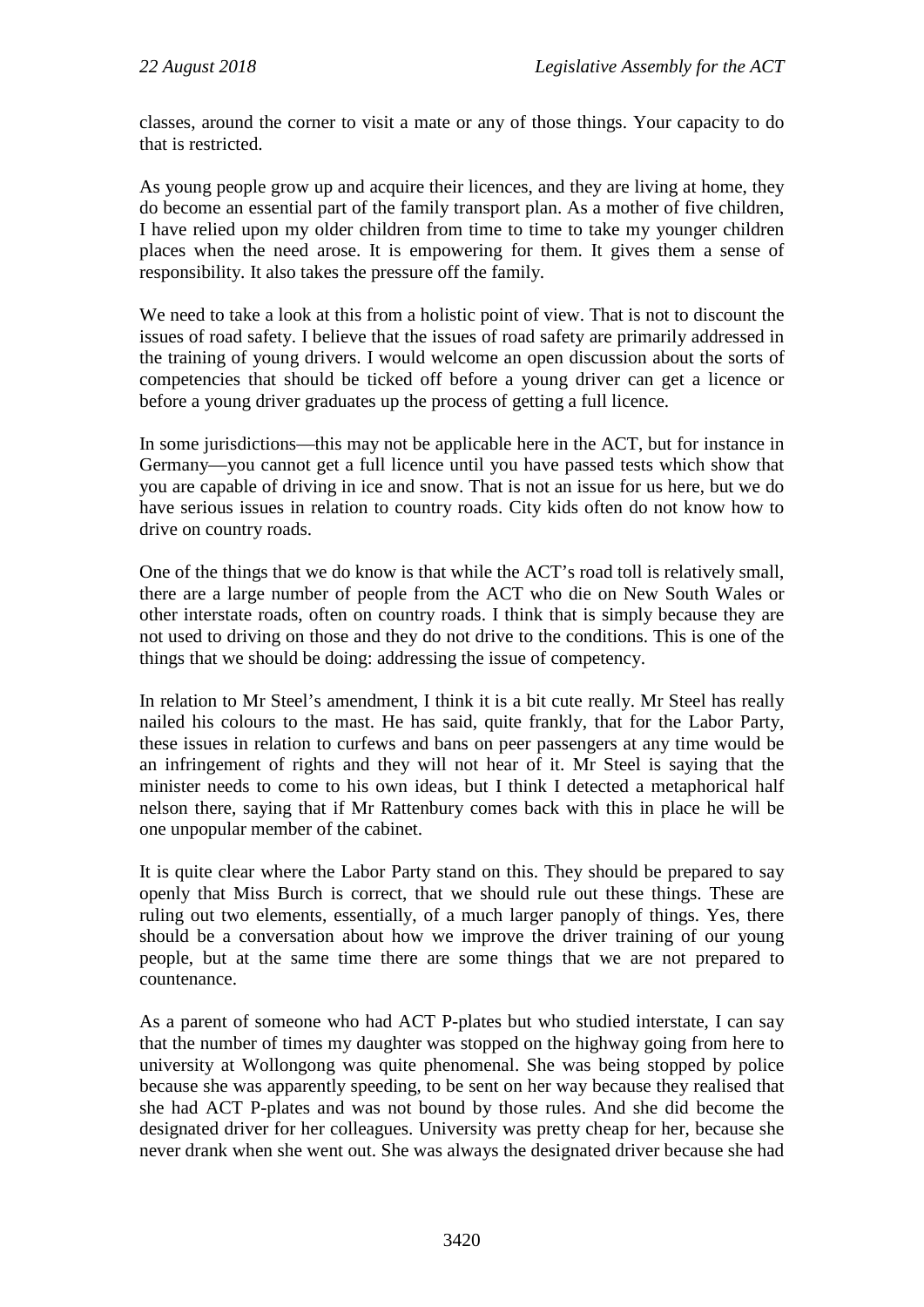ACT plates, she had an ACT licence, and she was legally able to be the designated driver when they went out on the town in Wollongong. These are things that we need to take into account.

I thank Miss Burch for her motion today. I note the tone that is coming from the ALP. I think that the ALP would be better served if they just fessed up and said, "Miss Burch is right; let's rule these things out"; but let us have a conversation about the wider way of ensuring that our children are the safest drivers possible.

*Debate interrupted in accordance with standing order 74 and the resumption of the debate made an order of the day for a later hour.*

# **Sitting suspended from 12.34 to 2.30 pm.**

# **Questions without notice Clubs—community contributions**

**MR COE**: My question is to the Treasurer. This morning the media reported that one of your ministers made a stunning backflip on his attack on community club contributions, saying that clubs would retain control of the distribution of the current allocation. However, the government will "increase the required amount of contribution, and a portion of that additional amount will go to the Chief Minister's charitable fund". Treasurer, will the assets of the Chief Minister's charitable fund be on or off the books of the ACT government?

**MR BARR**: I believe they will be off the books of the government. The grant is to an organisation that members are aware of, Hands Across Canberra, but there is a governance structure in place. I will ensure that the accounting treatment that will therefore then be in place will reflect the appropriate arms-length nature of the organisation. My understanding is that, under current Australian accounting rules, that would mean that it would sit off the ACT government books, but I will confirm that for the member and advise the Assembly.

**MR COE**: Treasurer, are you proposing that the additional two per cent will go directly to the Hands Across Canberra managed fund, or will it go via the ACT government?

**MR BARR**: There are a number of elements contained within that question that presume an amount and a process that are not correct. I am not making an announcement of government policy today, and the Leader of the Opposition would be aware that he should not be seeking an announcement of government policy through a question, but I would certainly point out that the assumptions around the percentage rate and the process, or suggestion, that he has in his question have no basis in fact.

**MR PARTON**: Chief Minister, what specific governance arrangements will be put in place to oversee this new fund?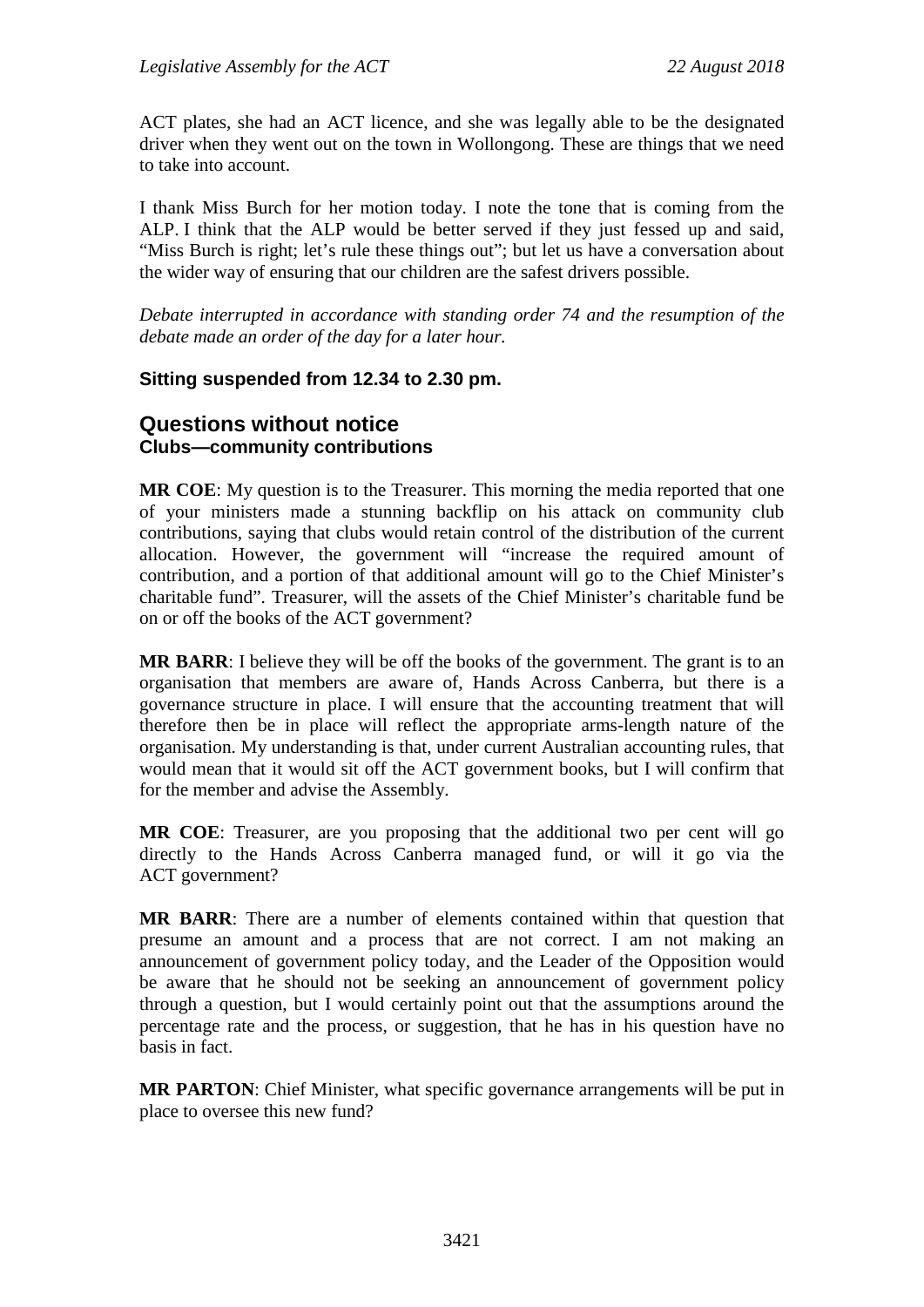**MR BARR**: The government will announce that when we announce the conclusion of our consideration on that matter. There is a series of governance arrangements in place in relation to the charitable fund. For the benefit of Mr Parton and others, the fund is modelled on the Lord Mayor of Melbourne's fund. That has been in operation for more than a century now. That is the basis for the fund. It is to support and encourage philanthropy and to support community organisations in this city, in the same way that the Lord Mayor of Melbourne's fund has supported activity in Melbourne and in Victoria more broadly. That fund in Victoria has been in place for more than a century. It has received support from all sides of politics, including at local government level, clearly, over a very long period of time. The governance arrangements are clear in relation to the fund. As to mechanisms for payments to go into the fund, when they are announced we will also be clear in relation to the governance of those particular transfers into the fund.

# **Land—sections 74 and 76 Watson**

**MS LE COUTEUR**: My question is to the minister for planning and relates to land release of sections 74 and 76 Watson. Minister, the local community is concerned that these blocks are the last opportunity to provide a community heart for north Watson which could be something like a central park, shops, pedestrian and bicycle paths or even an overflow school to support Majura primary. Will the land release look at options for creating a community heart or will the land just be sold for housing?

**MR GENTLEMAN**: I thank Ms Le Couteur for her question. Of course the concerns of Watson residents are in our minds as we go forward with releasing land into the future and, indeed, the concerns of Canberrans right across the ACT. These particular areas are a good opportunity, of course, for housing in the ACT and will provide an opportunity for people who are looking to move into the northern area of Canberra.

In regard to the facilitation for community parks, it is certainly hoped that the precinct codes applications will allow for community parks. I have not talked in detail to the directorate about what we would see there but I am certainly happy to talk to them about that.

**MS LE COUTEUR**: Minister, many of the Watson community want a master plan that will coordinate the land release with any other surrounding development. Is that the government's intention? If not, what is the process going forward?

**MR GENTLEMAN**: I thank Ms Le Couteur for her supplementary question. No, there was no intention for a master plan of that area. We are going through our detailed master planning process at the moment. I think that was raised yesterday in discussion about a number of master plans that still need to be completed.

We will be looking to complete those first before we look at any further master plans for those areas. At the detail stage, we will be looking at variations to the Territory Plan that will allow for residential in those areas. There will be a lot of opportunity for the community to have input into those areas.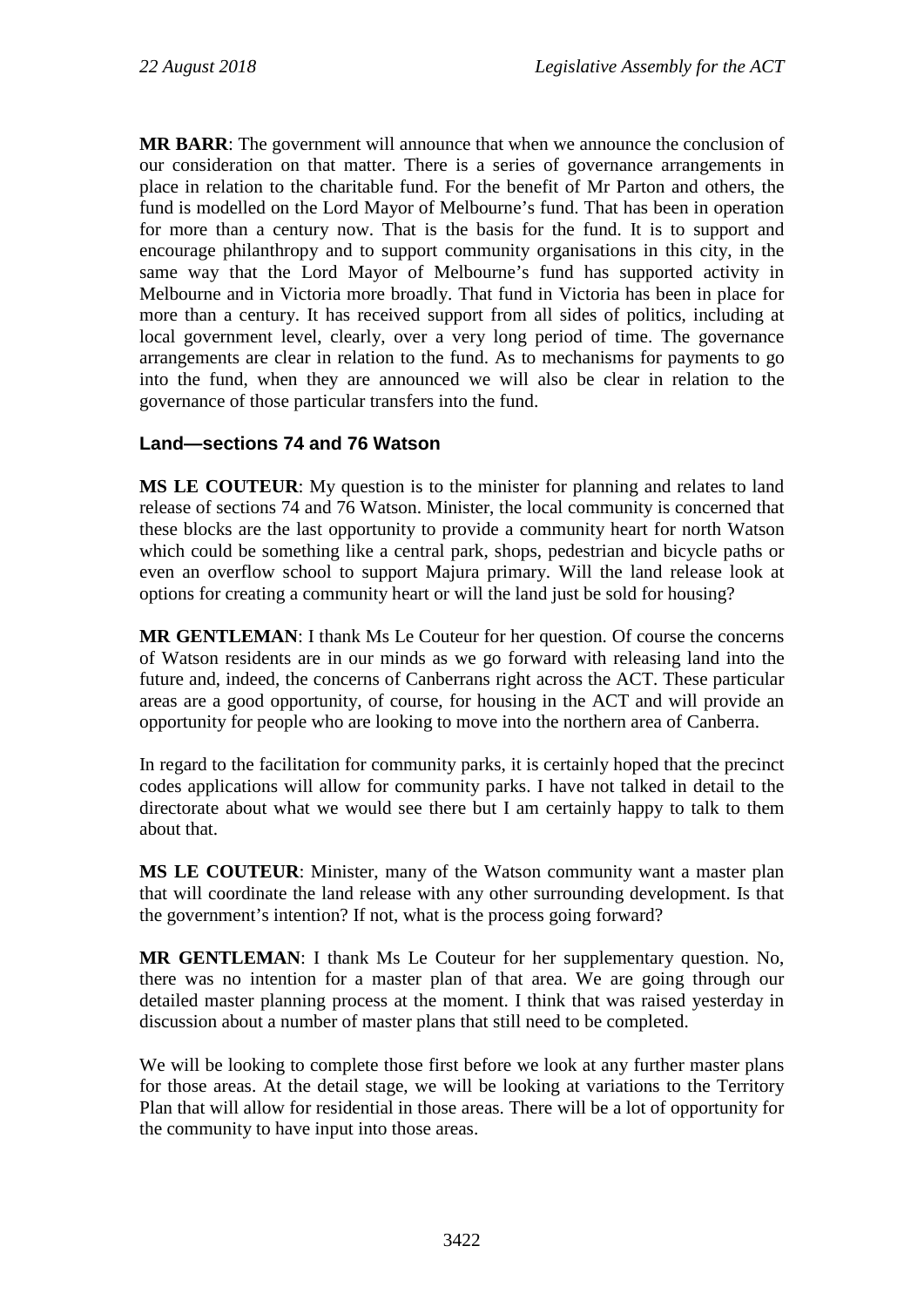**MR PARTON**: Minister, why do ongoing planning decisions reduce green space and community-use land?

#### **MR GENTLEMAN**: They do not.

#### **Government—disability services**

**MR STEEL**: My question is to the Minister for Disability, Children and Youth. Minister, how is the ACT government celebrating and supporting the leadership of people with a disability?

**MS STEPHEN-SMITH**: I thank Mr Steel for his question and congratulate him on his election to the ministry by his colleagues in caucus. I look forward to working with him.

The ACT government is proud to be able to support the next generation of disability leaders through a range of programs and scholarships to equip them with the skills they need for the future. The ACT government recognises the importance of ensuring that people with disability have the tools and the opportunities to advocate and provide leadership on issues that are critical to their lives.

To this end, the government has funded a program for emerging leaders with disability called "Being proud by practicing: strengthening youth voices in the ACT". This program, run by women with disabilities in partnership with People with Disabilities and Advocacy for Inclusion, aims to engage and build the skills of a new generation of leaders. Investing in leadership skills now will have long-term benefits for individuals, the community and government.

The ACT government also recently sponsored two individual leadership opportunities. Ms Clare Moore, the new CEO of Women with Disabilities ACT, is being supported to participate in the future shapers program. This is a 12-month leadership development program focusing on transformational leadership growth and big picture strategic thinking run by the Disability Leadership Institute. Ms Carol Jennings is one of a number of women being supported by the ACT government to participate in the She Leads Diploma of Leadership and Management which is being run by the YWCA. I congratulate both women on these opportunities and wish them all the best with them.

There is more work to do in recognising the value of the diverse experiences that people with disability bring to leadership roles and to celebrate the achievements of people with disability who are already in those roles.

**MR STEEL**: Minister, what opportunities are there for community organisations and individuals to promote awareness and understanding of disability issues and encourage support for the dignity, rights and wellbeing of people with disability?

**MS STEPHEN-SMITH**: I thank Mr Steel for the supplementary. This government is committed to empowering people with disability to be leaders, as I said, and not just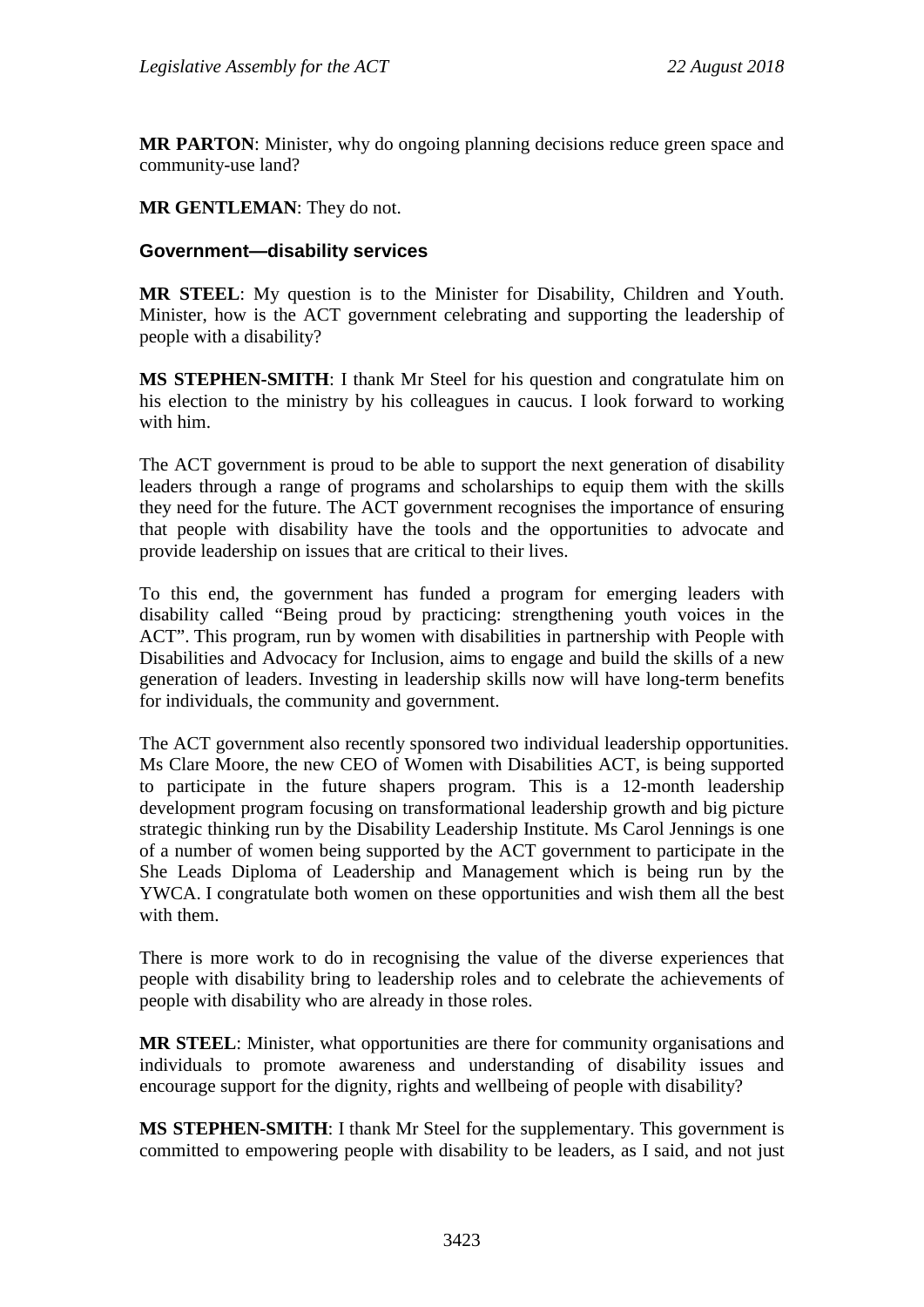on disability issues but across our community. We also realise that each of us, as individuals, businesses, communities and community organisations, has a role to play in leading the way to ensure that our city is welcoming and inclusive for people of all abilities.

The ACT government is committed to supporting activities and individuals who seek to do exactly that. The second round of disability inclusion grants has just closed. I understand that we have had a large number of applications from across the community and businesses, highlighting the Canberra community's desire to be more inclusive and welcoming for people with disability. I look forward with interest to the outcome of that process.

Nominations are now open for the 2018 Chief Minister's inclusion awards, which provide an annual acknowledgement of the outstanding achievements of businesses, organisations and individuals who have demonstrated their commitment to inclusion. I would like to encourage everyone in this place, when you see an exemplary example of inclusion of people with disability, to submit a nomination so that we can all recognise and celebrate Canberra's inclusivity.

We can also celebrate the contribution, skills and achievement of people with disability, raise awareness of disability issues and connect people with disability to the community later this year when we mark the International Day of People with Disability, or I-Day. Applications are now open for I-Day grants to support events and programs which celebrate and acknowledge the contribution, skills and achievements of people with disability and encourage people with disability and the wider community to connect, participate and get involved.

**MR PETTERSSON**: Minister, what is the ACT government doing to enable participation for people with disability in decision-making and in the civic life of our city?

**MS STEPHEN-SMITH**: The ACT government recognises the importance of ensuring that people with disability can participate in the decisions and deliberations which affect them. This strengthens the civic life of our city. The ACT disability reference group is the advisory group to the ACT government. With a minimum of 50 per cent representation by people with disability, alongside carers, sector representatives and advocates, the disability reference group advises the ACT government on ways in which the ACT can be a more inclusive community for people with disability.

The disability reference group's work plan has four priorities: recognising the importance of improving our health, justice and employment outcomes for people with disability, and reinvigorating the ACT's commitment under the national disability strategy. I always welcome their advice and look forward to continuing to work with the disability reference group.

Another example of how the ACT government is supporting the participation of people with disability in decision-making and in the civic life of our city is through the diversity register. Launched in June this year by the Deputy Chief Minister, the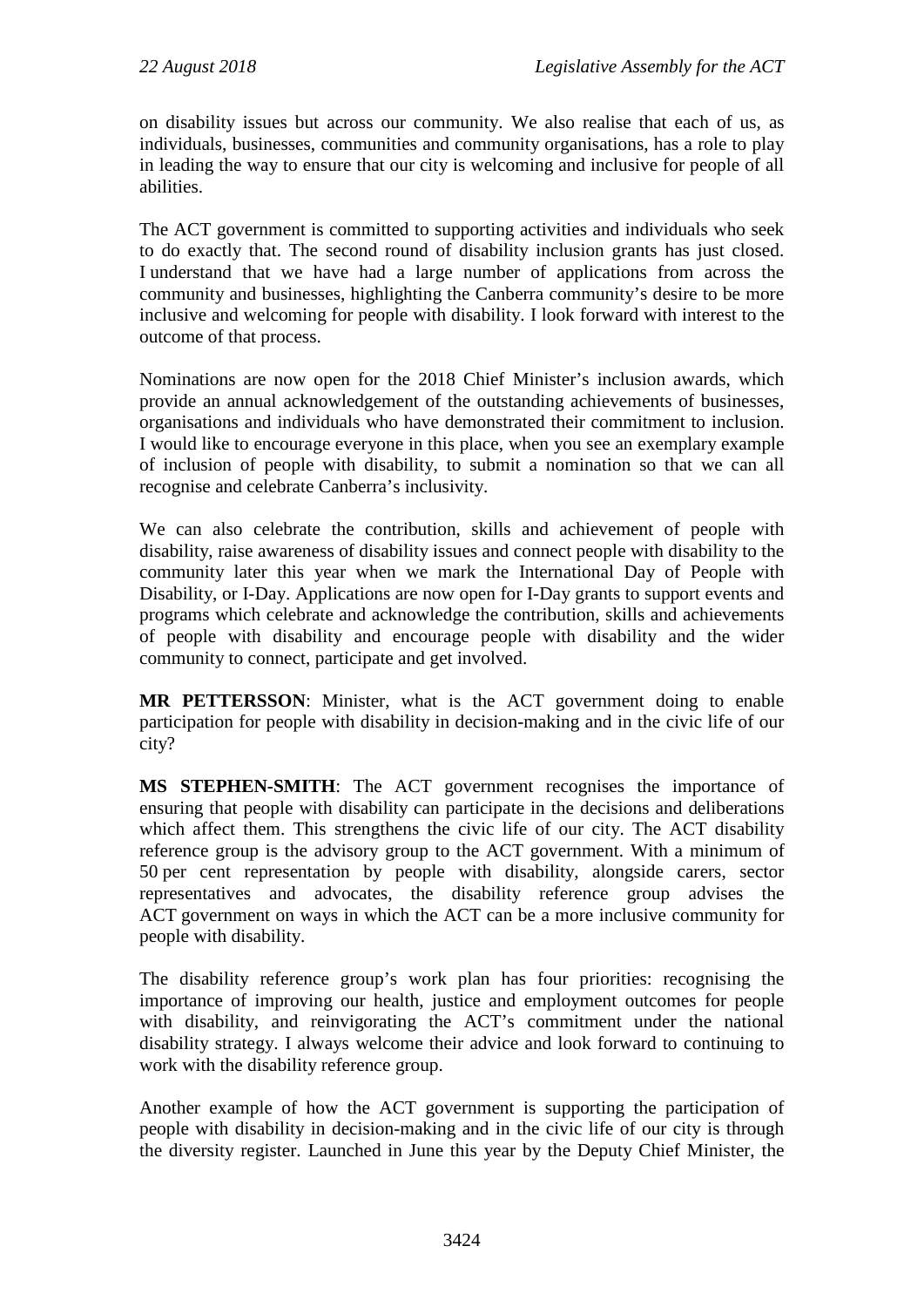diversity register connects people with diverse experiences to government and non-government board vacancies.

People with disability are invited to submit their details to the diversity register to be considered for boards and committees across the ACT. The diversity register also acts as a central portal of information about development and training opportunities for ACT citizens to learn more about the important role of governance and accountability.

Improving how we involve people with disability in decision-making and in the civic life of Canberra is an ongoing process, and I look forward to seeing the changes these steps make to the lives of people with disability in our community and, indeed, to our community as a whole.

## **Clubs—diversification fund**

**MR PARTON**: My question is to the Minister for Regulatory Services. Minister, I refer to your recent announcements on new taxes and charges for licensed clubs. You plan to introduce a gaming machine diversification fund levy and increase the community contributions charge. Some clubs will have to pay an additional \$300,000 as a result of these changes. What research has the government done on the impact of these changes on the viability of vulnerable licensed clubs?

**MR RAMSAY**: I thank Mr Parton for his question. There has been extensive consultation with the clubs themselves. I think the important thing to remind the Canberra Liberals about this is that the work that has been done, specifically the work that has led to the diversification funding, has come from Neville Stevens in his consultation with the clubs.

The government is specifically working to try to make sure that we have a strong, viable club sector that is working strongly for the community as a whole. As part of that, I appointed Neville Stevens. He has worked with each individual club, as well as with the clubs groups. The recommendation for the diversification fund, which will be ring-fenced and will be feeding back into the clubs, will ensure their ongoing sustainability for a future model of business rather than a past model of business that the Canberra Liberals want to hold on to.

That came from the clubs themselves. The government will be matching that dollar for dollar over the first three years. I am very pleased that that work has been done so consultatively and is supported by the clubs themselves.

**MR PARTON**: Minister, how do you expect licensed clubs to diversify away from poker machines when you keep introducing new taxes and charges and raising existing taxes, charges and rates?

**MR RAMSAY**: I refer Mr Parton to the answer to the previous question, which is that the diversification fund is itself working to enable clubs to move beyond that. What we have also done, I remind Mr Parton, is provide tax rebates to small and medium clubs as well as grants to the small and medium clubs. That is all part of the work to make sure that the clubs are able to stay in their business heading forward.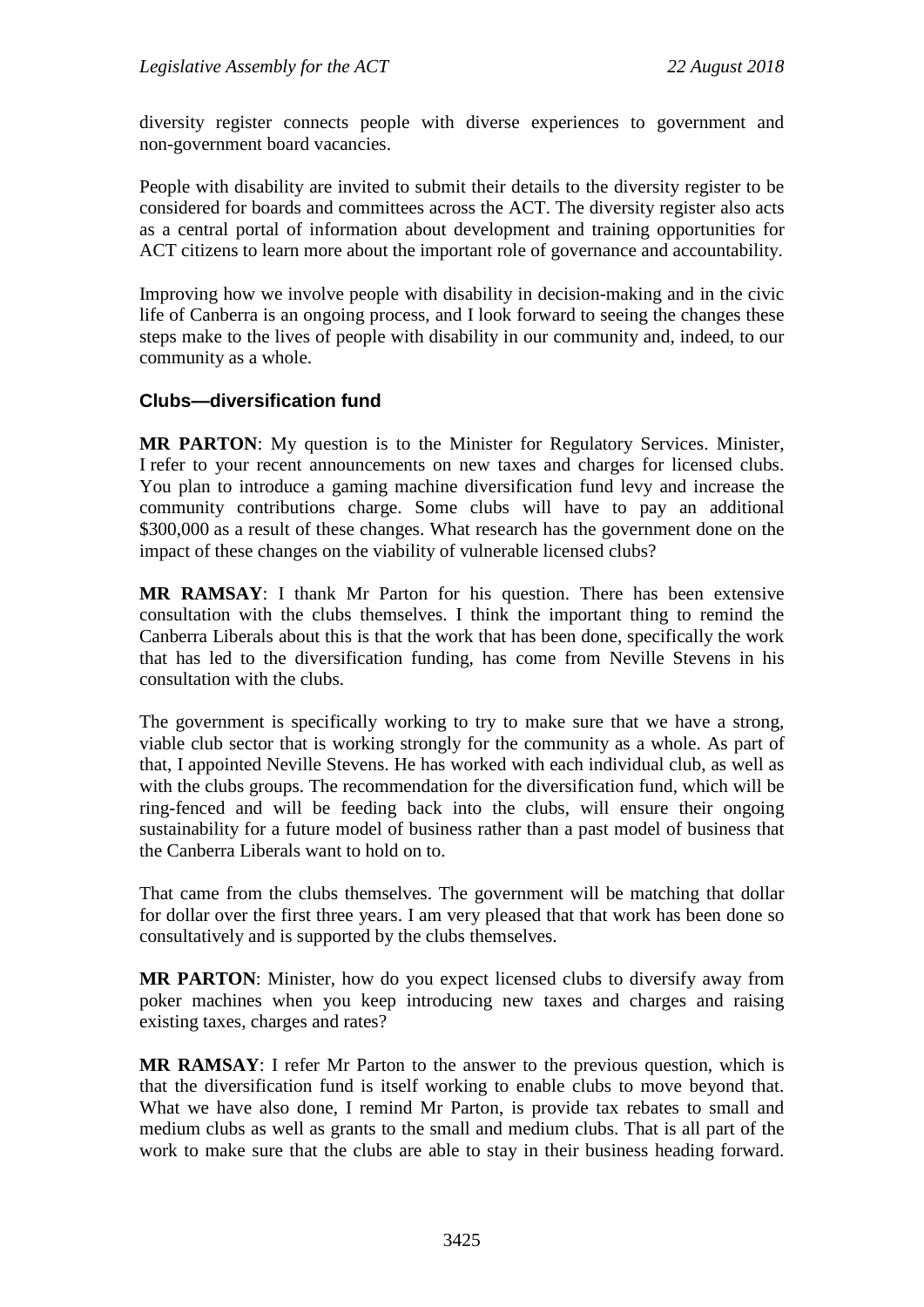We are pleased to be able to continue building the club sector, knowing the important role that clubs play in building a strong community.

Mr Parton has said that the clubs have as their core business poker machines. I was stunned to hear Mr Parton say that that is their core business. I always thought that the core business of the clubs was to support the community: the sporting groups, the ethnic and cultural groups and the broader community as a whole. We clearly differ. The people on the other side will decide that the core role is to maximise revenue that is coming from poker machines. That is not the view of the government. The view of the government is to make sure that we will support the clubs to move beyond a business model that is stuck in the past and build them for the future.

**MR WALL**: Minister, how many employees of licensed clubs are expected to lose their jobs as a result of new taxes and charges and continued increases to existing taxes, charges and rates?

**MR RAMSAY**: Again, I refer to my previous answer, which related to what the government is doing: building and helping the clubs be strong for the future so that their workers are secure by making sure that there is diversification available; and we will continue that. We will make sure that clubs are involved in that. We will make sure that workers are involved in that. One of the areas of the diversification fund itself—

## *Opposition members interjecting*—

**Ms Orr**: On a point of order, we are barely into the answer to the question and the opposition has interjected the whole way through. I would like to be able to hear the minister's answer.

**MADAM SPEAKER**: It is difficult to hear the response to the question when there is that level of interjection. Minister.

**MR RAMSAY**: Thank you, Madam Speaker. I am pleased to be able to have some clear air to re-emphasise that one of the key areas for the diversification fund is to be able to support workers as they continue to build their skills and build their future employment as we make sure that the workers make sure that—

**Mr Parton**: On a point of order of relevance, the question was very clearly: how many employees will lose their jobs? We have got nowhere near that.

**MADAM SPEAKER**: I think it is referring to the general policy that was in the substantive question, which was about the changes and the impact on the taxes. I do not believe there is a point of order. He is talking in the broad sense.

**Mrs Dunne**: On the point of order, Madam Speaker, standing orders require that when a question is asked—and in this case the question was: how many employees of licensed clubs will lose their jobs?—then the minister must be directly relevant to that question, not the question that was asked two questions previously. Could I ask you to reflect on Mr Parton's point of order in light of the standing orders.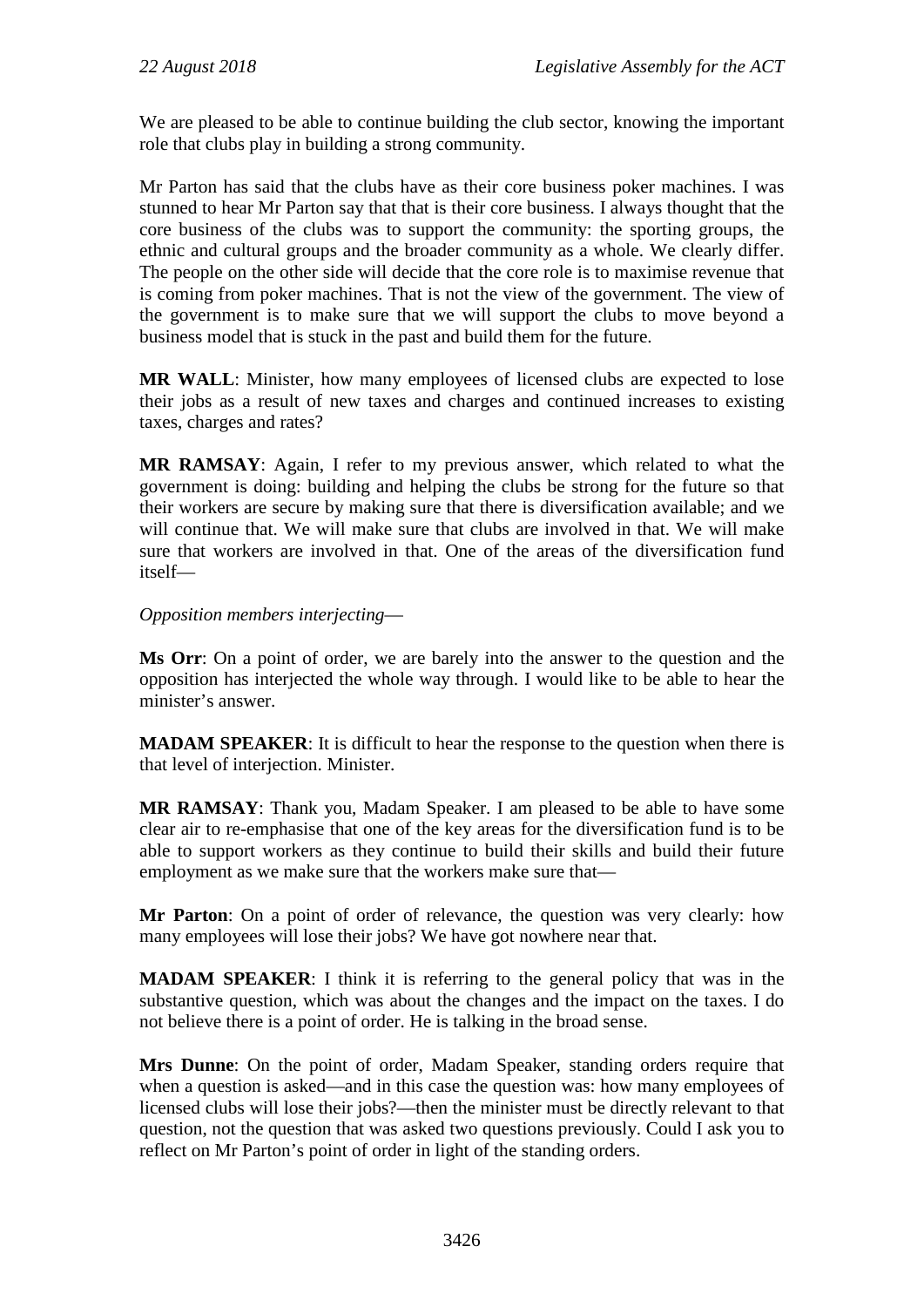**MADAM SPEAKER**: I can reflect on it, and in the answer there is reference to the work that has been done with the clubs to make them more diverse in their income and sustainable. Minister, you have 42 seconds.

**Mrs Dunne**: I am sorry, Madam Speaker, on the point of order, Mr Wall's supplementary question was: how many employees of licensed clubs will lose their jobs as a result of the new taxes and charges and increases to existing taxes, charges and rates? The question was: how many will lose their jobs? I ask you to ask the minister to be directly relevant to that question.

**MADAM SPEAKER**: I am not proposing to, Mrs Dunne. He is on the policy area and the impact of the new charges and taxes and I cannot, other than being relevant, direct the minister how to answer the question.

**Mrs Dunne**: On the point of order, Madam Speaker, you can, and there is practice in this place for sitting down a minister who is not directly relevant.

**MADAM SPEAKER**: I am aware of that practice, Mrs Dunne.

**Mr Gentleman**: On the point of order, Madam Speaker, you have given your ruling. Mrs Dunne is trying to debate that position. If she wishes, there is an opportunity for her to do that by substantive motion.

**MADAM SPEAKER**: Thank you, Mr Gentleman. Minister, you have 42 seconds left.

**MR RAMSAY**: In conclusion, I reject the premise of Mr Wall's supplementary question.

## **Clubs—community contributions**

**MR HANSON**: My question is to the Minister for Regulatory Services. Minister, currently many veterans organisations receive support through the community contributions of our clubs. Can you guarantee that every veterans group that currently receives support will continue to receive the same level of support under the new scheme?

**MR RAMSAY**: I thank Mr Hanson for the question. The strange contradiction that comes from the Canberra Liberals on this one is that they want the government to be able to guarantee particular grants, particular amounts, which are currently within the discretion of the clubs, and at the same stage they would like us not to take over any of that discretion. The only way that the government could guarantee that what has happened in the past continues to happen would be for the government to make sure all of the money came in—

**Mr Hanson**: Madam Speaker, on a point of order—

**MADAM SPEAKER**: Stop the clock.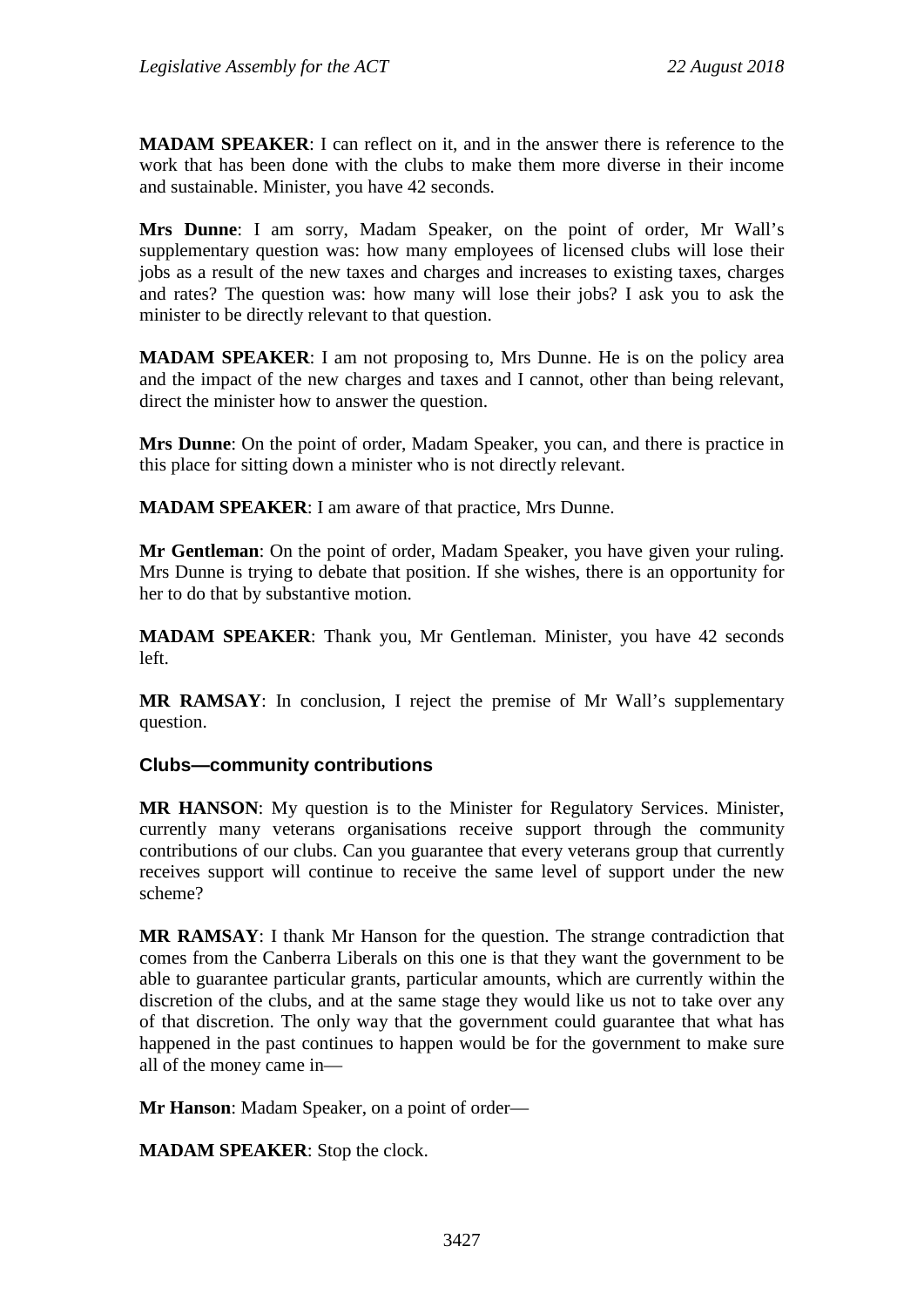**Mr Hanson**: to be directly relevant, I have asked a very simple question. An answer yes or no would suffice. If the minister cannot guarantee it then he should say so.

**MADAM SPEAKER**: There is no point of order. The minister has one minute and 23 seconds left, and he may get to a more explicit response to your question, Mr Hanson.

**MR RAMSAY**: Explicitly, I wonder whether the Canberra Liberals would like the government to take all of the money; they have been running a scare campaign saying that we would be doing that. We are not doing that. I am pleased that the ongoing discretion will stay with the clubs, and the clubs will be able to make the decisions, as they have in the past, in future years as well.

**MR HANSON**: Minister, can you guarantee that veterans groups will receive the same support without additional costs or administrative burdens imposed by the changes?

**MR RAMSAY**: I refer Mr Hanson to my previous answer.

**MS LAWDER**: Minister, can you guarantee that veterans groups will not be discriminated against or miss out under your new scheme?

**MR RAMSAY**: I can guarantee that as, clubs exercise their discretion, they will be exercising their discretion in the way that they have in the past.

## **MADAM SPEAKER**: Mr Pettersson.

**Mr Coe:** A great guarantee that is.

**Mr Ramsay**: It is not up to me to be telling the clubs what they are doing, is it? Isn't that what you are saying?

**MADAM SPEAKER**: Members across the floor, can we stop. Mr Pettersson is on his feet for a question.

## **Crime—robbery**

**MR PETTERSSON**: My question is to the Minister for Police and Emergency Services: what update do you have on aggravated robberies, particularly against licensed clubs?

**MR GENTLEMAN**: I thank Mr Pettersson for his interest in safety across our community. Unlike those opposite, we do no set out to scare Canberrans. Unlike those opposite, we work hard. In this place yesterday Mr Coe spoke about crime in his contribution to part 1.6 of the approp bill. In making that contribution he showed why he is so unfit to lead and unfit to govern. He did no research. He did not bother to look up the latest updates provided by ACT Policing on aggravated robberies. Instead, he ran out an outdated scare campaign. And he was wrong.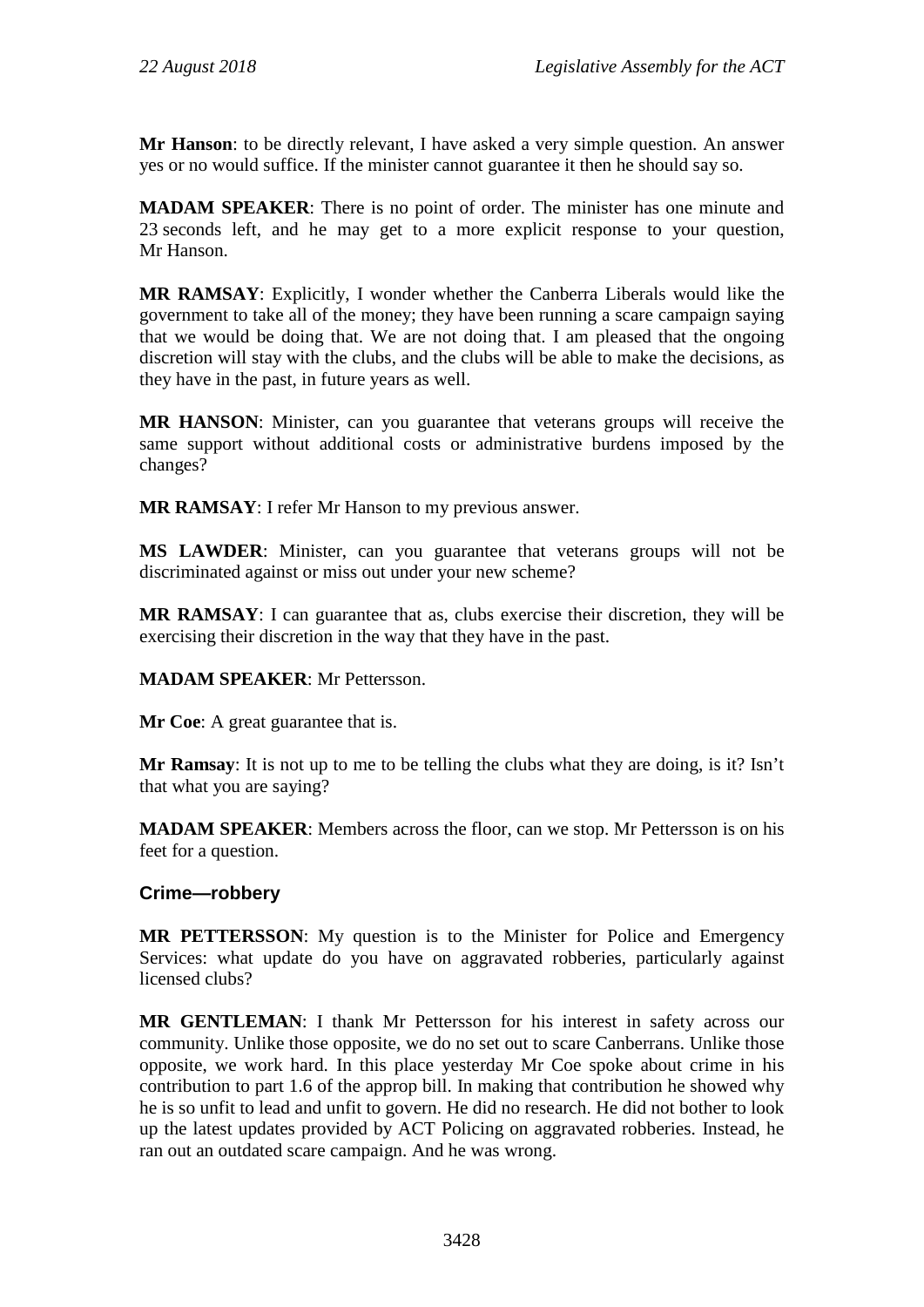Since February this year there have been no aggravated robberies against licensed clubs in the ACT. This is because ACT Policing have been taking action. Mr Coe just does not understand; either that or he is cherrypicking his facts. Numbers need to be in context, and you cannot just pick the facts as you like. Spikes occur from time to time in categories of crime, but you need to look carefully to see if it is a long-term trend or a temporary increase. It is often the case that, given the relatively low crime rate in this city, these spikes occur because of a small handful of individuals.

As I have said time after time, we live in a relatively safe city, but we are not immune to crime, which is why ACT Policing do a very important but practical and difficult job.

**MR PETTERSSON**: Minister, what steps have ACT Policing taken to tackle aggravated robberies?

**MR GENTLEMAN**: Often the best work of ACT Policing goes unseen. However, in recent weeks ACT Policing has been able to show how successful a force they are. Through a strategic, targeted and methodical approach, they have been able to apprehend individuals associated with a number of aggravated robberies across Canberra. Because of data, analysis and hard work, police have been able to link a number of historical crimes together. This has paid dividends.

Last Friday ACT Policing issued a press release about one individual who had been charged with six charges relating to aggravated robbery and burglary, with offences dating back to 2010. The day before, ACT Policing announced that another individual had been summonsed with 22 charges, which included charges for aggravated robberies from 2009 and 2018.

As the police noted, this was a good result, but only the beginning. To quote from the ACT Policing media release from 17 August this year:

The operation remains ongoing and ACT Policing's Crime Disruption Team are investigating a number of leads.

**MS ORR**: Minister, why is it important to strengthen ACT Policing's strategic analysis capabilities?

**MR GENTLEMAN**: I thank Ms Orr for her interest in community safety, too. It is very important that police have the strategic analysis capability to target crime and identify risks. This can also help prevent crime from occurring and deal quickly with emerging issues. This capability is something that the Chief Police Officer spoke at length about during her appearance before the estimates committee. I encourage everyone to look carefully at that evidence. This capacity also helps front-line officers and improves their effectiveness.

The government, in the most recent budget, provided \$2.6 million to expand ACT Policing's capacity. I am confident that this investment will help keep Canberra one of the safest cities in the country as we grow.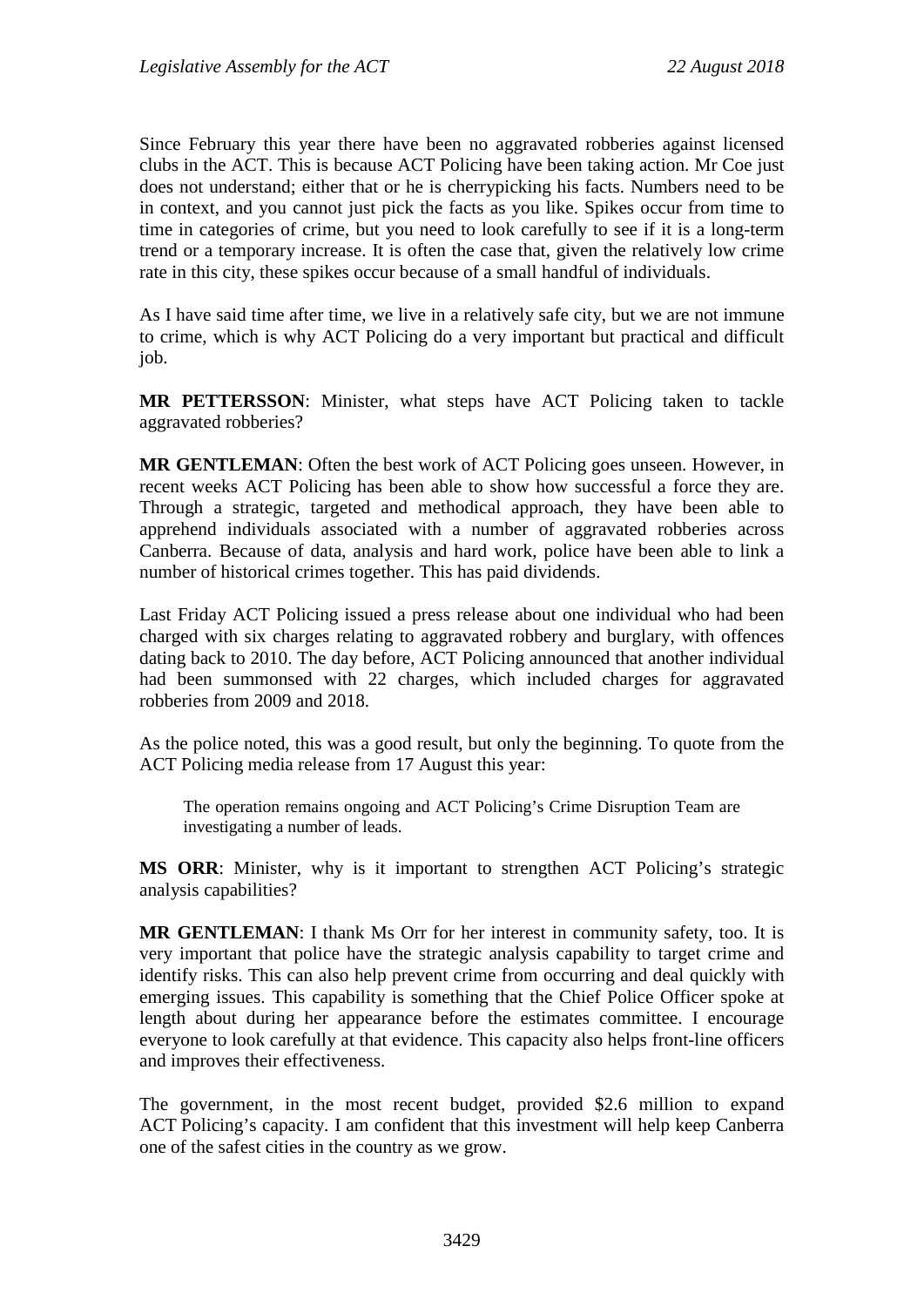# **Clubs—community contributions**

**MRS KIKKERT**: My question is to the Minister for Disability, Children and Youth. Minister, the Adoptive Families Association of the ACT supports and encourages Canberra families that are in the process of adopting or have adopted a child. They also support a growing number of families that include children on permanent care orders. The association is run by a small committee of volunteers. As president Karin MacDonald has publicly stated, the association's activities are supported by community contributions from the Southern Cross Club. Minister, if some or all of the Southern Cross Club's community contributions are taken into a central fund, who will provide financial support for the Adoptive Families Association?

**MR RAMSAY**: Given that that specifically relates to the work around the community contributions fund, I think it is more appropriate for me to answer that. Again I note that with the community contributions fund we have consulted on that, with the intention of being able to maximise the benefits for the community.

What we have also announced, to clarify it for members of the opposition, if they have not quite picked up exactly what we have announced, is that the requirements that are placed on clubs at the moment to contribute eight per cent will be staying in place, and clubs are able to determine how that is going. We will make sure there is some tightening of the rules around that, so that there are not the perverse outcomes that I have referred to publicly before. But the clubs will have that responsibility and that authority to make determinations as to how that is distributed. Clubs will still be able to make contributions beyond what is legally required of them. The government is not going to set a maximum as to what clubs are able to give to community groups. We are seeking to maximise that. The whole intention of this is that groups that benefit will be able to continue to do so, and groups that have not yet been able to benefit will also be able to benefit.

**MRS KIKKERT**: Minister, does this government have the capacity to fully fund the Adoptive Families Association if its current access to community contributions is lost or reduced?

**MR RAMSAY**: It is one that sits between us. Fundamentally I reject the premise of the question.

**MRS DUNNE**: Minister, are you prepared to go on record that the Adoptive Families Association of the ACT will not be financially worse off under any changes this government is proposing to the community contributions scheme?

**MR RAMSAY**: The changes to the community contributions scheme still enable clubs to have the discretion to make determinations. What happens with clubs' determinations will be a matter for clubs. We are seeking to maximise the benefit to community and community groups.

## **Clubs—community contributions**

**MS LEE**: My question is to the Minister for Regulatory Services. Currently over 60 schools in the ACT in both the government and non-government sectors benefit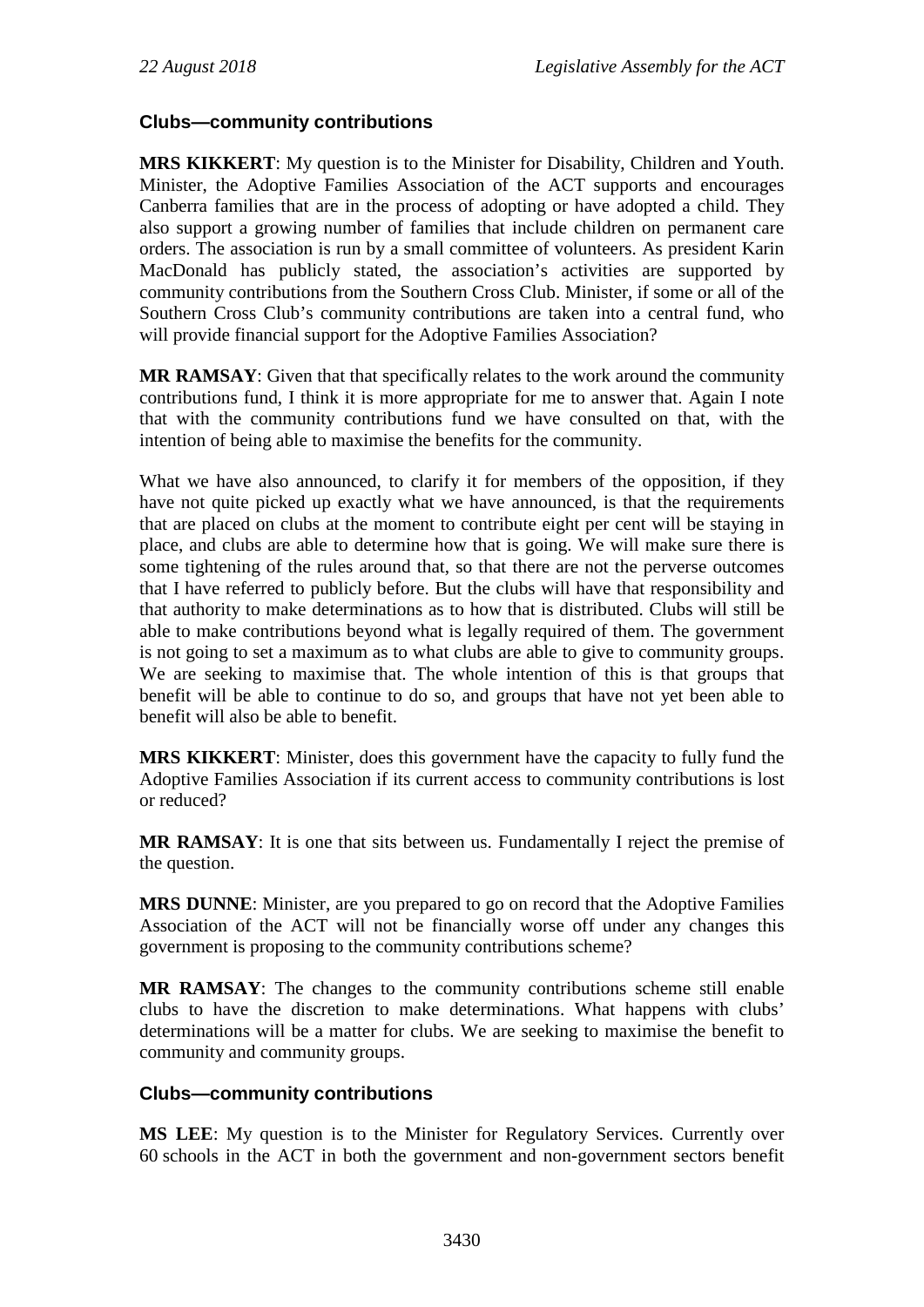from cash and in-kind support from ACT community clubs. Minister, is that support at risk under your proposed changes, and what assurances can you provide schools?

**MR RAMSAY**: I can give assurances that the government is maximising the benefit to the community out of the changes to the community contributions fund.

**MS LEE**: After that enlightening response, Minister, what additional requirements will be placed on schools in order for them to continue to receive support from local clubs?

**MR RAMSAY**: The changes that will come, as we have announced, are that we will continue to refine the community contributions fund. We will not be placing obligations on to the schools or other community groups—

*Mr Hanson interjecting—*

**MR RAMSAY**: but it will be refining what the clubs are able to do to make sure that it is maximised for the benefit—

*Mr Coe interjecting—*

**MR RAMSAY**: We have seen, as has been stated in this place, some very perverse outcomes that have happened through the community contributions scheme.

*Mr Hanson interjecting—*

**MR RAMSAY**: We will make sure that those—

**MADAM SPEAKER**: Can you resume you seat, please. Mr Hanson and Mr Coe, your colleague at the back could be having difficulty hearing the answer with your chatter. Minister.

**Mr Hanson**: Just on your guidance there, I do not think it was a ruling, Madam Speaker. You have made much of the *House of Representatives Practice* and that we take our lead in this chamber from the House of Representatives. I was actually watching the House of Representatives before coming down here and observing the performance—

#### *Members interjecting—*

**Mr Hanson**: I was. I was watching the House of Representatives and I was watching the level of interjection there from the opposition up in the House of Representatives, Madam Speaker. I think you should actually note what happens in the House of Representatives. There is a level of interjection. It is a robust chamber. At times it does require—

**MADAM SPEAKER**: Is there a point of order or a point—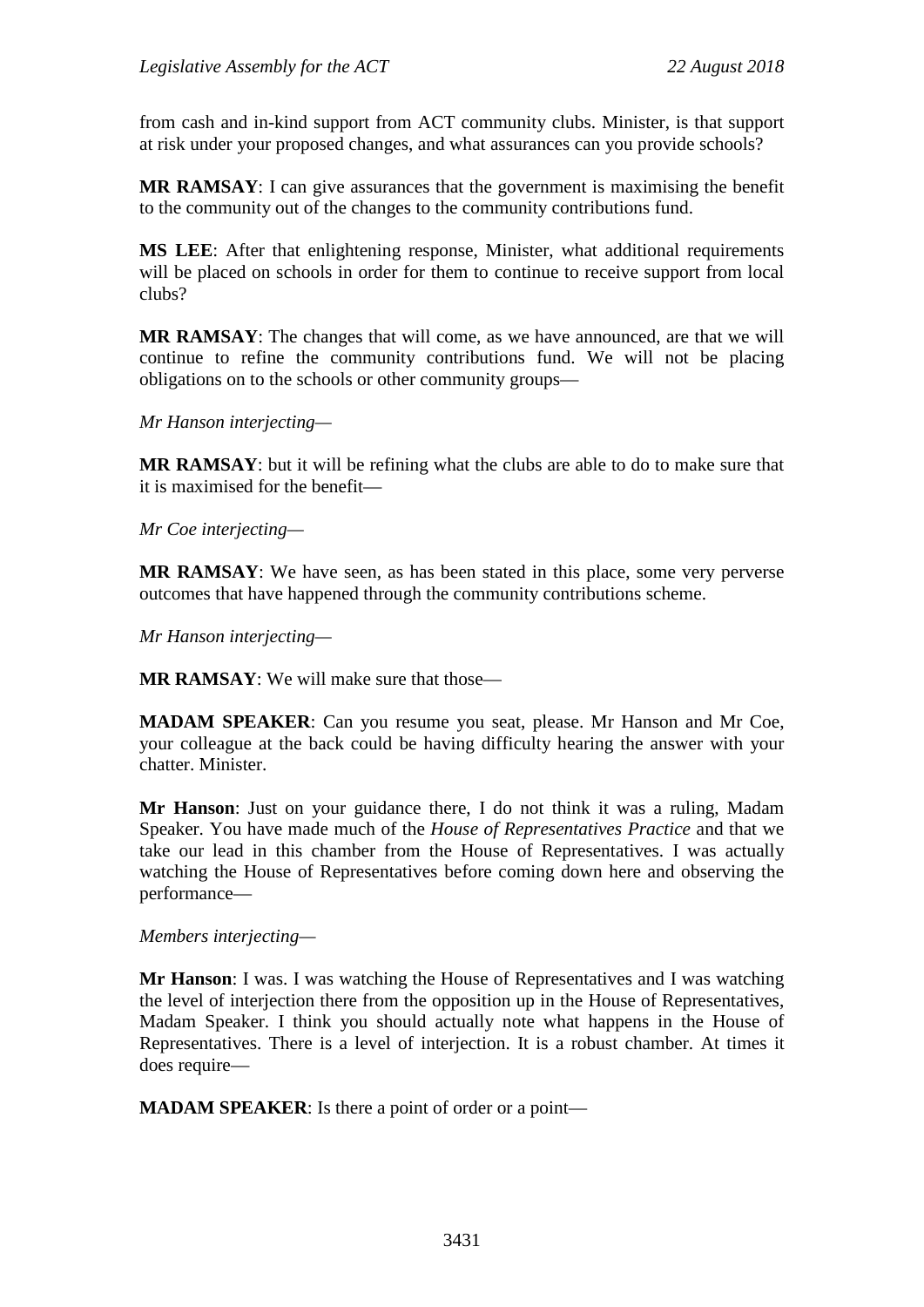**Mr Hanson**: I am seeking your guidance, Madam Speaker. There is a level of interjection that does occasionally require ministers to raise their voices. If we are going to take our lead from the House of Representatives, why are you not consistent in allowing the opposition a level of interjection consistent with that in the House of Representatives whereas you impose the practice of the House of Representatives in determining what is a point of order in the favour of ministers.

**MADAM SPEAKER**: Thank you, Mr Hanson. Twenty-five members is somewhat different from 150 members, or thereabouts. I do let a level of interjection play. I do. I do pull you up—

**Mr Hanson**: Yes, but it is not consistent with the House of Representatives, Madam Speaker. That is my point.

**MADAM SPEAKER**: Mr Hanson, please do not test me.

**Ms Stephen-Smith**: On the point of order, Madam Speaker.

**MADAM SPEAKER**: It was not a point of order, apparently; it was guidance.

**Ms Stephen-Smith**: Sorry, on the conversation, I was also watching question time in the House of Representatives before I came down to the chamber. The Speaker in the House of Representatives actually threatened to expel the member for Wakefield for having conversations while a member on the other side was trying to ask a question.

**MADAM SPEAKER**: Is there a supplementary question? Mr Parton.

**MR PARTON**: Minister, will clubs be forced to sever their ties with local schools?

**MR RAMSAY**: No.

## **Municipal services—Giralang nature play park**

**MS ORR**: My question is to the Minister for Transport and City Services. Minister, can you update the Assembly on the recently completed Giralang Community Nature Play Park?

**MS FITZHARRIS**: I thank Ms Orr very much for the question. I know how passionate she is and how involved she has been in this great project. The government is also dedicated to investing in our suburban areas and creating community hubs of activity and safe public places where families and friends can meet and enjoy time together. Recently nature play spaces have been created in suburban areas, including in Finn Street in O'Connor, Telopea Park in Barton and the Tuggeranong Town Park in Greenway.

In last year's budget the ACT government provided a \$100,000 initiative to construct a new play area in Giralang adjacent to the area of the local shops. The government, with much assistance from Ms Orr, undertook extensive community consultation with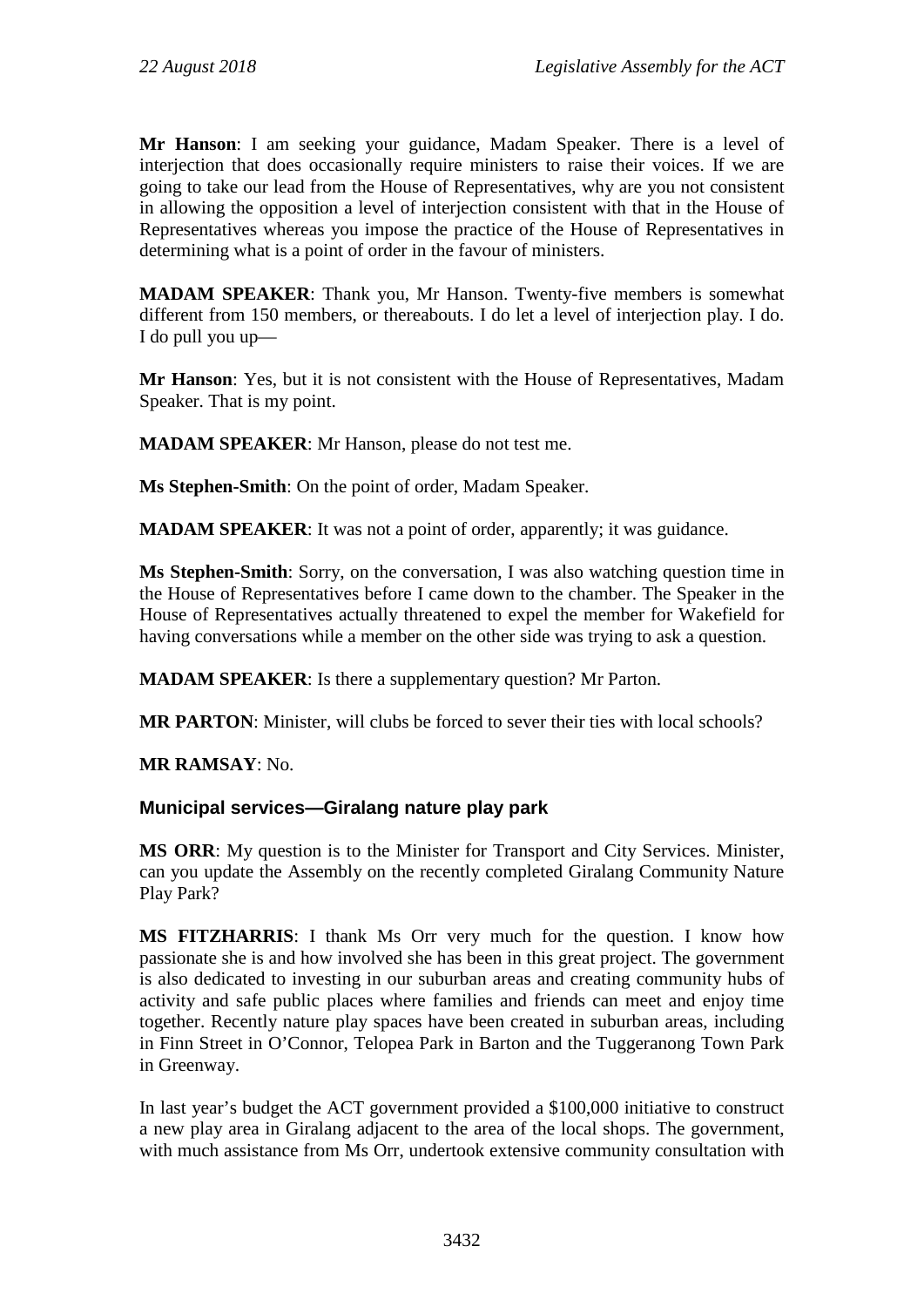the local community and actively involved them in the decision-making process. The feedback received was overwhelmingly positive. After two months of construction, Ms Orr herself opened a new recreational space in Giralang ready now for the community, and particularly the school, to enjoy. Key features of the new park are a small bike trail, a dry creek bed, balance beams, an amphitheatre terrace, trees and other plantings, climbing logs, a solar clock, a seating area and much more.

**MS ORR**: Minister, how was the community involved in the design and construction of the park?

**MS FITZHARRIS**: In effect, this is an exemplar project for community design, led by a local MLA, Ms Orr, over many months of consultation and work not only with the local Giralang community, but with the primary school and the University of Canberra students and lecturers. It really is an exemplar project. Many groups have been actively involved in the design and decision-making process, and the feedback has been overwhelmingly positive.

What makes this park so special is that not only was it envisioned by the Giralang community but it was co-designed and partially delivered by them. Students from the local schools have worked with Wellspring Environmental Arts & Design to create artwork for the timber maze poles, and over the past few weeks they were painting and stamping the colours into the poles. Giralang nature play park was not only envisioned by the Giralang community, local year 3 and 4 school students have also been working with Wellspring Environmental Arts & Design to design the artwork for those poles. University of Canberra landscape architecture students also played a role in producing design concepts for the park.

It is just wonderful to be able to include the community in this way. I particularly commend Ms Orr for her work in leading the consultation on this project in her local community in Giralang.

**MS CHEYNE**: Minister, how will the park connect with the Giralang shops?

**MS FITZHARRIS**: I thank Ms Cheyne for the supplementary. The saga of the Giralang shops has been ongoing for some time, and I know for the local community how important it was that were new investments and new connections in this suburb. That was certainly at the forefront of Ms Orr's mind as she worked with the community on delivering this great project.

We are also excited to inject some of Canberra's history into the new public space and connect the old with the new. Tharwa bridge is the oldest standing bridge in the ACT, first built in 1895. The ironbark timber from the bridge has been reused in the new space as bench seats, bridges across the dry creek bed and retaining walls. People who use the shops and the nearby park will no doubt appreciate the way these heritage aspects have been integrated into the Giralang park.

The new park is a joint collaboration between the ACT government and the developers of the shopping precinct. Further works that will be completed by the developer include car parking, additional seating, a shade structure and landscaping,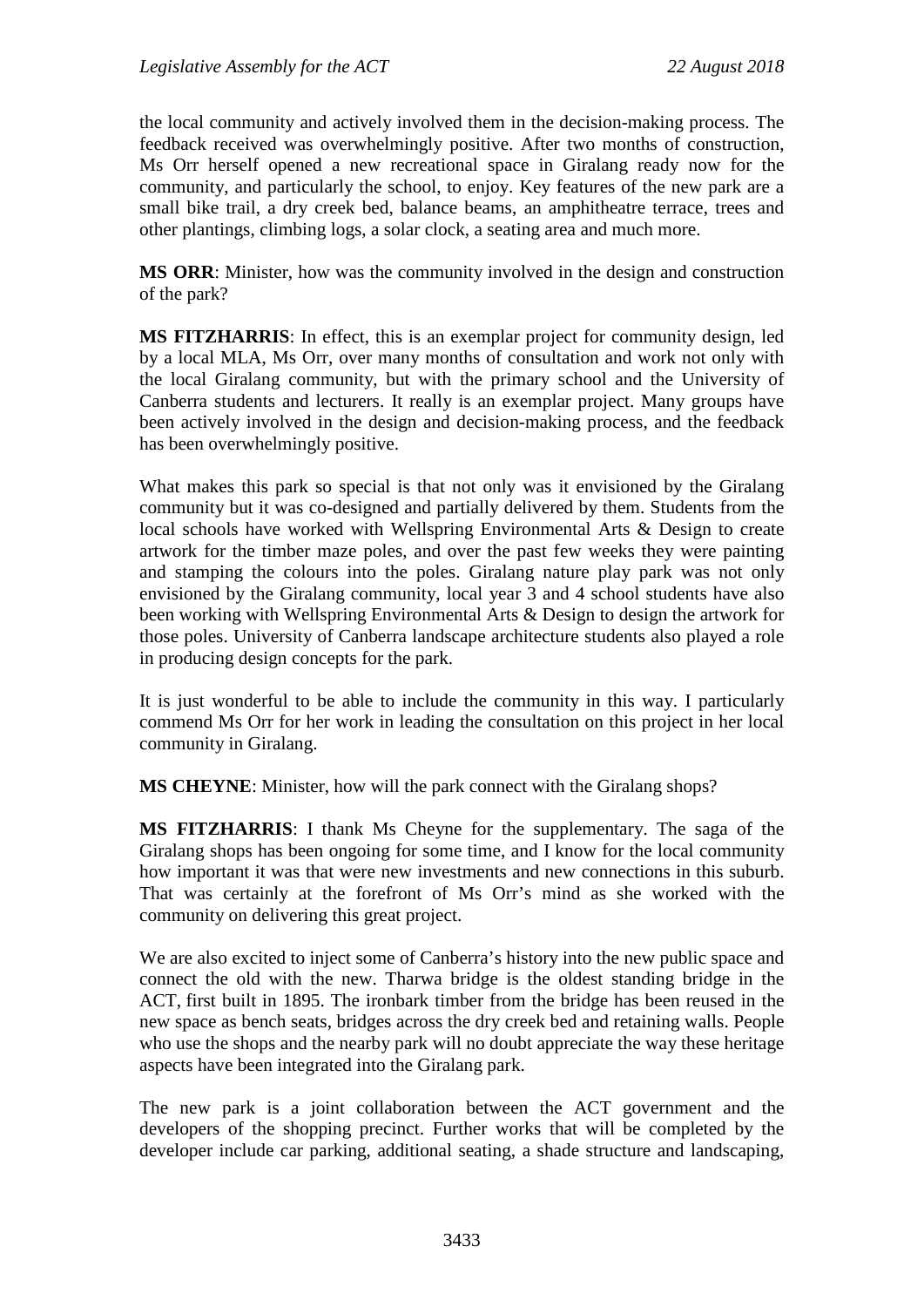which will be delivered as part of the shopping centre redevelopment program in this financial year.

The creation of this recreational space was driven by the community and its local representative and I am really thrilled with this outcome. Local students have worked hard to bring their own vibrancy and colour to the park, and I hope everyone who visits Giralang nature play park enjoys the real community feel that has been created.

# **Clubs—community contributions**

**MRS DUNNE**: My question is to the current Minister for Health and Wellbeing. Minister, licensed clubs are the biggest supporters of community and junior sport in the territory. What research has ACT Health done into the impact of the funding of community sport by ACT licensed clubs on the health and wellbeing of Canberrans?

**MS FITZHARRIS**: I certainly know that ACT Health works with many partners, and we are leading, in a collaboration between ACT Health and the Chief Minister's department, an extensive piece of work on preventive health and healthy and active living. I have no doubt that under the reforms announced today by the Attorney-General, we will continue that work, and that the community will continue to be actively involved in the health and wellbeing of Canberrans. I foresee there only being an increase in community contributions to groups supporting the health and wellbeing of our community.

**MRS DUNNE**: Minister, what research has ACT Health done into the impact of funding of junior sports by licensed clubs on reducing the level of childhood obesity in the community?

**MS FITZHARRIS**: It is the lead directorate for the significant policy framework on preventive health, which is the towards zero growth framework, and the subsequent extensive investment through the healthy weight initiative which has continued, particularly with funding in last year's budget. There is extensive whole-ofgovernment work on support for community sporting groups and community clubs into many measures that we have in place to support the health and wellbeing of our community and also to encourage healthy eating among community groups. I am not aware of research particularly related to how the community contributions impact on that.

**MR PARTON**: Minister, has ACT Health costed the increase in health promotion grants needed to replace funding from licensed clubs for community sport, should it not be there?

**MS FITZHARRIS**: As my colleagues have previously answered, I utterly reject the premise of that question, but I am delighted to continue to see health promotion grants and health innovation grants being awarded in our community, and some excellent proposals coming forward. I believe the health innovation grants are out as we speak, and the health promotion grants were announced just a few months ago. We will continue to strongly support health promotion grants in our community.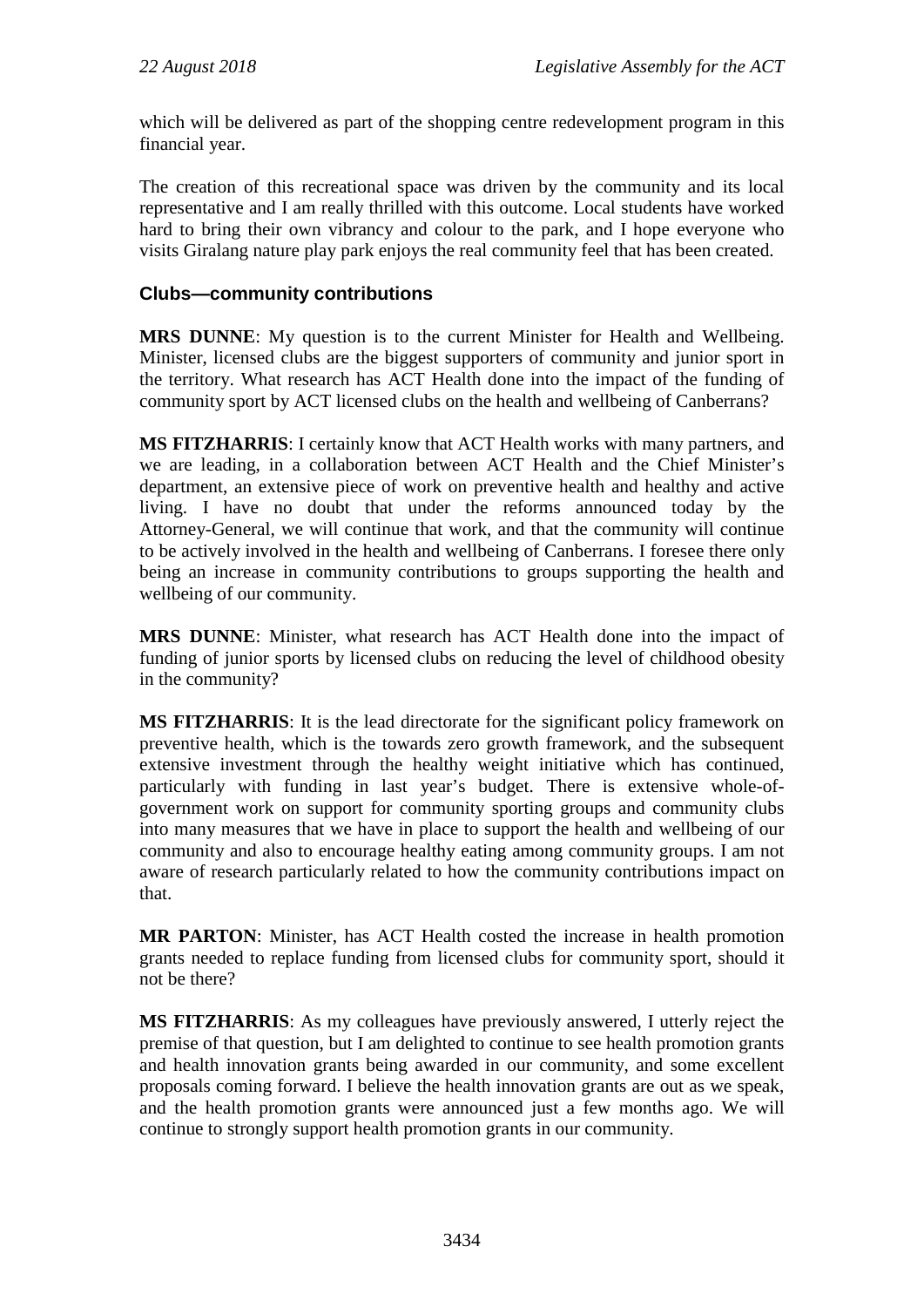## **Clubs—community contributions**

**MS LAWDER**: My question is to Minister Steel—no, just joking. Actually, it is to the Minister for Regulatory Services. I refer to the latest changes to the community contributions scheme that were announced today. You have flagged an additional charge of one or two or yet-to-be-determined per cent of net gaming revenue for clubs, with the funds raised going towards the Chief Minister's charitable fund. Minister, what consultation occurred with licensed clubs, and which clubs, before you announced this latest change?

**MR RAMSAY**: I thank Ms Lawder for the question. I note that there are a number of assumptions already in that. I restate that the amount that will be increased on top of the eight per cent has not yet been determined, and the proportion of that which would go to the Chief Minister's charitable fund has not been determined. But given that the opposition does not seem to worry at this stage about accuracy or simply stirring up a lot of fear around the place—which it seems to be doing again today—this has been open for considerable consultation with each of the clubs. Clubs have been invited over the past month to make their views known. They have done that.

**Ms Lawder**: A point of order, Madam Speaker, as to relevance. The question specifically asked about the announcement that came out this morning and what consultation occurred before the minister announced this latest change.

**MADAM SPEAKER**: I heard the minister referring to a consultative process. He has a minute to expand on that, perhaps, for the benefit of members.

**MR RAMSAY**: Thank you, Madam Speaker. I draw to the attention of Ms Lawder that an options paper was distributed as part of the JACS conversation with the community, with clubs and the broader community. What has been announced today sits within one of those four options given in one of the sections of that paper. There was broad consultation. Any club that wanted to was able to contribute to that conversation and quite a number did. So, too, did other groups beyond the clubs.

We have had significant conversation over the past month. But putting it in context, it is not as if what we have been talking about in terms of a review of the community contributions is new; it is in the parliamentary agreement. Since day one of this term of government we have said we will be doing that. I have talked in this place a number of times about the consultation we would be doing; I have talked about it broadly in the community a number of times. *(Time expired.)*

**MS LAWDER**: What consultation did you undertake with licensed clubs before you identified option one, as you have this morning, as your preferred option?

**MR RAMSAY**: The consultation that took place with the community groups and with the clubs as part of that JACS consultation.

**MR PARTON**: Minister, to what extent are the proposed changes to the community contributions scheme prompted by efforts to get revenge on clubs for their campaign in the lead-up to the 2016 election?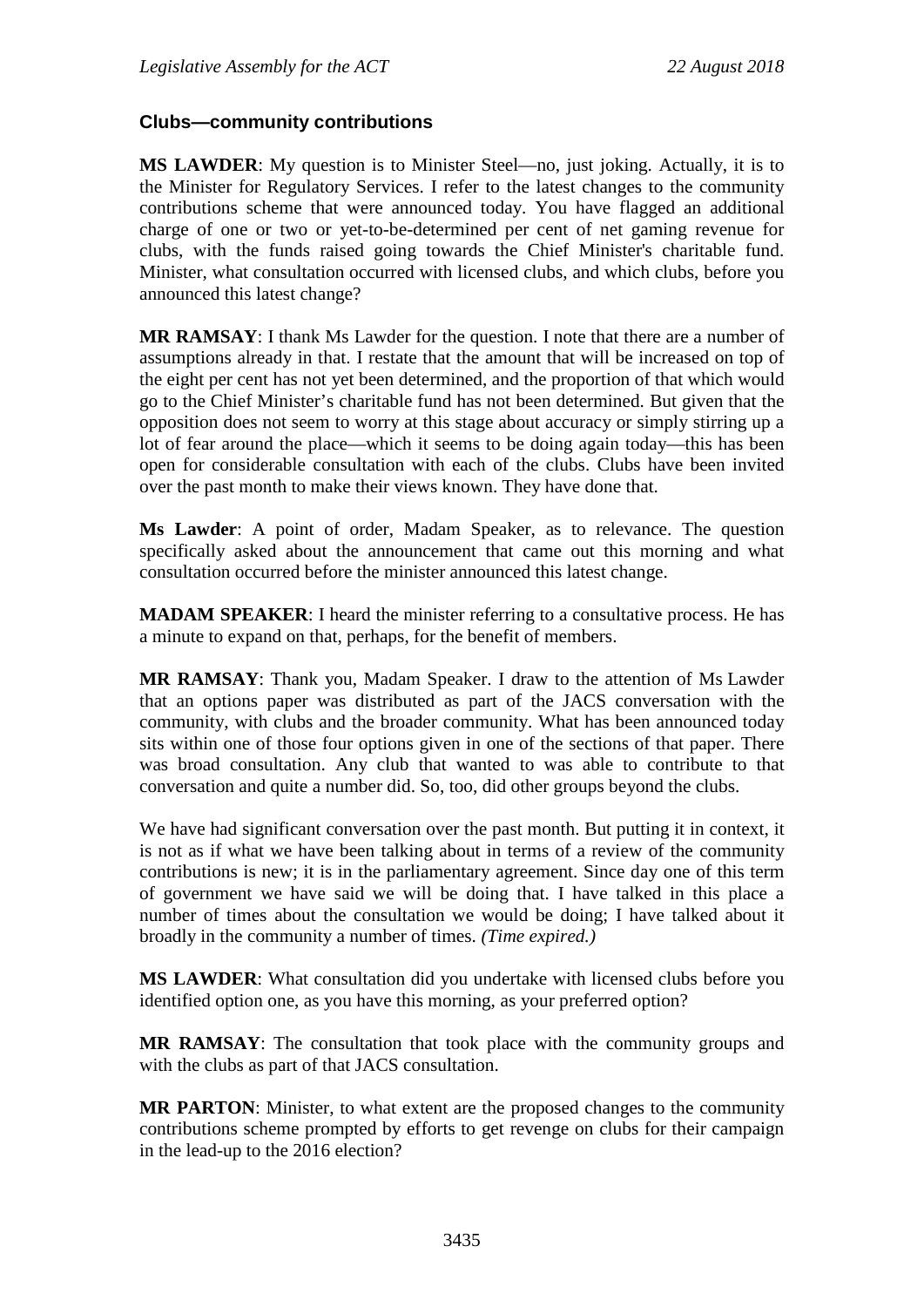**MR RAMSAY**: So that I can, pointedly, directly respond to the question: none, zero, nothing. But putting it in context, what it is that we have done is made very clear that what we will be doing is working for the benefit of the community as a whole.

It is interesting again that around this time last week we were debating a similar topic in this place and Mr Parton and Mr Milligan both talked about the fact that yes, sure, there are things about the scheme that need to be refined. The government is committed to the fact that it is improving on the scheme.

We do not believe that it is appropriate for Qantas club memberships to be paid for and classed as a community contribution. We do not believe that it is appropriate for staff mobile phones to be paid for out of community contributions. We do not believe that simply noting that something was a Bunnings payment is transparent enough for it to be classed as a community contribution. We do not believe that balloons for a prize night should be classed as a community contribution when it comes from the privilege that clubs have to be able to operate electronic gaming machines in the territory.

We will continue to work with clubs to help them as they build for the strength of the community. We are increasing the transparency. We are increasing the benefits to the community and we are increasing the overall strength of the community. We are happy to do that. We will continue to do that, notwithstanding the fact that there is fear, there is scaring that will continue to happen from the opposition. We are used to that. We expect it but it is deeply disappointing.

# **Access Canberra—staffing**

**MS CHEYNE**: My question is to the Minister for Regulatory Services. Can the minister outline how the budget is growing the staffing at Access Canberra to better serve a growing city?

**MR RAMSAY**: I thank Ms Cheyne for the question. It is a pleasure to talk about the way that Access Canberra continues to build growing services for a growing community, including the way that we deliver an increase in on-the-ground staffing in Access Canberra to make sure that we are keeping up with the demands of a growing city.

In this year's budget we are providing funding for new staff across a number of different areas of Access Canberra. There are going to be five new call takers for the Access Canberra contact centre to increase its capacity to take calls from members of the community throughout the day. This is going to build on the previous efforts that we had to bring down the call waiting times in the contact centre, which are already paying dividends. I note for the Assembly that the average wait time last week was down to two minutes and 43 seconds. There will be a number of new concierge positions in Access Canberra service centres to guide customers through their transactions and ensure that they have everything they need.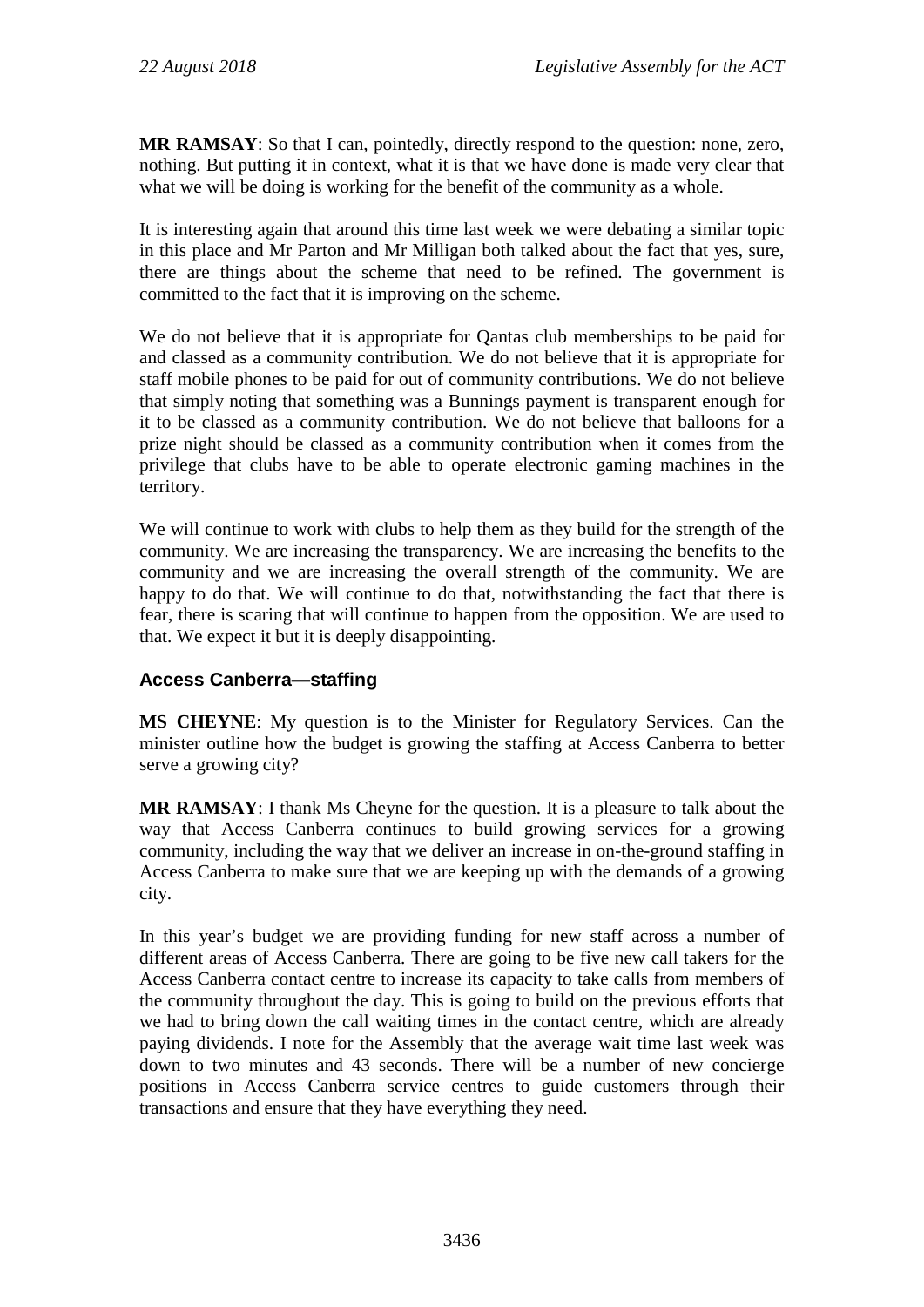We are also increasing the number of staff who are performing Access Canberra's regulatory functions. This is going to include two new specialist WorkSafe inspectors to continue ensuring that our work sites across the city are safe and continue to be safe. There will also be two additional building licence inspectors to ensure that builders are doing what they can under the building code.

The government is growing the staffing in Access Canberra to increase the services that we provide for our growing city.

**MS CHEYNE**: Minister, how will the increased numbers of concierges and contact centre operators increase the level of customer service that Access Canberra provides?

**MR RAMSAY**: I thank Ms Cheyne for the supplementary question. The government is committed to providing a good customer service experience for everyone who interacts with Access Canberra. That is why we are growing the number of concierges and contact centre operators within Access Canberra. Our contact centre operators are some of the most knowledgeable public servants that we have. They answer calls on everything from vehicle registration and the maintenance of outdoor fitness equipment to waste issues and European wasp nests.

We are hiring five new call takers to help with an increasingly complex series of inquiries that Access Canberra now answers. This will help to reduce wait times to speak to our staff by having more operators available, providing the capacity to answer around 1,700 additional calls each week. In addition to this we will be employing extra concierges for our service centres. These friendly and knowledgeable staff help Canberrans as they arrive in our centres to ensure that they have what they need, the correct forms and fees, and can even help people lodge online in the shopfront if it will save time. That means that people do not need to wait to see someone at the counter just to check that they have everything they require. It also helps to ensure that transactions can be done in a timely and efficient manner.

This builds on other work that we have been doing to improve the experience people have, such as introducing a call-back function for the contact centre, installing touchscreens to allow online lodgement in service centres and continually improving Fix My Street so that people can lodge complaints and provide information online. This government continues to invest in our contact centre and our service centres to grow the service we provide.

**MS CODY**: Minister, can you outline how the extra building and WorkSafe inspectors will allow Access Canberra to better undertake its regulatory functions?

**MR RAMSAY**: I thank Ms Cody for the supplementary question and her for interest in workplace safety and the regulatory functions of the government. Access Canberra has many highly skilled and knowledgeable staff in its various inspectorates. As part of this budget, we are increasing the number of WorkSafe inspectors and building inspectors to meet the needs of our growing city.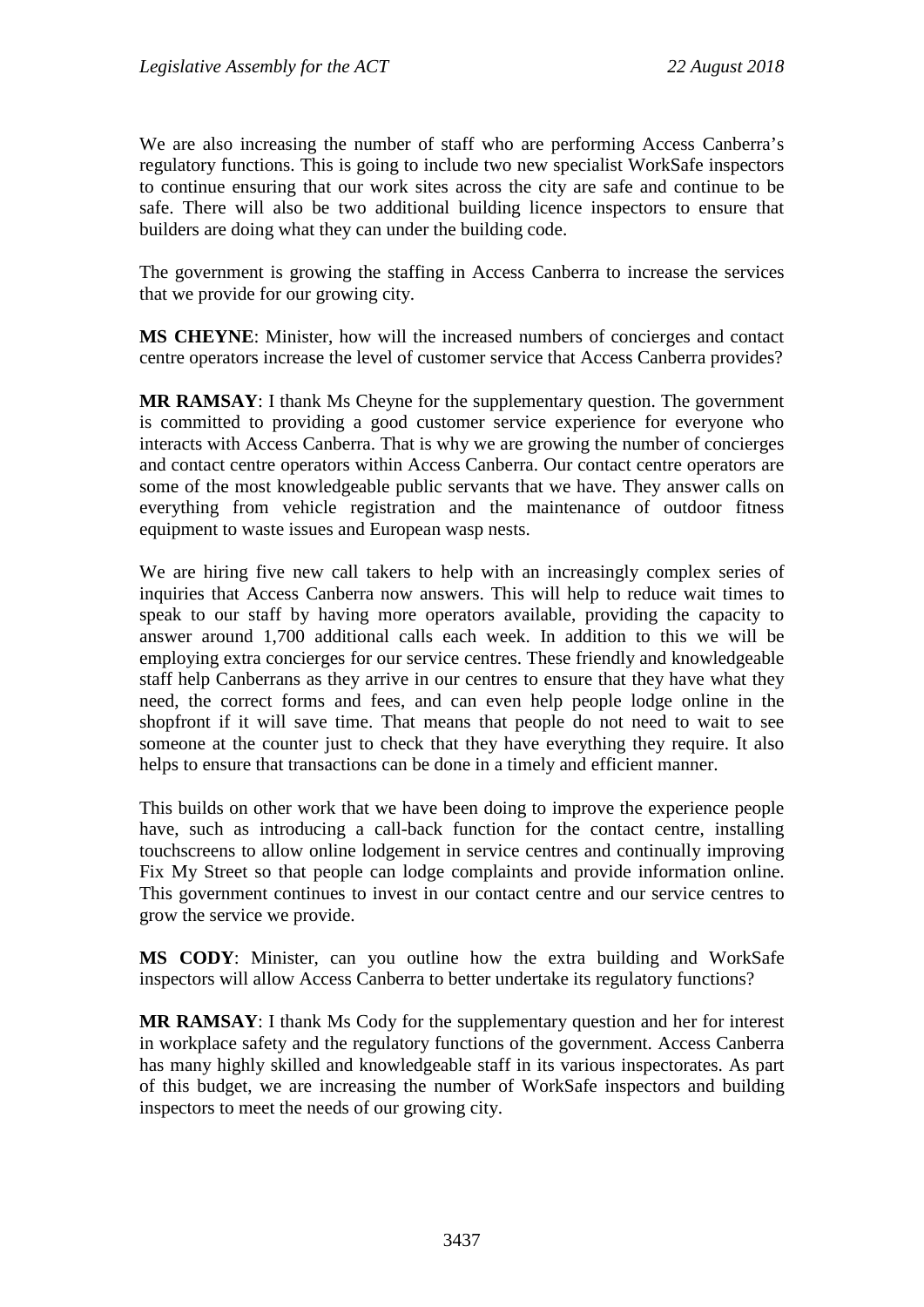WorkSafe is looking forward to recruiting two extra inspectors. It is anticipated that one of these will have specialist mental health qualifications to bolster WorkSafe's ability to respond to mental health injuries and risks. The other inspector will help WorkSafe's on-the-ground presence to ensure that Canberra workplaces are, and remain, safe.

Through this budget, Access Canberra will also boost its ability to improve building quality in the ACT. We have listened to the community, who have said that they would like quicker resolution of building complaints. So these two inspectors will help support Access Canberra's new rapid regulatory response team who aim to assess and finalise building complaints as quickly as possible. This team will help to free up our other building inspectors to deal with the more complex issues, as well as clearing the cases on hand.

The government is investing in Access Canberra to ensure that it has the staff, the skills and the tools needed to effectively regulate the areas needed in Canberra. It is why we are making changes to the building licence regime to test builders' knowledge. It is why we are hiring new inspectors. And it is why we will soon start a new program of auditing building certifiers. We are continuing to grow the capacity and the capability of Access Canberra so that it can meet the needs of this growing city.

# **Clubs—community contributions**

**MISS C BURCH**: Madam Speaker, my question is to the Minister for Regulatory Services. Minister, the clubs community contribution model is one way that our community clubs support a wide range of sporting, cultural and other community activities. Many community organisations have said that they rely on clubs' in-kind donations of room hire waivers to host their meetings. Minister, what alternative venues for community groups will your government provide if clubs are no longer a viable option?

**MR RAMSAY**: Madam Speaker, I reject entirely the premise of the question.

**MISS C BURCH**: Minister, will you guarantee that clubs will continue to have in-kind donations of rooms and facilities fully counted as community contributions under the scheme?

**MR RAMSAY**: As is clear in the discussion paper that has been released, we are looking at a number of areas which have been raised by the report that we have received from the Auditor-General. We take seriously the Auditor-General's report. I do not know if the Canberra Liberals do but we certainly do. We take seriously the reports that have been provided by others as well.

We will continue to look at that evidence that has looked at the boundaries in relation to in-kind donations and the boundaries in relation to the definition of community contributions. We will work with that. As Mr Parton and Mr Milligan said in the chamber last week, there are areas where this scheme should be tightened. There are areas where this scheme should be improved.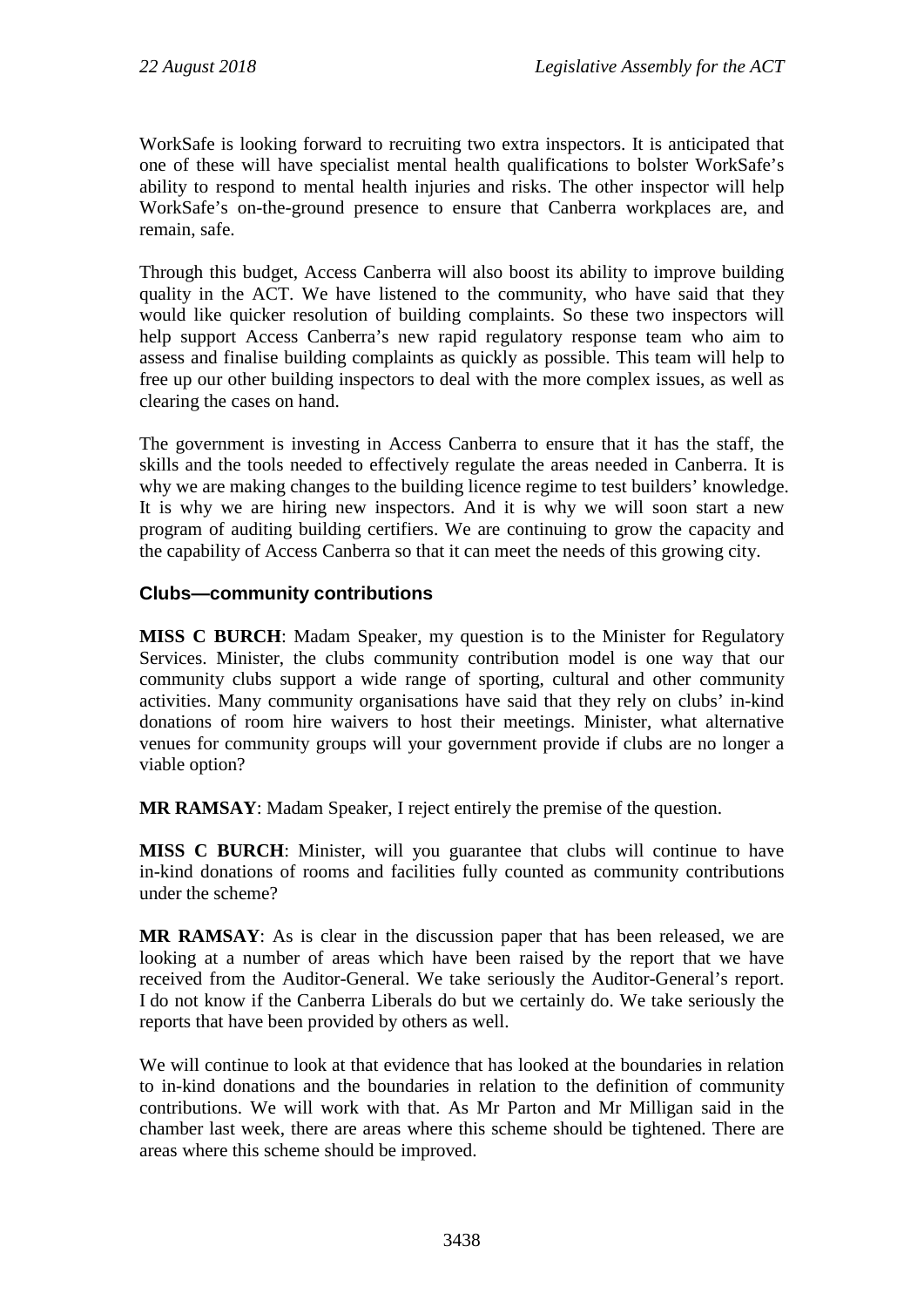On that point, I agree with those members of the opposition. On the scare tactics that are clearly underlying every single question in question time, I reject them.

**MR PARTON**: Minister, will you guarantee that no community organisations will be worse off given that the new community contributions tax will eat in to the above eight per cent community funding that most clubs make?

**MR RAMSAY**: I guarantee that clubs are still able to make contributions above the eight per cent.

## **Clubs—community contributions**

**MR WALL**: Madam Speaker, my question is to the Minister for Regulatory Services. Minister, I refer to the latest announced changes to the community contributions scheme, where you have flagged that an additional one per cent of net gaming revenue for clubs with funds raised will go towards the Chief Minister's charitable fund. Given your recent backflip, as reported this morning, will you guarantee and give certainty to the clubs that you will not revisit the issue of changing the existing eight per cent model?

**MR RAMSAY**: I note that there is again an inaccuracy in the preamble to the question, which talks about a one per cent increase. As I answered earlier in question time today—I am not sure if Mr Wall was listening to the questions or simply guiding through—the amount of the increase has not yet been determined; nor has the percentage within any increase that would go to the Chief Minister's charitable fund. What we will continue to do is make sure that there is a benefit—

**Mr Coe**: Madam Speaker, I raise a point of order. Mr Wall's question was explicitly about the first eight per cent, not about the additional percentage or amount. While Mr Ramsay might want to give the same answer as he has given to other questions, the question is: will the eight per cent remain in place? I ask that he be directly relevant.

**MADAM SPEAKER**: Minister, you have a minute left to go to that point of the question.

**MR RAMSAY**: I can guarantee, as we have announced today, that the eight per cent amount will remain. That is the government's policy. It is obviously not something that this government can ever bind any future government to. For the time of this government I can guarantee that that eight per cent will remain.

**MR WALL**: Minister, can you now guarantee to clubs and community organisations across the ACT that there will be no change to the existing eight per cent community contribution and any proposal is now off the table?

**MR RAMSAY**: Noting that within the eight per cent, as I have answered in the previous question—again I am not sure if Mr Wall was listening—we were paying attention to the in-kind and the definition of what is a community contribution, it is very clear that we are looking at that at the moment. That was also in the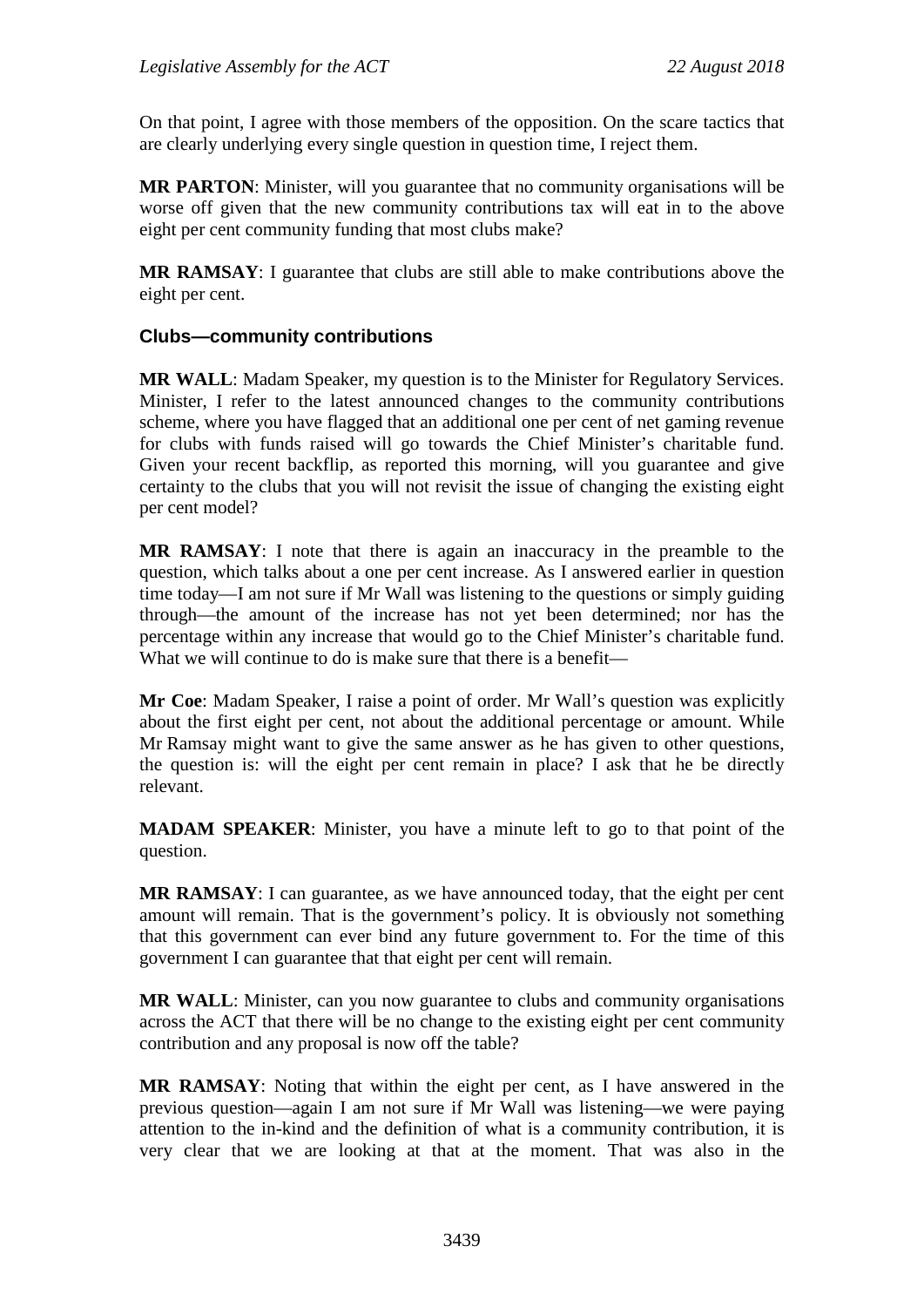announcement. That was also in the discussion paper. I would encourage Mr Wall to have a read of what the discussion paper says. I would encourage Mr Wall to have a read of the Auditor-General's report. I would encourage Mr Wall to look at the evidence of what has been happening.

The government is very clear that what we are doing is maximising the benefit to the community. There is a privilege that clubs have in the operating of electronic gaming machines. We have announced today very clearly that, of the options that were provided in the discussion paper, without any particular preferred option, we have now decided which of the options in that section of the paper we will be following through. I encourage Mr Wall to look with anticipation at the strong benefits that are going to be coming to the broader community from this government's work.

**MR PARTON**: Minister, will you guarantee no retribution towards clubs as you did the last time that clubs stood up for their members?

**MR RAMSAY**: I reject the premise of the question.

# **Budget—housing and homelessness**

*Opposition members interjecting*—

**MS CODY**: Madam Speaker, I was just waiting to be able to hear my own voice, let alone the answer to my question. My question is to the Minister for Housing and Suburban Development: what initiatives in the 2018 ACT budget provide funding for better housing and homelessness services in the ACT?

**Mr Coe**: There was a speech on this yesterday.

**MS BERRY**: Good; I am glad you paid attention to the speech yesterday. I thank Ms Cody for the question.

**Mr Coe**: Well, read it again.

**MS BERRY**: I enjoy reading and talking about housing in the ACT to ensure the chamber hears what is going on in housing in the ACT. This year's budget is delivering tangible outcomes for the housing and homelessness sector and improving the level and quality of support provided. The government will continue to focus on early crisis intervention and prevent chronic homelessness for key groups, including women and children escaping domestic violence as well as migrant families, with front-line homelessness services to receive \$6.5 million over four year. OneLink operating hours will be extended to improve the cooperation of services and responsiveness to Canberrans who are seeking help from accommodation services as well as other supports.

Some \$2.1 million has been allocated to modernise Housing ACT's tenancy and application services. This upgrade will enable existing tenants and people to get access to essential services online and via their mobile devices, such as submitting applications and managing maintenance requests. I have already seen earlier versions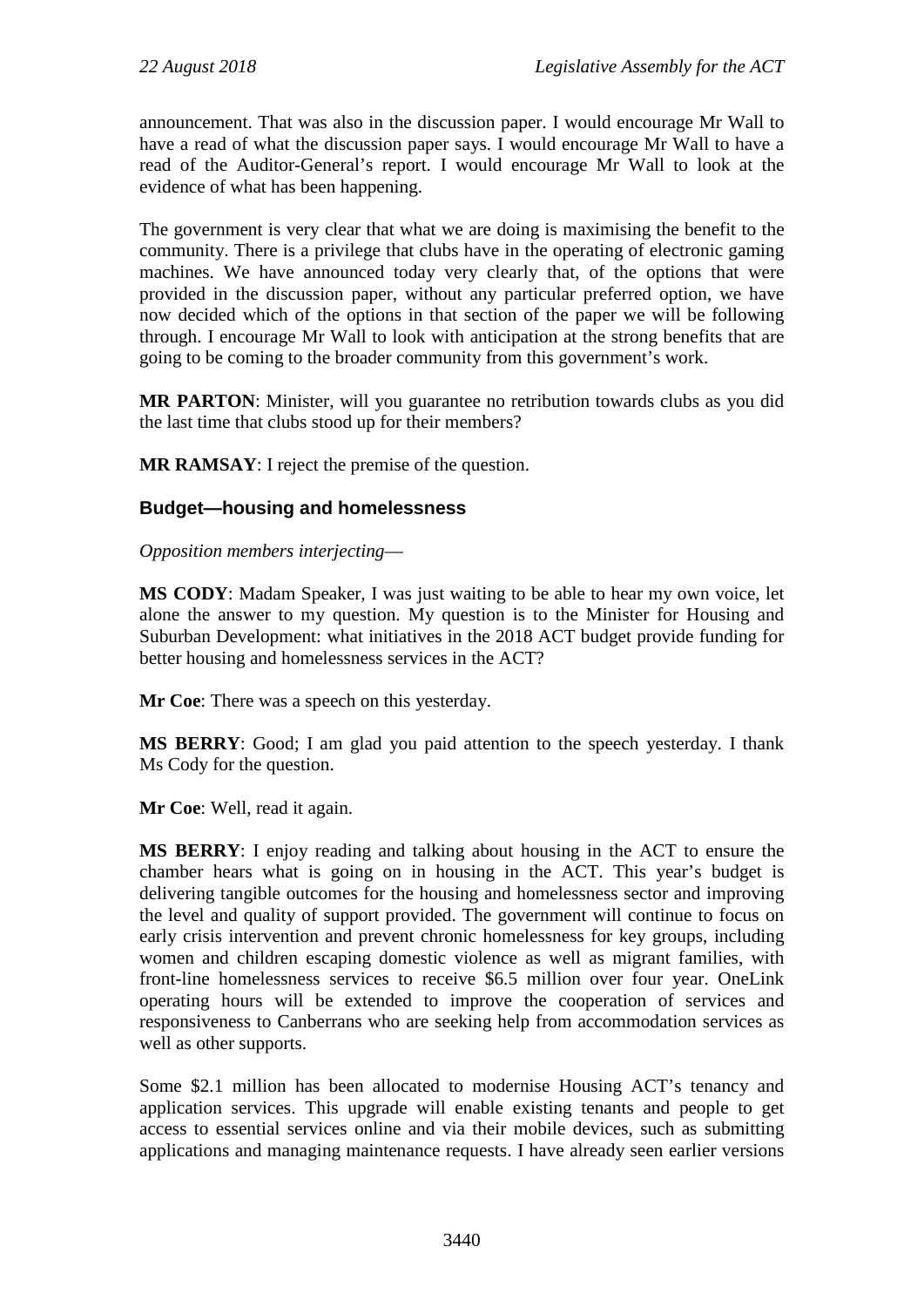of the Housing ACT app which is being developed, and it is really great. It looks good and it is really easy to use, which is important.

Improving the energy efficiency of public housing properties and reducing power bills for tenants has also been a priority in this year's budget. An amount of \$5.7 million is allocated over the next three years towards the energy efficiency improvement scheme to provide energy efficiency products and deliver energy efficiency upgrades to approximately 2,200 public housing properties.

The year's budget is also delivering real outcomes and support for housing and homelessness services, including the announcement that stamp duty will not apply to first homebuyers with a household income of up to \$160,000 from July next year.

**MS CODY**: Minister, how will these initiatives help to improve housing affordability and continue to reduce homelessness?

**MS BERRY**: Many of these initiatives in the budget will improve housing affordability and reduce homelessness. Building on the success of Common Ground in Gungahlin, the government has allocated \$250,000 to undertake the design of a second Common Ground in Dickson. Common Ground has been a fantastic project that has a social mix to support in a supported environment people experiencing homelessness as well residents on low incomes. This will increase the supply of affordable housing and free up crisis accommodation leading to long-term sustainable housing.

The government has committed \$4.4 million to deliver another dedicated and culturally appropriate housing complex for older Aboriginals and Torres Strait Islanders. The provision of culturally specific accommodation has proven to be successful in the first Aboriginal and Torres Strait Islander older persons accommodation, Mura Gunya, in Kambah. The government has been working collaboratively with the elected body to deliver these important projects that allow tenants to maintain connection to their family, community and culture.

The government has also provided \$200,000 in the budget to commence development and feasibility studies into purpose-built supportive housing facilities for people who are experiencing long-term mental health issues and housing difficulties. In 2016-17 one in every five people identified mental health issues as a reason for seeking homelessness assistance in approaching a homelessness service, demonstrating the need to provide purpose-built supportive housing facilities for people experiencing long-term mental health issues.

All these programs are working to support housing and reduce homelessness in the ACT.

**MR STEEL**: Minister, how is the government tracking against its election commitments and the parliamentary agreement in relation to housing and homelessness?

**MS BERRY**: I thank Mr Steel for his supplementary. The government is delivering on all their commitments to Canberra and the parliamentary agreement. As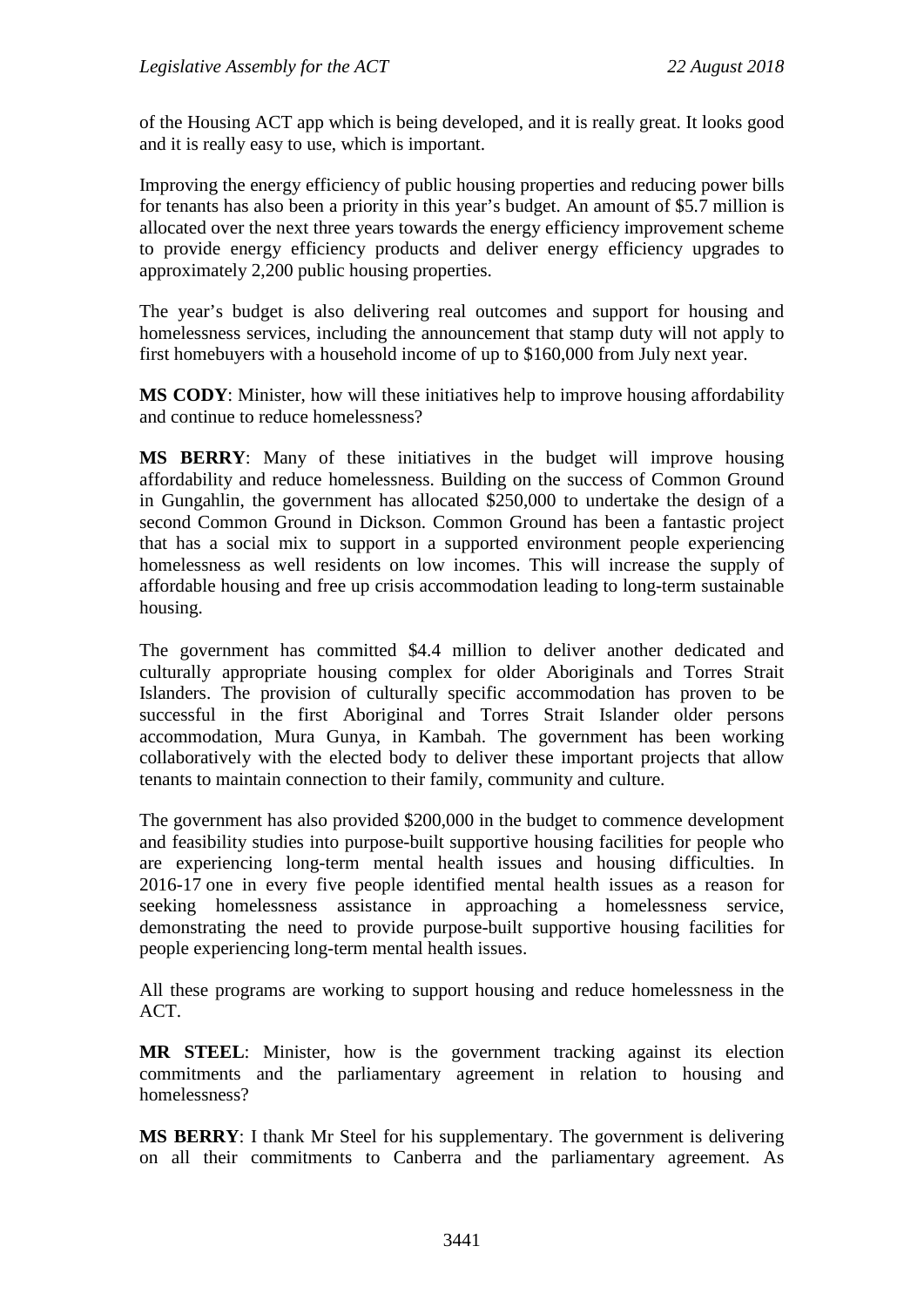I mentioned, we are delivering the election commitment to build another Common Ground in Dickson and developing the work for a purpose-built supportive housing facility and support services, such as MyHome. The housing and homelessness summit was held in October last year, where I participated in a range of conversations with the community. I look forward to releasing a new housing strategy later this year.

The government is delivering on the commitment for a second purpose-built Aboriginal and Torres Strait Islander older persons complex, strengthening support for specialist homelessness services for key cohorts and working with ACT Shelter to deliver a report on trauma-informed care.

There is also a commitment to fund professional development and training for specialist housing and homeless service providers. The government is delivering on the commitment to the Early Morning Centre in the provision of essential services. An amount of \$100,000 was allocated to extend the operating hours at the Early Morning Centre.

Finally, the public housing renewal program is delivering on the government's commitment to renew public housing in the ACT. As of July this year, the program had delivered a total of 780 new homes to public housing tenants in the ACT.

The government is delivering on its promises that it made through the ACT Labor Party's election commitments and the parliamentary agreement. I look forward to seeing all these projects rolled out into the community.

**Mr Barr**: Madam Speaker, further questions can be placed on the notice paper.

# **Youth—P-plate driver restrictions**

Debate resumed.

**MR PETTERSSON** (Yerrabi) (3.34): As a government, we must encourage young people to fully participate in our community, whether this be through their jobs, community activities, sporting events or social events. Unfair restrictions on young people do the opposite of this. That is why restricting P-plate drivers from driving between midnight and 5 am is unfair. That is why limiting the number of peers that a P-plater can drive is unfair. And that is why overly onerous logbook systems are unfair.

I am and will always be opposed to unnecessary burdens being placed on young people. Whilst as a government we should always prioritise the safety of all Canberrans, we should focus on practical community support and reforms, not radical knee-jerk policy changes.

There are many changes being considered—some good, some less so but all part of an important mix. A complete ban on young people driving at certain times tells young people that we do not trust them. If you think that 16-year-olds are mature enough to vote then surely 17-year-olds are mature enough to drive past the bedtimes of local politicians.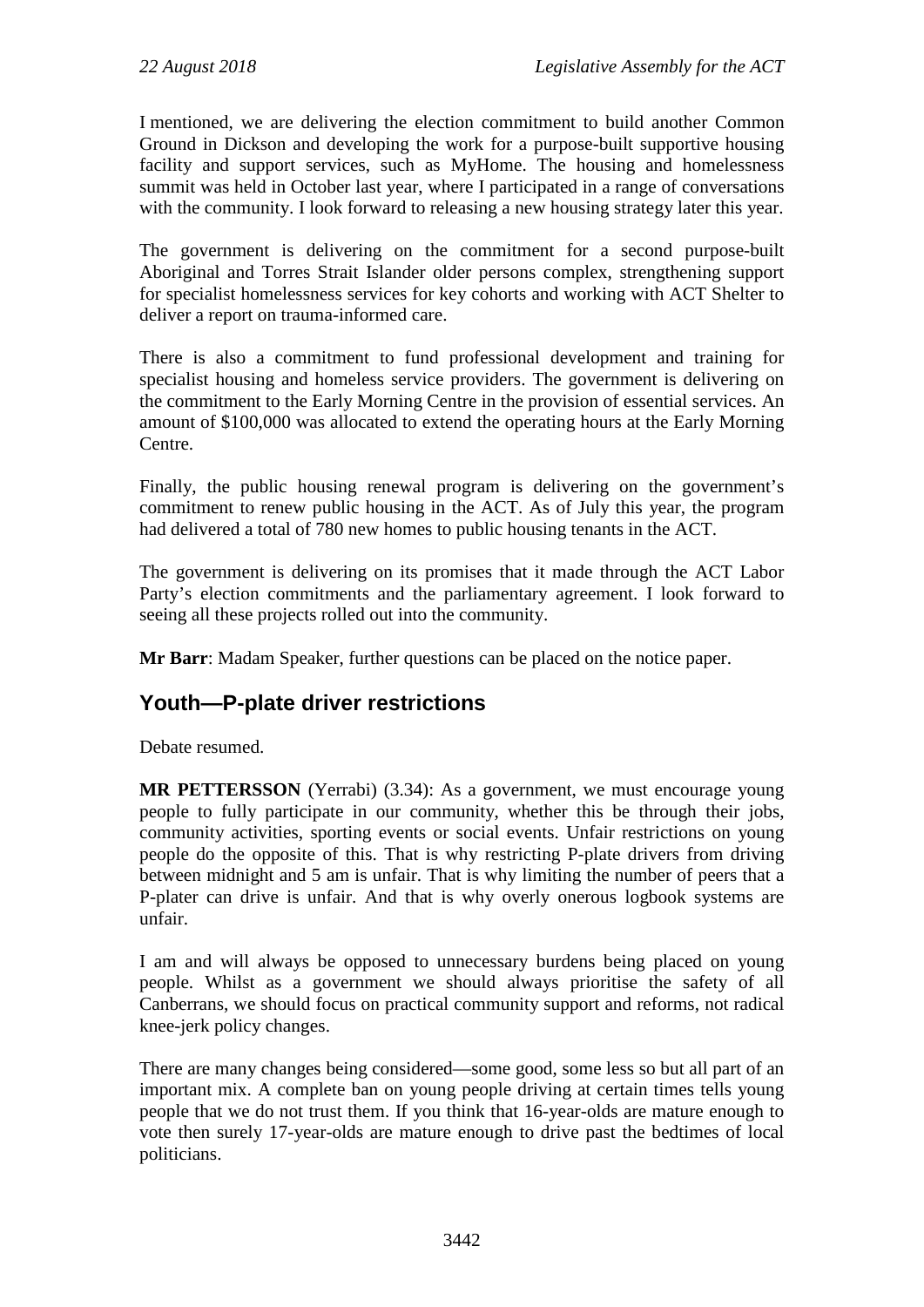I think we can all agree that we should focus on increasing the training provided to young people when they are first learning to drive. If safety is the main concern then surely more training is the answer.

Many young people are shiftworkers whose shifts finish after midnight, especially if they work in hospitality. Young people who are enrolled in the trades may have to start work earlier than 5 am. Young people who play sport often start training early in the morning. When young people go out to parties or to clubs in the city it is very common practice for one person to be the designated driver and to drive their friends home. This is, after all, a practice we encourage. In all these circumstances alternatives to driving are impractical and often expensive.

I do not think exemptions are the solution either. Applying for exemptions is an unfair burden. Why are we placing the burden on young Canberrans? No-one plans to get sick and make a midnight dash to the hospital. No-one knows when a relative will ask for a lift to the airport. And what if your shifts change at work? I want to reiterate that I am not fundamentally opposed to changes in our licensing regime, but I want our changes to be sensible and I want our community to support them.

I think placing an overly large requirement on supervised driving hours is unfair and unwise. We have seen in other jurisdictions what happens when these supervised hours are implemented: families simply forge logbooks. And often those families that are most likely to forge them are the individuals that most need help with driving. Really, what is the point? That is not to say that more hours with supervision are not beneficial. That is beneficial, but the logbooks are not without their problems.

I think it is also worth pointing out that these systems are often designed with a conventional family unit in mind. How would 100 hours of supervision affect a single parent? How would it affect a family on a tight budget that struggles to put petrol in the tank? How would it affect a family with twins? That 100 hours is now 200 hours for the parents.

I want our roads to be safe. I want young people to learn to drive in a safe and supportive environment. I want young people to be valued and respected parts of this community. There are still many questions that are yet to be answered about what a final mix of changes would look like, and I hope we get the balance right.

**MISS C BURCH** (Kurrajong) (3.37): Safety on our roads is a key priority, and I thank all members for their contributions today on this important issue. As I think we have all said, one death on our roads is too many. However, I would like to reiterate Mrs Dunne's comments that the focus needs to be on equipping young drivers with the skills and knowledge that they need to be safe on our roads while they are learning to drive, before they are unsupervised on our roads, rather than unfairly punishing them and restricting their freedoms once they already have their licence.

Mr Rattenbury spoke about the fact that there is still ongoing consultation around these proposals. I would like to acknowledge that, unlike much of this government's so-called consultation, consultation on this particular issue has seemed somewhat genuine, at least until now. Mr Rattenbury reiterated that young people are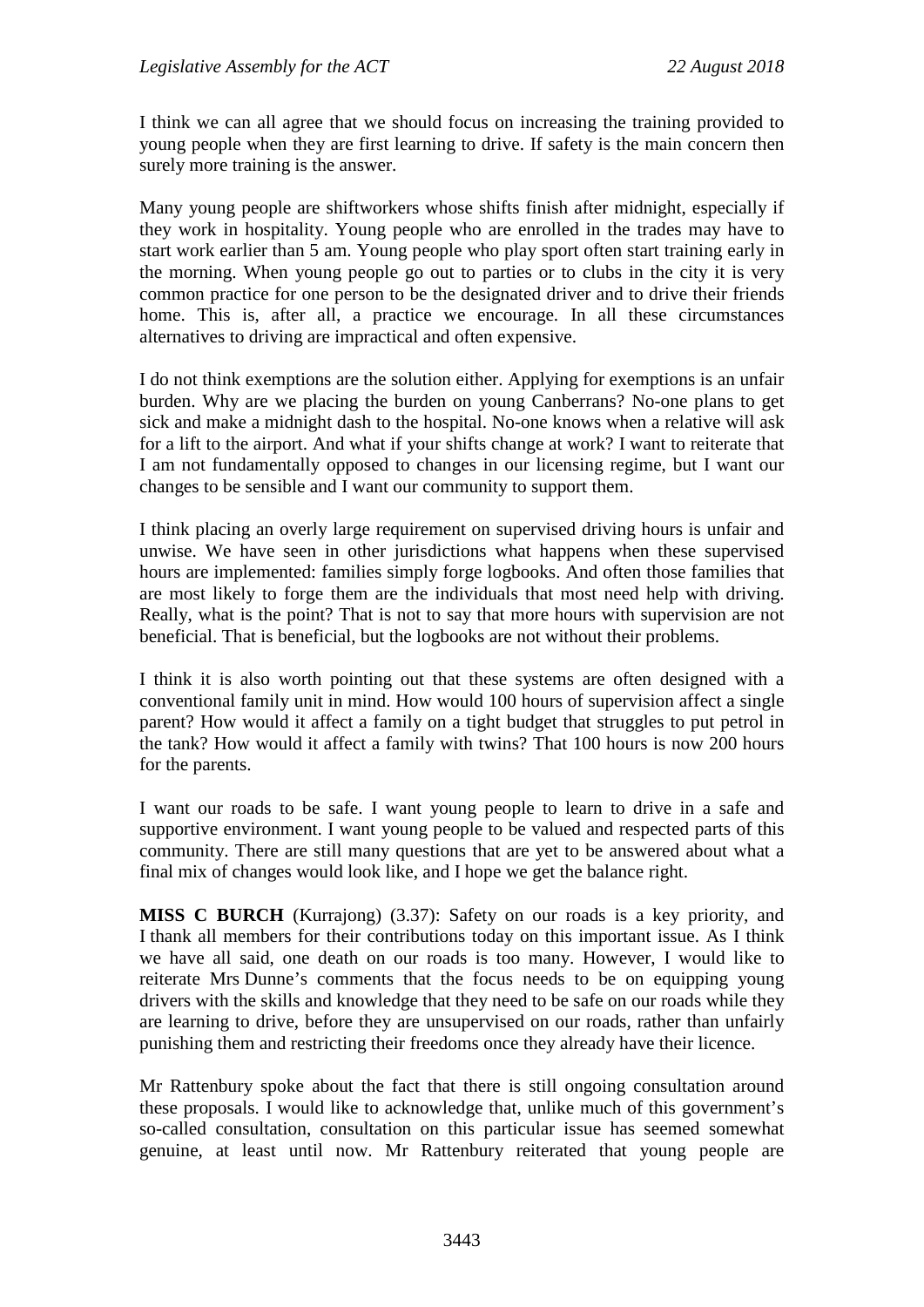disproportionately over-represented in crash statistics. However, he failed to acknowledge that there are other demographic groups who are also over-represented. In New South Wales in the past year drivers in their 40s outnumbered 17 to 25-year-olds in fatal accidents. Analysis of accidents in Queensland from 2004 to 2009 found that drivers in their 90s were just as likely as those in their early 20s to be involved in accidents. And, as I stated earlier, middle-aged men are shown to be the most dangerous on our roads.

My point remains: if the minister truly wanted to improve road safety for all road users, why are restrictions not being placed on these demographics as well? Why are young people being unfairly targeted by this government?

I thank Mr Steel for his history lesson in Liberal Party policy and his ridiculous assertions that parties cannot change policy positions over the course of a decade and a half. I also reject Mr Steel's claim that the Labor Party have always held a consistent position on this issue. I remind him that we only have to go back five years, not 14 years, to find the last time that these issues were discussed in this place, when Mr Gentleman—yes, a Labor minister—put forward a proposal which included the introduction of passenger restrictions.

Quite astonishingly, a number of members of the Labor Party have spoken out against these changes and have today in the chamber expressed quite strong opposition to these measures, and yet they have all said that they would not be supporting my motion. This demonstrates just how easily those opposite continue to say one thing but do another.

This reflects a broader story in ACT politics. It is a story of growing nanny state-ism, more burdensome rules and regulations and greater restrictions on our everyday freedoms. But it is also a story of a Labor government constantly at the mercy of the ACT Greens. It is a story of a Labor government that are so desperate to cling to power that they will throw our young people, young workers that they so often claim to protect, under the bus just to appease the Greens. That is assuming that they have not already cut the buses.

Question put:

That **Mr Steel's** amendment to **Mr Rattenbury's** proposed amendment be agreed to.

The Assembly voted—

| Ayes 12       |                  | Noes 9       |           |
|---------------|------------------|--------------|-----------|
| Mr Barr       | Mr Gentleman     | Miss C Burch | Ms Lee    |
| Ms Berry      | Ms Le Couteur    | Mr Coe       | Mr Parton |
| Ms J Burch    | Mr Pettersson    | Mrs Dunne    | Mr Wall   |
| Ms Cheyne     | Mr Ramsay        | Mr Hanson    |           |
| Ms Cody       | Mr Rattenbury    | Mrs Kikkert  |           |
| Ms Fitzharris | Ms Stephen-Smith | Ms Lawder    |           |

Amendment agreed to.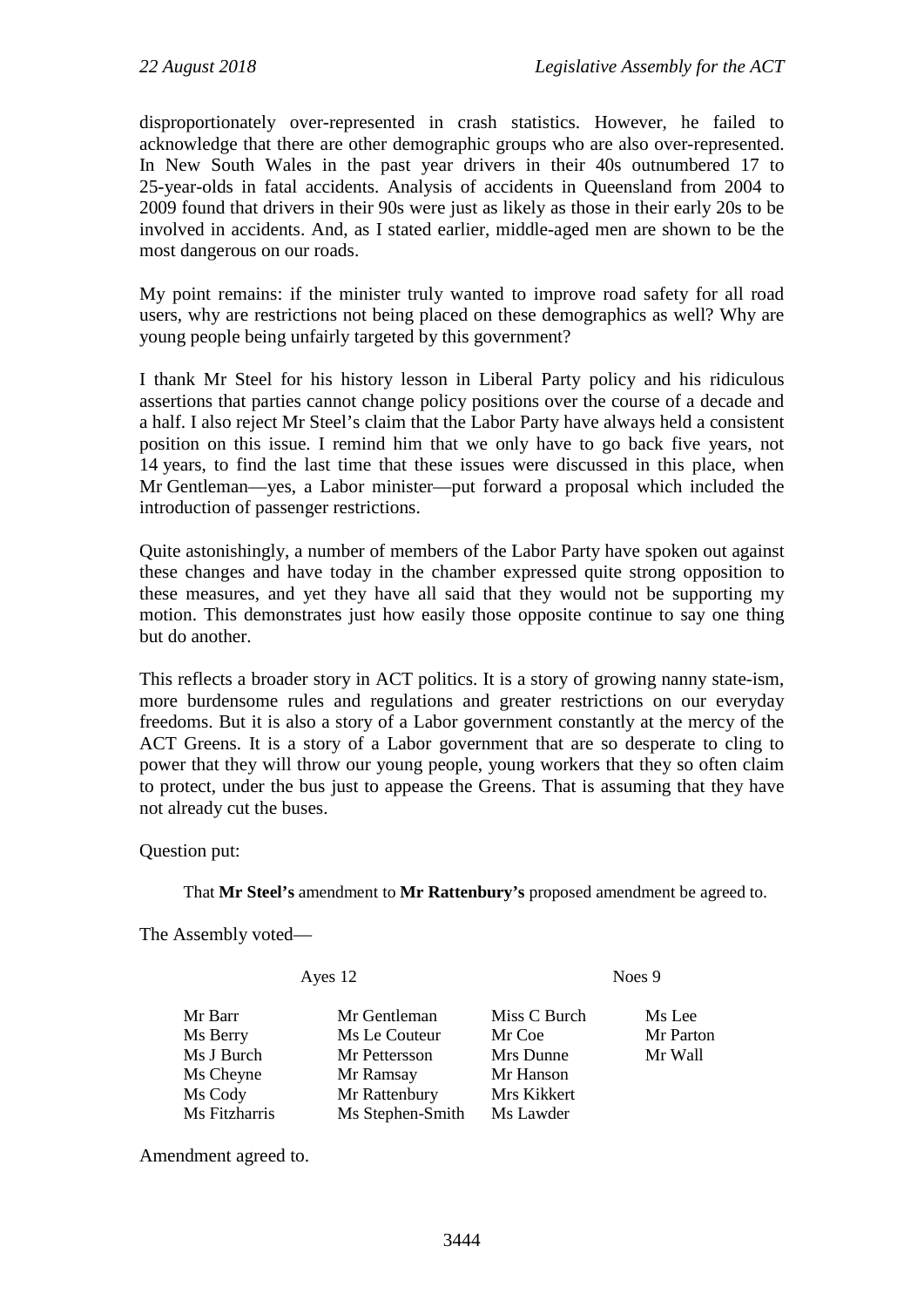Question put:

That **Mr Rattenbury's** amendment, as amended, be agreed to.

The Assembly voted—

Ayes 12 Noes 9

| Mr Barr       | Mr Gentleman     | Miss C Burch | Ms Lee    |
|---------------|------------------|--------------|-----------|
| Ms Berry      | Ms Le Couteur    | Mr Coe       | Mr Parton |
| Ms J Burch    | Mr Pettersson    | Mrs Dunne    | Mr Wall   |
| Ms Cheyne     | Mr Ramsay        | Mr Hanson    |           |
| Ms Cody       | Mr Rattenbury    | Mrs Kikkert  |           |
| Ms Fitzharris | Ms Stephen-Smith | Ms Lawder    |           |
|               |                  |              |           |

Amendment, as amended, agreed to.

Original question, as amended, resolved in the affirmative.

## **Local shopping precincts—maintenance**

**MS LEE** (Kurrajong) (3.46): I move:

That this Assembly:

(1) notes that:

- (a) suburban shops play an essential role in local Canberra communities offering a wide range of food, beverages, dining options and community health services;
- (b) local shop owners are small business operators who work long hours to ensure quality service, flexibility of opening hours and choice for local residents;
- (c) a large number of shopping areas are poorly lit, run down, the target of graffiti vandals and lacking basic and regular maintenance;
- (d) many local shops lack appropriate parking spaces and policing of parking infringements; and
- (e) too few local shops have appropriately maintained and working toilets, sufficient seating and shade areas; and
- (2) calls on the ACT Government to establish and publish a schedule of regular maintenance of local shops and report on the budget allocation for such maintenance by the end of the sitting period in October 2018.

Madam Speaker, when you think of your local shops, the shops you go to to grab a paper, coffee or your favourite takeaway, or perhaps to visit your GP or to pick up your dry-cleaning, you want to think of a warm friendly place, a convenient place, a place where you get to know the shopkeepers by first name. Nostalgic, perhaps, of times gone by, but there is a reason why in Canberra most suburbs have a local shop even when bigger shopping centres and precincts are pretty close by and, on any objective measure, would provide a convenient go-to for everything you need.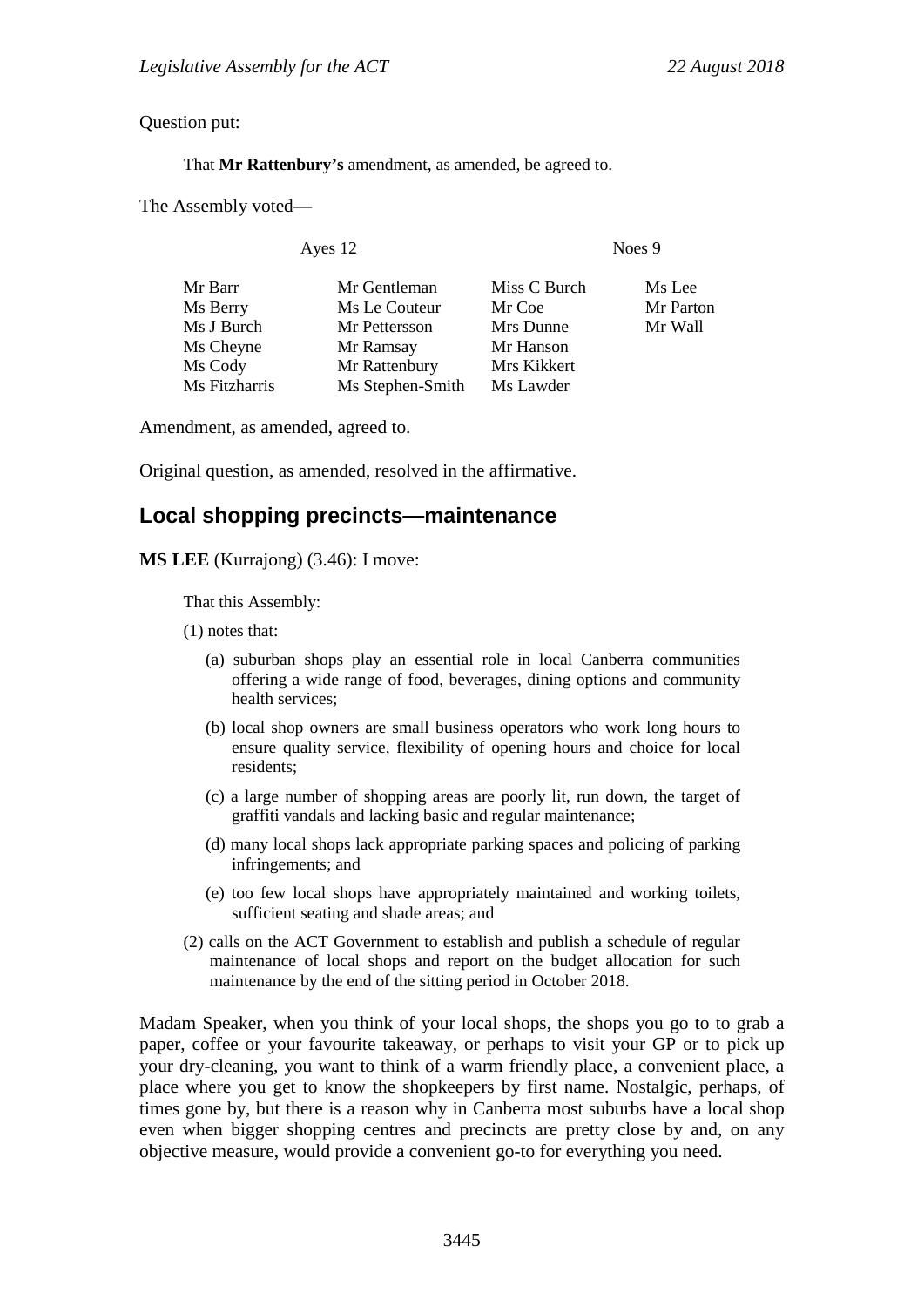Dickson is one of the biggest shopping precincts we have in Canberra. You would think there is not much that Dickson does not have to offer for locals. Yet it did not stop Downer residents passionately lobbying for a refurbishment of their beloved Downer shops, a mere kilometre away. What we do not want to see is our local shops becoming run-down and losing basic amenities because this government has let this core municipal service fall through the cracks.

Whilst individual shopkeepers and landlords who own the shops have a responsibility, and an incentive, to make sure their shops are the best they can be, there is a limit to what they can do when it comes to parking, road maintenance, community safety, street sweeping, lighting, footpaths and public amenities.

Canberra is community. I have seen time and again how Canberrans respond when local community groups take the initiative to create a buzz. An example that immediately comes to mind is the Light Up Lyneham festival, which is now in its second year, a festival that I spoke about in this chamber only last week. When you see more than 700 Canberrans come together on a cold winter's night with homemade lanterns to follow the Canberra prosperous mountain lion dance troupe around the wetlands, it is quite a sight to behold.

Another example is the pop-up market at the Red Hill shops which was held last year. I am sure that my fellow Kurrajong members will know that Red Hill shops are small, quaint and relatively quiet—even more so now with the current development. But during the pop-up event you could hardly move with the hundreds of Canberrans crammed into the common area, trying local handmade doughnuts, buying dog treats, and enjoying local wines and beer at the pop-up bar.

I bring this motion to the Assembly today because I, and many of my constituents, greatly value our local shops and have seen a number of ways they can be improved to bring the community even closer together. Recently, I asked for suggestions from my constituents on how we could improve our local shops. This issue clearly struck a chord with many. The responses I received were, to say the least, numerous and diverse. What this clearly told me was that my constituents are concerned about some of the neglect they have seen at their local shops and that they want to see improvements—from general maintenance to more community amenities to bring local residents together.

Whilst the feedback was as varied as the local shops we have in Canberra, there were a number of issues that seemed to come up time and again. I address some of these today. The first is parking. This government would tell you that the light rail will fix everything. But tell me how many local shops—not major shopping precincts but local shops—are on the light rail corridor. Local shops, by their name and by their nature, are your local, so many Canberrans will be in a position to walk or cycle to them.

However, exacerbated by the bus network being slashed, many Canberrans who either live too far away or who have mobility concerns may have no option but to drive to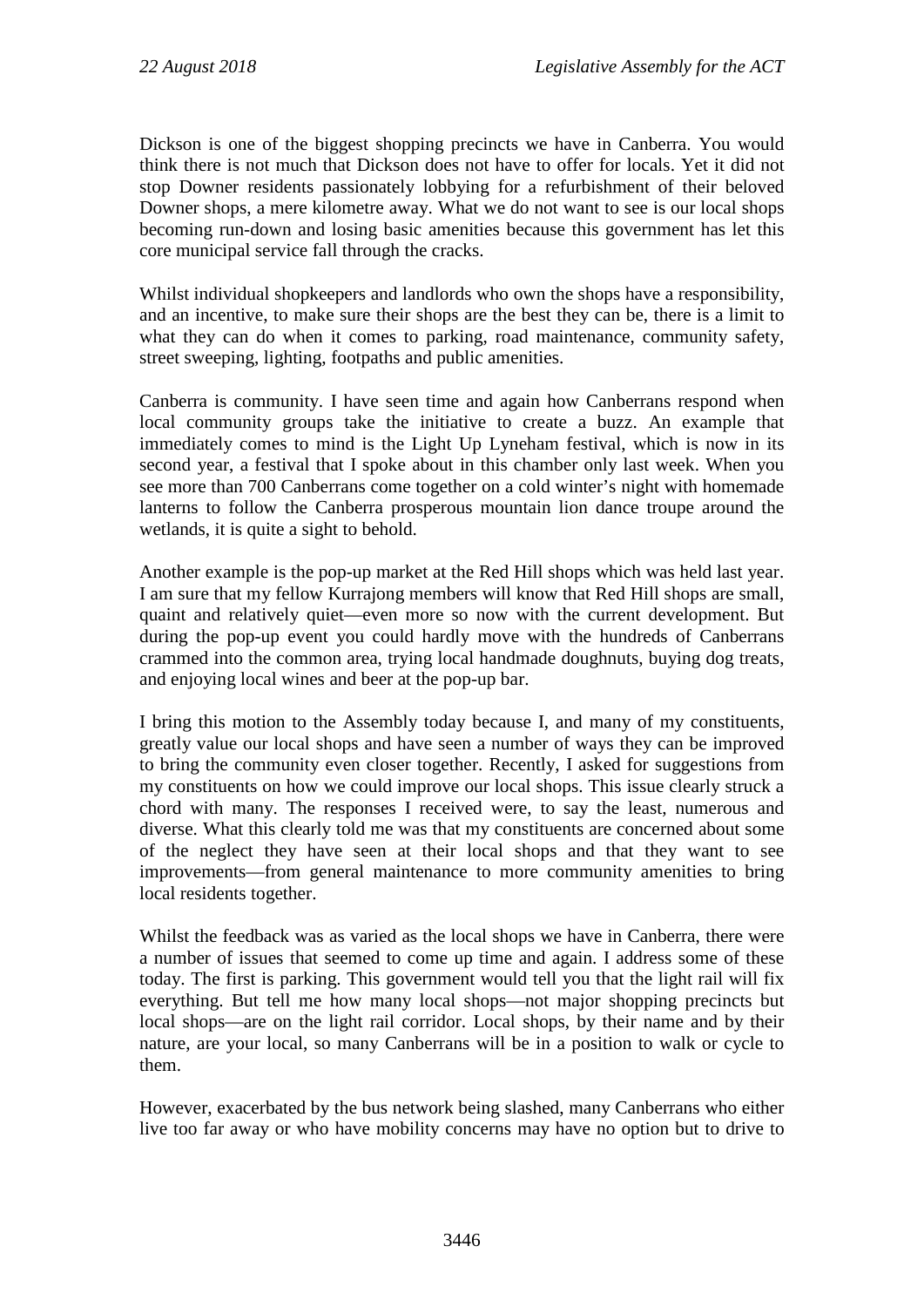their local shops. Lack of parking is one issue that came up frequently, but so was the fact that parking infringements were not being monitored or enforced.

Shopkeepers rely on a revolving door of customers. People who park at the short-term spots at their local shops all day because their workplace is nearby are depriving local shopkeepers of many customers who drive in, circle for a car park and then leave when they cannot find one. The design and layout of parking spaces and the lack of road maintenance leading into and out of the shops are issues of more than inconvenience. They are issues of safety.

The Yarralumla Residents Association and locals have said for quite some time now that the design of the parking on Bentham Street is a risk to safety. The feedback I get is that Bentham Street must be the only street at local shops to be both a parking lot and a main thoroughfare. Given the perpendicular parking design, most people will park front to kerb. There is a real risk that cars on both sides will reverse out at the same time and may reverse into each other.

When doorknocking, I have had many residents tell me about witnessing small prangs and near misses arising from exactly this situation and that it is only a matter of time before they see a big accident. As one resident told me:

Parking is so difficult and hazardous that sometimes, if I need more than I can carry, I will drive to Curtin to shop rather than attempt to shop at Yarralumla.

Another Yarralumla resident told me:

There is a serious shortage of parking which will be exacerbated when the Canberra Brickworks development is completed. The YRA and individual residents have made representations on many occasions to the government with minimal result. For a suburb paying the rates which we pay, the level of expenditure on maintenance and infrastructure is well below expectations. The quality of our local government is incredibly disappointing.

Of course, parking issues are not limited to Yarralumla shops. A Deakin resident told me:

The car park in Hannah Place is not a park and ride, but the proximity to Parliament House and the Barton offices makes it one.

Narrabundah residents are also fed up with issues of parking. One resident tells me:

There is often no parking available for anyone who needs to shop at supermarket, chemist, bakery, newsagent, et cetera, of a weekday between midday and 2 pm or even later. The parked cars tend to spill over into adjoining streets that can be too narrow for cars to park on both sides of the road.

A Campbell resident asks the government to:

Develop the rear car park to better provide for car parking and to improve safety around the existing shops, goods receipts and administration areas.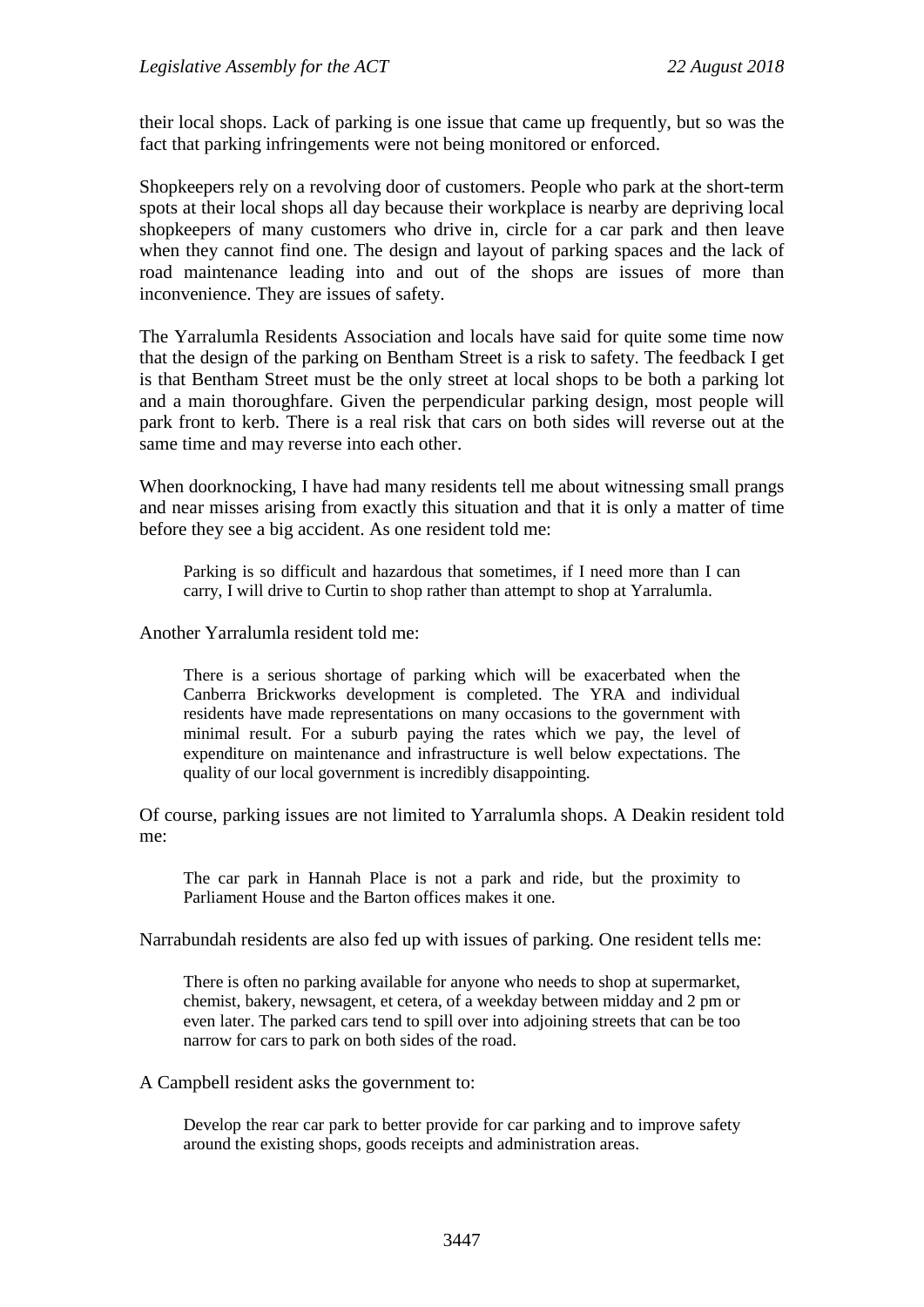The resident also asks the government to:

… reduce the median strip in the front car park to better enable car traffic flow.

Another Campbell resident says:

The parking area behind the shops is good for overflow parking but needs a facelift and lighting at night. The residents of Campbell have been neglected for too long. Considering the development at C5, Campbell shops are going to get busier and busier.

The second issue is of maintenance of amenities and basic upkeep. It was more than ironic, and certainly an embarrassment for this government, that at the Light Up Lyneham festival some of the streetlights at the Lyneham shops were not working. The palpable irony that the Light Up Lyneham festival lacked lighting at the local shops would be almost laughable if it were not such a clear token of the lack of maintenance our local shops have seen under this government. Luckily we had hundreds of handmade lanterns to show us the way. The streetlight issue has now been logged on the fix my street portal. But the fact remains that this government has allowed too many local shops to degrade for too long.

Uneven paving, the lack of lighting or faulty lighting, and graffiti work that remains uncleaned for too long all reduce the utility for shoppers and make local shops look tired. If your shops look tired you are less likely to shop there. This impacts small business owners and it also impacts the pride we all take in our suburb.

Some of the local shops in my electorate have a high rate of shop vacancies. If this government is not making every effort to ensure that local shops are attractive to budding entrepreneurs and established small business owners, this tells us just how much this government thinks of hardworking small business people. I recall some years ago that there was a noticeable drop-off in lawn mowing around the city. Residents and visitors clearly noticed the neglect and were not happy about it. I see and hear that same response now.

Of course, the ultimate neglect is the Giralang shops, which have laid empty for years. But I am sure that each member in this chamber, from all electorates, can also tell a story about a local shopping centre that has started to see more and more vacancies. A Campbell resident says, "The Campbell shops are run-down," and notes that one suggestion would be to see a "refurbishment of the Campbell shops children's playground to improve safety for children".

Madam Speaker, whilst I am on Campbell shops, I must give credit to my colleague Jeremy Hanson, who, in his capacity as a member for Molonglo as he was then, lobbied hard to get the public toilets established there. This is something that I know made a difference to many Campbell residents as it is raised with me on occasion by locals when I hold my mobile offices there.

Of course, former member for Kurrajong, and our colleague, the late Steve Doszpot was instrumental in assisting local shopkeepers to create the green space in Kingston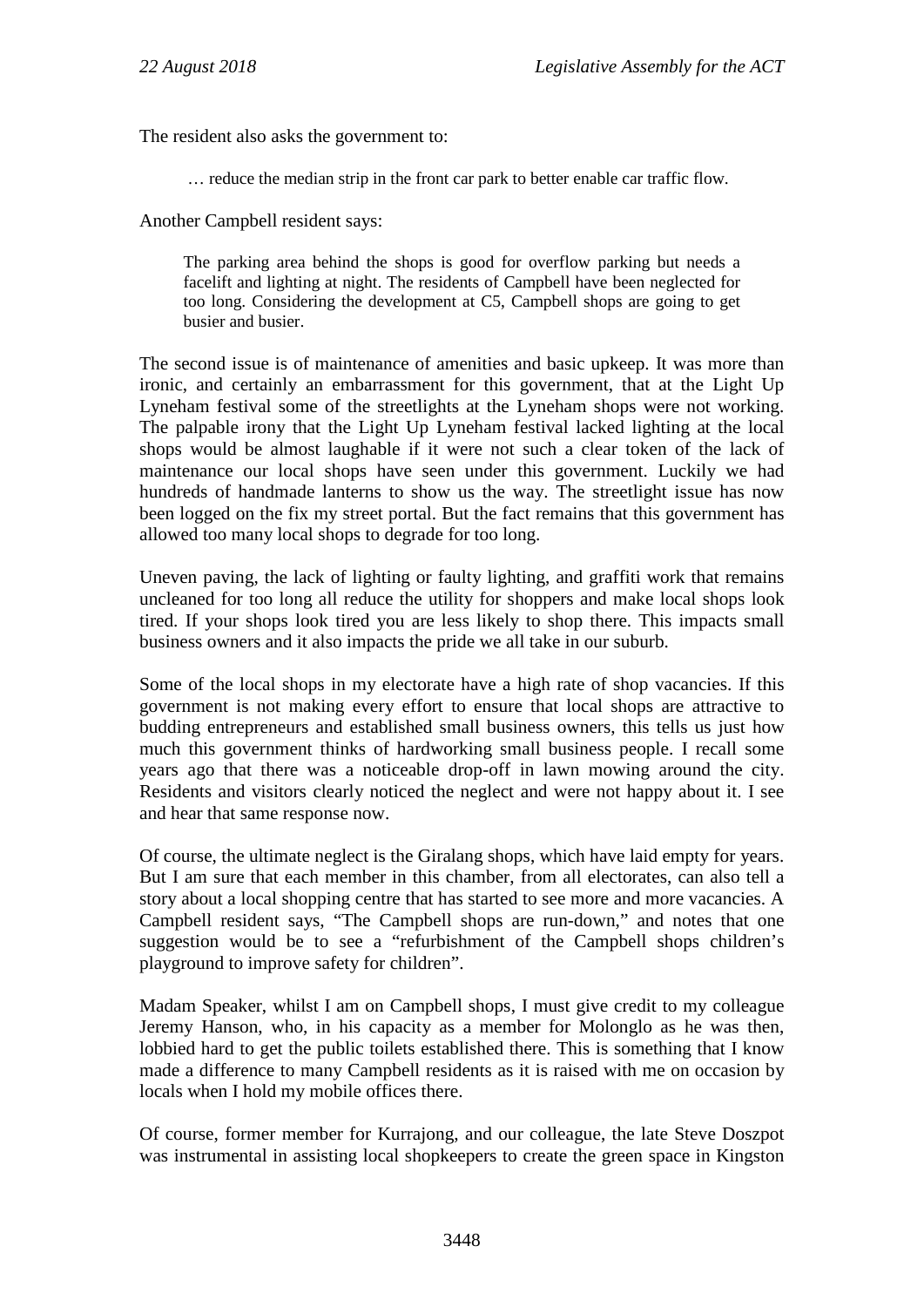that we see today, a community space that is valued by many locals in the inner south. A Narrabundah resident notes issues in addition to parking concerns:

Toilet upgrade and better lighting for better security at night time are my main concerns. Narrabundah is a low socioeconomic suburb and has been forgotten by government authority. If there is a scope for an upgrade then Narrabundah shops must be of top priority.

A resident from Yarralumla told me:

The whole area around the shops has not been upgraded for many years and is looking very tired. The pavement is very old, the bench seats are old with the paintwork flaking off, the walls around the shops also have paint flaking off and hand rails near the steps are bent due to cars accidentally running into them.

Another resident says:

There has been no maintenance of the public areas for over 15 years and a number of long standing maintenance issues are now posing a risk to public safety.

Yet another resident says:

It has been a number of years since the paving and landscaping in front of the shops was completed. The centre is now looking tired and in need of revitalisation.

I know that the ever-hardworking Yarralumla Residents Association logged a detailed list of maintenance issues on the fix my street portal. I have also on many occasions written to the Minister for Transport and City Services to request attention to basic maintenance issues. I hope that, by my moving my motion today, the minister does turn her head to these matters. Perhaps they are not as sexy or damning as what is happening at the hospital or not as sexy or damning as what is happening with the consultations regarding the bus network. These are, nevertheless, issues that impact many residents in my electorate.

The third issue relayed to me is initiative to create a sense of community. Of course, I should not be surprised, but in the midst of the feedback I received was yet another confirmation of the great pride Canberrans take in our city. A Lyneham resident is so keen to see more community facilities that he stated to me:

I would like to see a wooden table and chairs put in place at Lyneham shops outside the IGA. I would also like a gas BBQ placed there (which I will pay for). It would be a great place for people to get together. I will even pay for it myself as long as you can get the appropriate BARR-ed—

That is the Chief Minister—

up approval to see it done. I will even arrange for artists to come and put their art on the table.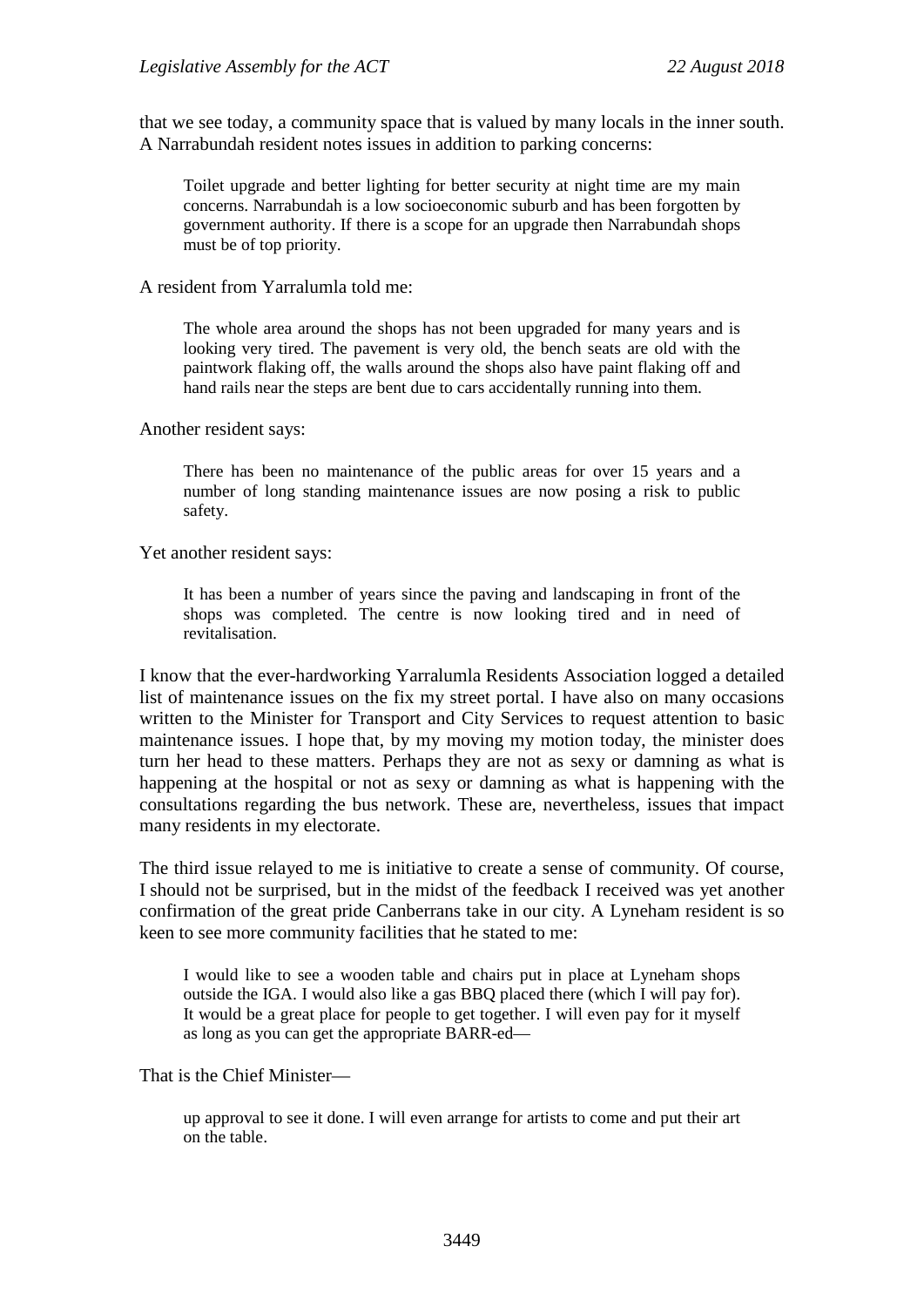Clearly, my constituents are crying out for initiatives to allow our local shops to create a real sense of community. A few of the shops in my electorate have communal seats, tables and play areas, creating an inviting environment which gives stay-at-home parents the opportunity to bring their kids for an informal playgroup; a place where parents can pop in after school to pick up treats for the kids and have a chat with fellow parents; a hub where sports groups, community groups and other interest-based groups can congregate; a sanctuary in the middle of a busy workday where workers can sit down for an hour with lunch before they have to get back to the office.

However, many local shops in my electorate lack these basic communal facilities: seats, perhaps a table, benches, toilets and bubblers. A Campbell resident said to me, "We need a water fountain, more seating and areas for people to congregate and refurbishment of the Campbell shops children's playground to improve safety." A Lyneham resident has said, "A water fountain or a sitting bench would be a welcome addition." This is reference to the North Lyneham shops. The resident also noted that those shops have no public toilets. At the Narrabundah shops, residents call for a modern play area, a good public notice board and some seats in the park opposite.

Madam Speaker, Canberra is community. Of course, it is the local residents that create that community. But every motivated and hardworking group should know that their local government has their back. For too long this government has not had their back. My motion calls on the government to establish and publish a schedule of regular maintenance of local shops and to report on the budget allocations for such maintenance.

If the minister agrees with this statement and tells me that the government already does that, let us see it and let local residence groups know about it. If the minister disagrees with this statement, perhaps she should explain to the people of Canberra how she can call herself the minister for city services and not the minister neglecting city services. I commend my motion to the Assembly.

**MS FITZHARRIS** (Yerrabi—Minister for Health and Wellbeing, Minister for Transport and City Services and Minister for Higher Education, Training and Research) (4.01): I am pleased to discuss local shops today. I look forward to responding to a number of the issues that Ms Lee has raised and informing her of some things that already take place and reflect upon those conversations we have in this place where we actually all agree we represent the community, no matter which side of the chamber we sit on. While of course I understand that there will be politics played in that place I would encourage everybody to remember that we are here as representatives of the community and we work hard. There are many things which I hope Ms Lee learns from what I am about to say in response to this motion.

I do agree that we could publish the schedule, but I do not agree that we should establish one because we already have one. I have circulated an amendment to Ms Lee's original motion and I move that amendment now:

Omit all text after paragraph (1)(b), substitute:

"(c) the ACT Government has a regular maintenance program for local shops, which includes litter picking, cleaning of surfaces, pruning of bushes,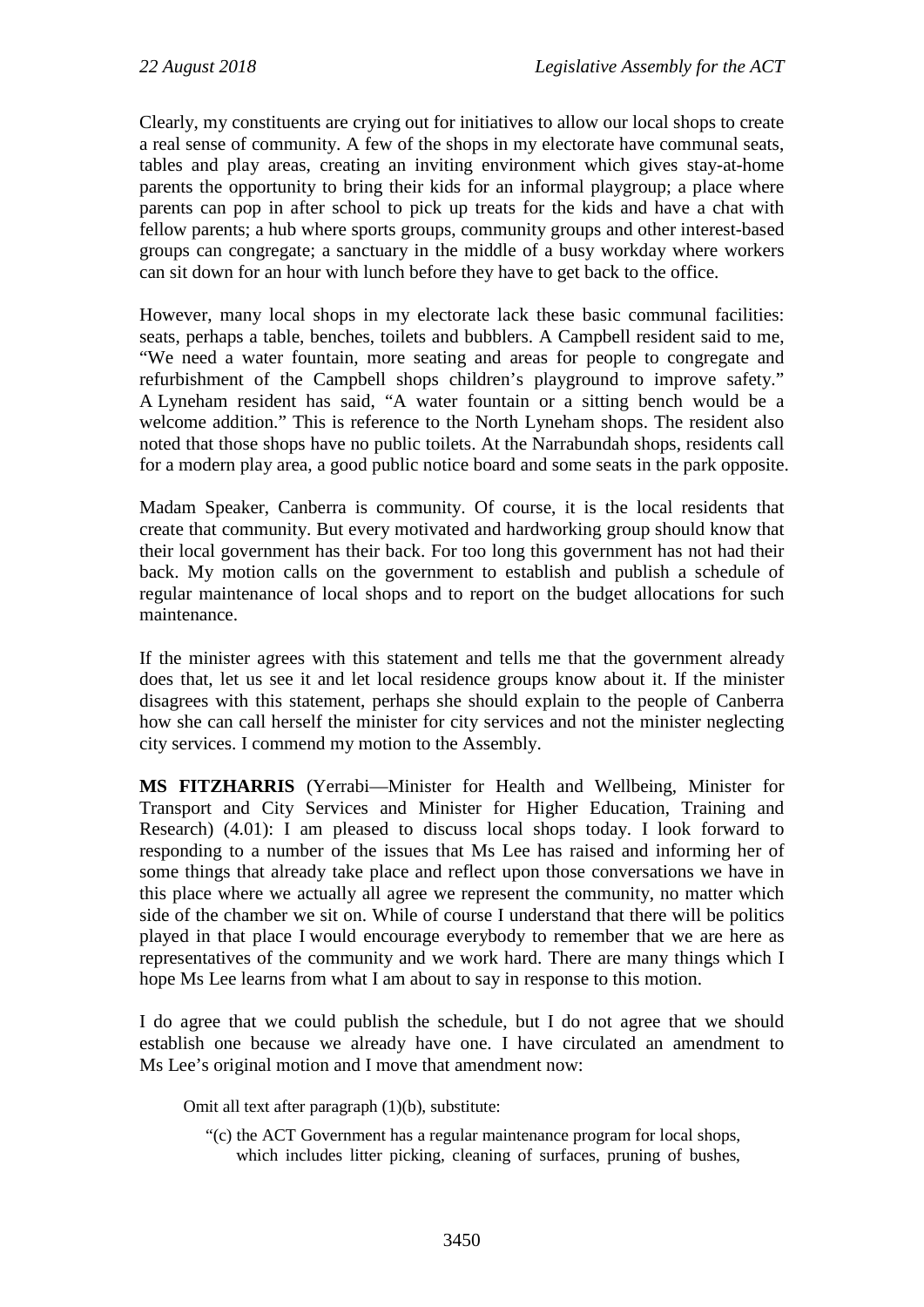lifting of trees, servicing of bins, daily cleaning of toilets, pressure cleaning of paving as required, removal of graffiti from government assets, repairs to damaged street furniture, minor horticultural maintenance of garden beds, and removal of leaves during autumn; and

- (d) regular cleaning activities occur in public areas of all local shopping centres in Canberra with service levels dictated by usage levels. The city and other high usage areas such as town and group centres are cleaned daily, while local shops are cleaned at least twice a week, depending on size and usage. Public toilets at these locations are cleaned daily;
- (2) further notes that:
	- (a) in September 2017, the ACT Government launched the Better Suburbs program to engage with the community and set a vision and priorities for improved delivery of city services for the next four years and up to 2030, in the form of a Better Suburbs Statement which will be released in September 2018; and
	- (b) survey results from the Better Suburbs program showed that satisfaction with services for shopping precincts was highest in the central district of Canberra at 75 percent, with an average of 72 percent across all Canberra districts; and
- (3) calls on the ACT Government to:
	- (a) publish the details of regular maintenance of local shops online; and
	- (b) consider options for the delivery and operation of public toilets in new local centres, which could include partnerships with private and nongovernment organisations to provide publicly available toilets with local businesses to maintain.".

I will speak to the amendment. I also note that a question recently lodged by Ms Lee bears quite a striking resemblance to this motion. The response to that question on notice will be published in the very near future. But in the meantime I am happy to highlight many of the issues that were raised in that question, the answer to which will be published shortly.

I can assure Ms Lee and the Canberra community that we are deeply committed to improving public spaces at local shopping centres and, indeed, in neighbourhoods right across the territory. We want to keep them safe, functional and accessible as well as enhance their vitality as community and neighbourhood spaces.

Local shops are indeed important community hubs and can stimulate social and commercial activity by providing convenient, up-to-date services and many local job opportunities. Upgrade of these assets and spaces has the potential to encourage people to visit their local shops more often and for longer. But this potential can be increased when the upgrade acts as a catalyst for local community and business co-contributions and all of this willingness is channelled into the design in a coordinated, holistic way.

Indeed, our most recent example, spoken about just during question time, was the government's investment in the Giralang shops. Madam Speaker, you will be pleased to learn that there are many, many more investments just like this happening right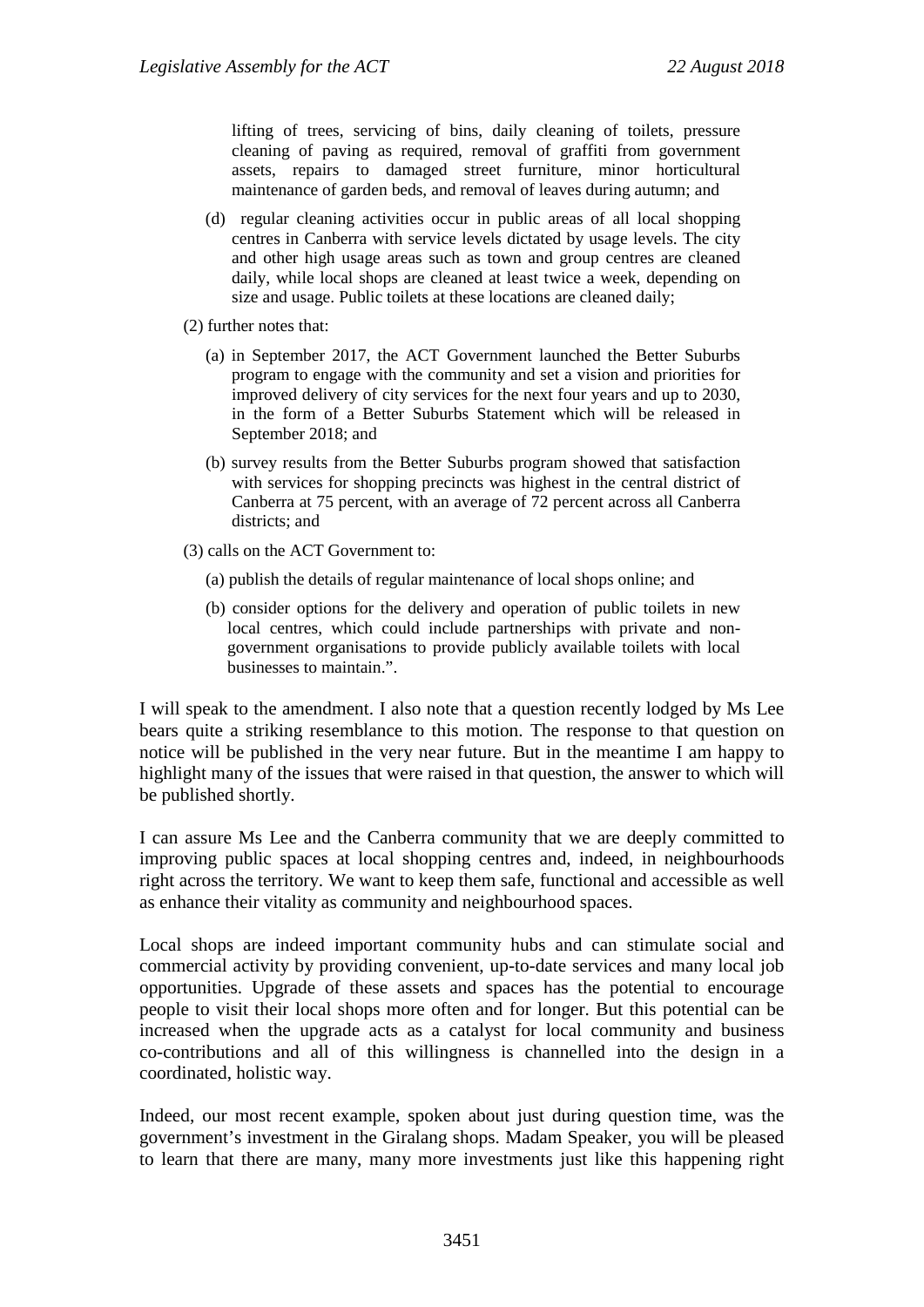across the territory. In total we have 90 commercial shopping centres in the ACT, including 66 local shopping centres, 19 group centres, four town centres and of course the city centre.

The hardworking staff in Transport Canberra and City Services, far from neglecting our local shops, are responsible for and dedicated to their maintenance. They look after the public realm in 90 local group and city shopping centres throughout the city and cleaning of our shopping centres is carried out in a programmed cycle either daily or weekly. This maintenance includes litter picking, cleaning of surfaces, pruning of bushes, lifting of trees, servicing of bins, daily cleaning of toilets, pressure cleaning of paving as required, removal of graffiti from government assets, repairs to damaged furniture including seating, minor horticultural maintenance of garden beds and removal of leaves during autumn.

TCCS staff also maintain and clean 69 public toilets in urban areas on a daily basis, depending on their use. Of the 90 shopping centres around the city, 20 have public toilets which are regularly cleaned and maintained by TCCS.

I certainly support Ms Lee's comments about hardworking small business people in our local shopping centres. But I would remind the party which often claims to be the party of business that in many cases the maintenance and the upgrades of shopping centres are indeed the responsibility of shop owners. It is a shared partnership. It often surprises and staggers me that the party claiming to be the party representing business often comes in here—and of course government is responsible for some very important maintenance functions—and does not seem to recognise that there can be partnerships here in many instances.

There are also many shopping centres which are entirely owned by private companies. TCCS, I know, regularly has correspondence with them. I do that sometimes on behalf of constituents that have issues to raise about those shopping centres that are managed and owned by private enterprise. Many of those also have publicly available toilets, particularly in the larger group centres.

As I mentioned earlier, Ms Lee's motion calls on the government to report on the budget allocation for the maintenance of local shops. Every year the government spends over \$2½ million on regular maintenance and cleaning of local shops. This year we have allocated \$2.9 million.

Historically many older suburbs did have public toilets provided by the government. However, when redevelopments or upgrades have taken place many of the public toilets at these locations have been handed over to the relevant lessee. Examples of these include the shopping centres at Jamison, Manuka and Kingston.

For newer shopping centres, privately developed public toilets are provided by the asset owner as part of the development. It is important to note that the government also provides public toilets and urban open spaces at locations such as parks and sportsgrounds where private facilities are not available.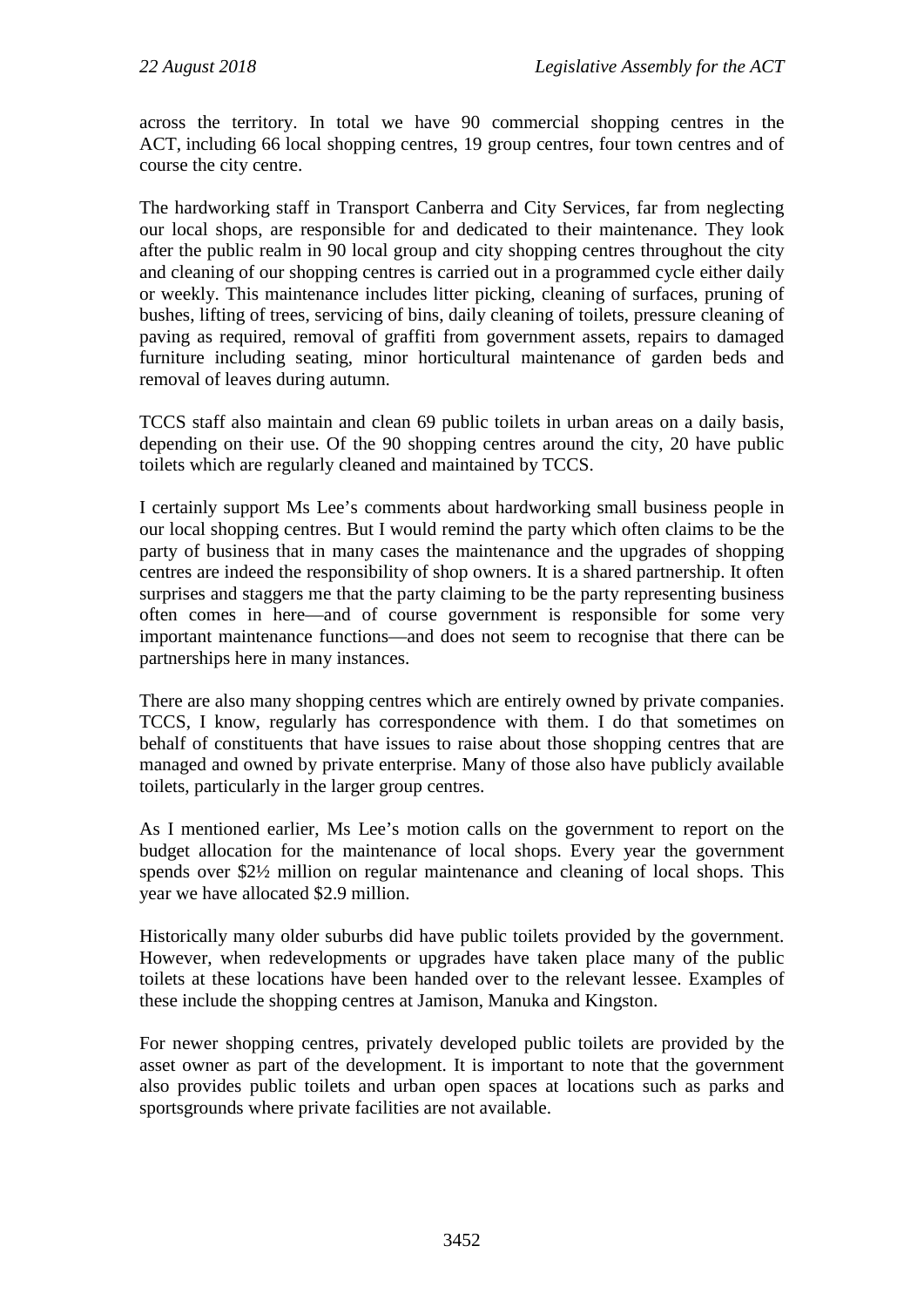High-use areas in the public realm across the city are inspected for illegal graffiti weekly. Members would be well aware that any report relating to the presence of offensive graffiti on public assets is treated as a high priority. And offensive graffiti is generally removed within 24 hours.

Again, I know there have been many debates and comments in this place about the government's responsibility to remove graffiti from private assets. The government's response in recent years has been to establish an active team to not only help clean up after graffiti is found on public assets across the territory but to prevent graffiti happening in the first place, working with local community groups who are both keen to engage in preventing graffiti and also keen to engage in removing graffiti from private assets across the territory.

Over the last 16 years the government has had a rolling program to upgrade local shopping centres and separate programs focusing on master planning and upgrades to town and group centres. Historically, upgrades at local centres have focused on measures to improve safety, amenity and function, as well as to assist with the ongoing commercial viability of the local centres.

Twenty-three local shopping centres have received an upgrade to their public realm on unleased land over the past 12 years through this program. These include major refurbishments in Higgins, Holder, Holt, Melba, Garran, Deakin, Ainslie, Lyons, Scullin, Farrer, Red Hill, Waramanga and Chapman, and minor upgrade works in Charnwood, Tillyard Drive, Griffith, Theodore, Cook, Kambah, Rivett, Evatt, Florey, Hughes and Torrens. To round out Ms Lee's accusations, I would encourage her to recognise the significant work undertaken at many local centres. And it will not stop there.

In 2015-16 we undertook a strategic review of the current program and the delivery method. The review process included improved coordination of works across various government agencies to better target government investment. And a key outcome of the review was creating an analysis tool to prioritise upgrades and consider alternative and future funding models for upgrades to these centres.

In the previous financial year we undertook preliminary designs for shops in Duffy, Campbell, Fraser and Kaleen. Consultation was undertaken with key stakeholders, including shop owners, other government stakeholders, lease holders, businesses and local community groups, and there were targeted onsite conversations. And we look forward to continuing that work with residents in those particular local centres.

In addition to the maintenance and upgrade of some of our local shopping centres, the better suburbs program was introduced to consult broadly with the community in setting a vision and priorities for the improved delivery of city services in the ACT for the next four years and beyond. Priorities for the delivery of improved city services will be identified in the form of a community-authored better suburbs statement. The first stage of consultation was held in late 2017 and the highlighted services and aspects of our city that are most important to our community.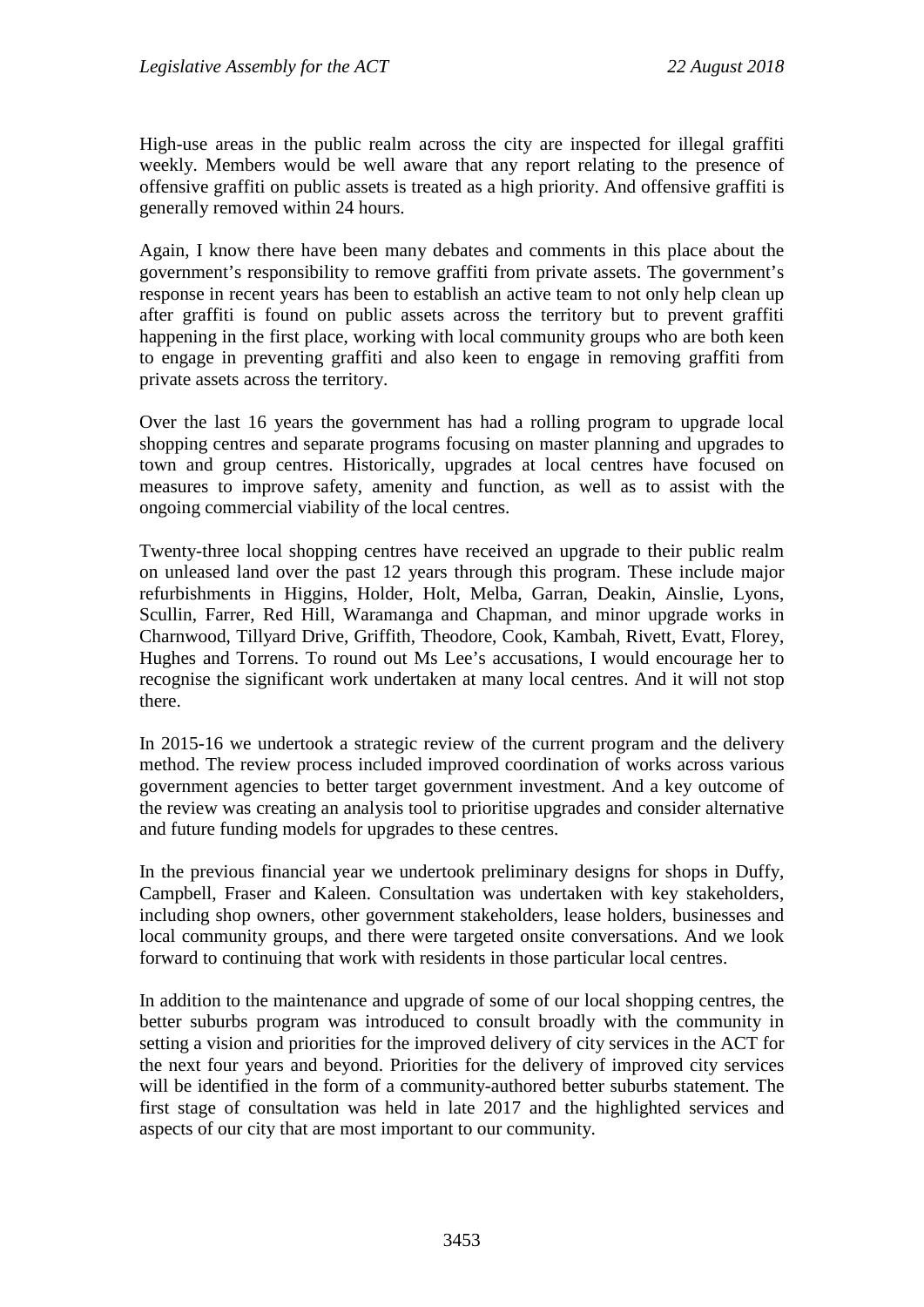It is worth noting that during this first phase we asked Canberrans to provide feedback on how they rated some of the city services we provided. Over the course of that first phase we heard from over 1,200 Canberrans—eight who lodged written submissions, 175 people who attended five pop-up sessions, 43 people through your say discussion board and 300 people who engaged with posts on social media. From this consultation, we found that satisfaction with services for shopping precincts was highest within Ms Lee's electorate, which covers the central districts of Canberra, at 75 per cent, with an average of 72 per cent across all Canberra districts.

The next opportunity for the community to identify and discuss the delivery of city service priorities was through a kitchen table conversation. This encouraged families, friends and community stakeholder groups to gain a deeper understanding of community need. A representative citizens forum panel consisting of 40 community members who represent Canberra's demographic profile and 25 senior representatives from community stakeholder groups, government and industry has been held. The forum worked to identify and plan for the right mix of city services for Canberra into the future.

Feedback from both consultation activities has been consolidated and included in the better suburbs statement, which I was delighted and honoured to receive from the group just this past Sunday. I very much look forward to the final better suburbs statement, which I actually happen to have right here in front of me. I would like to note, without pre-empting the final tabling of this statement, the very complimentary words that a representative group of citizens has made about city services, because I know that the opposition, when they come in here, are looking to have a crack at the government. I understand that, but every time they do that—and it was particularly relevant to some debates yesterday with the opposition about health—they really take a large swipe at our very hardworking public servants. There are officials in city services who do some of the most diverse work in the territory.

I was so delighted that the community group that came together—nearly 60 people over the weekend—had the unique privilege of getting to know the extent and range of work that our city services team does in the ACT. If you are ever in the city very, very early every morning, they are out there looking after our city. They are cleaning it; they are sweeping it up. After major events like New Year's Eve or the Multicultural Festival there are staff in city services out across our city every day in some terrible weather—in winter and summer—cleaning our shops, and they really do a tremendous job.

I was very pleased to hear from the citizen forum their view that city services does a wonderful job of maintaining and improving assets across all its service areas. There are opportunities to improve, and we certainly recognise that because, if there were not, probably none of us would be here.

The forum, in wrapping up, worked to identify and plan for the right mix of city services for Canberra into the future. I have also asked the better suburbs citizens forum to allocate the \$1.9 million set aside in this year's budget for playgrounds and local community improvement projects. Some of those that presented to the forum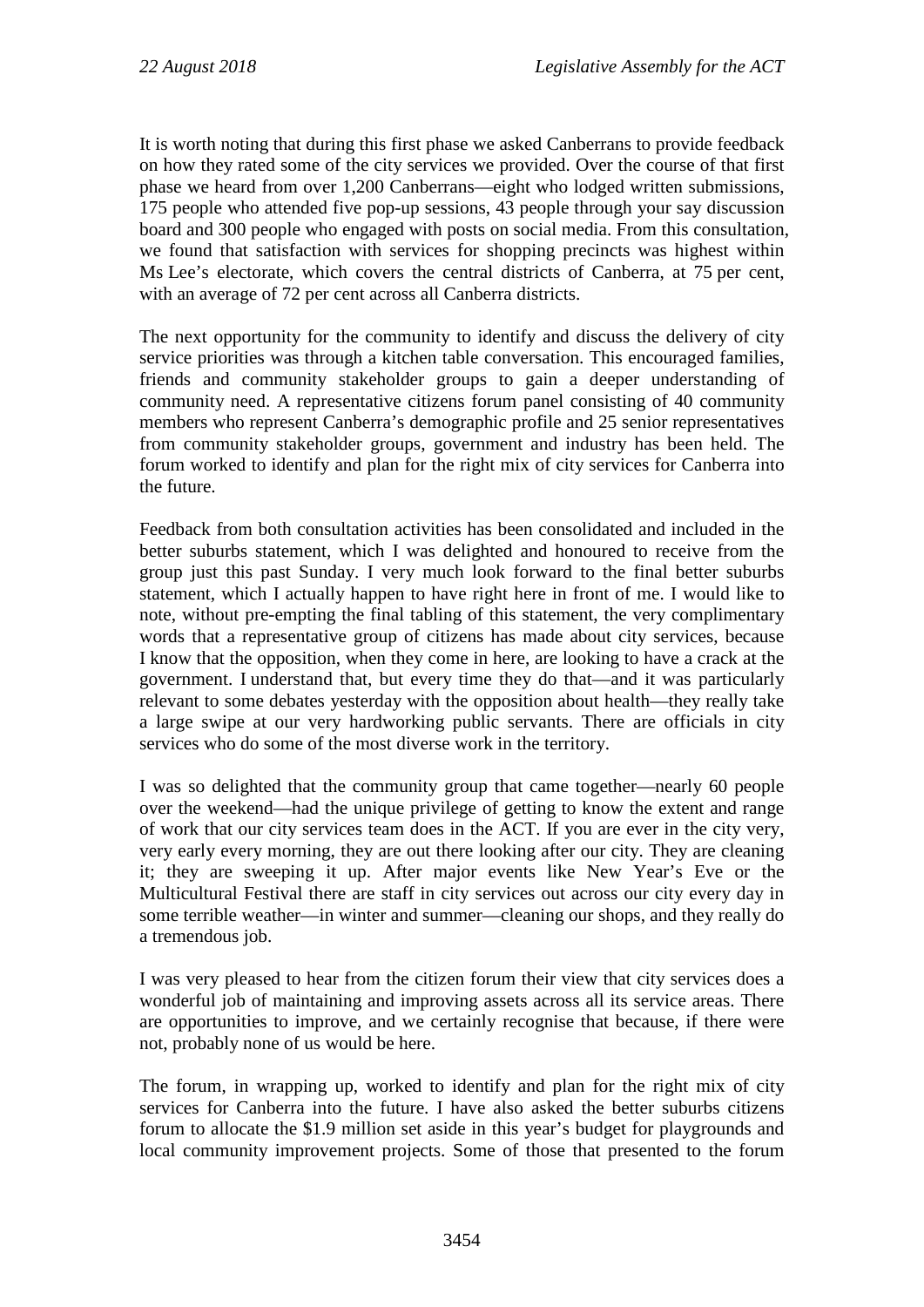just this past Sunday did indeed have proposals to collocate playgrounds at local shops. I think there was some recognition from me, from TCCS and from the community group that being able to collocate playgrounds with areas where people already gather in larger numbers—local shops are a perfect example—would be high on their priority list. I look forward to receiving their final recommendations.

Work will start on defined projects after the statement is released, with further improvements to be based on the community-identified vision and priorities for the next four years and beyond. That will set us up very well to undertake some participatory budgeting with the community in the context of next year's budget. This forum was a great experience and very valuable for both the community and the directorate, and we look forward to sharing its outcomes.

I also want to respond to a couple of other issues. Certainly water bubblers have been extensively provided throughout the territory. We are looking to provide access to more free water bubblers and, in the context of the debates today about not only investing in our local shops but also reducing the use of single-use plastics, I note that water bubblers can be a considerable benefit. We have many in our group and town centres now, and we look forward to further investment in those.

I would also like to clarify for Ms Lee, who referred to the government slashing the bus route, and remind the opposition that the government, in fact, is making a massive investment in our bus network. Yes, it is changing. We are spending \$43 million on new buses and nearly \$40 million on new bus services. There is no definition under which an \$80 million investment in our bus network and a massive investment in light rail in any way constitutes a slashing of bus services. I certainly acknowledge that there are changes but there are not slashes; there are massive investments in our bus network. I would welcome the opposition clarifying that point. *(Time expired.)*

**MS LE COUTEUR** (Murrumbidgee) (4.16): The Greens will not support the original motion and will instead be supporting Minister Fitzharris's amendment. While I think that the "calls on" part of Ms Lee's motion is fine—well, it is fairly innocuous—there are two main reasons why I cannot support the motion as a whole.

My first concern is with the tone of the motion. I, like other people in Canberra, I am sure, have supported my local shops in the different places I have lived in over the years that I have lived here. But the local shops that I go to are not really the local shops that Ms Lee's motion seems to be talking about. From the sound of her motion, our local shops are derelict crime hollows; they are "run down", "poorly lit", the target of "vandals", and "lacking basic and regular maintenance". They are really not that bad.

There was a period in Canberra when I will admit things got pretty bad. During the 1990s many of the local shopping centres were in pretty dire straits. Those of us who were here then would actually agree with that. I remember that, during the Seventh Assembly, the planning committee did an inquiry into supermarket competition, and people were pretty negative about their local shops then. But the situation has changed, I think, and most local shopping centres are doing okay. Certainly, community interest in having local shops and local facilities does seem to be rising. There are new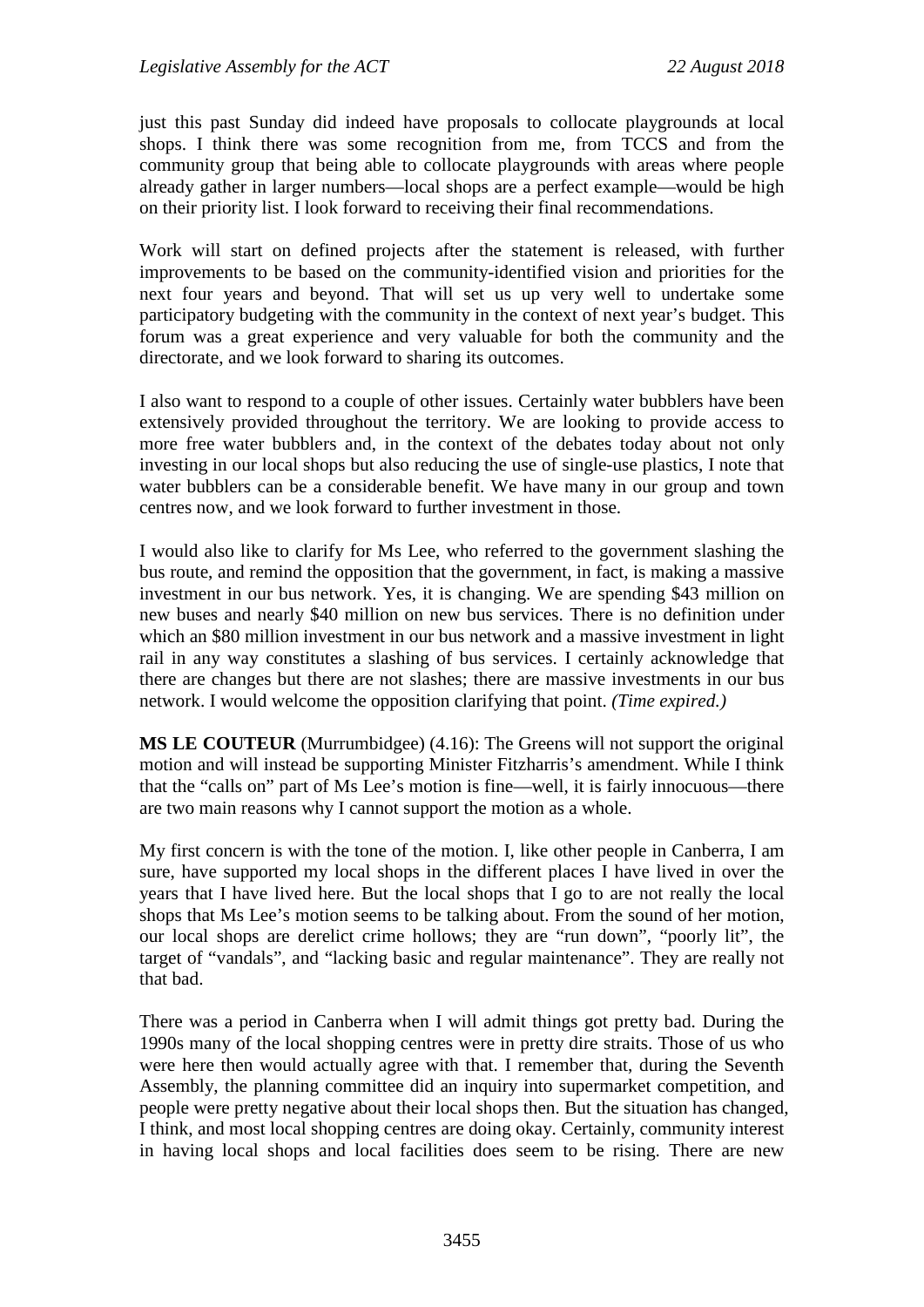generations of shopkeepers in many of our local shopping centres. In my local shops—or what are almost my local shops—in Farrer, things like the Fox and Bow are making local shops a destination in a way that they have not been in the past, and it is great.

Another example is one that I think everyone in the Assembly should be aware of because we have asked quite a few questions about it—that is, the Coombs shops. It is a very good example of how attitudes to local shops have turned around, and the community is wanting more of them. As I think everyone here would be aware, the Coombs shops site was sold to a developer in 2015. The developer's DA was initially rejected, but eventually work got underway in 2016. Now, two years later, the shops are still not open.

People in Coombs and Wright are desperate for local shops. There is clearly enough demand. Coombs is already supporting a medical centre, a gym and a chemist. The nearest shops are at Cooleman Court, which is 4.6 kilometres away by road from parts of Coombs. And Cooleman Court is seriously running out of parking. You will not often find me making comments about parking stresses, but Cooleman Court clearly has them.

The frustrating thing is that there is not an awful lot the government can do to fix the situation. Minister Gentleman was asked about it in a question without notice during the last sitting period—quite recently. I think there is about another year until the government is in a situation where it can force the owner to deliver.

Another example is in Ms Lee's electorate, in Downer. I lived in Downer for many years, and for some of that time the local shops were really struggling. Things got pretty grim, but they have turned around. There is a new cafe and some substantial renovations to the heritage-listed building. It is looking so much better, and the cafe is very full.

I could keep going regarding different shopping centres in different parts of Canberra. What I am trying to say is that most local shops are not abandoned and full of crime and decay, as Ms Lee's motion implies. It is really not that bad.

My second concern with this motion is that implicit in it is a push for more maintenance funding for local shops. We would all like that, but the reality of the budget is that, in order to fund more maintenance for local shops, money has to be taken from somewhere else or taxes have to go up. I have talked about this trade-off several times in the Assembly, most recently in the Transport and City Services section of the appropriation debate.

I am not at all confident that, if the community in my electorate was asked what their priority for city services funding was, the answer would be more maintenance for local shops, because that is not really something that people are complaining to me about. It is just not what I am hearing.

I am hearing a number of things shopping-wise. Firstly, I am hearing that there should be a focus on upgrading our bigger centres, the Woden town centre in particular and,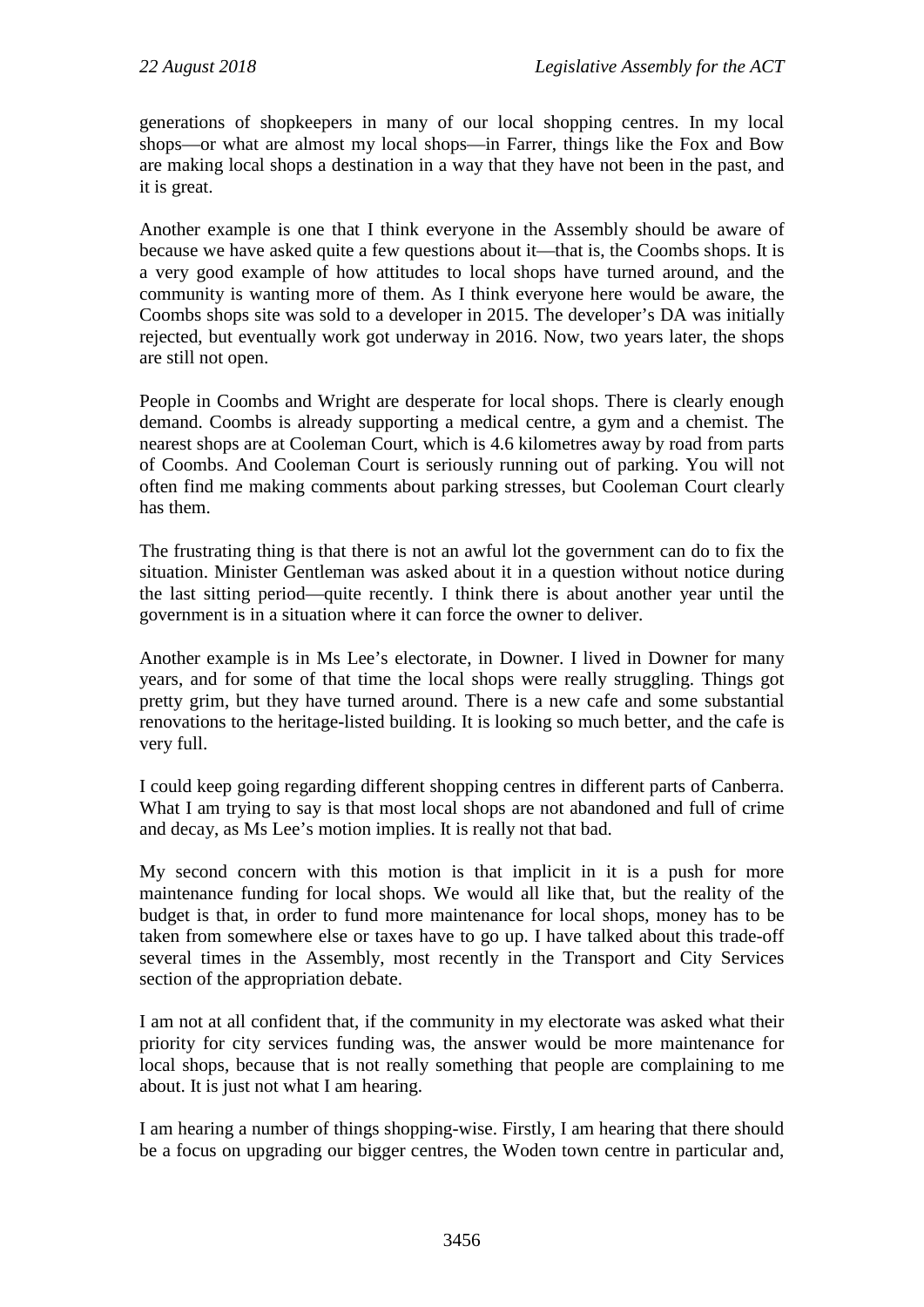to a lesser extent, Cooleman Court in Weston—although many people in Weston think their problems would be solved if only there were local shops in Molonglo. Secondly, there should be a focus on getting new playgrounds and parks built adjacent to local shops, notably in Farrer and Waramanga. That was something that Minister Fitzharris talked about. Thirdly, there should be a lot more emphasis on maintenance in their local area—on the streetlights that do not work or on filling the potholes. People in my electorate are not complaining—to me, at any rate—about the local shops.

The more systematic way to look at it is through public participation. Minister Fitzharris talked at some length about the better suburbs process, so I will not go into this process in huge detail. I was privileged to go to part of the afternoon session on Sunday, and it seemed that it was working well in terms of participatory budgeting and deliberative democracy. That is certainly something that we need more of in this area of the budget. Members may remember that last year we passed a motion about participatory budgeting. This sort of motion and these sorts of needs are the reasons why the Greens think that deliberative democracy and participatory budgeting are the way to go to reduce the conflict about where money in that area should best be spent.

I will now turn to the amendment. It does remove from the motion material that I disagree with, and which I spoke about earlier. But it also contains two things that I actively support. The first is paragraph (3)(b), about public toilets in new local centres. This is really important because a lack of public toilets is something that I hear about from the community.

Those of us who travel around Canberra a lot may notice that in the older suburbs originally the toilets were in the local shops. Downer in fact had toilets, which closed during the period of decline of the Downer local shops. O'Connor and Lyneham also spring to mind. At some point, possibly as far back as the 1970s, this stopped being part of the NCDC's brief. I am told, for instance, by a Cook resident—Ms Fitzharris may have dealt with this matter; I am not sure—that they did not have public toilets until recently, when the ACT government installed them, following community requests.

Public toilets may not be of importance to all members, but from what I have heard from the community they are definitely of great interest to parts of our ageing population. One of the things that can happen as you get older is incontinence. I know of people who, when they are working out whether they can go out, check to see whether there is a toilet nearby that they can get to quickly, just in case. Pregnant women can also find that this is an issue. Of course, parents of children who are toilet training also find this to be a considerable issue. Many of us have been through that as parents.

In an ideal world, all centres would have public toilets, but we do have a very large number of gaps to fill in existing centres, and that would be a pretty large expense. As I said earlier, expenditure has to be prioritised between all the competing demands for city services. Public toilets for each local centre may be something that is recommended out of better suburbs, or it may not.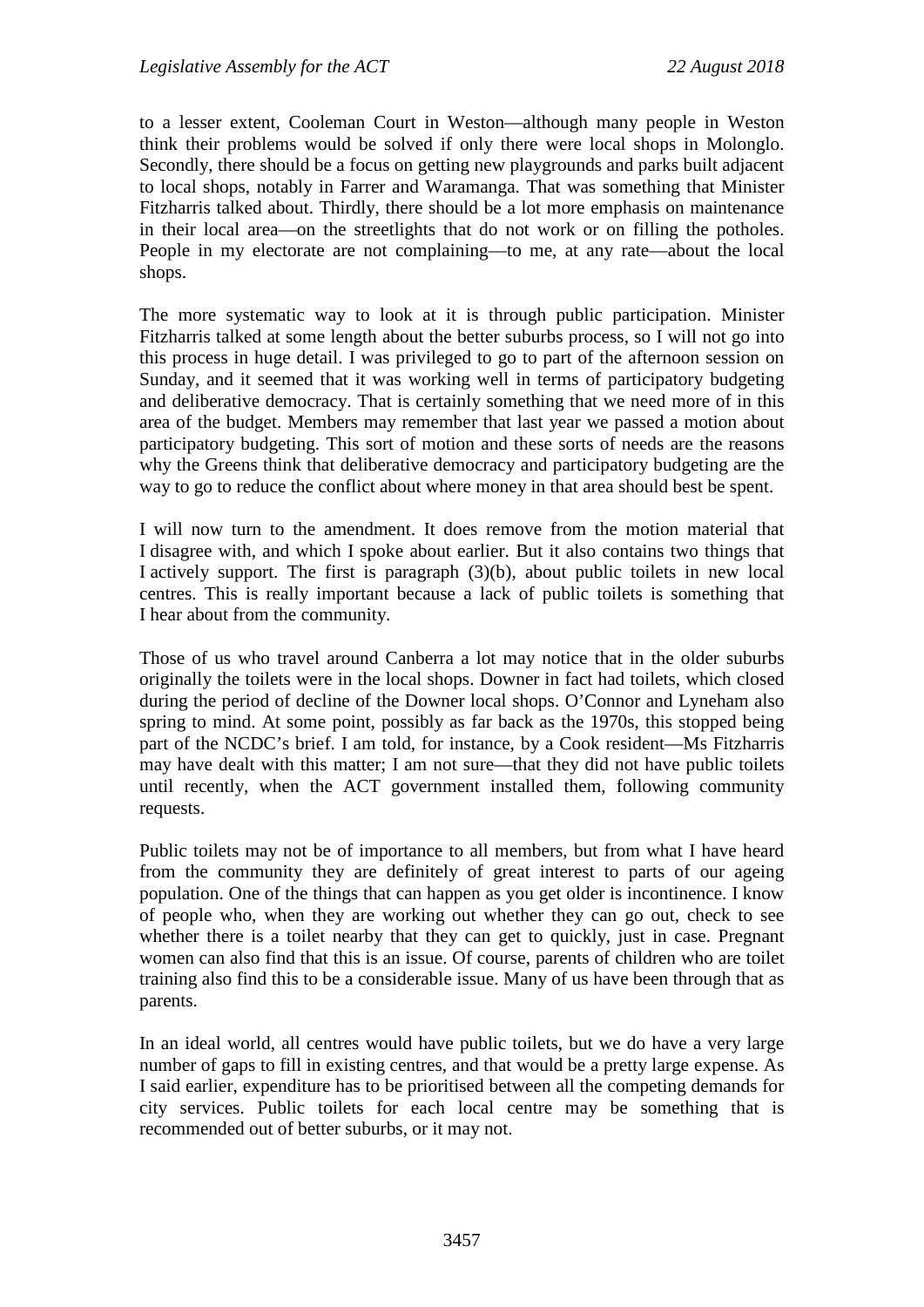Paragraph (3)(b) calls for an examination of clever ways to stop the gap getting bigger, at what should be a low cost. It asks the government to consider options to get public toilets into new local centres through partnerships with private and community sectors. Shops need toilets for their staff. Some businesses make their toilets available to their own customers, but most of them do not. It may be possible, at a pretty low cost, to design new shopping centres with a set of toilets for everyone rather than each business having their own, with limited availability for the general public—or a number of sets, one of which is available for the general public. This could be a very good outcome with a limited budgetary impact.

In conclusion, I would like to point out another change that Minister Fitzharris's amendment would make to Ms Lee's original motion—that is, to put the maintenance schedule information on the government's website, rather than reporting it to the Assembly. With all due respect to the Assembly, the community, I am afraid, is far more likely to look for city services information on the government's city services website than in *Hansard*. That is yet another reason why I will be supporting Minister Fitzharris's amendment, rather than the original motion.

**MS LAWDER** (Brindabella) (4.27): I thank Ms Lee for bringing forward this motion today. Maintenance and the amenity, the look and the feel of our local shopping centres are something that most residents find quite important. Our local shopping centres are often located with other amenities around them and they have become a community hub. They may be near schools; they may have playgrounds nearby; they may be near clubs or community gardens. There could be a whole lot of different things in the vicinity.

Whether they are standalone, such as Theodore shops ,for example, which has a small supermarket and not too much else around it, or whether they are one of the big shopping centres or group centres, they are important to members of the community. In the case of Theodore, many people drop by on their way home from work, maybe to get a beer or—I probably should not mention cigarettes—to pop in and pick up some milk.

People do expect maintenance to be kept up to a generally acceptable standard. I would like to say at this point that in many instances I do write to the minister, and I often get a very favourable result. I would like to commend the work that TCCS do. I have passed on my thanks to the minister at various times. When constituents have raised something with me and I then raise it with the minister, and the constituent expresses their appreciation, I pass that on to the minister, and I am sure she passes that on to the directorate. It is noticed and it is appreciated.

That does not mean there is not more that we can do. Members of our community often have suggestions themselves. About a month ago, perhaps in early July, I happened to hear part of the Chief Minister's talkback on radio. Some business owners from Endeavour House in Manuka were talking about how they wanted to put plants on their nature strip, and they wanted to work with the government to do that. The minister alluded to the fact that it is not only up to the government to do these things; there are community participation elements as well.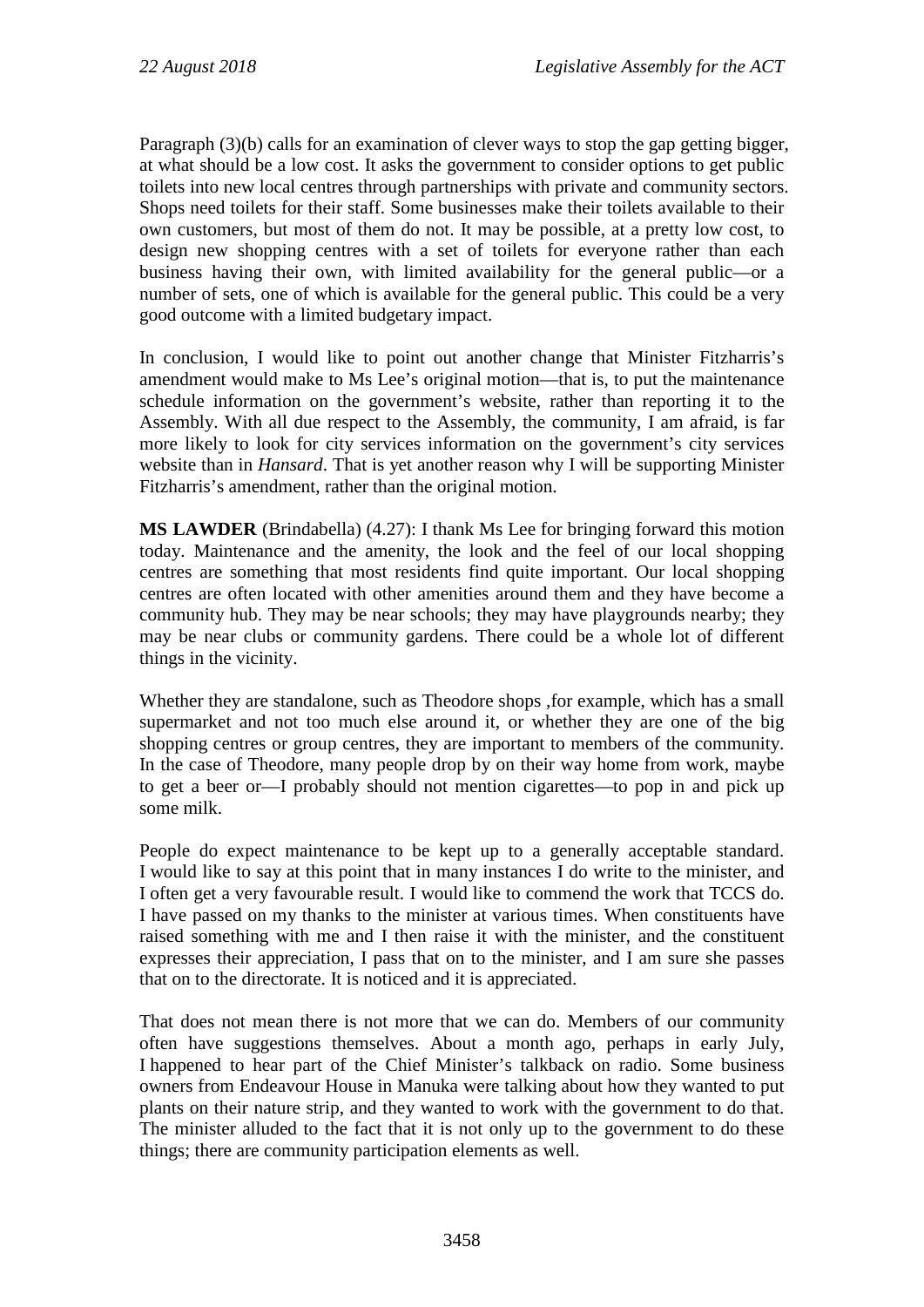Another important part of that is about rubbish and litter, because that is a community responsibility. We do expect there to be sufficient bins. Whether that includes recycling bins as well as general rubbish bins for waste that goes to the landfill, there must be enough bins around. I note that there are 1,130 bins around Canberra which are emptied up to five times a week. In some places, for example, where there are lots of food places, that may need to be more frequent.

In fact, just yesterday, I got a letter from the minister in response to a constituency issue about litter around Ricardo Street in Wanniassa, which is near the Gartside Street restaurant precinct. A constituent had been concerned about the amount of littering, and I got a letter back from the minister yesterday. So there are concerns that people raise—about littering and the number of bins, about gardens and maintenance of footpaths et cetera, and street sweeping in those areas, which could incorporate rubbish as well.

Parking is another thing that is often raised with us. There was a bit of a missed opportunity at Gartside Street recently. There has been some nice work done. It looks so much better. There used to be bare earth, where there once was grass, and people used to park on the footpath. That has been improved a lot. But it has not improved the parking situation in the restaurant precinct around Gartside Street. I have lost track of the number of times constituents have talked to me about the fact that they drive there, cannot get a car park, and go somewhere else. So it has a business impact on those local businesses, and some of them, of course, are small businesses.

We also often hear about graffiti. In some cases it is a government responsibility, depending on the location. In other cases it is up to the owners or managers of the shops. I note that there are legal street art and graffiti sites, although I was a little surprised that, on the minister's map that I have just been looking at, it talks about legal graffiti sites but it points to a big concrete overpass over a street. I wondered whether that was a bit of a safety issue—encouraging people to climb up and paint legal graffiti onto a concrete overpass. I am sure it is some kind of artistic licence, rather than actually encouraging that to take place.

With respect to playgrounds, some places, such as Wanniassa shops, have a playground nearby, and they have a fence nearby, which assists to keep children away from the car park. Wanniassa shops has had a bit of a resurgence recently. It is not only about government maintenance services; a couple of new tenants in a shopping centre can make an enormous difference to a shopping centre. Coles moved in. Also, the markets at Wanniassa have made a big difference to that shopping centre. Of course, there are other great businesses in Wanniassa, such as Capital Chemist.

Playgrounds are often raised. In fact, the Calwell shops have often asked for an improvement in the playground there. It is a very paltry-looking playground and it could do with some improvement, which would make it an even better destination for families when they go to do their shopping.

Going back to the issue of graffiti, I do like the addition in some cases of murals on some of the walls. Erindale shops is another example of that. Along the bus stop side of Erindale there is a lovely mural which has improved that area as well.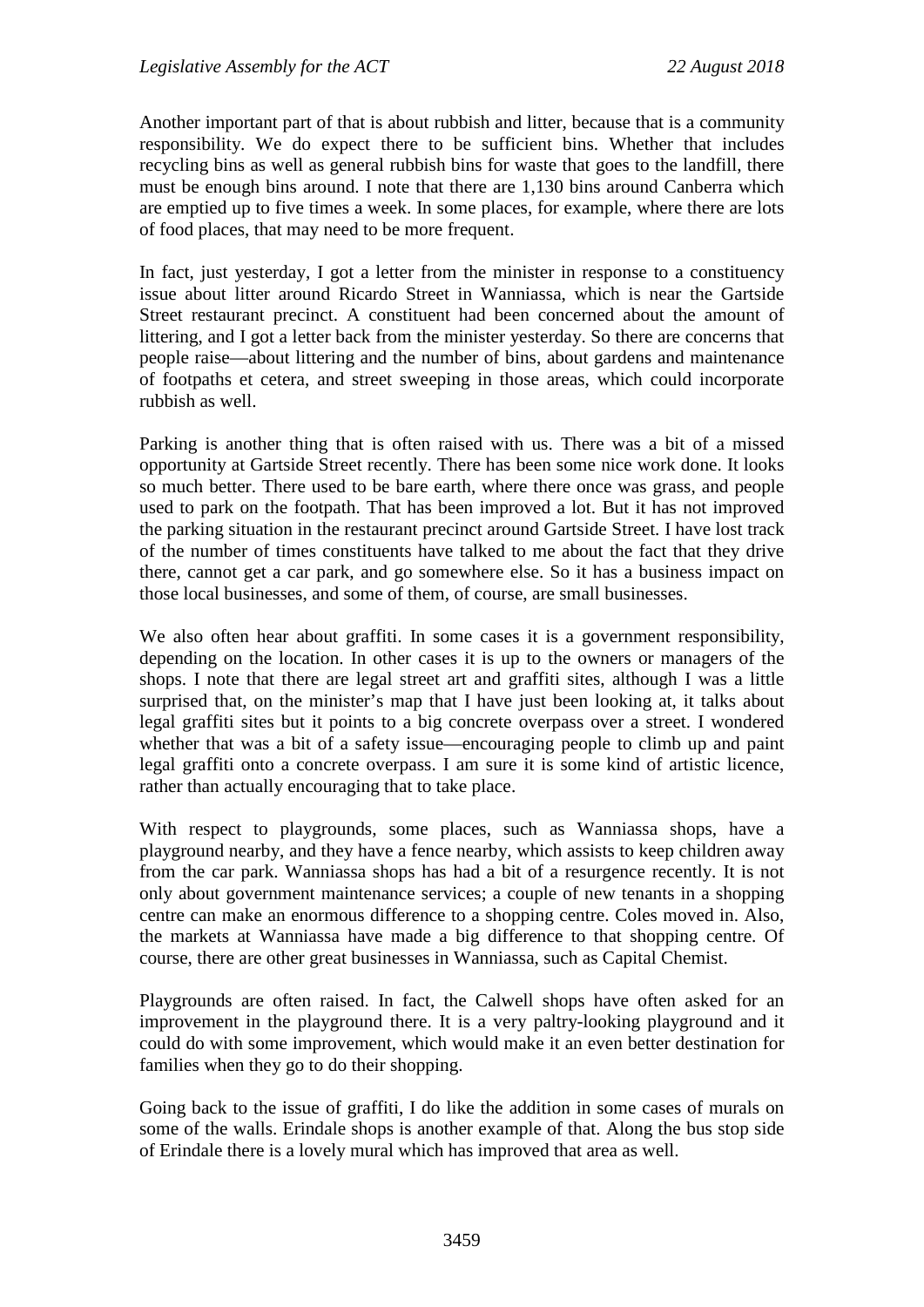Lighting is an issue that I have talked about frequently in this place. Just recently, there was an issue at the side of Erindale where the PCYC is. I am never sure which side people think is the back and which is the front. I think the area where the PCYC is located is at the back, but some people call that the front. On that side there was a big light out for a few months, which has recently been fixed. Out the other side of Erindale, on the McBryde Crescent side of Erindale, there is another light out in the car park, which I noticed just this week.

These are the types of basic local services that people expect to be maintained at their local shops. There is a community component to it. There is an individual component—not dropping your litter, for example. But when it is about overflowing bins, for example, we do expect those bins to be emptied on a more frequent basis.

Local shops provide a meeting place for people. Many of them these days have cafes and coffee shops where people get together and arrange to meet each other ahead of time, as well as when they accidentally bump into each other while they are out doing their shopping. They have seating throughout shopping centres these days. You will probably note that on hot days shopping centres are busier because they provide air conditioning.

It is important that we look after the amenity of shopping centres. In many cases that is the responsibility internally of the shop owners or management, but externally there is still much that the government can do. We appear to have had an erosion of the level of local maintenance over the past few years. People would like to see that, for their ever-increasing rates, they are maintaining at least the same level of basic local services.

I would encourage the government to think about that. I, for one, in case the minister has not noticed, am an avid user of fix my street. I report many issues on fix my street. I am still concerned about the lack of a feedback loop in relation to fix my street, but it is a good way of keeping track of complaints about basic local services. I am sure it is something that we will talk about a lot more in this place over the next few years, because people expect to be able to maintain their current level of basic local services, if not see an increase in them, having regard to their ever-increasing rates.

Once again, I thank Ms Lee for bringing this motion to the Assembly and I look forward to the time when we can see an improvement in basic local services.

**MR RAMSAY** (Ginninderra—Attorney-General, Minister for Regulatory Services, Minister for the Arts and Community Events and Minister for Veterans and Seniors) (4.37): I was not intending to speak on this motion, but I noted Ms Lee's comments on the enforcement of parking and I thought it was important to make some corrections to the record. It seems Ms Lee has not been listening particularly closely to some of my speeches when I have spoken about Access Canberra. If she had, she would have known that a large number of measures in this budget will go to help enforcing parking in the city, so I would like to repeat them for her.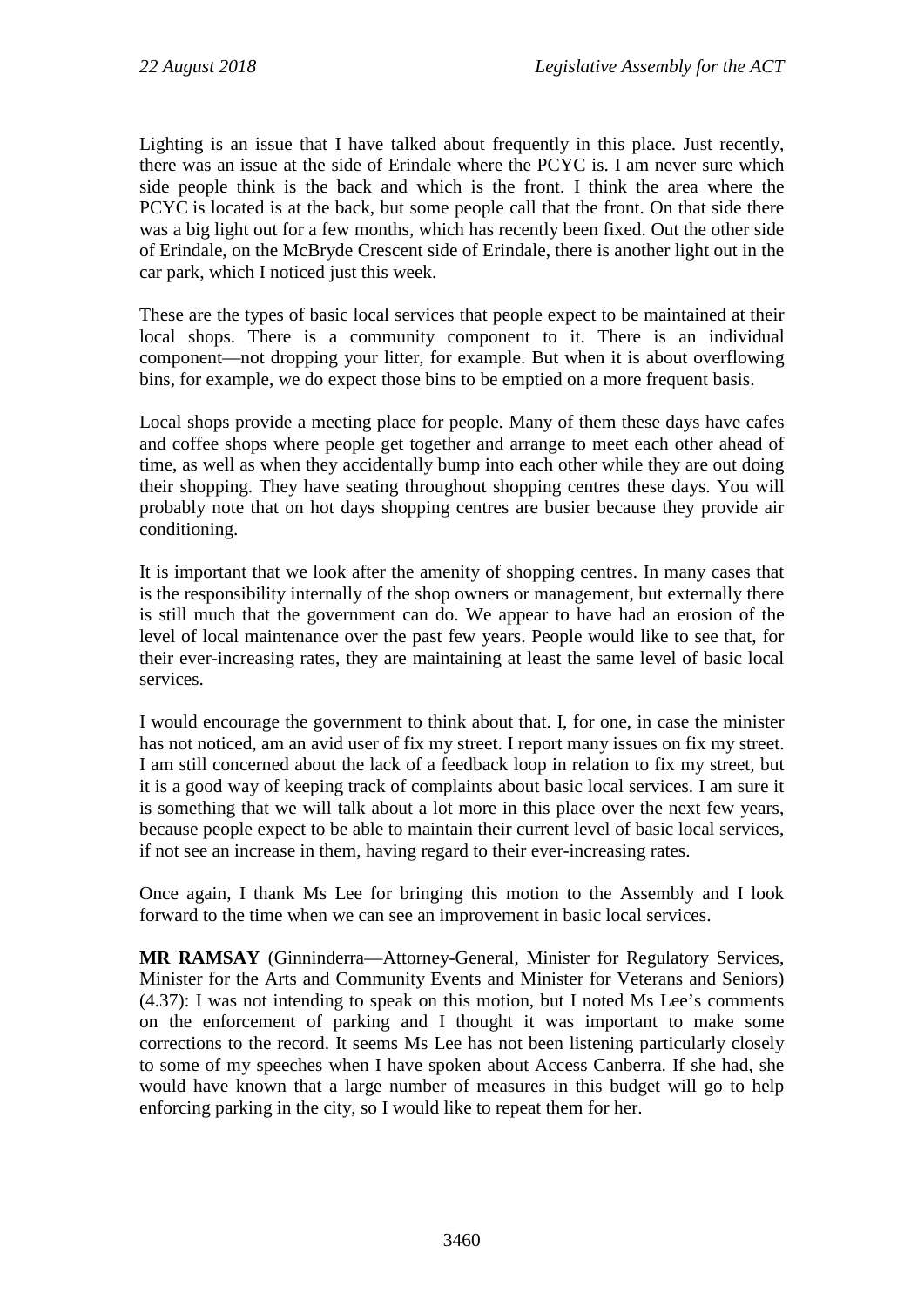In this year's budget we have purchased an additional two licence plate recognition cameras and vans to better patrol parking across Canberra. These are in addition to the two we already have patrolling the streets of Canberra. These are particularly useful in patrolling timed spaces at local shops. In addition, there are funds for an additional four staff to operate the LPR cameras—a driver and a camera operator—and 3.25 full-time equivalent staff to resource the additional adjudications and payment plans resulting from the increased infringements.

For reference, in July our current LPR vans issued 2,173 fines to ensure safe and equitable parking across Canberra. There were 7,162 parking infringements in total in July across both our foot patrols and the LPR vans. I draw to the attention of Ms Lee and the Assembly that when parking enforcement happens with the LPR vans the infringement notices are mailed out afterwards, so people will not necessarily see the little yellow envelope and know that an enforcement has taken place. But certainly significant numbers of infringements are being enforced. I encourage people to join Ms Lawder as a frequent flyer user of fix my street to report parking issues when they arise.

The government is also commissioning a study into the implementation of smart mobility permits aimed at reducing the misuse of those permits. Currently permits are paper based, with the holder's details printed on them. The holder of a valid mobility permit is entitled to untimed free parking within all ACT government-owned parking bays. Parking inspectors currently manually determine if a permit is legitimate and current. However, they cannot detect if there are several permits with the same identification number, and the potential for fraudulent use of multiple permits results in a lack of access to disabled parking bays and potential revenue loss for the ACT government.

The newly implemented LPR cameras are a more efficient means of undertaking parking enforcement. However, they cannot at this stage detect a paper permit on the dashboard of a car. Digitising these permits will enable the new licence plate cameras to recognise the permits and therefore not issue erroneous infringements.

Technologies such as Bluetooth and radio frequency identification, or RFID, will be investigated to determine the best solution. We have also recently raised the fines for parking in an accessibility space to ensure that our local shops are accessible for those who are mobility impaired, and that now attracts a fine of \$600.

Ms Lee can rest assured that Access Canberra parking inspectors are indeed out there, ensuring there is equitable access to our local shops to ensure all of the Canberra community can stop in to grab the groceries they need, a coffee or a brunch or their favourite local takeaway.

**MRS KIKKERT** (Ginninderra) (4.40): I thank Ms Lee for bringing this motion before the Assembly today. I wish to say a few words in its support. As a member of Ginninderra I am proud to represent the people of Belconnen in this Assembly. Most of the suburbs in my electorate were designed around local shopping centres or, in some cases, a group centre. The local shops are typically well connected to the rest of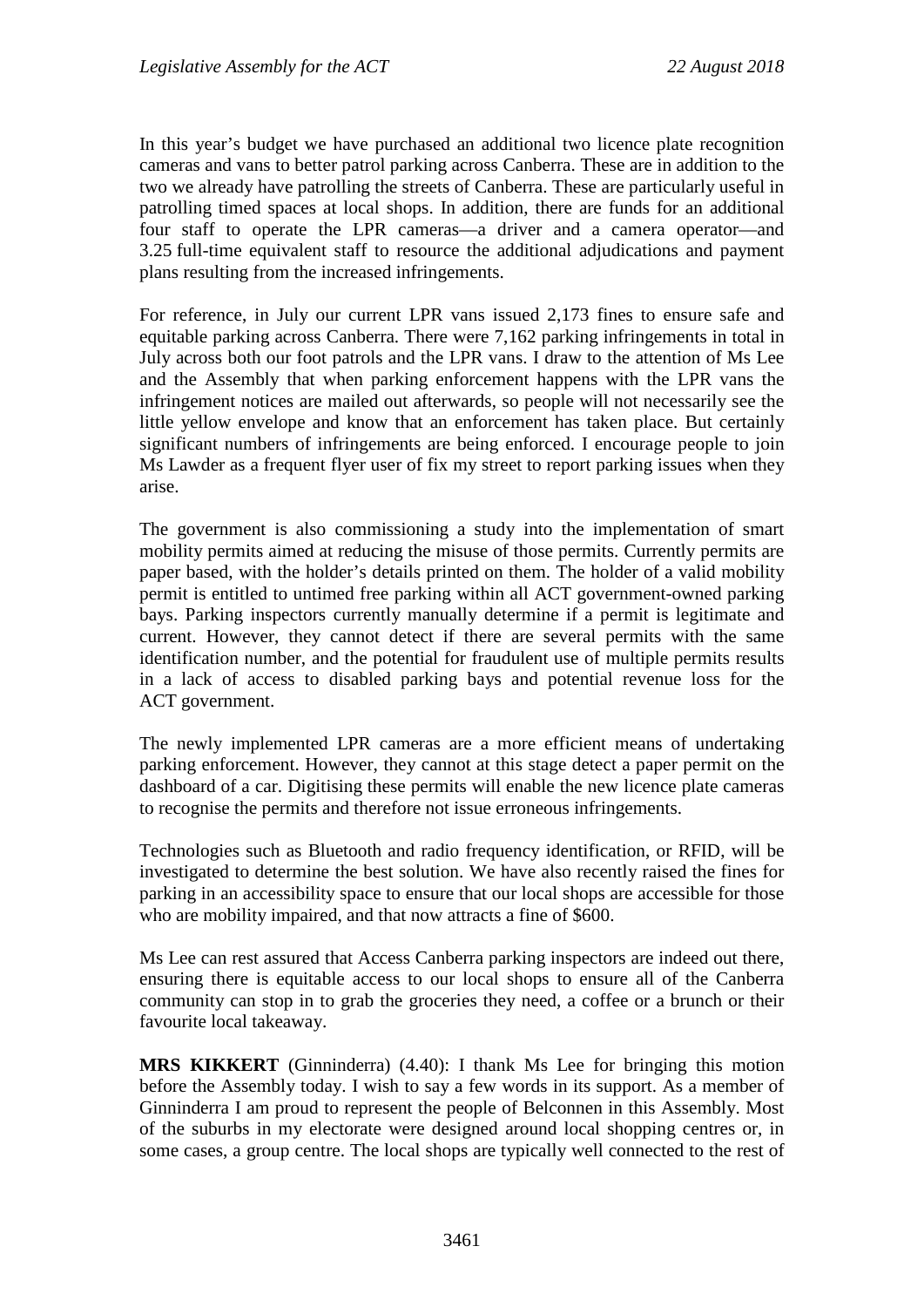the suburbs through a system of footpaths that allow residents to travel to the shops on foot whilst avoiding traffic lights and road crossings. In many cases the walk to the shops may be shorter in distance and/or time than driving there.

In many suburbs residents also have a habit of stopping by the local shops on their way home from work, sport or study. This allows them to avoid some of the congestion and parking hassles that often accompany a visit to a large shopping centre whilst supporting their local community and the small business owners who choose to invest in it.

Many Belconnen residents feel justifiably possessive of their local shops. They enjoy meeting up with their neighbours for coffees at the local cafe. They appreciate the opportunity to grab fresh food and pantry staples from their local supermarkets, several of which also provide a range of gourmet and specialist items. Local chemists and medical offices provide peace of mind to those who depend upon prescription medications or have sick children. Local butchers and newsagencies, hairdressers, bakeries and other retailers are much valued parts of the local community. Ask any resident of Belconnen where to find the best pizza or Canberra's finest potato scallop and you will quickly find how committed they are to their local takeaways.

Local shop owners are important elements in the success and vibrancy of these small shopping centres. They work long and hard to provide quality services, often from before sunrise until well into the evening. They get to know the regular customers in ways that can never happen in large retail outlets. They diversify their offerings to meet local needs, and in the process they foster a real sense of community, providing a powerful alternative to the social isolation that often occurs in less connected suburbs.

It is unfortunate, therefore, that so often these local shopping centres are neglected by this government. Many of them are run down and shabby in appearance and this negatively impacts the success of the dedicated small business owners who choose to trade there. Numerous constituents have spoken to me about the problem of rubbish being left around their local shops without being cleared away. Car parks are often inadequate to handle the traffic that occurs at predictable times each day. Basic amenities that would improve the experience of all visitors are often lacking.

Let us take the example of the Florey shops. Despite its proximity to the Belconnen town centre, this local shopping centre is a very busy and important part of that suburb, experiencing a large number of visitors throughout the day. The pizza shop, in fact, sells an average of more than 30 pizzas per hour. This shopping centre also includes a small playground for families and a number of benches that invite visitors to sit and rest and extend their visit.

As residents of Belconnen have pointed out to me, the government for some reason has made the decision not to provide toilets. I have already raised the absence of toilets at a number of other local shops in the Belconnen area, and the response from Minister Fitzharris has been that toilets are generally not provided at local shops. As any mum can tell you, it is unlikely anyone is going to spend any more time than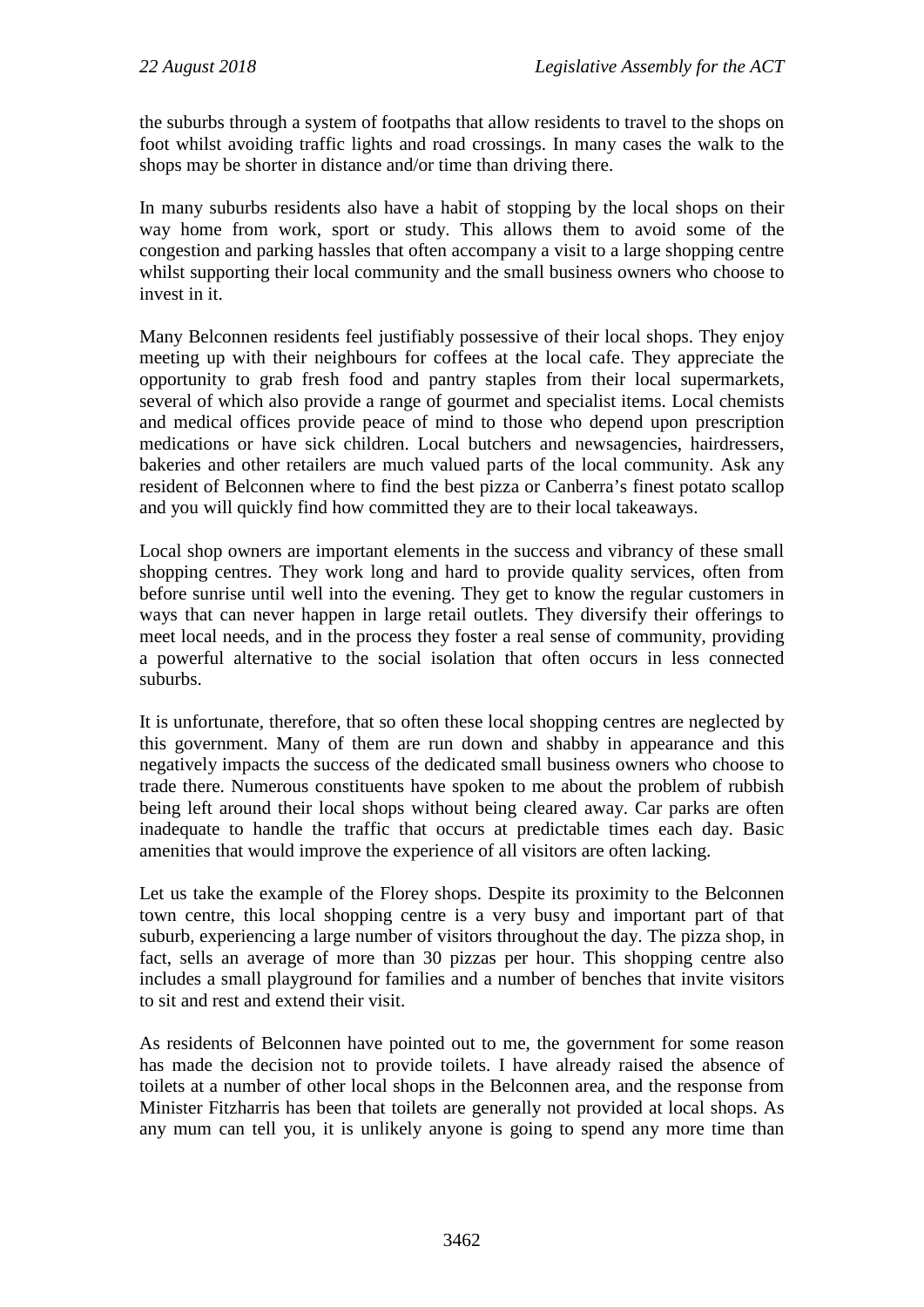absolutely necessary at a shopping centre that lacks toilets, no matter how new and shiny the play equipment may be.

On behalf of the cafe owner at one local shopping centre, last year I requested that this government provide a shade sail or other shade structure to improve the enjoyment of not only cafe patrons but those who purchase from the other eateries in the area. The minister's response was, in a word, no. I have also written to this government on behalf of Canberra residents who have concerns about a car park at their local shops. This U-shaped car park located near an early childhood centre allows for traffic to travel in both directions, but the lane is very narrow, making this quite difficult.

The obvious solution, according to frequent users who really understand the situation, is to alter the traffic flow to one way—a simple, affordable and informed request from residents to their current government. In response Minister Fitzharris said that directing traffic in a one-way loop was certainly feasible but, again, the answer was no. Apparently this government think that they better understand the situation than those who daily use the car park.

In addition, on behalf of residents in my electorate I have asked for simple enhancements to an existing toilet block, as well as an upgrade to the bill poster silo at another local shopping centre. In each case the response from Minister Fitzharris has been no.

In light of their pride in their local shops, Canberrans often wonder why their current government appears not to share that pride. This motion seeks to address this sense of neglect. I join with Ms Lee in calling on the ACT government to establish and publish a schedule of regular maintenance of local shops and report on the budget allocation for such maintenance by the end of the sitting period in October.

**MS LEE** (Kurrajong) (4.47): I thank Ms Lawder and Mrs Kikkert for their support and for taking the time to highlight some of the maintenance issues they see in the local shops in their electorates. Regarding Ms Le Couteur, I do not even know whether she was listening at all or perhaps she has selective hearing, but she has accused me of portraying our local shops as derelict and crime ridden and slum-like. I ask Ms Le Couteur, before she goes out to the community to misrepresent m, to actually read in *Hansard* what I said about our local shops.

I have said very clearly—and I say it again, mostly for her benefit, although I note she is no longer in the chamber—that our local shops are great community hubs and local residents have done amazing things at them to bring the community together. But when it comes to the "calls upon" section in my motion we get served up once again another Caroline Le Couteur special: the "I agree but I'm not going to vote for you." I do not know why that should come as any surprise, given that that is the MO.

The minister, in her response, slammed our party—"the party of business" she called us—for asking government, not business, to do something. Clearly she also was not paying much attention to what I was saying, so I will repeat word for word what I said in my speech earlier: individual shopkeepers and landlords who own the shops have a responsibility and an incentive to make sure their shops are the best they can be.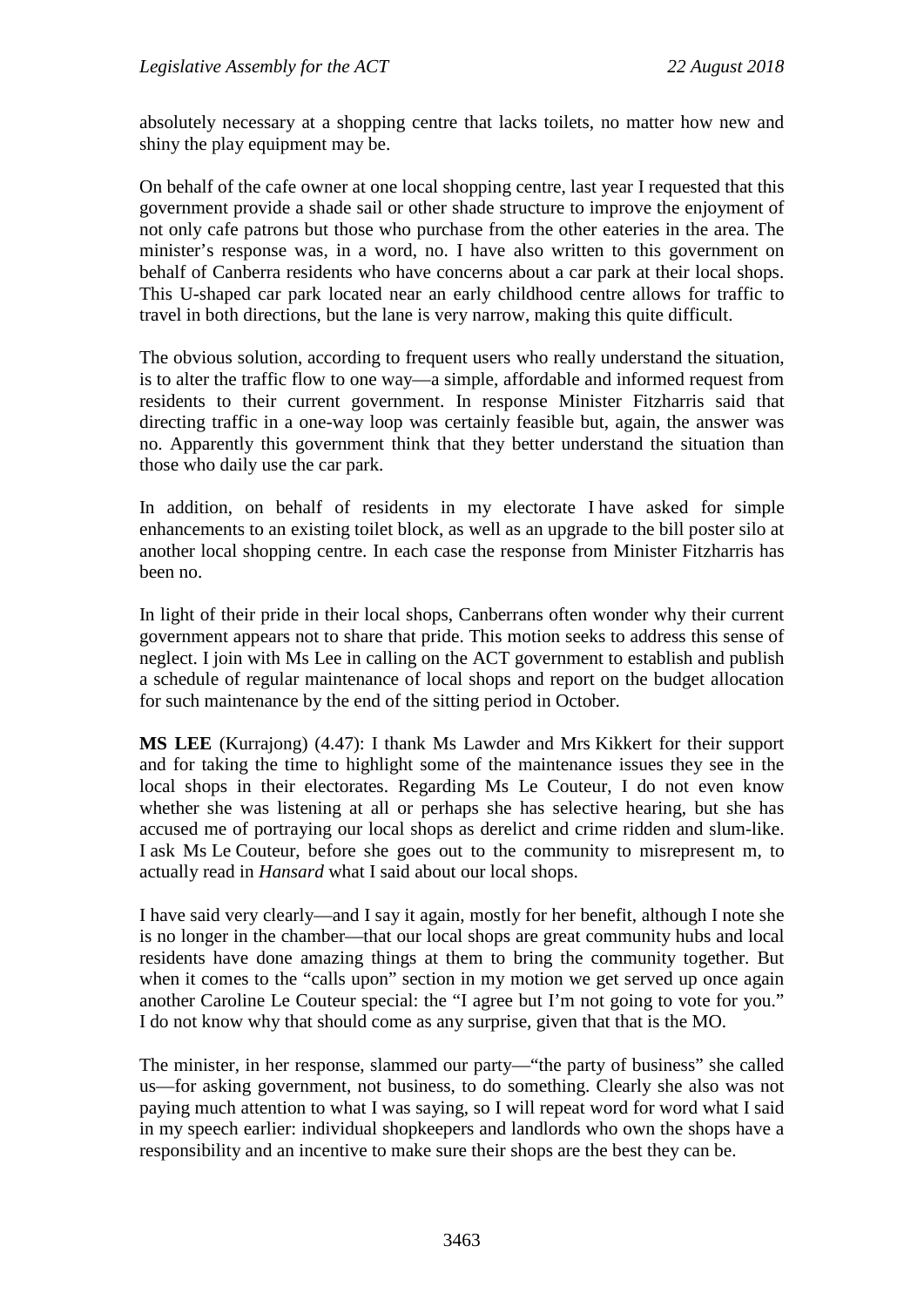On this, I also point out that community organisations and community councils have lifted more than they should when it comes to the upkeep of local shops. A great example I can point out is the Yarralumla Residents Association, which has an MOU with TCCS now to undertake pruning around the local area.

At the beginning of this month I submitted a question on notice seeking detailed information about the maintenance of the local shops. The answer I received back that is the answer the minister referred to in her speech earlier—speaks volumes about the lack of care and importance this minister gives our local shops.

I asked no fewer than 10 questions, including several sub-questions, about maintenance schedules at local shops in all geographical areas in Canberra— Belconnen, Gungahlin, the inner north, the inner south, Molonglo Valley, Weston Creek, Woden Valley and Tuggeranong. Even as we in opposition regularly raise concerns about the extraordinary delays sometimes in getting answers back, I fully expected the minister would take my question on notice seriously and provide a substantive, if not detailed, answer.

What I got back just earlier today—no doubt timed exquisitely just before the debate on this motion—is woeful. If I were back to wearing my university lecturer hat, she would be getting a big fat fail for her appalling effort in this answer. The minister should be ashamed for the contempt that that answer has shown the people of Canberra, for whom their local shops are a big part of their community. The answer to the question about how regular maintenance is scheduled is one measly paragraph:

Regular cleaning activities occur in public areas of all local shopping centres in Canberra with service levels dictated by usage levels. The city and other high usage areas such as group centres are attended daily while local suburban shops are attended at least twice a week, depending on size and usage. Public toilets at these locations are cleaned daily.

As seems to be the practice now, there is a neat little summary of the answer having taken 75 minutes to compile, at a cost \$126 of taxpayers' money. I can tell the minister that she could have saved the taxpayers \$126, and I confirm that her utterly inadequate answer is delusional at best and contemptuous at worst. That answer is, in essence, suggesting that the numerous constituents who have come to me with these issues are misguided at best and misleading at worst.

The answer is a slap in the face to the numerous constituents who have been in touch with me, raising concerns about their local shops. That answer is the ministerial equivalent of telling me—and through me the numerous constituents who have been in touch with me, raising concerns about their local shops—to go jump.

My motion calls on the government to establish and publish a schedule of regular maintenance of local shops and to report on the budget allocation for such maintenance by the end of the sitting period in October 2018. I welcome one aspect of the minister's amendment to my motion—paragraph 3(a)—where she agrees to publish online the details of regular maintenance of local shops online. At paragraph 3(b) she talks about public toilets, which are of great interest to many locals. However, I also applaud the minister on her stellar cut and paste skills, because the rest of her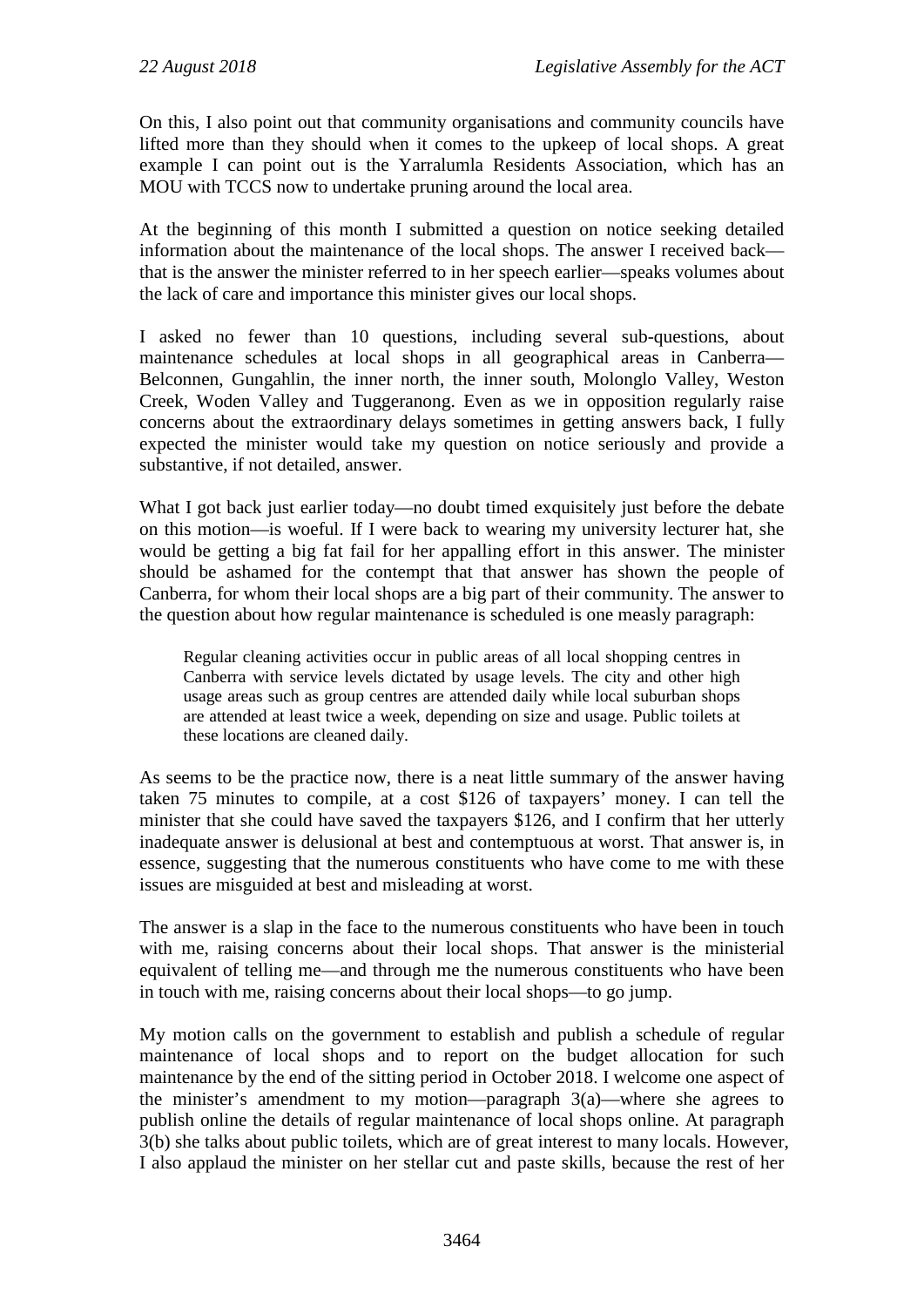amendments are just that—a cut and paste job from the utterly inadequate answer to my question on notice.

Every Canberran has an interest in their local shops and every Canberran has the right to know that their government will take on the very basic of responsibilities of any local government—that is, the basic maintenance of public amenities. If she is unwilling or unable to commit to this then she has no business being the minister for city services.

Amendment agreed to.

Original question, as amended, resolved in the affirmative.

## **Budget**

## **MR PETTERSSON** (Yerrabi) (4.54): I move:

That this Assembly:

- (1) notes the strong and inclusive budget management of this government including:
	- (a) a balanced budget with a modest surplus of \$36 million this year and a positive position across the forward estimates;
	- (b) the forward projections for strong and sustained economic growth, off the back of the fastest growth for any state or territory in recent years;
	- (c) over 10 000 new jobs being created in 2017, with 80 percent of these new jobs being full time;
	- (d) unemployment at 3.6 percent in July 2018 the lowest of any State or territory; and
	- (e) a strong focus on diversifying business and continuing tax reform to reduce stamp duty and help first home buyers;
- (2) further notes the strong expenditure growth for growing services for our growing city, including:
	- (a) \$5 billion over four years for education to deliver more schools and more school places, including a new primary school in Molonglo, an upgrade to Campbell Primary and more places for students at Amaroo, Neville Bonner and Gold Creek schools;
	- (b) \$7.8 billion over four years for health including 4000 more elective surgeries, progressing the development of Surgical Procedures, Interventional Radiology and Emergency and expanding Hospital in the Home to 3000 more patients each year;
	- (c) over \$150 million each year on public transport to help deliver Canberrans to work on time and take more cars off the road;
	- (d) duplication of William Slim Drive from Ginninderra Drive to the Barton Highway and planning and design on the extension of John Gorton Drive and a bridge across the Molonglo River;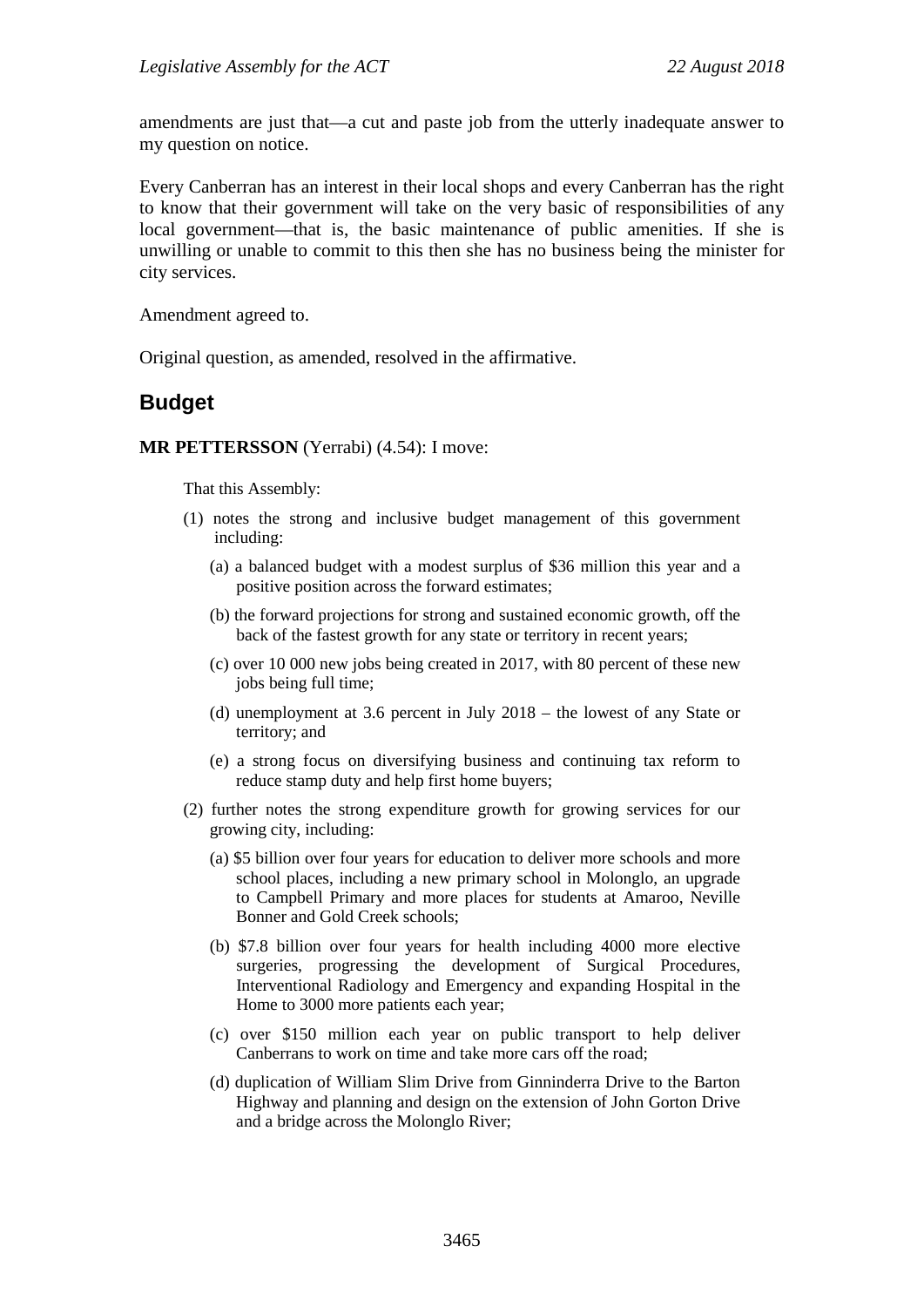- (e) delivering the Family Safety Hub, and investing \$6.5 million for more places for women seeking safe and secure refuge as well as \$1.7 million for the Canberra Rape Crisis Centre and Domestic Violence Crisis Service to ensure women in crisis get the help they need, when they need it; and
- (f) improved connectivity and active travel routes, with \$10.5 million for the Belconnen Bikeway and \$4 million to improve paths around the Tuggeranong Town Centre; and
- (3) calls on this Assembly to support the progressive and principled policies in this year's budget.

All members of this place can agree a strong economy is vital for the future of Canberra. Our government has a clear plan for ensuring Canberra's economic future. The diverse range of policies and initiatives already put in place by our government are having a positive effect on our economy, along with our investment in increasing services for our growing city. Our higher education, infrastructure and tourism sectors continue to go from strength to strength, with record enrolments, investment and visitors. For a small city, Canberra has a big future, and our Labor government is working towards an inclusive, progressive and connected Canberra with this budget.

Only our ACT Labor government has a progressive, future-orientated vision for our city. In the 2018 budget our government has achieved our 2016 election promise of delivering a balanced budget. This means we are fully covering the cost of delivering services for the Canberrans that we represent while maintaining a strong level of investment in our city. This is despite the savage cuts from the federal Liberal government, who continue to swing the axe through the federal public service and threaten the relocation of hundreds or even thousands of jobs.

Thanks to the investments made by this government, our local economy is continuing to grow strongly. Indeed, this year we are projecting growth of over four per cent. This is the sort of growth that drove the creation of almost 10,000 jobs in 2017. This growth was focused on diversifying our economy, with jobs growing in education, tourism, health, retail, IT and media, defence capabilities, space and aeronautical industries and the energy sector.

It is the sort of growth that enables business. There are now 2,000 more businesses operating in Canberra than there were three years ago. Our local companies are doing more international business than ever before, as the ACT's export services have risen by 22 per cent since 2015. Our government is making the necessary investments this city requires and our policies are creating jobs and opportunity.

We have invested \$14.7 million over four years to implement the territory's business development plan to create more jobs. This includes \$9.8 million to establish a priority investment program to support growth and innovation in growing sectors such as communications technology, renewable energy, and space and satellite technology.

We have invested a further \$5.3 million for partnerships to support Canberra's job market. Of this, \$3 million supports and promotes Canberra's tertiary education sector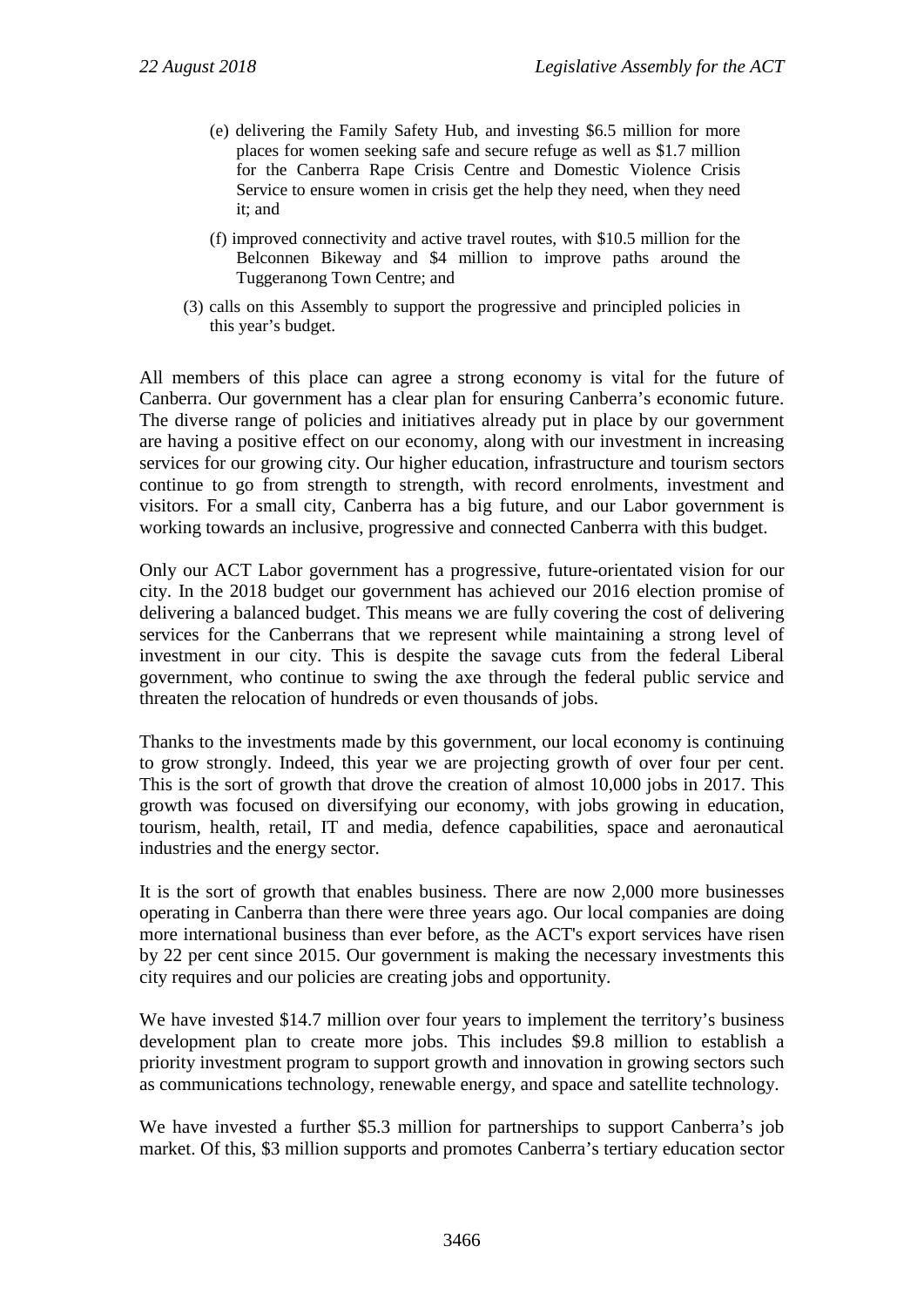and \$1 million will boost the number of female tradies and upskill mature workers. On top of this, the newly established City Renewal Authority will further drive growth in the economy by supporting development in Canberra's CBD.

To ensure the territory has stable revenue, our government is implementing the necessary reforms. We are abolishing stamp duty for first homebuyers. Our government wants to make it easier for those trying to enter the property market to buy their first home. Starting on 1 July 2019, first homebuyers with a household income of less than \$160,000 will pay no stamp duty, regardless of whether they are buying an established or newly built property. By 2021-22 a person buying a \$500,000 home will be paying half the stamp duty they would have paid before we started the reform process, a saving of \$10,500.

We are also continuing to reform commercial conveyance duty. From 1 July this year commercial property transactions worth \$1.5 million or less will be abolished. This change will mean that around 70 per cent of commercial property purchases will no longer involve paying stamp duty, which will make it a lot easier for small businesses to continue to invest in Canberra. On top of this, our government has cut residential stamp duty in every budget since 2012, and this policy will continue to take effect.

We took to the 2016 election the promise to build light rail in this term of government. The light rail is on track to be delivered this coming summer. As a resident of Gungahlin I cannot wait for the first day we can catch light rail, and you can be sure I will be one of the first passengers. This is not the final step of light rail. Our government has a plan for a city-wide integrated transport network. That is why this year's budget delivered more funding for the planning and design of stage 2, connecting the city to the Woden town centre, a transport spine connecting north and south Canberra, which will make Canberra a more livable city.

Of course, growth needs to be inclusive of the entire ACT, and that is why our government has pushed so hard for a federal public service department to be located in Gungahlin. Defence Housing will be moving to the Gungahlin town centre from its current location in Barton. This department will provide a positive flow-on effect to the local businesses of Yerrabi. Up until now Gungahlin has been the only town centre without a federal public service department. This move will encourage the continued sustainable development of our city and encourage a vibrant town centre.

Canberra is a higher education city. Collectively, education and research institutions contribute \$2.75 billion a year to Canberra's economy and create 16,000 full-time equivalent jobs, when last measured in 2014. The connection between the ACT government, our higher education providers and research centres means that Canberra is in a unique position for advanced research partnerships. An example of this partnership is the space industry.

Canberra leads the nation with advanced research and technology at ANU and the CSIRO and space communication complex operated for NASA. Increased investment in this industry will continue to put Canberra on the world map as a leader in research education. The federal government's newly announced Australian Space Agency will be in Canberra for its first six months. Our government is lobbying hard for the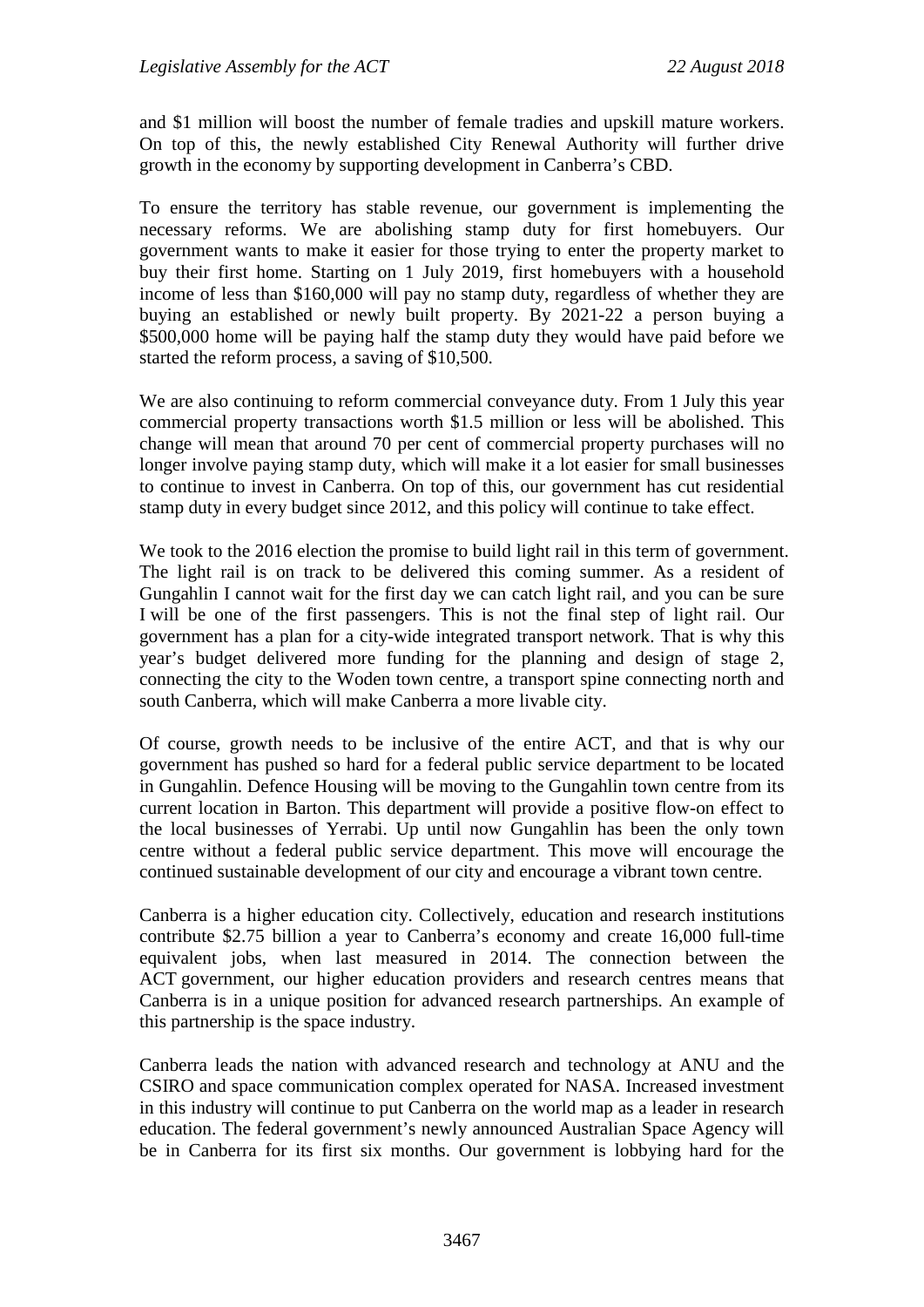agency to remain here permanently. On current indicators we can remain positive that this lobbying effort will, hopefully, be successful.

A strong budget and a strong economy are a result of good investments. But the dividends those investments must pay should be reinvested in social services, education and health. Only by ensuring that our kids are well educated can we be prepared for the future, to reap the productivity dividend when our population ages.

We need to further invest in our public schools, as they have received the majority of new student growth. Currently our fantastic public schools educate the majority of Canberra's students, at a ratio of 61 to 39. Given our city's growing population, our government is building more schools in growth areas and adding to the capacity of existing ones.

In Gungahlin, the majority of my electorate, we have seen the population grow from 47,000 residents in 2011 to 71,000 residents in 2016. Our government will ensure that Gungahlin students never have to learn in overcrowded schools, even as more families move to the area. In our 2017-18 budget we pledged \$32 million for a new primary school in Taylor. It is expected to be open in 2019. This new, modern school facility will cater for up to 700 students. It will give them access to some of the best facilities in Canberra. It will have specific facilities for music, science, technology, engineering, arts and mathematics.

In the 2018-19 budget we have made provision for 500 new school places across Amaroo, Gold Creek and Neville Bonner. And we are also expanding the Franklin Early Childhood School. We will immediately expand the school to accommodate current year 2 students in a new 2019 year 3 class. In another high growth area, the Molonglo Valley, our government will invest \$47 million to build a new primary school. The government will also release land in Wright for the building of a private school. Many parents seek diversity in their choices for enrolment.

To further expand our higher education capabilities the ACT government has entered into a memorandum of understanding with UNSW to build a new campus in Reid, in conjunction with CIT. This will create up to 10,000 new student places and further boost the higher education sector in this city. This will provide more opportunities for students and staff and have a huge positive flow-on effect to the wider Canberra community.

As well as tertiary education our government is providing \$608 million over four years for vocational training. The Canberra Institute of Technology currently offers 362 courses and has approximately 30,000 student enrolments each year. This includes 3,422 apprenticeship and training places and vocational places for 1,500 international students. This will mean the government is supporting almost 7,000 apprentices and trainees this year across 100 training providers in the ACT. This includes placements for 714 Aboriginal and Torres Strait Islander students and 1,910 students with a disability. Our city's economy can continue to grow with the diverse, highly trained workforce that it needs.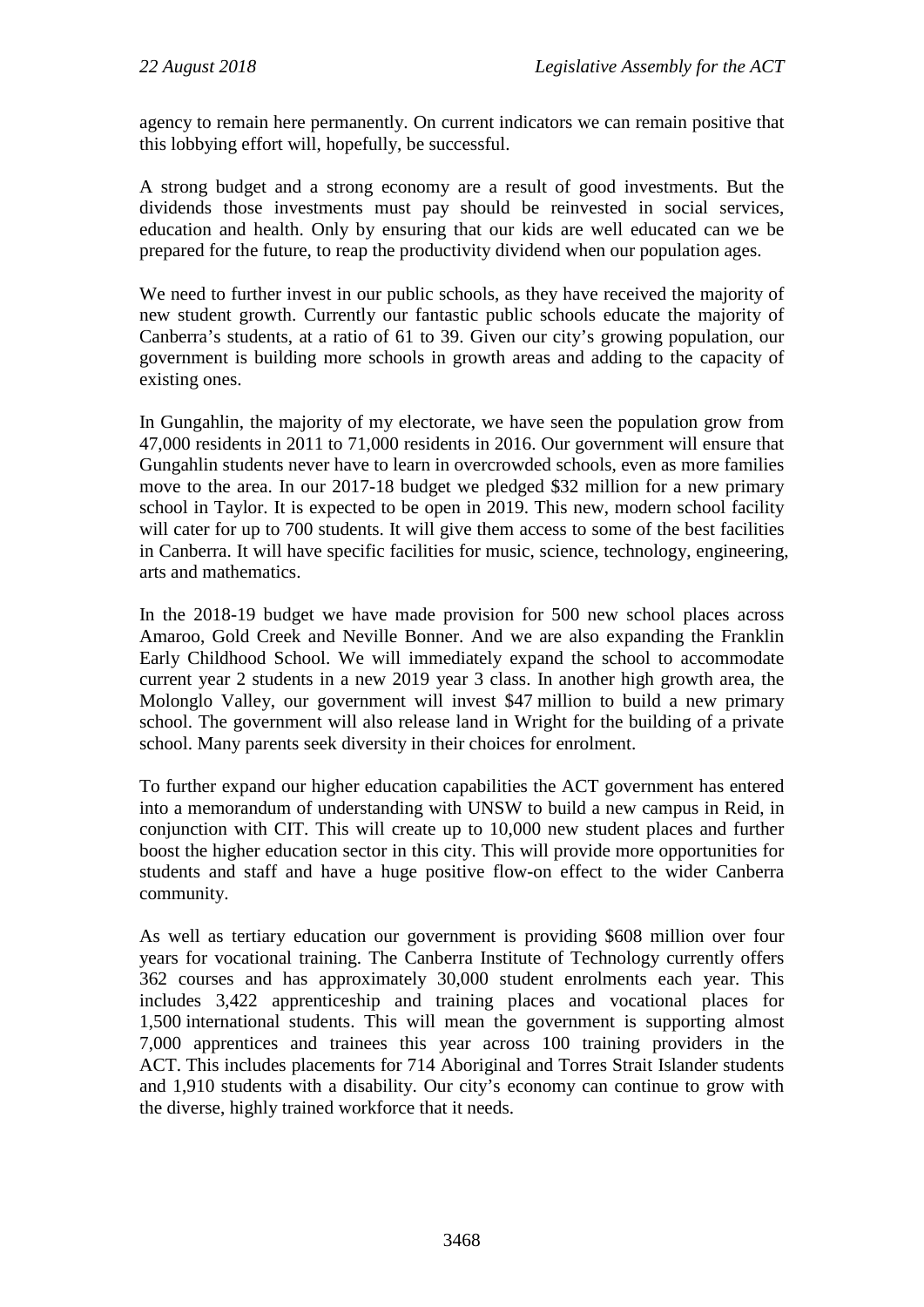Everyone should lead a happy and healthy life. Our government is investing over \$7.8 billion over four years on health, including 4,000 more elective surgeries, progressing the development of SPIRE and expanding the hospital in the home program. I know the residents of my electorate of Yerrabi are very excited about the opening of the nurse-led walk-in centre in the Gungahlin town centre, which will divert minor injuries away from the ED. The nurse-led walk-in centres are a wonderful innovation, and I look forward to seeing more of them across the territory.

Tourism is a massive growth area of our economy. The government's clear vision for Canberra and focus on diversifying our economy has led to a growing number of tourists visiting Canberra. Currently 16,400 Canberrans work in the tourism industry. This area can continue to grow as visitors come to see not only our fantastic established events, festivals and cultural institutions but new initiatives as well.

The growth in small local businesses as well as our huge variety of national cultural institutions in natural and beautiful surroundings has also contributed to the rise of Canberra as a popular destination. *Lonely Planet* did not name Canberra in the top three of its cities to visit in 2018 for nothing. Improvements to Stromlo Forest Park and the Arboretum will also ensure that other major events can be held in these areas. On top of this is \$4.1 million over four years to grow visitor numbers through business events and a new events fund.

Our 2018-1 9 budget invests in Canberra's dynamic arts community, focusing on both local, grassroots artists and internationally renowned ones. Our government is upgrading our arts and cultural facilities with \$1.5 million in upgrades for the Canberra Theatre Centre; \$1.2 million to start the design process for the creation of a new Canberra theatre complex; \$785,000 for conservation of our historic homesteads, such as Lanyon Homestead, Calthorpes' House and Mugga Mugga cottage; and \$700,000 to support new approaches to exhibitions at the Belconnen Art Centre during development of stage 2, building on our \$15 million investment in its expansion through last year's budget. On top of this there is almost \$1 million to help support the community engagement of local artists.

Madam Deputy Speaker, as you can see, the future of Canberra is in safe hands. Our government is ensuring Canberra's budget is economically sustainable without cutting funding from essential services. We believe we must invest in Canberra. Our progress in further diversifying Canberra's economy is paying off. That is why our local economy is in such a good state even though the federal Liberal government is determined to try to further rip the guts out of Canberra's federal public service and ignore Canberra completely when it comes to federal infrastructure projects. Our 2018 budget will help Canberra to continue to grow as an inclusive, fun, livable and progressive city we can all be proud of.

**MS LE COUTEUR** (Murrumbidgee) (5.06): Madam Deputy Speaker, I am in awe of Mr Pettersson's enthusiasm for the budget. I am afraid I do not quite have as much enthusiasm for discussing it as he does. Mr Rattenbury and I will be restricting our comments to the budget debate, of which I note there is more to come tomorrow.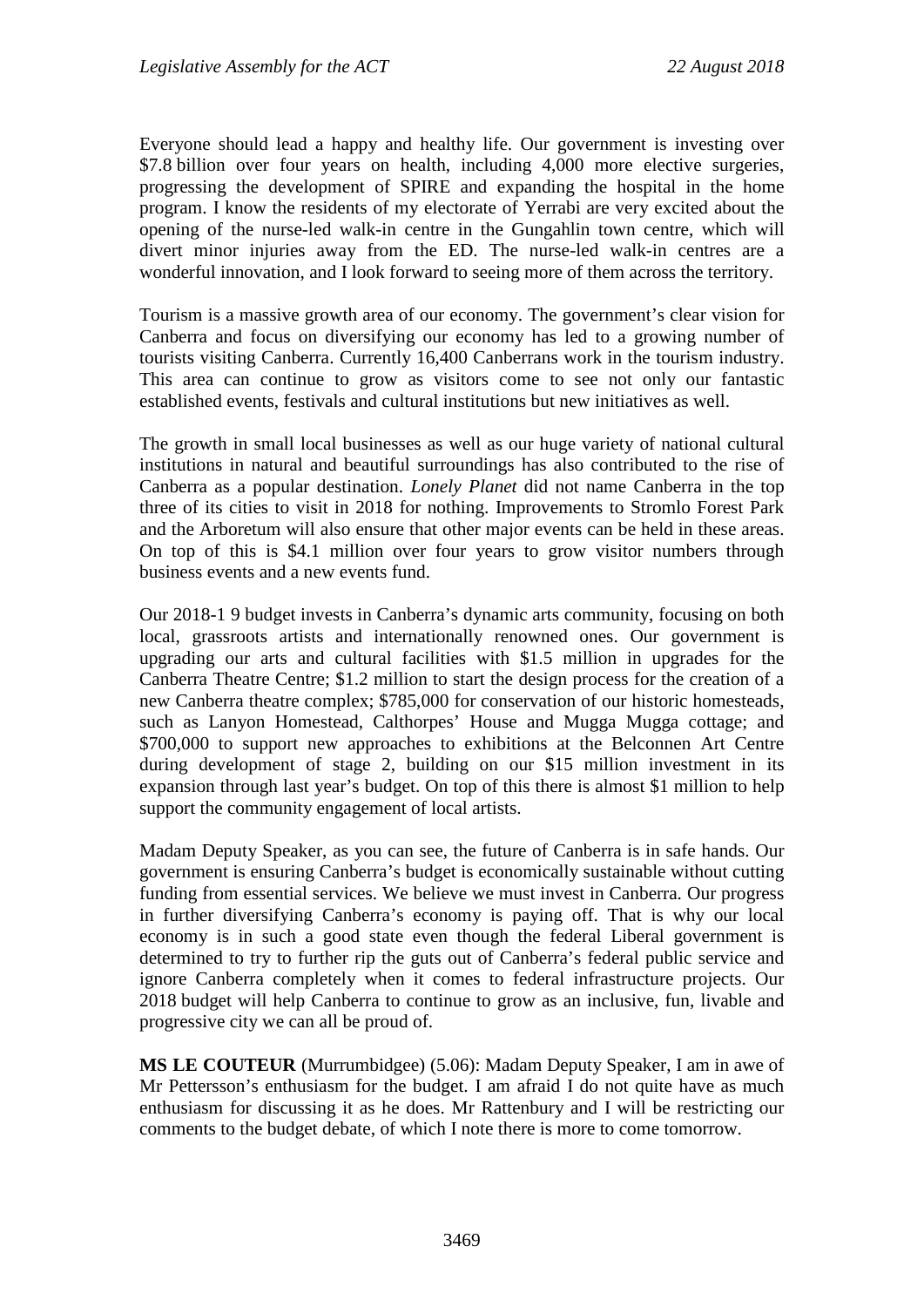**MR BARR** (Kurrajong—Chief Minister, Treasurer, Minister for Economic Development and Minister for Tourism and Major Events) (5.07): I thank Mr Pettersson for bringing this forward today. It does provide an opportunity for ministers to take their portfolio hats off and focus on their responsibilities to their own constituencies. I would like to take the opportunity this afternoon in this debate to speak to a number of initiatives in the Kurrajong electorate.

There are many great initiatives in the budget. We are investing very heavily in growing services and infrastructure for our growing city. There are a range of new schools being delivered and upgrades to existing schools right across the city, particularly in the Kurrajong electorate. We are investing more in elective and emergency surgeries, we are providing more staff and resources for our emergency departments and there are more hospital beds so that Canberrans can access high quality health care when they need it.

We are working to deliver better places across the city and suburbs. Again with a Kurrajong member's hat on, I am very pleased to see the progress of a number of urban renewal projects, particularly within the CBD. I am delighted to see—after quite some time in the making—that a number of the London Circuit projects have been completed and there has been progress to ensure that footpaths, paving and other pedestrian infrastructure is improved to make getting around London Circuit easier.

Through this year's budget we continue to invest in the services and infrastructure that will keep our city moving and protect the very precious lifestyle that we all value so highly in Canberra.

To focus particularly on the Kurrajong electorate, I am particularly pleased that the budget has delivered funding to modernise the Campbell Primary School, with the construction of a new central building and refurbishment of the junior wing and library. In my earlier years, I lived in the suburb of Campbell. I was too old to go to the local primary school by the time we moved to Campbell, but I do know that it is a great local school. It has been helping kids reach their potential for almost 60 years. Through this upgrade, we are delivering a range of modern school facilities to ensure that for many decades to come Campbell primary can continue to do the great work it has over the last 60 years.

Across the lake, on the southern side of the city, the budget is delivering resources to start an important community conversation about the renewal of Narrabundah College. The college occupies a special place, not just for students who live within the Kurrajong electorate but for young people across the city who participate in its world-class specialist visual and dramatic arts programs. With extensive remediation work underway at the site to permanently remove old buildings containing asbestos, this is the right time to think about how Narrabundah College can best meet the needs of students into the future. The budget delivers the resources to do this important work, in partnership with the community.

Across the Education Directorate there are investments in schools in the Kurrajong electorate. Some of the oldest schools in Canberra are located in my electorate. The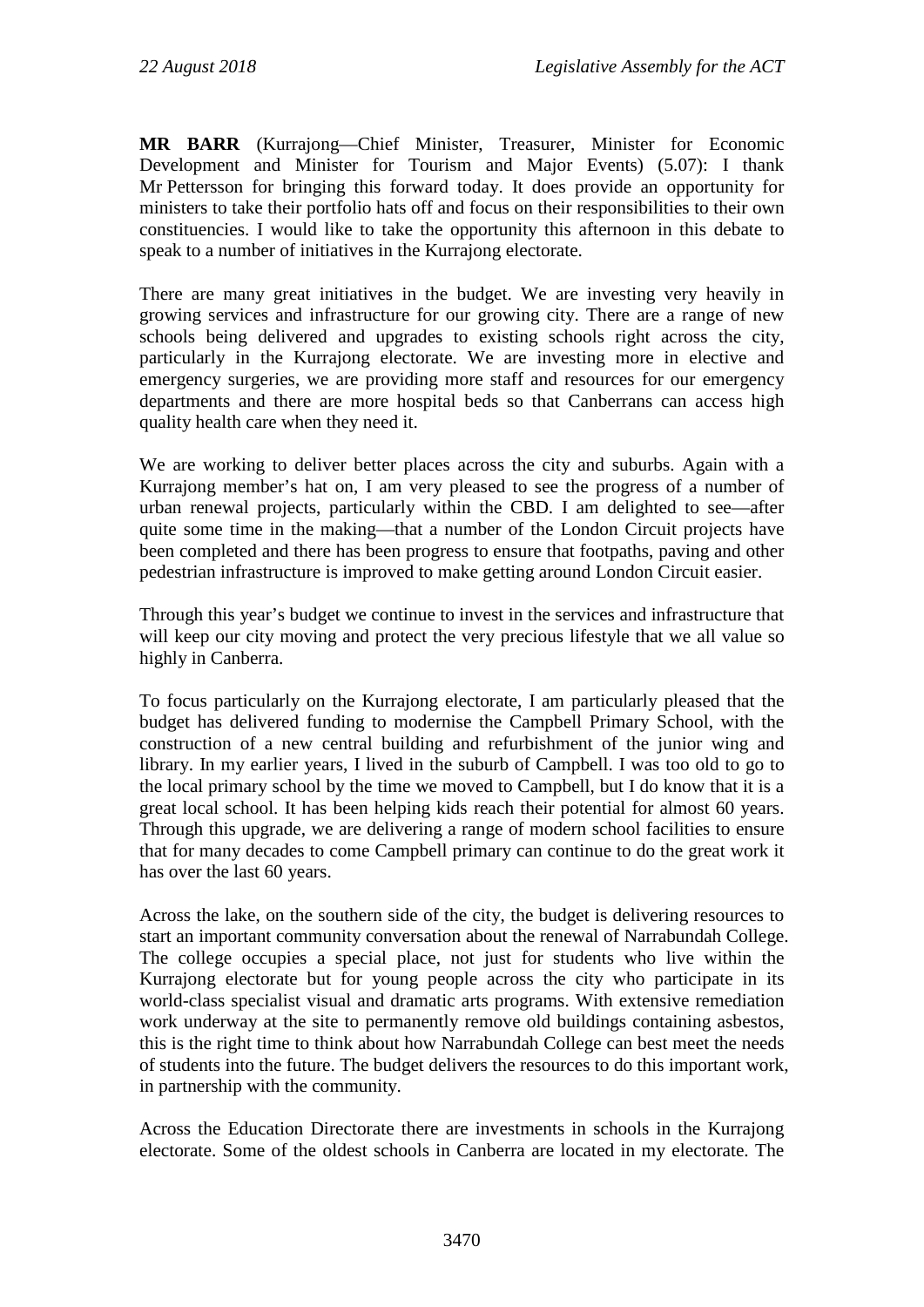government recognises the need to continue our older school upgrade program, to improve the energy efficiency of school buildings, and to improve the teaching and learning spaces for students and for teachers. This is an important long-term investment in our city's future and ensures that we continue to provide world-class education no matter whether you live in a new suburb with a brand-new school or you live in one of the central parts of Canberra with some of our city's original schools.

Another issue that people in my electorate raise with me is the need to continue to invest in the city's municipal infrastructure, to ensure that we are continuing to invest in the quality of that infrastructure, upgrading infrastructure that in some parts of the Kurrajong electorate will be approaching 100 years of age. We have heard that feedback. That is why this year's budget invests a further \$10 million to step up city services. This includes some of the Chief Minister talkback favourites, such as mowing, weeding and graffiti management, as well as a range of important projects to improve our city's waterways, lake and pond cleaning, and tree maintenance.

We know that the inner north and the inner south parts of Canberra contain a large number of deciduous trees. Through this part of the year there are a lot of leaves. We know that more street sweeping capability is important, and the government has invested in that. We know that people in the inner north and inner south particularly value their suburbs looking the best. People are continuing to see investment in city services as a very important part of the responsibilities of the territory government. That is why we have stepped up our investment in this area.

The budget also delivers more resources and facilities for community groups who are based in the Kurrajong electorate who provide specialist services for a range of Canberrans. I particularly acknowledge the investment, in partnership with Winnunga Nimmityjah Aboriginal Health Service, to deliver culturally appropriate health services for Aboriginal and Torres Strait Islander Canberrans. This has resulted in a \$12 million investment to construct a new health centre in Narrabundah which will be owned and managed by Winnunga. The delivery of targeted and effective services through this centre will help close the gap in health outcomes for Aboriginal and Torres Strait Islander Canberrans.

Similarly, through the budget we are delivering 36 more places for women seeking safety from violence at home, including through the Beryl women's shelter. Making these kinds of investments is important as our city grows because they ensure that those in our community who are facing being disadvantaged do not fall behind.

Through a number of projects run by the City Renewal Authority, within the authority's precinct from Dickson in the north, through a park in Braddon, into the city centre and down to the lake, we are seeing some important community engagement and also opportunities to activate some of these public spaces in ways that they have not been before. This has been incredibly well supported by the local community in the Kurrajong electorate, particularly by local businesses.

It is very pleasing to see the level of engagement there is with the City Renewal Authority in the Dickson precinct associated with the new bus interchange and the light rail coming to the area, together with significant private sector investment in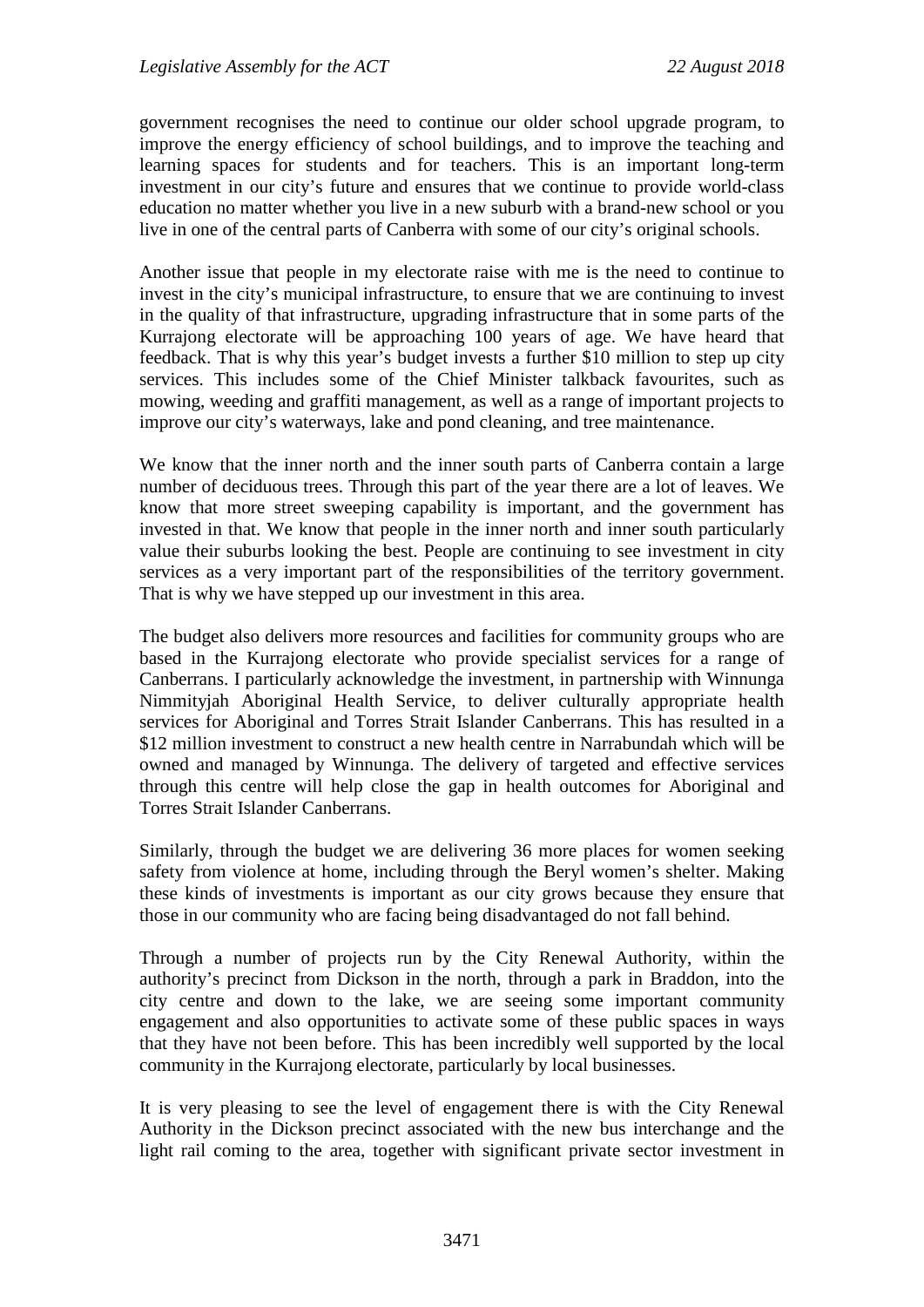renewing the Dickson group centre. We look forward to a continuation of that investment, and particularly to seeing the range of new businesses that are establishing in what will be a really integral part of the inner north of the city. Dickson has always been a major group centre with significant levels of patronage, but we are going to see more people utilising that centre as more people live close to the transport hubs and the employment hubs. It is great to see some ACT government-sponsored projects in the Dickson area coming to fruition.

As we move south into the city renewal precinct, Haig Park has been an area where there is great community interest and a lot of excitement about the opportunity to make that a better and more usable public space. I have been delighted with the engagement from key stakeholders right across the community, particularly businesses at the northern end of the Braddon precinct, wanting to engage and run events and activities in Haig Park. It is great to see that ACT government investments in improving lighting, widening footpaths and the like have made the park safer for the thousands of residents who live in and around Braddon, but we look forward to seeing further improvements in access and facilities at Haig Park.

In the city centre, as I have mentioned, there are a number of projects and programs underway to improve facilities, to run more events and to have more activity. It is great to see more people living in the CBD, and we want that trend to continue. Of course, down at West Basin, with the opening of Henry Rolland Park, we look forward to delivering further stages of that public infrastructure, a great new public park for Canberra, the first time in living memory that a car park has been turned into a public park. I thank Mr Pettersson for bringing the motion forward this afternoon to give me the opportunity to talk about matters in the Kurrajong electorate.

**MS BERRY** (Ginninderra—Deputy Chief Minister, Minister for Education and Early Childhood Development, Minister for Housing and Suburban Development, Minister for the Prevention of Domestic and Family Violence, Minister for Women and Minister for Sport and Recreation) (5.17): I take the opportunity to talk to the motion that Mr Pettersson has brought to the Assembly today, calling on the Assembly to support the progressive and principled policies in this year's budget. I rise to speak to a few of those today.

To start with, I will just touch on a few important points about the work in my electorate of Ginninderra and our continued priorities in the education space, as well as how we are continuing to support women and families who are experiencing domestic and family and intimate partner violence.

In my own electorate, the government has invested in some great initiatives for our community. The Higgins oval will receive \$1.85 million of additional investment for restoration, for use by local sporting organisations and the community. This investment will go to providing new turf, new irrigation, sports lights, two combination football fields and a synthetic cricket pitch, with a pavilion and a toilet block to come later.

The government have invested in delivering on our election commitment to duplicate William Slim Drive from Ginninderra Drive to the Barton Highway, which will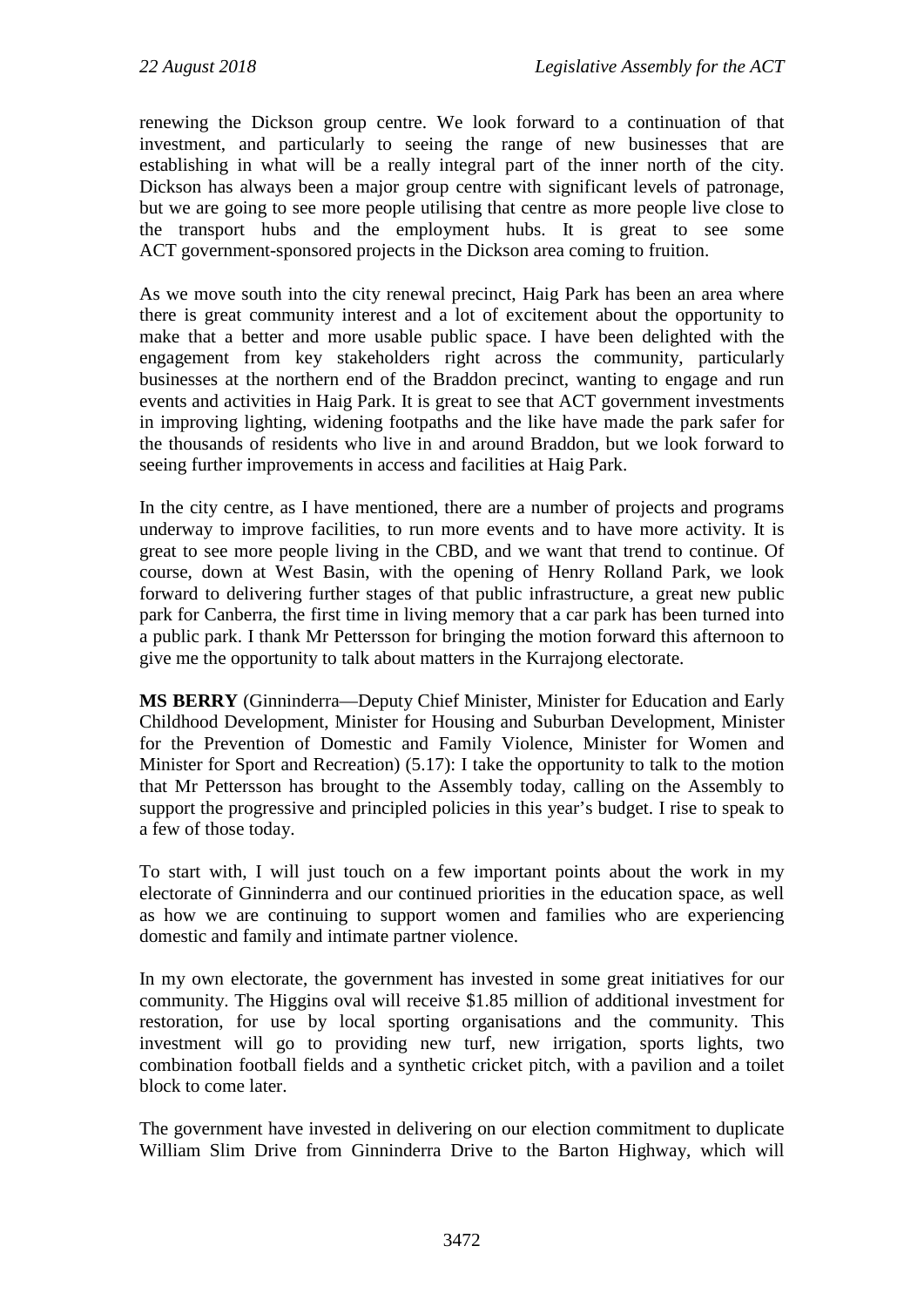reduce congestion between Gungahlin and Belconnen. This will include approximately 3.2 kilometres of new carriageways, 6.4 kilometres of new cycle lanes, and a new bridge over Ginninderra Creek. This will see the entire length of the road between Gungahlin and Belconnen duplicated to improve access between these two growing regions.

We will also invest over \$8 million to upgrade Belconnen intersections at Ginninderra Drive and Tillyard Drive, and Tillyard Drive and Lhotsky Street, as well as Kuringa Drive and Owen Dixon Drive. Installing traffic lights and upgrading each of these key intersections will make commuting faster and safer for thousands of drivers who use these roads every day, including me. These are, of course, areas that I have campaigned on, as have many people in this place—my own colleagues and, more recently, those opposite. There are areas where we continue to build on the work that we are doing to build our community as the community has learned about the different things that we are funding.

Other budget measures for Ginninderra include the new Belconnen bikeway and an expansion of the Belconnen Arts Centre and Lake Ginninderra boardwalk. I know Mr Ramsay is working with the Belconnen Arts Centre and the community out there to make sure that that upgrade and expansion goes well.

There are the Calvary Public Hospital Bruce upgrades, including an expanded ED and upgrade of the mental health unit; the establishment of a future skills academy, with two hubs at the University of Canberra and University of Canberra Senior Secondary College Lake Ginninderra; and a greater investment in mowing, weeding, graffiti removal and cleaning up our local waterways as well as tree trimming.

In education this year we continue to invest in new and expanded schools, the recruitment of more teachers, and enhancing learning opportunities to continue to strengthen our already world-class education system. We have also recognised the importance of early childhood education and the difference it can make to a child's life in promoting equity and quality learning opportunities for our children.

Members will recall that earlier this year I announced work towards a model for the phased implementation of free quality early childhood education for three-year-old children in the ACT. This year—just last week, in fact—I was pleased to release the future of education strategy, which was the culmination of work that heard from around 5,000 individuals across Canberra from school communities, including parents and carers, from teachers and students, as well as from community organisations and the broader community, to set the direction for the future of education in the ACT for the next 10 years.

In the schools that deliver that education, the government has continued to invest where it is needed. Over the last two budgets—2017-18 and 2018-19—the ACT government has provided around a quarter of a billion dollars in capital works funding for education. The 2017-18 budget provided \$117 million in capital works infrastructure funding for education. The major works included \$85 million in funding for public school infrastructure upgrades and \$24.1 million for expanding schools in Gungahlin. The 2018-19 budget provided \$133.5 million in capital works funding,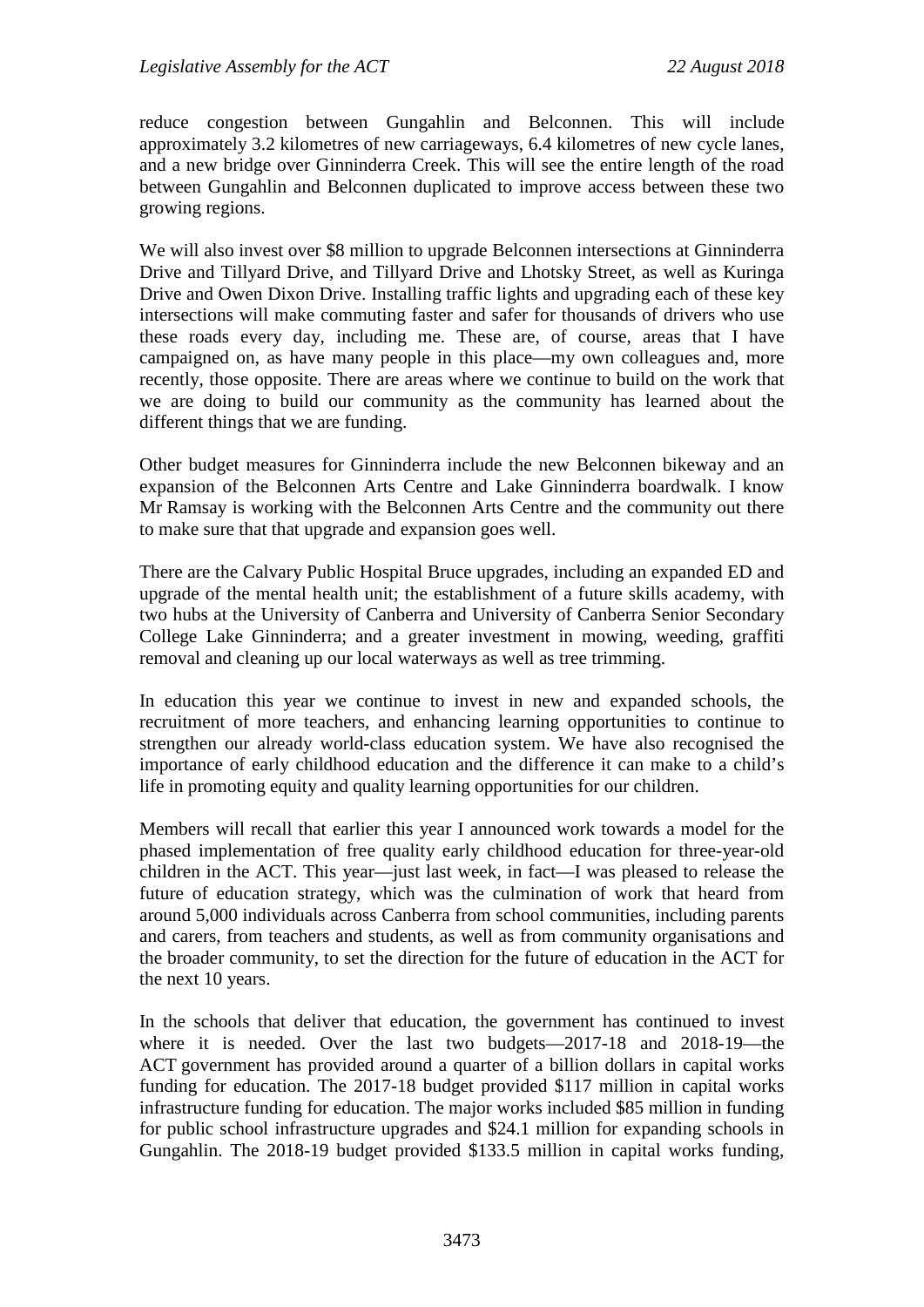including the 2017-18 second appropriation. These major works included \$41.9 million for a new school in Molonglo, with additional funding provisioned centrally; \$19.8 million for more places in Gungahlin; and \$18.8 million for modernisation of Campbell Primary School.

On safer families, I welcome the government's further commitment this year, which goes towards making families, particularly women and children, safer. Everyone in this place knows that in 2016 we made a firm commitment through our government response to family violence. This is work that will deliver a quick fix to this problem. Those who work in the sector and with families impacted by violence know this very well.

The government also know this, and that is why we are not interested in just creating news headlines in this space. A good news headline is great, but what we are doing is committing to a long-term sustained change in the way that we deal with this issue. It will take time. By now, I am sure that the opposition understand it. The government's \$24.1 million safer families package is now in its third year. This package supports the implementation of those major commitments made through the ACT government response to family violence.

The 2018-19 budget includes a further \$9.3 million over four years for initiatives that complement the safer families package. This work is going across the whole of government and in the community because, as we have said many times, the change can only occur if we all work together across the whole service sector as well as the community.

One of the priorities for the government this year is to finalise and start to roll out the front-line worker training strategy to build that enduring core capability for front-line workers across the health, education, community services and justice sectors. But the flagship initiative that we continue to maintain solid support for across our community is the co-design and launch of the family safety hub, with an investment of \$5.96 million over four years. The first challenge for the safety hub is to look at how to better support women and families during pregnancy and early parenting. I am looking forward to making further announcements about the next phase of these challenges over coming weeks.

Additional funding for front-line services to respond to increased demand for domestic and family violence support has been provided from 2018-19 with an additional \$1.7 million over four years for the Canberra Rape Crisis Centre and the Domestic Violence Crisis Service. We also provided additional investment of \$6.5 million to our specialist homelessness services to provide additional crisis accommodation and support for women and children escaping violence.

Madam Deputy Speaker, I would like to once again thank Mr Pettersson for bringing on this motion and giving us the chance to talk about these important issues in the ACT community and how the ACT's budget is truly a community-focused budget and will make the lives of those who live in our beautiful city even better.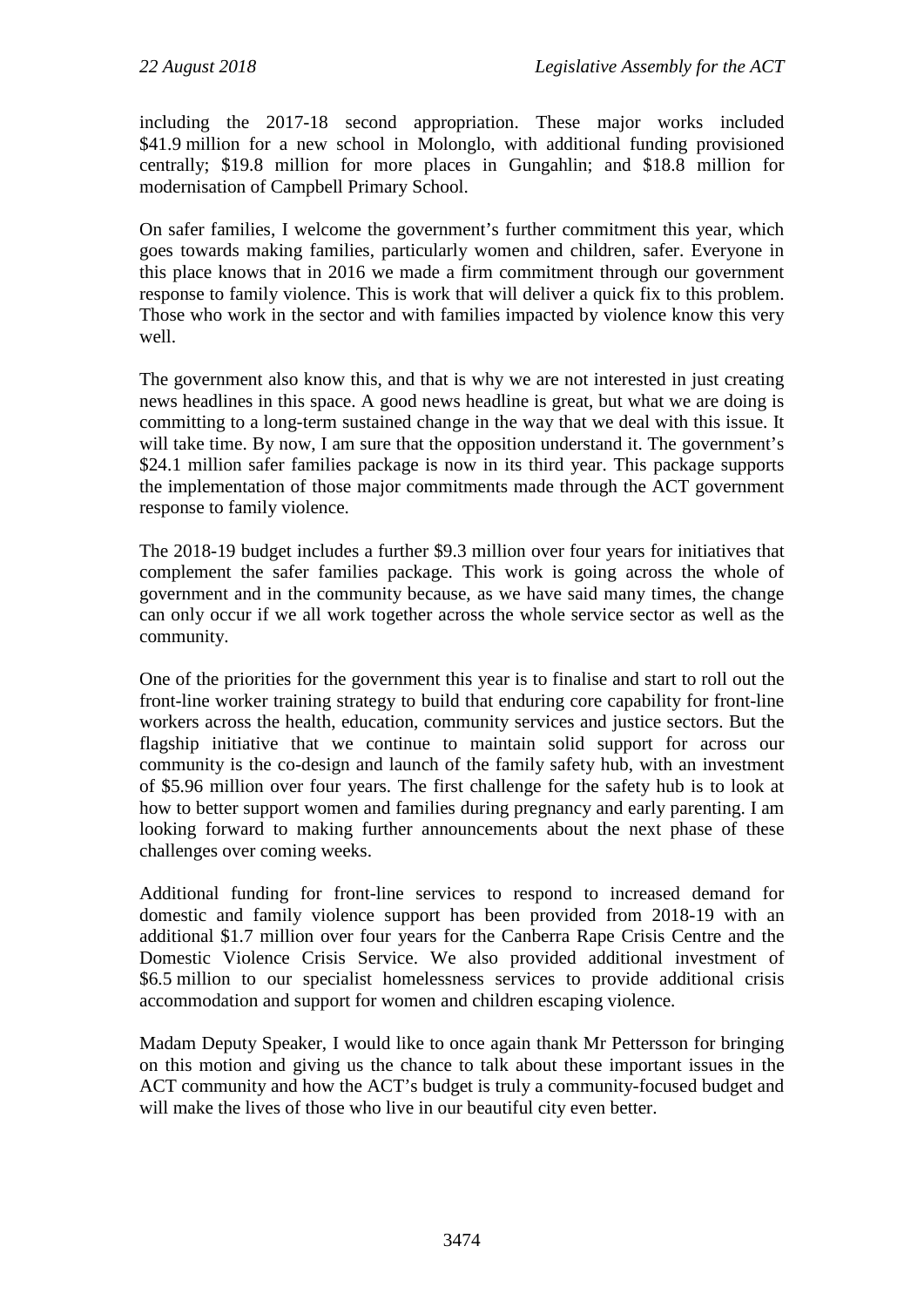**MR RAMSAY** (Ginninderra—Attorney-General, Minister for Regulatory Services, Minister for the Arts and Community Events and Minister for Veterans and Seniors) (5.24): I, too, thank Mr Pettersson for moving this motion. I am pleased to rise today, primarily wearing my local representative hat, in support of the motion and to speak about the way the measures in the budget will be supporting a growing and evolving population in Ginninderra, specifically in west Belconnen, where I have lived and worked for the past 20 years. Belconnen is truly a great place to live and to work. This budget will help it be even better.

First, I speak with some pride about the Belconnen Arts Centre, a wonderful ACT arts facility that will be receiving additional operating funding to support its hugely popular public programs that will be running during the disruption that is caused by the construction of the stage 2 extension. They are getting ready to run a centre that will double in size. As I announced recently, construction starts soon. This will add a new multi-use performance space and associated back-of-house area, along with new gallery spaces, an improved administration area, an additional dance studio and other facilities. This \$15 million investment was one of the government's key election commitments and we are very proud to be delivering on it.

The expansion of the Belconnen Arts Centre will continue to grow opportunities for the Canberra community to engage in the arts and creative expression. The precinct will also benefit from the further work to the bikeways in Belconnen, with the extension of the Lake Ginninderra circuit and an overwater boardwalk beside the Belconnen Arts Centre. This will be both a beautiful and a practical addition to the foreshore at Emu Bank.

I am also pleased to see a number of intersection upgrades in Ginninderra. I know that many of my local constituents will be particularly happy about the addition of much-needed traffic lights at two intersections near the Charnwood shops, which I drive through myself just about every day. It will be great to see, as the Deputy Chief Minister has mentioned, improvements to the intersections of Tillyard Drive and Ginninderra Drive as well as of Tillyard Drive and Lhotsky Street.

As Minister Berry also mentioned, it will be great to see the Higgins oval being revitalised with new turf, a new irrigation system, new lighting and a pavilion with toilet facilities. Canberra is an active city. These upgrades will provide fresh activity space for people to enjoy. They will also benefit families who are connected with the childcare centre and future residents of the retirement village in that area.

As a keen gardener, I am pleased that we will be seeing green bins rolling out rapidly across Belconnen very soon, and what good timing, with spring just around the corner. Of course, there will be, as there is for all Canberra suburbs, even more mowing, weeding, graffiti removal, waterway cleaning and tree trimming throughout the electorate.

It will also be good for the people of west Belconnen to see a number of new paths and crossings to make it easier and safer to traverse on foot as we encourage Canberrans, and notably older Canberrans, to keep moving and to make the most of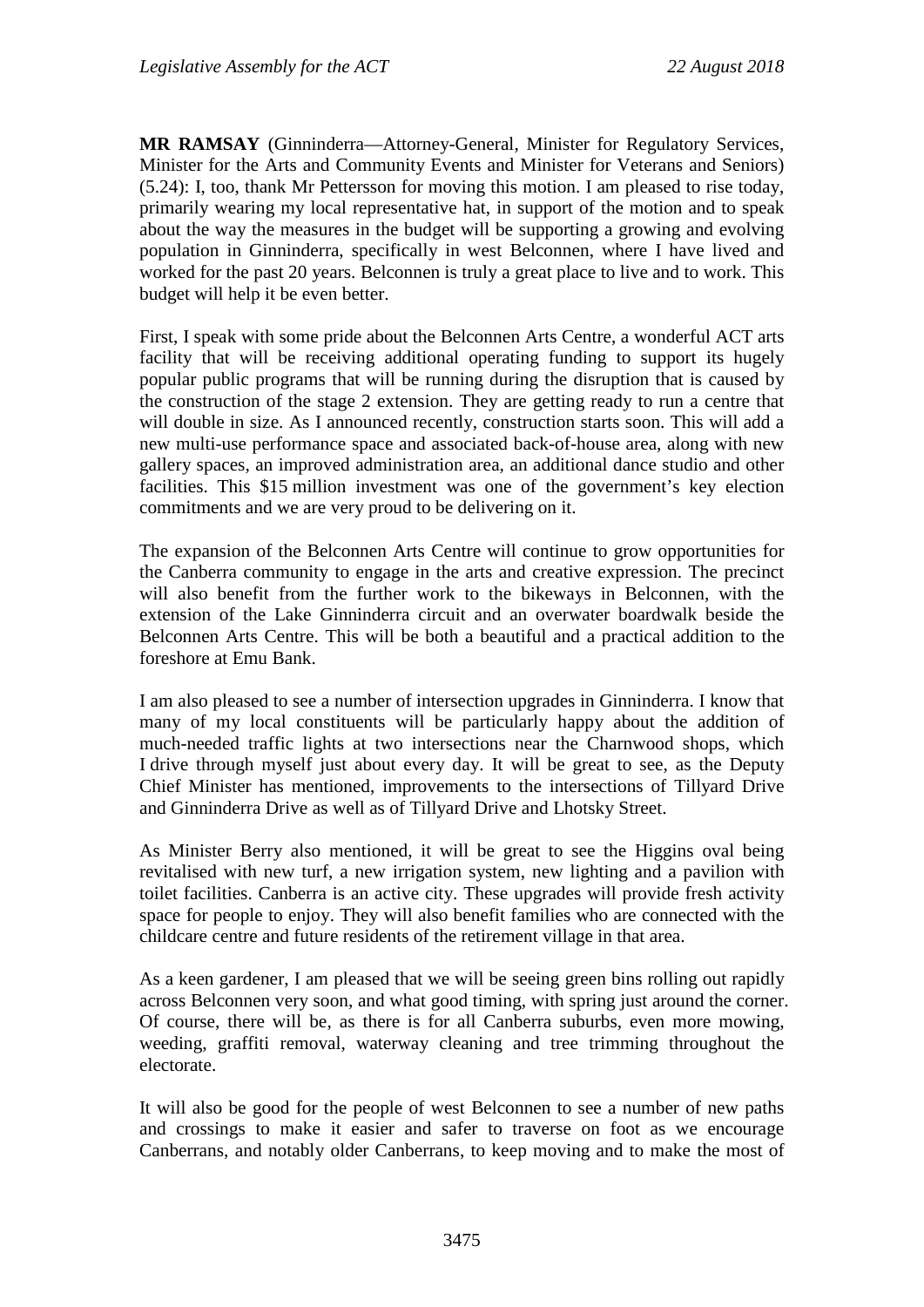the opportunities for active travel. These are all practical, positive and helpful budget measures for the people of Ginninderra who I am proud to represent and to serve. Therefore, I commend the motion to the Assembly.

**MR COE** (Yerrabi—Leader of the Opposition) (5.27): I want to speak in glowing terms about the 2018-19 budget. It has been very well printed. It has a lovely cover. It is mostly accessible and somewhat accurate in its description of our debt. I do, however, want to move an amendment to Mr Pettersson's motion.

## **MADAM DEPUTY SPEAKER**: Has it been circulated?

**MR COE**: No, it has not.

**MADAM DEPUTY SPEAKER**: Have you provided it to the Clerk?

**MR COE**: Not yet.

**MADAM DEPUTY SPEAKER:** Perhaps you would like to keep speaking to your amendment and you can move it when the Clerk has circulated it.

**MR COE**: Thank you, Madam Deputy Speaker. As Ms Le Couteur said, we are debating the appropriation bill right now. In this respect, I am in complete agreement with Ms Le Couteur's speech. Really, there is very little benefit or very little need to have this particular debate when we will have had four days of discussion on the appropriations.

It is, of course, interesting that the motion that has been moved by Mr Pettersson makes no mention of the huge impact this budget is having on Canberrans, in particular low-income Canberrans. The amendment that I will be moving notes that the government introduced a tax reform package in 2012 with the stated aim of making taxes fairer, simpler and more efficient.

Since then, the total revenue from rates, land tax, stamp duty, insurance levy, and the fire and emergency services levy has grown considerably faster than the combined growth rate of inflation and the number of dwellings. Further to this, the increase in taxation has been regressive, primarily due to significant increases in fixed charges and levies.

Most townhouse, unit and apartment owners are now paying a large portion of their rates in the top marginal bracket. To compound this situation, ACT government concessions have not kept pace with the tax increases. As a result of all this, many Canberrans cannot afford the increasing cost of living in Canberra that has been imposed upon them by the ACT government.

Therefore, I think the Assembly should send a clear message to this government that they need to stop the massive tax increases in this city. They are having a disproportionate impact on low income earners. This is a Labor Party and a Labor government that claim to be progressive; they claim to represent workers; they claim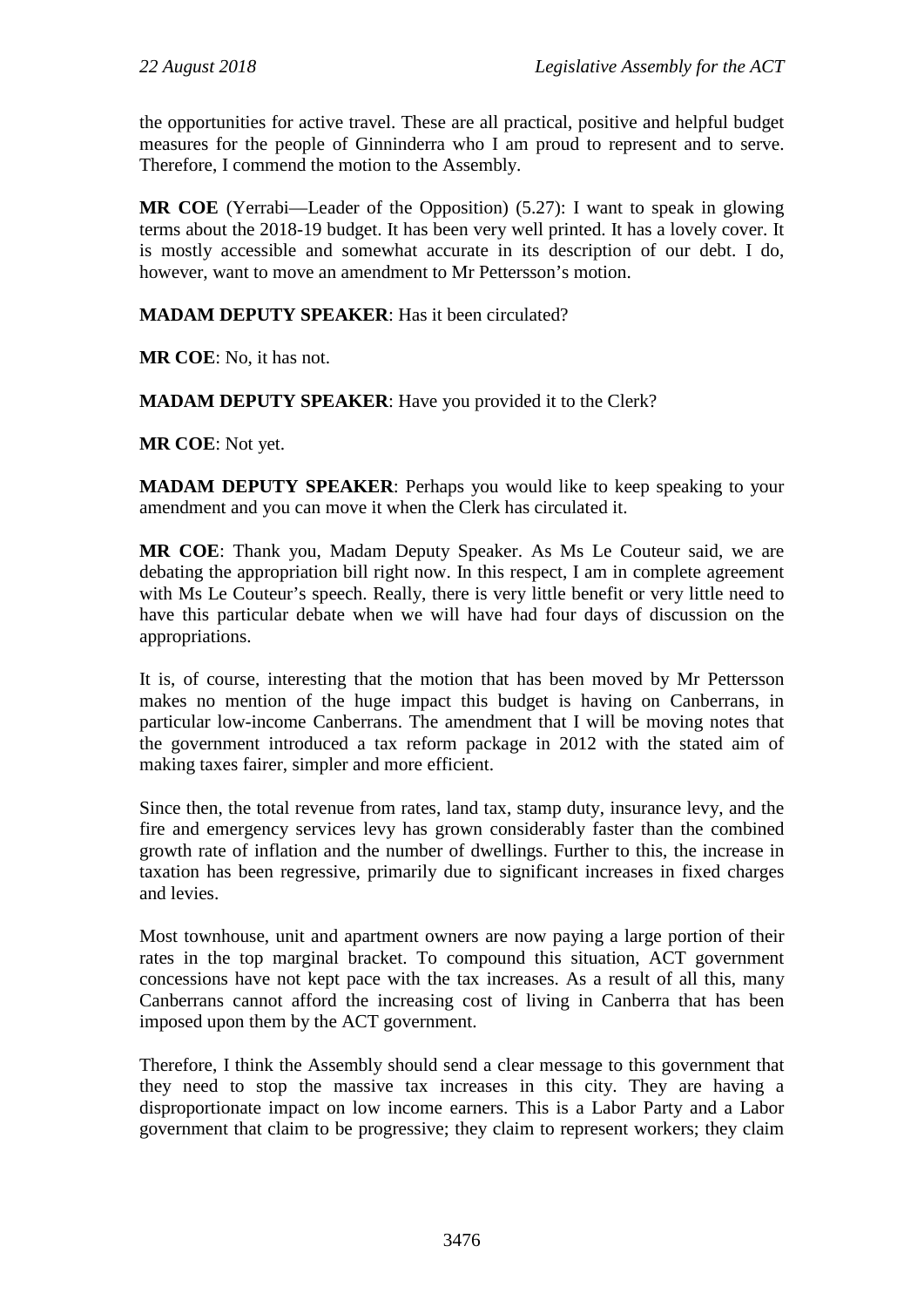to represent the vulnerable. Quite frankly, they do not. They are only in it for themselves.

As I mentioned yesterday, how is it that in the Anglicare survey of affordability there is not one house in Canberra that is affordable for a low income earner? There is not one single house in the private rental market that is available within the reasonable price limit of a low income earner in this city.

That is what you get after 17 years of Labor. That is what you get after a supposedly progressive government. What you get is a government that is becoming more and more elitist by the day and that is forgetting about the most vulnerable people in our community, the tens of thousands of Canberrans that are the working poor, the people that simply cannot afford to live in this city to a large extent because of the taxes, fees, rates and charges that this government has imposed upon Canberrans.

I think that this motion is largely a waste of time, given we have an appropriation debate on this very issue. However, if we are going to have this debate, which we clearly are, I think we should use it as an opportunity to send a message to the government that what they are doing is wrong and that it is having a huge impact on Canberrans.

To that end, I move the amendment circulated in my name:

Omit all words after "notes" (first occurring), substitute:

- "(a) the Labor Government introduced a tax reform package in 2012 with the stated aim of making 'taxes fairer, simpler and more efficient';
- (b) since then, the total revenue from rates, land tax, stamp duty, insurance levy and the fire and emergency services levy has grown considerably faster than the combined growth rate of inflation and number of dwellings;
- (c) the increase in taxation has been regressive, primarily due to significant increases in fixed charges and levies;
- (d) most townhouse, unit and apartment owners are now paying a large portion of their rates in the top marginal bracket;
- (e) ACT Government concessions have not kept pace with tax increases; and
- (f) many Canberrans cannot afford the increasing cost of living imposed upon them by the ACT Government; and
- (2) calls on the Government to stop the massive tax increases that are having a disproportionate impact on low income earners.".

**MR BARR** (Kurrajong—Chief Minister, Treasurer, Minister for Economic Development and Minister for Tourism and Major Events) (5.34): We finally get to have a debate, Madam Speaker. I thank the Leader of the Opposition for his amendment, and indicate that the government will not be supporting his amendment. There are numerous errors contained within both his amendment and his analysis of tax reform.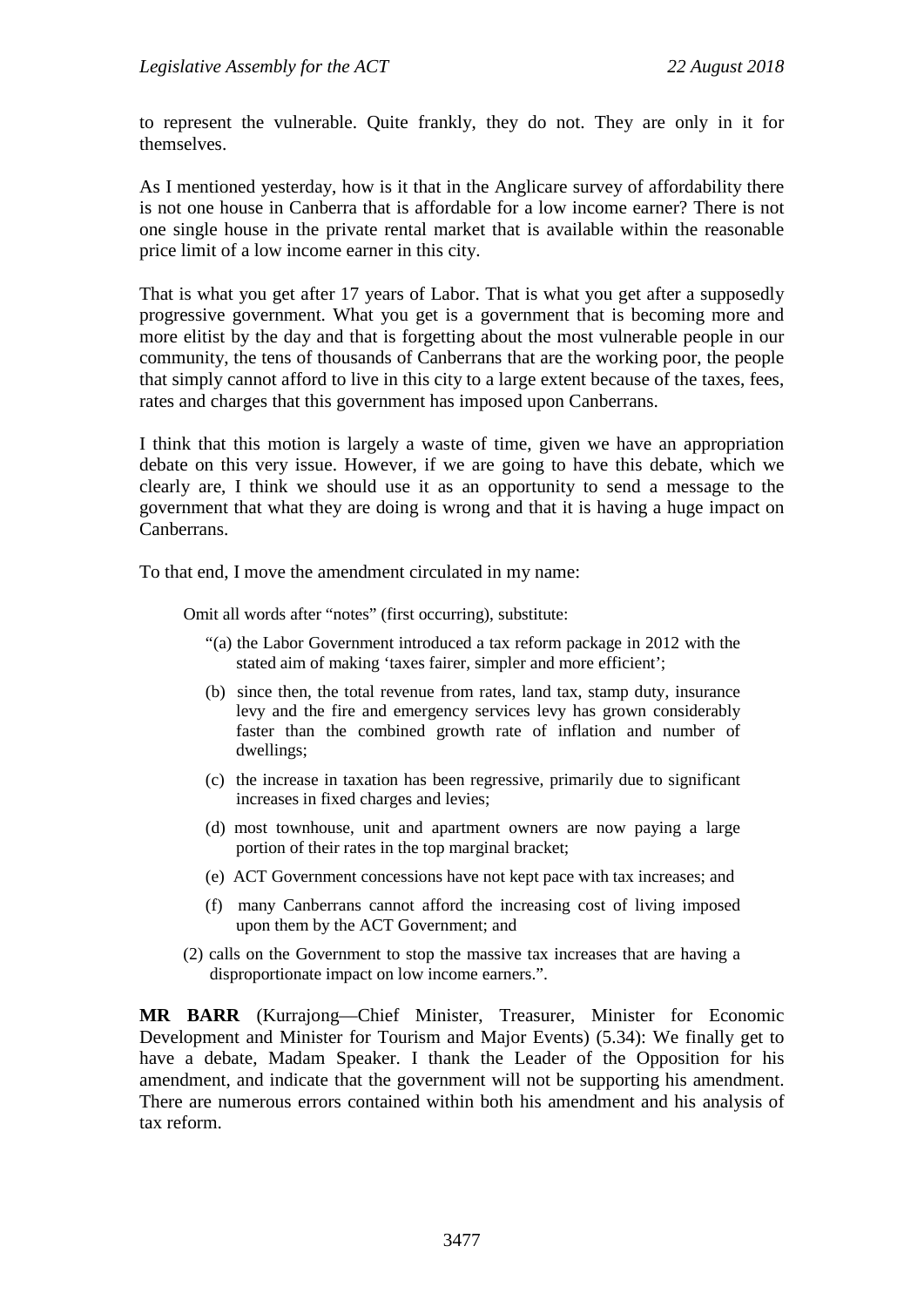Let us be clear, Madam Speaker, that the average ACT government own-source tax revenue as a share of gross state product for the five-year period before tax reform, from 2007-08 to 2011-12, was 4.1 per cent. For the five-year period since tax reform commenced, from 2012-13 to 2016-17, the average ACT government own-source revenue as a share of GDP was 4.1 per cent—exactly the same, Madam Speaker.

Where we have seen growth in own-source revenue, it is primarily due to growth in economic activity as well as the implementation of government initiatives. Changes to taxes, charges and levies other than general rates, stamp duty and insurance duty are not part of the tax reform process, and the government remains committed to revenue neutrality in relation to tax reform.

Tax reform involves abolishing inefficient taxes—conveyance and insurance duties and replacing the lost revenue through the general rates system. These changes to the tax mix do ensure a more stable and efficient revenue base for the territory, and they fund the provision of high-quality government services into the future.

Where we have seen growth in own-source revenue, it has been particularly strong in payroll tax, because we have a very strong labour market. We have the lowest unemployment rate in the nation, and we have nearly 230,000 Canberrans in work.

We have very strong economic growth, the fastest of all Australian states and territories, and very strong population growth, well above the Australian average, population growth that has resulted in this city being granted a third seat in the House of Representatives under the Australian Electoral Commission's population formula. That is a pretty clear indicator of above Australian average population growth. In order to move into that situation we had to have been growing faster than the rest of the nation, and we have been. That growth has been economic growth, employment growth and population growth.

That has, of course, fed through into a stronger economy, feeding through into stronger government revenues. That is an important public policy outcome. We do want to see a growing economy, and we do want the revenue streams that will allow us to invest in the services and infrastructure this growing community needs.

What is at the heart of the amendment from the Leader of the Opposition, and what is a very clear philosophical difference between Mr Coe and his very conservative Canberra Liberals party, as compared with this side of the chamber, is that there are philosophical differences about the role of government in our community and in our society, the essential role that government should play in delivering health, education and community and municipal services that is valued and respected by this side of the chamber but is dismissed by those opposite, whose starting point would be that the private sector should deliver all of those services, that taxation is theft and that there should be no significant level of government involvement in the community and in service delivery. That is why they are in politics, Madam Speaker: to make government smaller, to do less and to leave more and more people vulnerable to the market.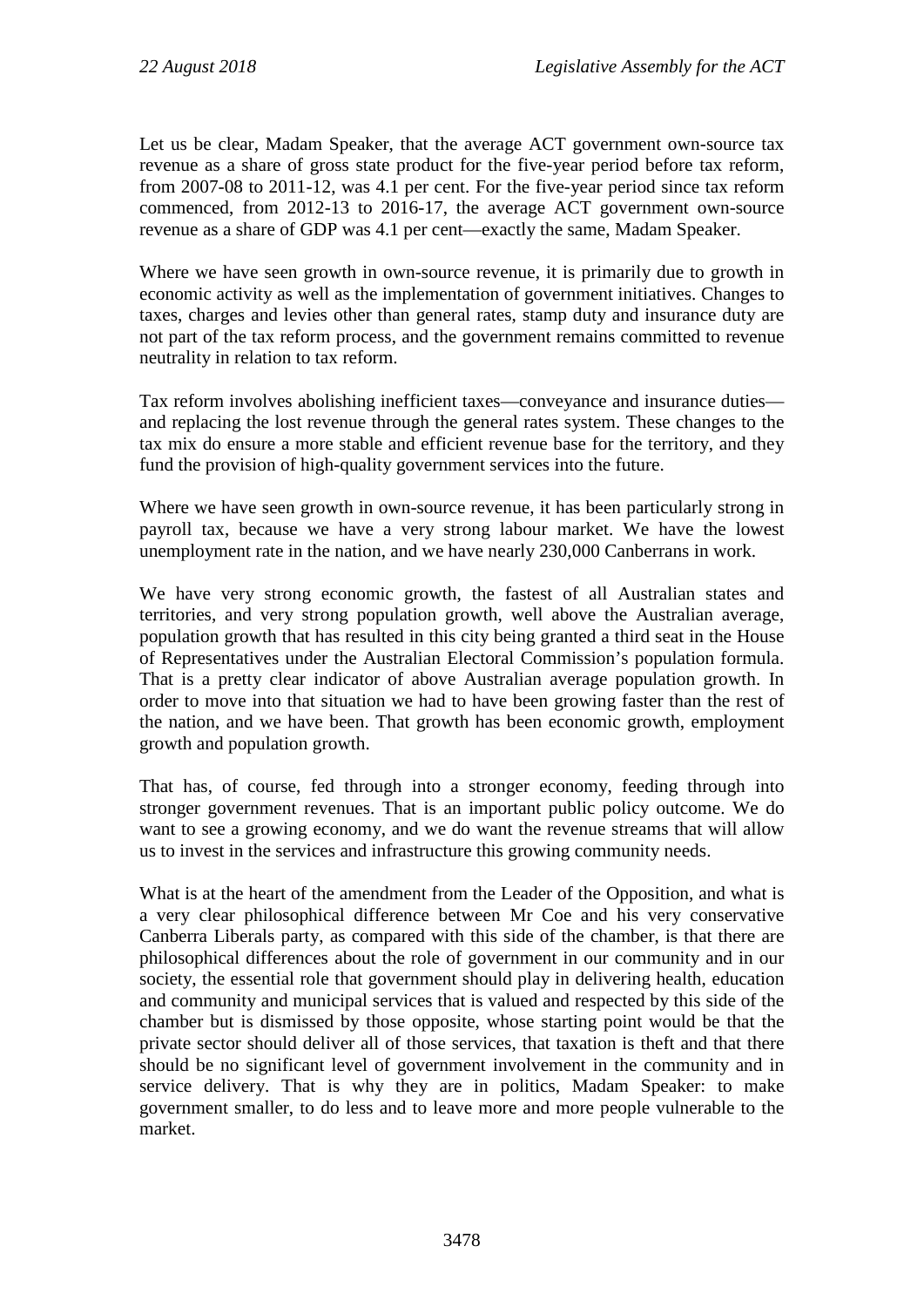I believe in markets, and the Labor Party believes in markets, but we also believe in functioning markets, equality of opportunity and ensuring that the most vulnerable are assisted. That assistance comes through free public health, free public education and a range of community and municipal services that are provided to this community regardless of people's incomes. And we seek to raise revenue in the simplest, fairest and most efficient manner.

Not every territory revenue line can be perfectly matched to people's incomes, but it can be matched to wealth. Wealth is inequitably distributed in our country, but I am pleased to say that in this city it is more equitably distributed. That is a result of decades of good, progressive public policy. That good, progressive public policy has resulted in less inequality in Canberra than in other Australian cities, and certainly less inequality in this city than in other parts of the world. That is something that we are proud of. Is there more work to do? Of course. And we need to do that work in partnership with a progressive federal government who will prioritise support for low and middle income earners over tax cuts for the big banks.

That is what his side of politics stands for. That is what they believe in: shuffling as much money as they can to the big end of town and to the richest quarter of Australians, and doing less and less by way of government service delivery for the rest. They want to drive down people's wages; they want to cut penalty rates. They are proudly in support of driving down people's wages. They claim to speak about cost-of-living issues and yet they champion a reduction in the wages and salaries of low and middle income Australians and Canberrans. That is their core philosophical belief. They have an entire society within their party, the HR Nicholls Society, aimed at driving down wages.

That is what they believe in; that is why they are in politics, Madam Speaker. We see this manifested in this amendment from this Leader of the Opposition today. There is no-one he will not attack on his way to the leadership of his party and no-one he will not squeeze out within the Liberal Party in relation to getting to that seat. We know ultimately where he stands on almost every issue before this community: on the hard right. On same-sex marriage, he was the only political leader in this country to oppose it, the only Leader of the Opposition, Premier, Chief Minister or Prime Minister in this country who opposed that reform. He is standing out there against a massive tide of public opinion on end-of-life issues in this city and in this nation. He proudly rejected territory rights on that question.

Today he comes into the chamber and moves yet another amendment objecting to this simple and fair reform of taxation in this city, reform designed to ensure that we have sufficient revenue to provide for the health, education, community, emergency and municipal service needs of this growing community.

I am very, very clear on this point, Madam Speaker. There are very fundamental points of difference between the Leader of the Opposition and me and between our respective parties. He has taken his party—as if this was possible—even further to the right on social and economic policy. That is just so far out of touch with this community and so far out of touch with the direction Australia is headed.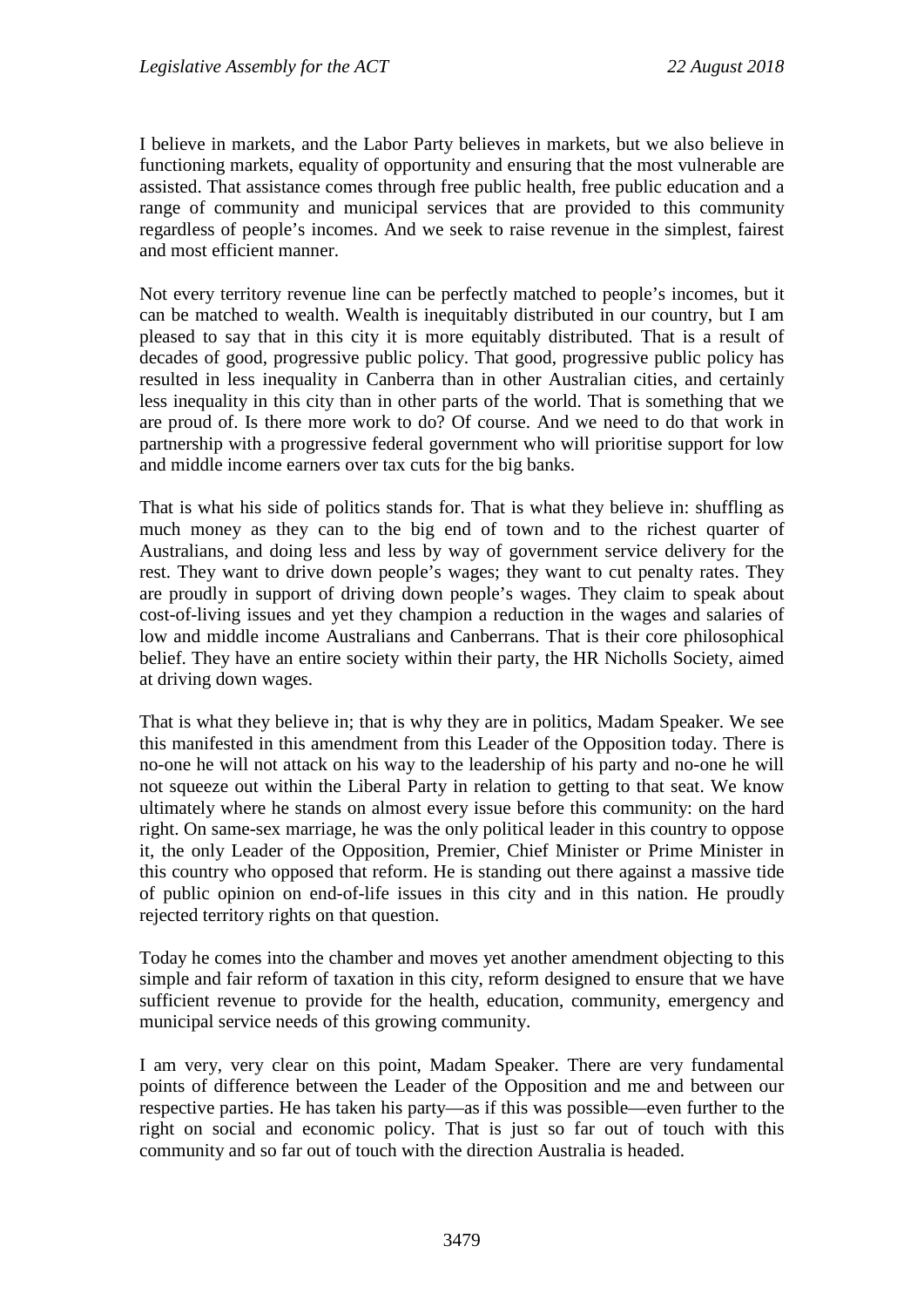Look at the absolute turmoil that his federal colleagues are in at the moment over what the Liberal Party stands for. It is no longer a liberal party, Madam Speaker; it no longer holds small "l" liberal values. It is a complete conservative takeover. That conservative takeover has happened already in the ACT; that is very clear for everyone to see, from Zed Seselja's knifing of Gary Humphries through to Mr Coe being in the position he is.

The Canberra Liberals are the A to Z of conservatism in this city. From Alistair to Zed, there is not much room right of them in mainstream Australian politics now. This amendment and his constant contributions on economic and social policy demonstrate that very clearly. We look forward to highlighting, through the budget debate and at every opportunity we get, just how conservative this opposition leader is and just how conservative he is making the party he leads that can now no longer call itself a liberal party. The amendment should be rejected, Madam Speaker. *(Time expired.)*

**MR PETTERSSON** (Yerrabi) (5.44): People laughed at me when I brought this motion on, Madam Speaker. They said no-one would want to speak to it. When Ms Le Couteur stood up to speak to it, I did get a bit worried. I was worried that no-one would want to speak to my exciting motion about the budget in budget week. But here we are. We have seen Mr Barr of Kurrajong speak to his local constituency; we have seen Ms Berry speak to her local constituency; we have seen Mr Ramsay speak to his constituency. Then we have seen Mr Coe speak to the complete opposite of my motion.

For those who saw the motion I moved, I would recommend it. It was a good motion. Unfortunately, the amendment does not agree with that sentiment and seeks to replace all of it, which is not something I would support. But it is an important debate to have in this place. We have spent a lot of time debating the budget, but we have not seen an opportunity for many members in this place to come forward and talk about their individual constituencies.

I am proud of this budget because we are delivering a balanced budget, with a modest surplus and a positive position across four years. We are doing this while delivering a massive piece of infrastructure in light rail in Gungahlin. We continue to have the lowest unemployment of any state or territory, just 3.6 per cent. This is down to our policies, which have created tens of thousands of new jobs in a diverse range of fields. It is not just jobs in traditional fields; we are diversifying and expanding our tourism sector, our education sector, our IT sector, the defence industry, the space industry and many more. We are delivering a positive forward position whilst increasing our investment in our schools and hospitals. We are catering for growth so that everyone can share in the prosperity of this city.

Madam Speaker, this budget speaks to our priorities. The people of Gungahlin, and indeed the entire territory, are beneficiaries of the priorities in this budget: more education and training opportunities, more diverse jobs, better health services, greater connectivity and more services for our growing city. This is what Labor stands for; this is what Labor has been delivering and will continue to deliver. I urge everyone to support this motion.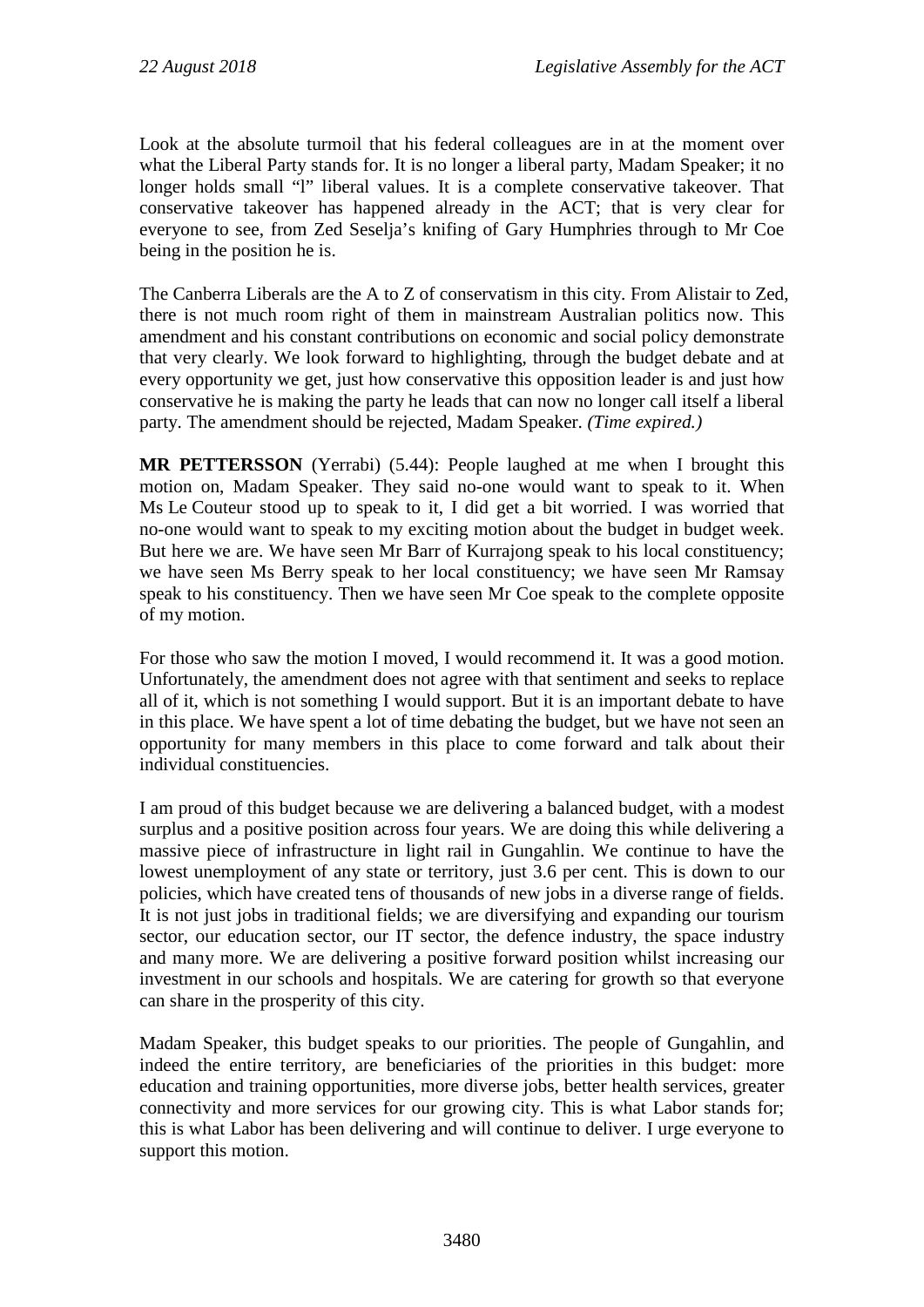Question put:

That the amendment be agreed to.

The Assembly voted—

Ayes 8 Noes 11

| Miss C Burch | Ms Lee  | Mr Barr       | Ms Le Couteur    |
|--------------|---------|---------------|------------------|
| Mr Coe       | Mr Wall | Ms Berry      | Mr Pettersson    |
| Mrs Dunne    |         | Ms J Burch    | Mr Ramsay        |
| Mr Hanson    |         | Ms Cheyne     | Mr Rattenbury    |
| Mrs Kikkert  |         | Ms Cody       | Ms Stephen-Smith |
| Ms Lawder    |         | Ms Fitzharris |                  |
|              |         |               |                  |

Amendment negatived.

Question resolved in the affirmative.

# **Ambulance data**

**MR COE** (Yerrabi—Leader of the Opposition) (5.51): I move:

That this Assembly:

(1) notes:

- (a) the Minister for Police and Emergency Services politicised the public service by using it to craft political spin to downplay negative ambulance data and his mismanagement of ambulance resourcing;
- (b) the minister delayed answering question on notice No 662 for 100 days; and
- (c) the data revealed that 41.5 per cent of all emergency ambulance shifts were crewed below the minimum crewing level in 2016-17; and
- (2) calls on the minister to:
	- (a) apologise for using the public service for political spin purposes;
	- (b) reassure the community that these shifts did not occur during known periods of high demand; and
	- (c) present to the Assembly by the September 2018 sittings the data which shows on what date and shift type these shifts fell below the minimum crewing level.

It has become apparent from documents obtained under freedom of information that the Minister for Police and Emergency Services has misused public servants in his department for political spin. He has put public servants in a terrible position that they should not be in.

The documents reveal that, under the direction of the minister's office, officials in the Emergency Services Agency had to create eight versions over a period of 130 days to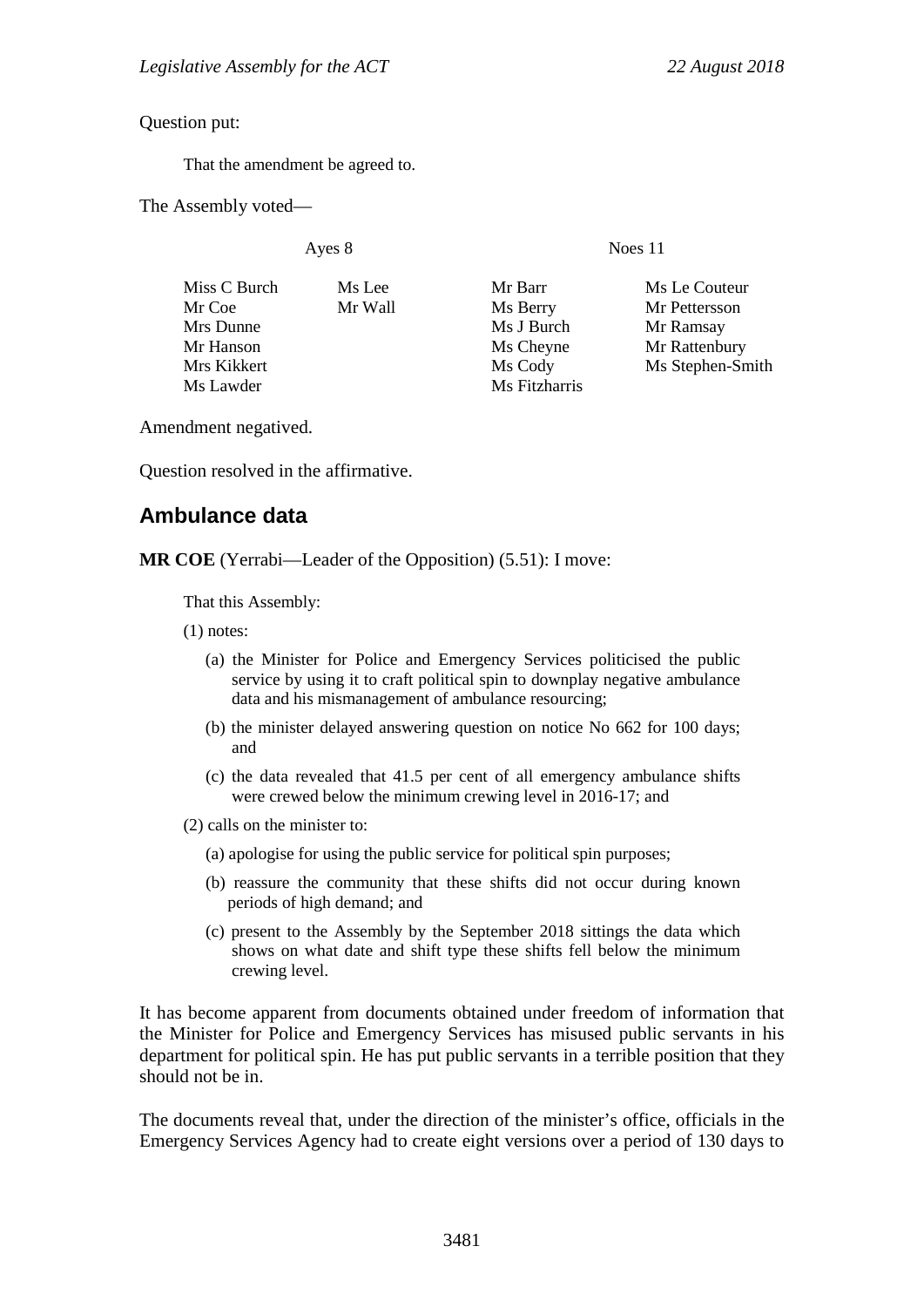answer question No 662. This question on notice was a very direct question about ambulance shifts, the minimum crewing level and the hours of overtime that were worked by the paramedics.

The question was placed on the notice paper on 22 September 2017. By 17 October, five days before the 30-day deadline for answers, the department provided the minister with the answer, including all the required data. All the required data was provided on 17 October for the question that was lodged on 22 September.

The data showed that in 2016-17 the ACT Ambulance Service was crewed below the minimum crewing level for 303 out of a total of 730 shifts. This means that for 41.5 per cent of all ambulance shifts there were not enough ambulances on our roads. This is a serious shortfall in our ambulance service and has a huge impact on the paramedics, the culture of the place and of course on the community at large.

Three days after receiving the answer, the minister's office requested context around the data. But the minister's office did not simply seek a better explanation from ESA, the minister's office directed the ESA how this so-called context should be framed. The minister's office said:

Could you please request ESA add an additional paragraph under the table in part 2) to give context around the numbers—ie that while we may have fewer ambulances rostered than the numbers set out in our internal policy, this does not result in a lower standard of care etc as measured by other KPIs.

The minister's office was not just requesting context, they were requesting that their spin be placed on advice that was provided by the directorate. The minister was seeking to downplay his own failure to meet his own government's policy. Instead of releasing the data, the minister chose to use the public service as spin doctors to make the figures look better.

As time went on, well past the 30-day deadline for answers, the minister's office continued the back-and-forth with the directorate. It took a total of eight revisions of the question and 130 days before the minister actually signed off on the data that he was provided with months earlier.

What changed? Only about five sentences. Despite the fact that the department did all the good work, despite the fact that they got all the data together, despite the fact that they met the time line, it took another 100 days for the minister to actually sign off on it.

It highlights the hypocrisy of the minister when he refuses to answer other opposition questions by citing the considerable amount of time that would be required to answer them. Our job as an opposition is to ask questions. That is why we have a question on notice framework. That is why we have questions without notice. It is so that we can do the bidding of our community in this place to ensure that the best possible outcomes are achieved by the government. When you ask a reasonable question about the welfare of staff and the welfare of the community at large and they refuse to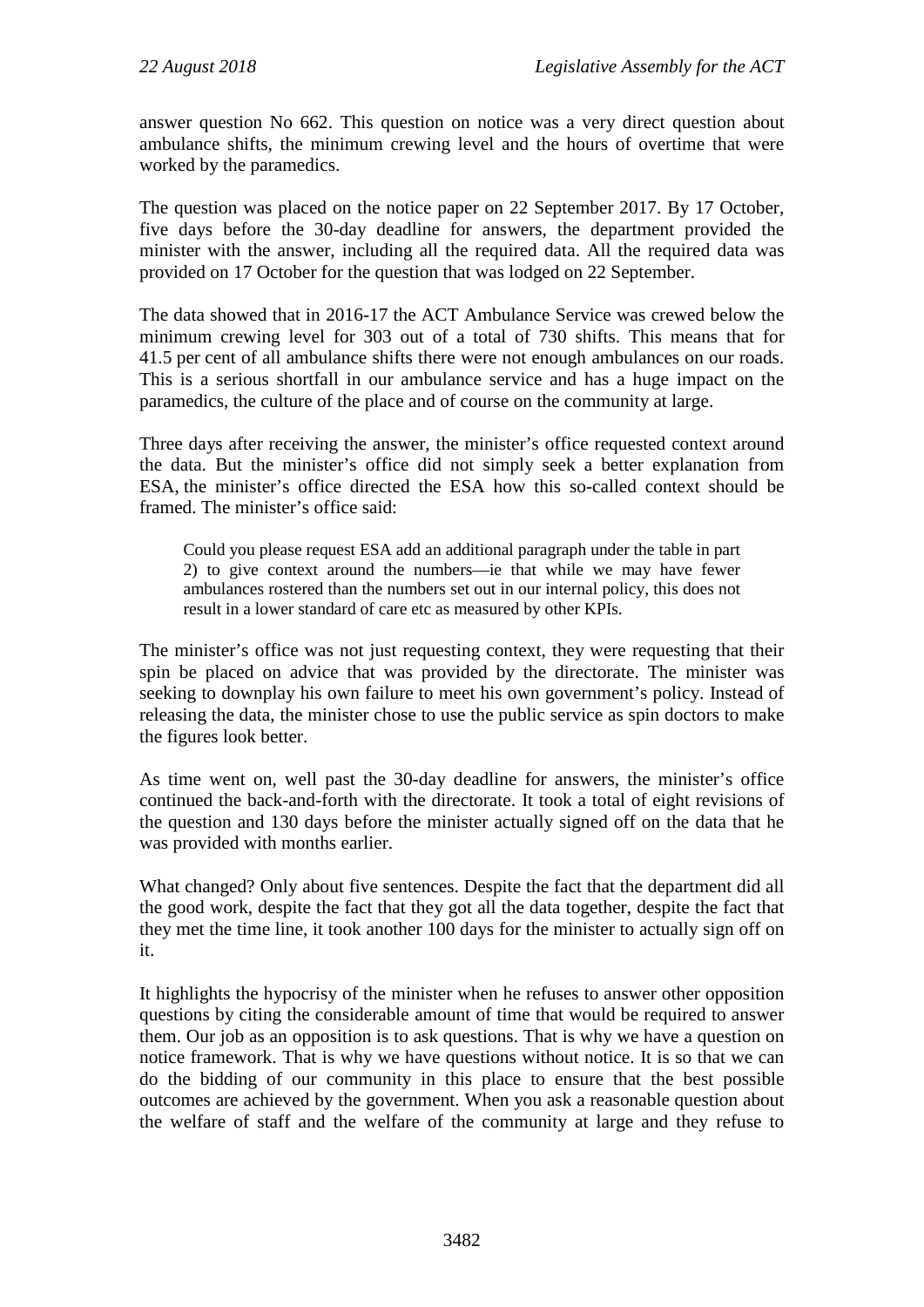release the data and then misuse the public service, it goes to the ethics of this government.

The FOI documents show that, contrary to the minister's claims in the media, at no point did the minister's office seek to ensure the accuracy of the data. It was untrue. That claim that was made. The minister did not express concerns over the accuracy of the data. All he wanted to do was put his spin on it.

The ACT Ambulance Service is made up of many good men and women who work very hard for our community. They are generous, they are professional and they have a steadfast dedication to this city. And we in the Canberra Liberals respect them and we are grateful for what they do for our city. It is a shame then that they are not properly resourced, it is a shame that they are not backed up by the minister and it is a shame that the minister who is supposedly responsible for delivering the service is actually more interested in spin than he is in minimum crewing levels.

Unlike the minister, who refuses to listen to the needs of our front-line workers, the Canberra Liberals continue to engage with the community, including the ambos. We continue to hear from the overworked men and women in emergency services whom this government ignores. Just the other day we received this message from a paramedic:

Property is clearly more important than the lives of your loved ones. There are just eight ambulance stations, but nine fire stations. As an ambo, I know full well that the ACT Ambulance Service attends 300% more cases than the ACT Fire Brigade. Officers are fatigued, often go hungry on a 10 or 14 hour shift, have little time to rehydrate and are not supported by management. Would you like to have a Paramedic attend your child or significant other, when they have worked the last 13 hours non-stop?

That is a quote that a paramedic sent to us. The government may dismiss this. The government will put more spin on top of the spin, on top of the other eight variations. But when you have an ambo writing that to the opposition it shows that the concern is real. This is only one piece of feedback that we have received. We have heard from other ambos who are outraged that the minister would suggest doing away with minimum crewing levels or for referring to the minimum crewing level as an arbitrary figure. Does the minister truly think that requiring a certain level of care for our community is simply an arbitrary figure? It would be interesting to know what the Chief Ambulance Officer would have to say about that.

To the men and women of the Ambulance Service and to all the front-line workers in the ACT, let me tell you categorically that you deserve better than what you are getting from this government. You should be properly resourced. There should be an appropriate number of ambulance stations. There should be minimum crew levels and you should be backed up by your minister.

*At 6 pm, in accordance with standing order 34, the debate was interrupted. The motion for the adjournment of the Assembly having been put and negatived, the debate was resumed.*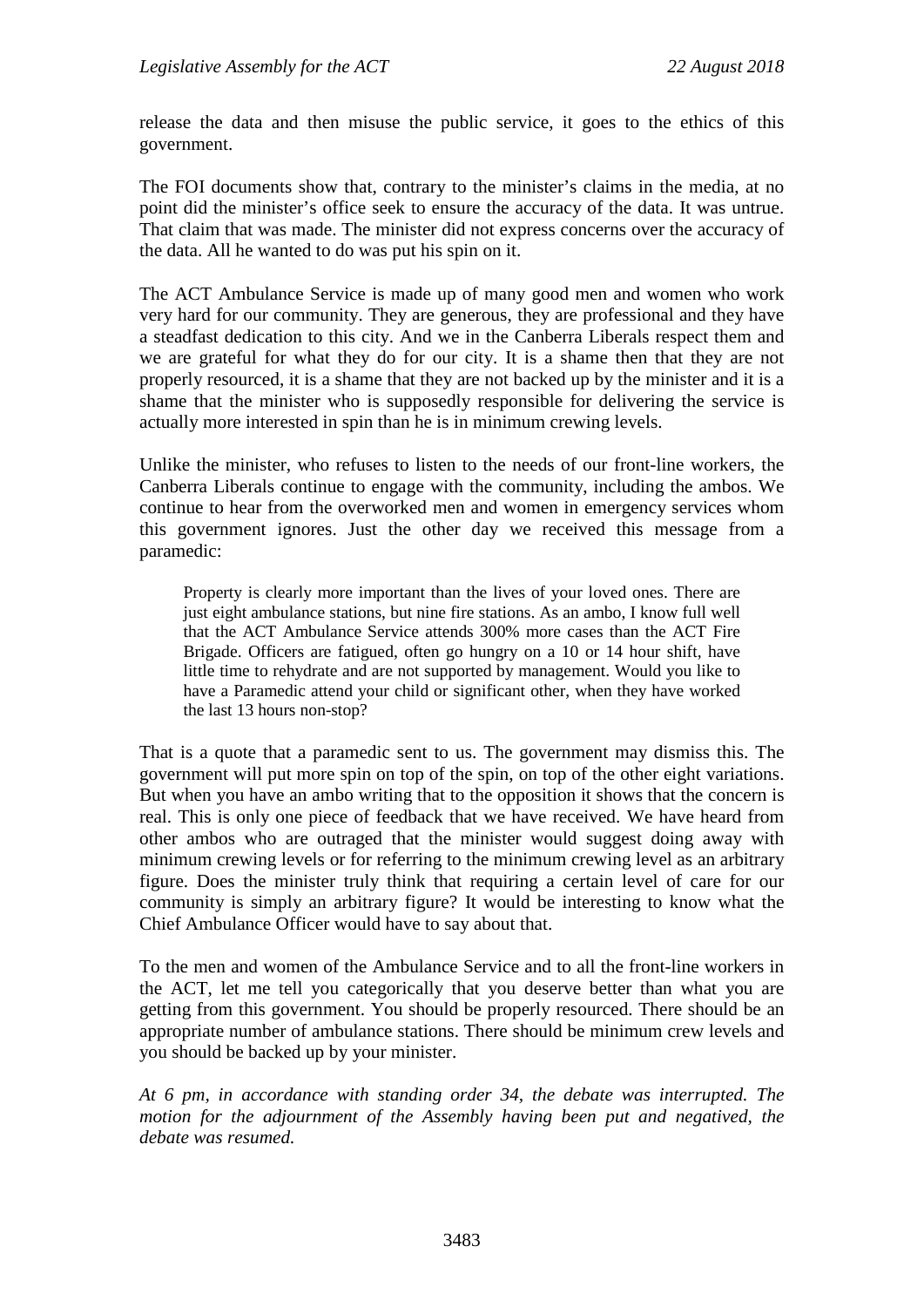**MR COE**: The truth is: this government has been in power for so long that they think they can direct the public service to do whatever they want. The public service did exactly what they should do, that is, provide the data to the minister for this question on notice so that the opposition and the Canberra community can hold them to account. It is simply wrong that this government would delay the release of that data for a hundred days and then make up excuses as to why that happened.

It was only because of the diligent work of Mrs Jones and the freedom of information request that we actually got to see the full picture. It does make you wonder how many other times when you put in questions on notice do you get this sort of meddling with the figures or meddling with the context, to use the minister's term.

Whilst the doctoring of the answer is one thing the real issue is, of course, the state of the Ambulance Service and the state of emergency services in the ACT. My message to all those front-line workers is that the opposition, the Canberra Liberals, will continue to do all we can to make sure that you get a better deal to do your job. You put yourselves in harm's way and you deserve to be backed by a government. Instead, you are not getting the support you need.

If anybody in the service is listening to this debate or watching it online, please do let us know what you expect from your government. Let the Liberals know how we can support you better, because it is clear that the government does not want to do that. It is clear they do not want minimum crew levels. It is clear they do not want to actually back you up. It is clear they do not want you to have the resources that you need. Please do get in touch and let us know what you need so that we can advocate for all the services and all the resources that you should have at your disposal.

**MS STEPHEN-SMITH** (Kurrajong—Minister for Community Services and Social Inclusion, Minister for Disability, Children and Youth, Minister for Aboriginal and Torres Strait Islander Affairs, Minister for Multicultural Affairs and Minister for Workplace Safety and Industrial Relations) (6.03): I move the amendment circulated in my name:

Omit all words after "That this Assembly", substitute:

"(1) notes that:

- (a) the Minister for Police and Emergency Services provided an answer to Question on Notice (QON) 662 on 31 January 2018, prior to commencement of the 2018 sitting period;
- (b) the answer provided to QON 662 enabled the Assembly to have two discussions on 14 and 21 February 2018 concerning ambulance crewing;
- (c) since August 2017, the Minister for Emergency Services has answered 12 QONs concerning ACT Ambulance Service (ACTAS), including questions relating to crewing and shifts;
- (d) a further seven questions have been answered on notice arising from the recent budget estimates hearings concerning ACTAS;
- (e) advice from ACTAS is that preparing information relating to dates and times of shifts concerning minimum crewing requires considerable amounts of staff time;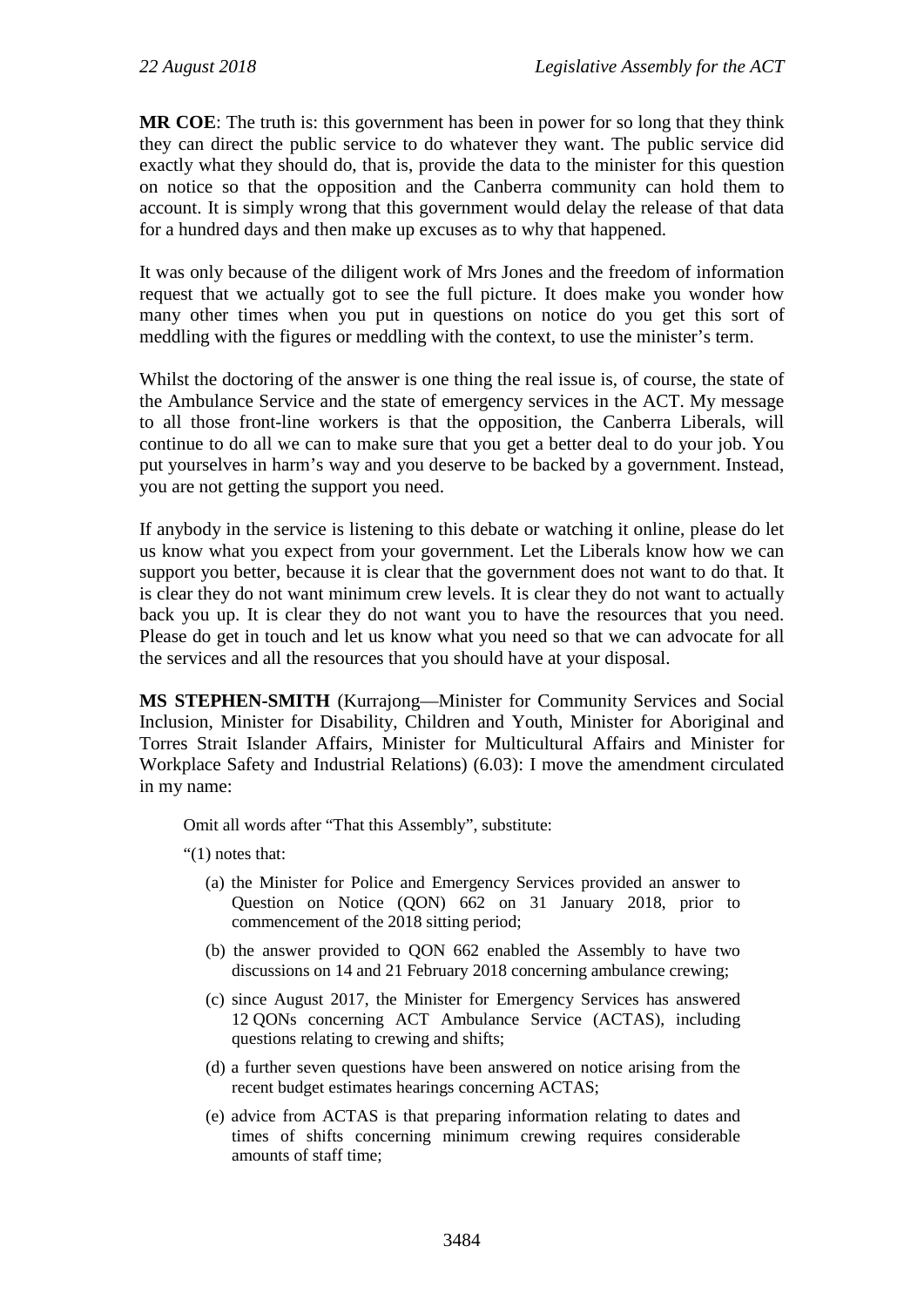- (f) ACTAS staff should be spending their time providing support to paramedics and continuing to deliver high quality care to Canberrans;
- (g) the information provided in the answer to QON 662 cannot be extrapolated to identify if a certain percentage of shifts were below the minimum crewing metric for the whole shift;
- (h) the minimum crewing metric is not used by all ambulances services in the country; and
- (i) response times and patient satisfaction are better measures of the quality of the ambulance service provided to a community;
- (2) further notes that:
	- (a) ACTAS has the best response times in the nation and the highest patient satisfaction;
	- (b) notwithstanding that ACTAS is one of the best ambulance services in the country, the Minister for Police and Emergency Services requested a review of minimum crewing be undertaken, with a view of supporting ACTAS staff;
	- (c) the Government is implementing the ACTAS Blueprint for Change, designed to lead to improvements, including for staff, and enhance capabilities of the service; and
	- (d) the Government has provided additional funding to ACTAS, including for an additional two ambulances and 23 paramedics; and
- (3) calls on the Government to publicly respond by the end of the year regarding the outcomes of the review of minimum crewing in ACTAS currently underway.".

The motion moved by the opposition is nothing more than a distraction and should not be supported. The minister has already explained the matter in this place and has also responded publicly, including through media interviews. I also remind the Assembly that the information concerned was provided in advance of this year's sitting period starting. This enabled the opposition to have not one but two debates in this place, on 14 and 21 February, on the subject of crewing within the Ambulance Service.

In addition the minister has also responded to multiple questions in this place about ACTAS and staffing. We will not be supporting this attempt to smear ACTAS and the hardworking public servants who look after our community in a time of need. No matter what Mr Coe says, accusing public servants of being politicised is a smear.

We have one of the best ambulance services in the country. ACTAS staff has the best response times in the country, along with the highest levels of patient satisfaction. This has been achieved with growing demand on ACTAS services, a demand that we know will continue as our city grows. We thank ACTAS for their great work and also recognise that they do need support.

As has already been announced, we are providing two new ambulances and 23 additional paramedics. As is mentioned in the amendment and something that I know is important to paramedics from speaking to them, five new state-of-the-art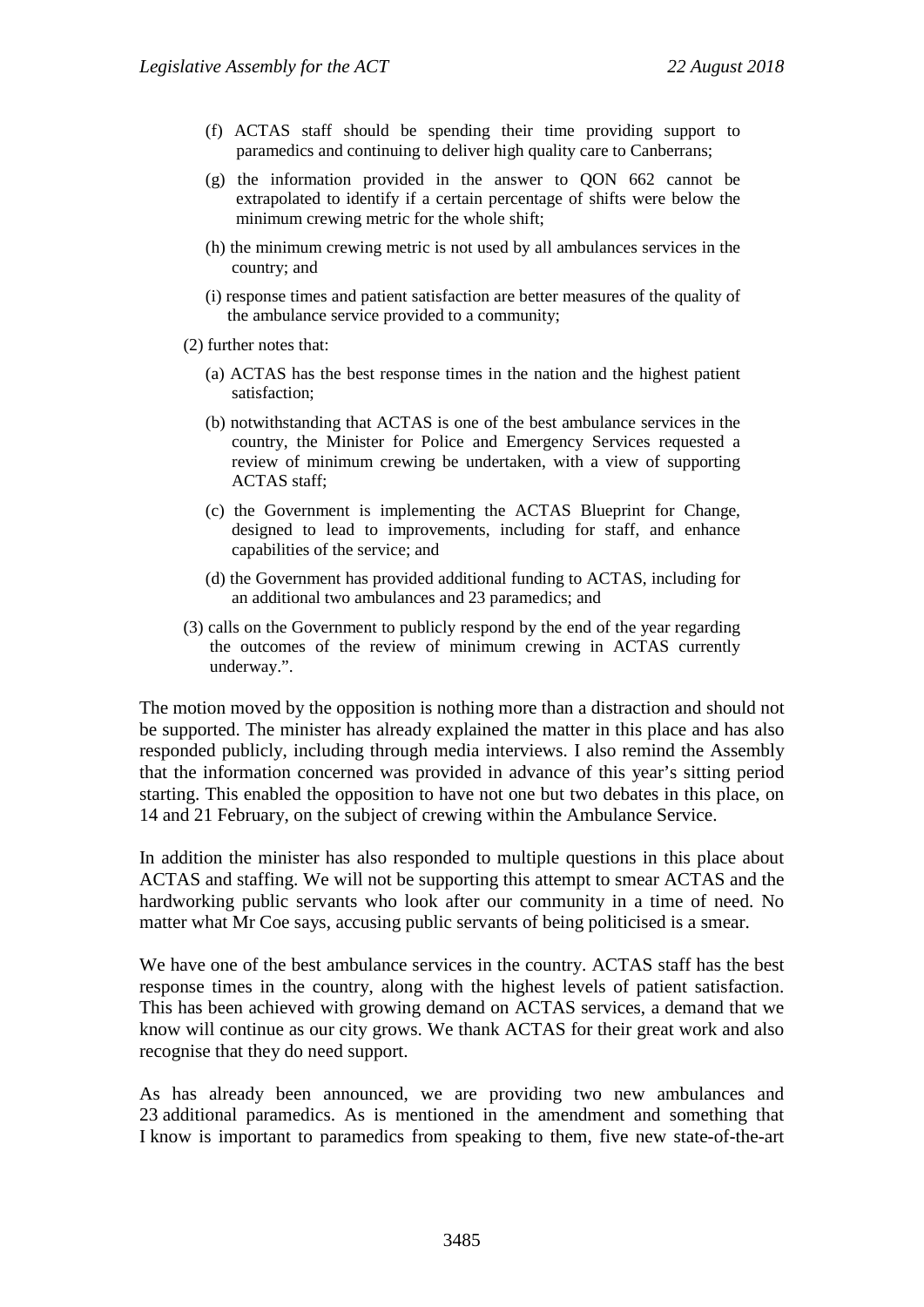replacement ambulances have arrived recently, fitted with new electronic stretchers. As the motion does note, there is also a review underway requested by the minister.

Let us stop wasting time on silly stunts. We are providing and will continue to provide the supports that our paramedics need. We will leave word games to those opposite.

**MR RATTENBURY** (Kurrajong) (6.05): The Greens are not persuaded by the assertion in Mr Coe's motion that the minister politicised the public service. It is presented in the motion as a statement of fact. I think that, rather, it is a form of political spin in its own right, and one that obviously the minister has contested.

The opposition may well be disappointed in how long it took for this particular question on notice to be answered, and that is a valid point. I understand that the minister has provided an explanation for the delays, including the need to provide additional context to inform his answer. This reflects the usual practices of this place. The opposition are entitled to ask questions, and ministers answer them in the best way they see fit.

While ministers should always endeavour to answer questions within the designated time frames, there will be some occasions when this may not be possible. In these cases the minister should be in contact with the relevant member's office, which I understand was done in this case, and an explanation should be provided for the delay. It strikes me that, if anything, what we have here is a case of tardiness rather than a political conspiracy, as Mr Coe seems to be suggesting.

While the central issues here—ACT ambulance staffing and crew levels—are crucially important, the minister has already provided a raft of information on this subject to the Assembly and the community. As Minister Gentleman's amendment outlines, there have been 12 questions on notice on this topic in the past 12 months, all of which have been answered. We have also had two separate debates in this place on the issue and the minister has committed to undertake a review of minimum crewing as a key performance indicator. That review is currently underway.

Given all of this discussion and debate, it simply does not ring true to suggest that the minister has attempted to withhold or downplay information on this issue. Of course, at the heart of this matter—more important than the internal politics referred to in the opposition's motion—is the question of whether our ambulance shifts have enough staff to provide quality care and meet the needs of the Canberra community.

The issue is clearly more nuanced than has been suggested by the opposition on various occasions. As we have discussed before, ACTAS uses a deployment matrix to guide and inform the best placement of its resources at any one time. ACTAS also goes through periods of high demand and, of course, low demand. It is not hard to imagine that, for example, 4 am on a weekday morning is regularly less busy than, say, a weekend period, or particularly a Saturday night, for example. It makes sense to me that there would be flexibility in the use of resources, acknowledging that there are periods of low demand. Resources should always be used efficiently, and I think ACTAS are best placed to determine where those resources are best deployed.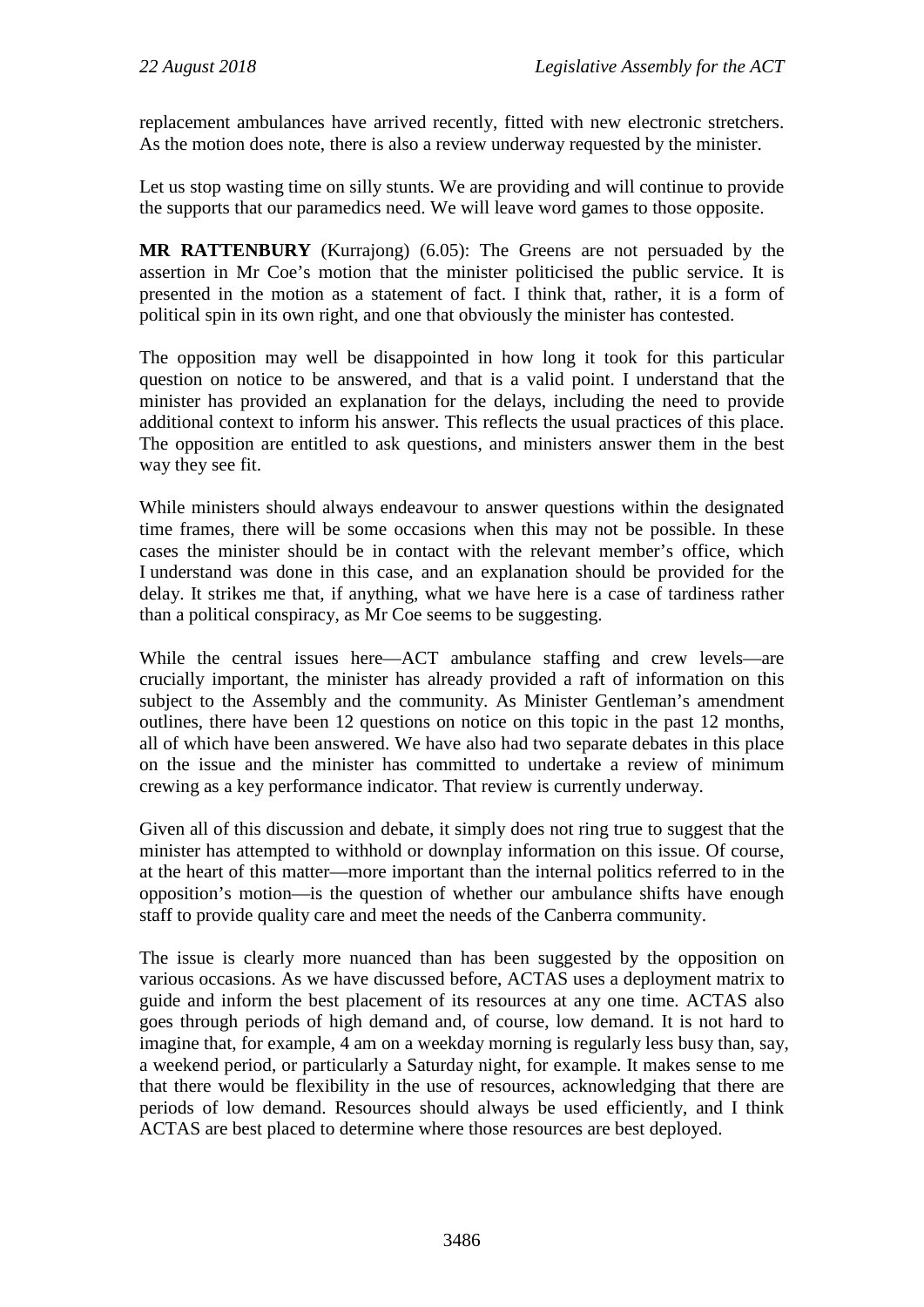We should also note that while crewing levels have fallen below the minimum level at times, other data measures indicate that the performance of our ambulance service remains one of the best in the country. The 2017 report on government services showed the ACT's ambulance code 1 response times were 8.5 minutes for the 50th percentile, second only behind Western Australia at 8.4 minutes, and 13.7 minutes for the 90th percentile, which is the fastest response time in the country. The next best jurisdiction for this indicator was Western Australia at 14.9 minutes.

In 2015-16 ACTAS answered 96.6 per cent of 000 calls in 10 seconds or less, the best response rate of any jurisdiction, and 98 per cent of people surveyed about their experience reported a high level of satisfaction with the service provided by ACTAS. With further investments in our ambulance service through this year's budget, we anticipate that these outstanding results will continue.

The government is upgrading the ACT ambulance fleet with new electric stretchers and loaders, as well as fitting ambulances and fire trucks with cardiac monitors and defibrillators. The minister has also committed to the recruitment of 23 additional paramedics and two new ambulances for the fleet. All of this reflects the fact that our city is growing and demand for our ambulance services is increasing. The government must continue to invest in this area in order to keep up with the growth that we know is happening in our city.

It is right that the opposition should interrogate the government's performance against relevant indicators. The review of minimum crewing levels currently underway will shed some light on whether this indicator remains an effective way of measuring ACTAS staffing levels. I will certainly be interested to see the outcomes of the review. It would seem appropriate and reasonable to wait for those outcomes before drawing any further conclusions.

If minimum crewing remains a relevant metric, I expect the review will determine what changes are needed to ensure that it is properly met. In the event that this indicator is no longer appropriate then a proper explanation should be provided as to why it is not appropriate, and it should be replaced with a more accurate and appropriate alternative. It is important that data continues to be collected and shared transparently to report on the staffing levels and overall performance of our ambulance service.

It is also right and appropriate that the opposition ask questions of the minister on this issue, and that he provides accurate and timely answers. As I said earlier, the minister has provided an explanation for the late response on this occasion, and has also provided responses to a range of other questions on this issue. I do not believe that the minister misused or politicised the public service in the answering of this question; therefore I do not think there is a need for him to apologise, as the motion asks.

Instead I believe it is important that the minister is open and transparent with the Assembly and the community about the outcomes of the minimum crewing level review. I understand that the minister has already committed to report back on the outcomes of that process and has reiterated that commitment through the amendment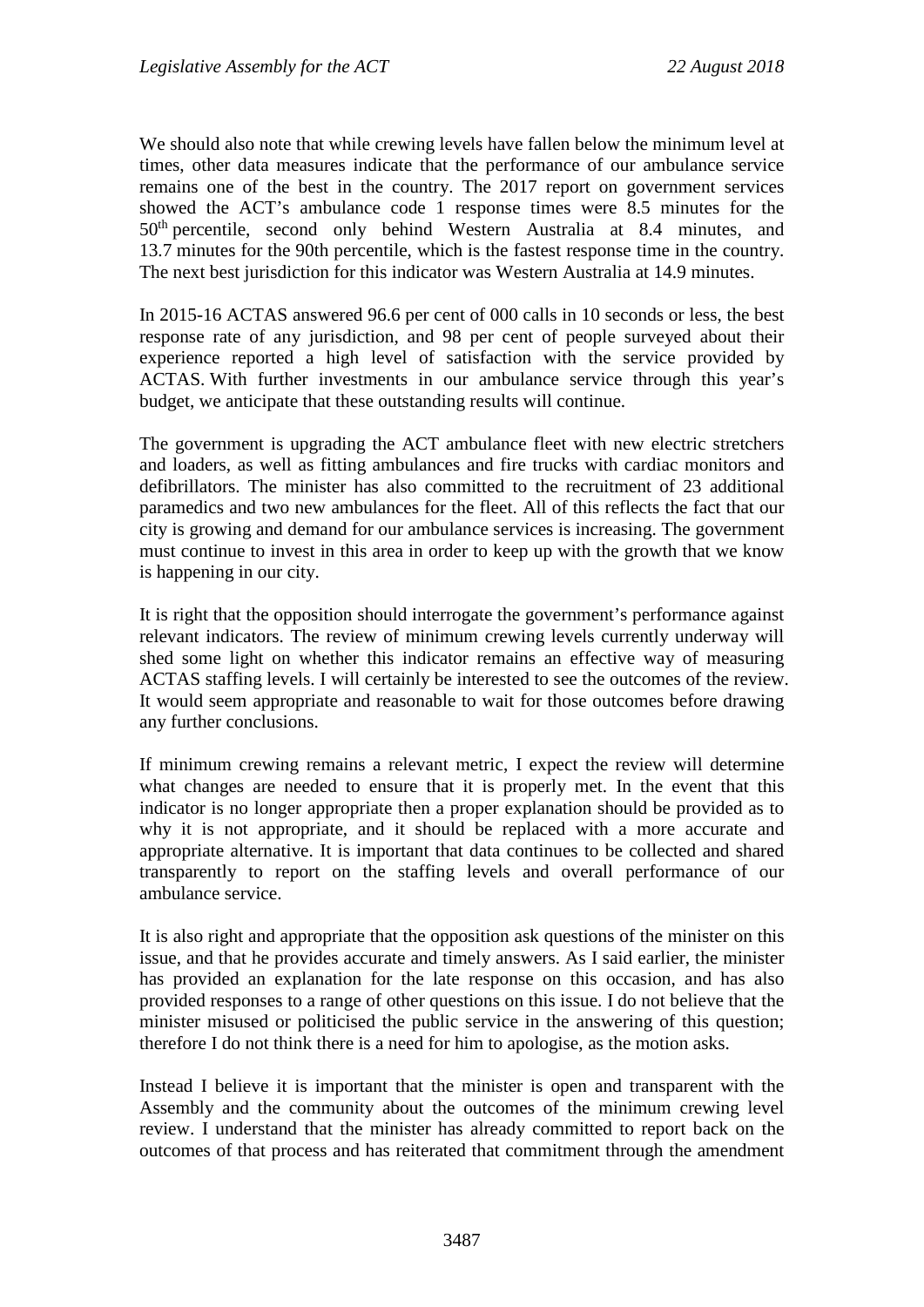today. The findings of the review will better inform future discussions on this issue and on the question of whether ACTAS is adequately staffed and resourced.

Given that that review is underway—certainly, these are comments we made during the last debate about supporting that review process so that we can be well informed—we will await the outcomes of that work, and we will be supporting the amendment moved by Minister Stephen-Smith today, on behalf of Minister Gentleman.

**MR COE** (Yerrabi—Leader of the Opposition) (6.11): I am not at all surprised that Mr Rattenbury has once again gone in to bat for his Labor colleagues. The reality is that not only does Mr Rattenbury blindly support them in policy, but he blindly supports them in their conduct as well.

This would have been a very easy, very clear opportunity for Mr Rattenbury to say that this was substandard, and for him to actually draw a line in the sand and say, "Yes, we're fellow travellers, but they can do better." Instead the strength of that coalition between the Labor Party and the Greens is on full display. Even when the minister has received an answer to a question on notice after 25 days, and then takes a further 105 days to write five sentences, and perhaps misleads people along the way with his answers as to why it took so long, Mr Rattenbury still goes in to defend them. It is, of course, no surprise.

This actually puts a spring in the step of the ministers. It actually gives an endorsement to this kind of behaviour and this kind of politicisation of the public service. If they can do this, which is to blatantly politicise the public service, and they know they are going to get away with it, it is only going to get worse. It has to get worse. How could it not? If this is the standard, if this is now acceptable, if this Assembly now rules that you can get a question from your department in less than a month, and you can then sit on it for three months and doctor it, if that is the standard that we are going to adhere to here, it is a very slippery slope.

That is something that Mr Rattenbury is, of course, willing to sign up to. It certainly adds to my suspicion about how many other questions have been doctored in a similar way. How many other times have ministers responded with an answer where they have said, "We can't get that data," when in actual fact they did receive the data and they just did not want to release it?

I now expect that that has happened on many occasions. I now expect that there have been dozens of times when the minister's office has received all the data, has received a complete answer to a question that we have lodged, and the minister has then told the Assembly, "Sorry, it's too hard to compile; it would be too resource intensive."

This is certainly something that I think the opposition should be investigating, because if the directorates have provided information that has not been passed on to the Assembly, I hope those opposite would vote differently if a similar motion were to be brought forward again. I certainly hope that Mr Rattenbury would vote differently.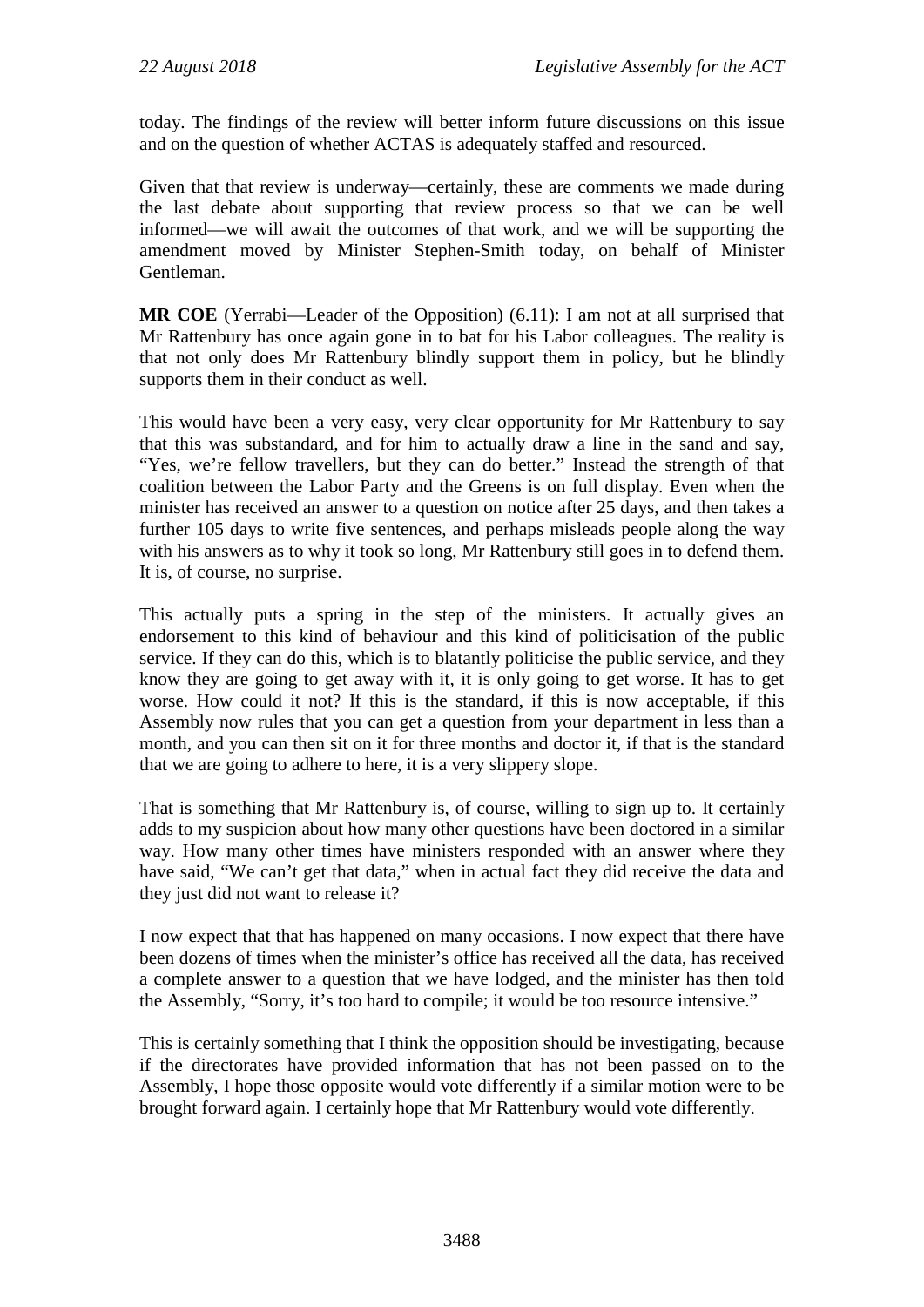In conclusion, let me reiterate my support for the ambos of Canberra. They deserve better than what they are getting from Minister Gentleman; they deserve better than what they are getting from the Labor Party and the Greens. When light is shone onto the minimum crewing levels within the ambulance service, they deserve better than what we have heard from Minister Stephen-Smith and Minister Rattenbury. The ambos in Canberra deserve to have appropriate staffing and appropriate resources, and they are not getting them from this government.

Question put:

That the amendment be agreed to.

The Assembly voted—

| Ayes 11       |                  | Noes 8       |         |
|---------------|------------------|--------------|---------|
| Mr Barr       | Ms Le Couteur    | Miss C Burch | Ms Lee  |
| Ms Berry      | Mr Pettersson    | Mr Coe       | Mr Wall |
| Ms J Burch    | Mr Ramsay        | Mrs Dunne    |         |
| Ms Cheyne     | Mr Rattenbury    | Mr Hanson    |         |
| Ms Cody       | Ms Stephen-Smith | Mrs Kikkert  |         |
| Ms Fitzharris |                  | Ms Lawder    |         |
|               |                  |              |         |

Amendment agreed to.

Original question, as amended, resolved in the affirmative.

# **Adjournment**

Motion (by **Mr Barr**) proposed:

That the Assembly do now adjourn.

### **Animals—dangerous dogs**

**MS LAWDER** (Brindabella) (6.20): I rise tonight to pass on a story about a dog attack in Tuggeranong. I think the minister sometimes thinks I am exaggerating when I talk about the stories I receive from constituents. Perhaps she does not get the same mail I do.

Today I want to talk about a little dog called Jakk, whose owner, Corrina from Monash, has contacted me. Corrina writes:

I was out with my 2 sons at a regular playgroup we attend from 9:30-12, as we were leaving I received a phone call from our real estate agent (we are renting) that the dogs next door had gotten into our yard and attacked our dog. The status of our dog was unknown as all other neighbours who herd the incident did not want to enter our yard but could see our dog laying on the back porch not moving.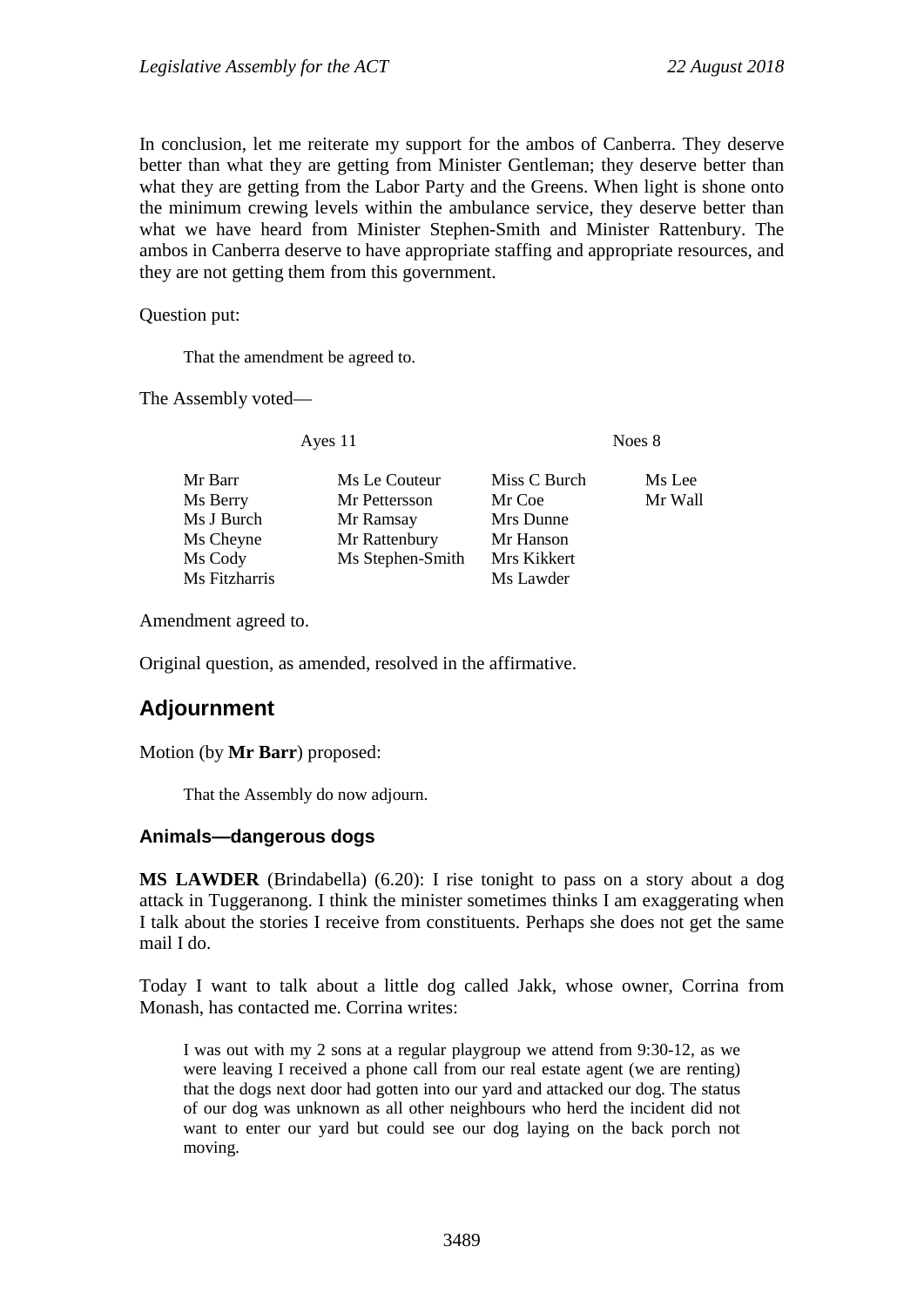I drove home and called my husband to come straight home as jakk was in trouble.

When I returned home there was a crowd of people out the front of the house with 2 people running out of my garage carrying jack to their car covered in blood. I found out they were animal services and they had jumped the fence to get to jack and got him out via the garage. They asked where to take jakk and as we have only been living in Canberra for 6 months I was unsure. They advised there was a vet in our suburb (Monash) and they would take him there.

As I spoke with the crowd of people (my neighbours whom we had never met until this day) I learned that the 3 dogs that were next door had dug under the fence and attacked jakk, then after jakk had no fight left in him they retreated back into their own yard. The animal services and neighbours had gone into the yard previously to myself getting home and covered up the hole. They advised me not to go into the yard or get the kids out of the car as the backyard was covered in blood and did not want to scare my 3-year-old or upset myself (The dogs were viciously barking in their own yard at everyone outside).

I did go into the yard with animal services as they took pictures (for evidence) and what I saw was devastating. I could see where the dogs had entered under our fence (where my 3-year-old plays) then they had cornered jakk down the side of the house as there was blood all over the fence and ground and that's where the neighbours had seen the dogs attacking jakk. Then the 3 dogs retreated and there is a trail where jakk has made it up to the top of the stairs and he tried to get inside as there were paw prints on the back door then a puddle of blood where he just laid to bleed out.

We spent the afternoon making statements with the neighbours to animal services and found out there have been many incidents with the dogs previously to us being here.

The vet rang us late in the afternoon and we picked up jack to bring him home he had 33 stitches all over his body and 2 drains in his legs he was immense pain but happy to see us. We spent the whole following week 24 hours a day at home (my husband took time off work to) we had to carry jakk to go to the toilet outside as he couldn't walk as his back legs were ripped apart and he was on antibiotics and strong pain killers. My husband and I had to clean his wounds 3 times a day and we even slept in separate beds to be close to jakk throughout the night.

Jakk had to go to the vet every 3 days to be monitored. By the end of the second week jakk's legs were swollen and started to smell, when he went in for a check-up he was put into emergency surgery. We waited all afternoon and were unsure if he would return. We received the phone call to collect him (this was after hours). We were told he had severe infection from the bites to his legs and that his muscle and tissues in his back-right legs were severely and that we had to take it day by day. More drains were placed in his legs and he was unable to walk.

Check-ups were still every 3 days or so at the vet.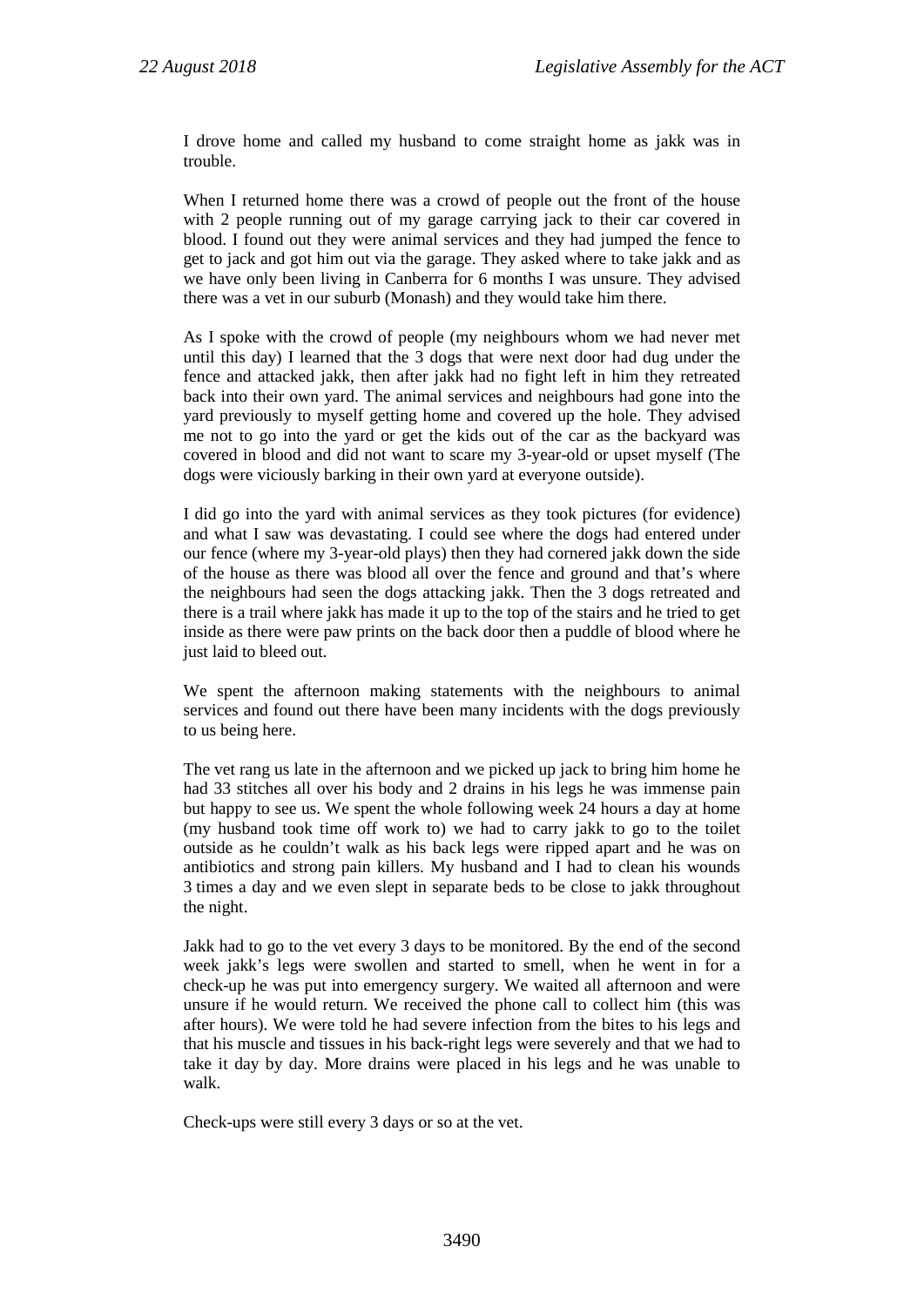Jakk ended up losing a huge chunk of skin to the inside and outside of his back-right leg and you could see straight through his legs because all the muscle had also died. He also has a small hole in his left leg to where all the skin had died.

Still every 3 or so days check-up to the vet all the skin has finished dying and now he has large open wounds to his back legs but he is getting around on 3 legs and he is a happier dog. Jack had his  $3<sup>rd</sup>$  surgery on the  $24<sup>th</sup>$  to have skin flaps placed over the wounds and the smaller one stitched together. His wounds are looking good and he is becoming the beautiful dog he once was again. He is due to get the stitches out … and shouldn't need any further surgeries as long as the wounds heal.

From the day we moved into the home the dogs barked and growled constantly at either jack or us being outside and it was only a matter of time before someone/thing got hurt, I'm just glad that it was not my children playing outside on that day.

## **Animals—dangerous dogs**

**MR COE** (Yerrabi—Leader of the Opposition) (6.26): Continuing on from Ms Lawder:

I have since found out that the neighbours had 3 dogs outside and 1 inside. The 3 outside were not de-sexed or registered or microchipped. They also had no food or water and the living conditions were extremely poor. The dogs barked constantly and the neighbours never did anything to stop them the 3 dogs always fought amongst themselves attacking even each other.

The 3 outside dogs were seized on the day of attacked but they still have the 1 inside in their possession.

One of the children have come over (3 days after) since the attack to apologise (but nothing from the parent) …. We are thousands of dollars out of pocket and now are going to try and ask for compensation.

We have been told that jakks injuries and attack is one of the worst they have ever seen and jakk is very lucky to be alive. Luckily, He has not changed mentally and is still our beautiful loving family dog.

Unfortunately, jakk will never have full use of his back-right leg again as it was damaged so severely and this makes us upset as jakks favourite thing to do is jump and run for his balls but we are very happy he is still with us as most dogs would not have survived this attack.

I hope the neighbours will be prosecuted to the full extent and do not receive these dogs back. They were negligent towards their pets and by doing so they turned vicious and I feel if they followed the rules this could have been prevented.

We are still waiting to hear from animal services of the outcome.